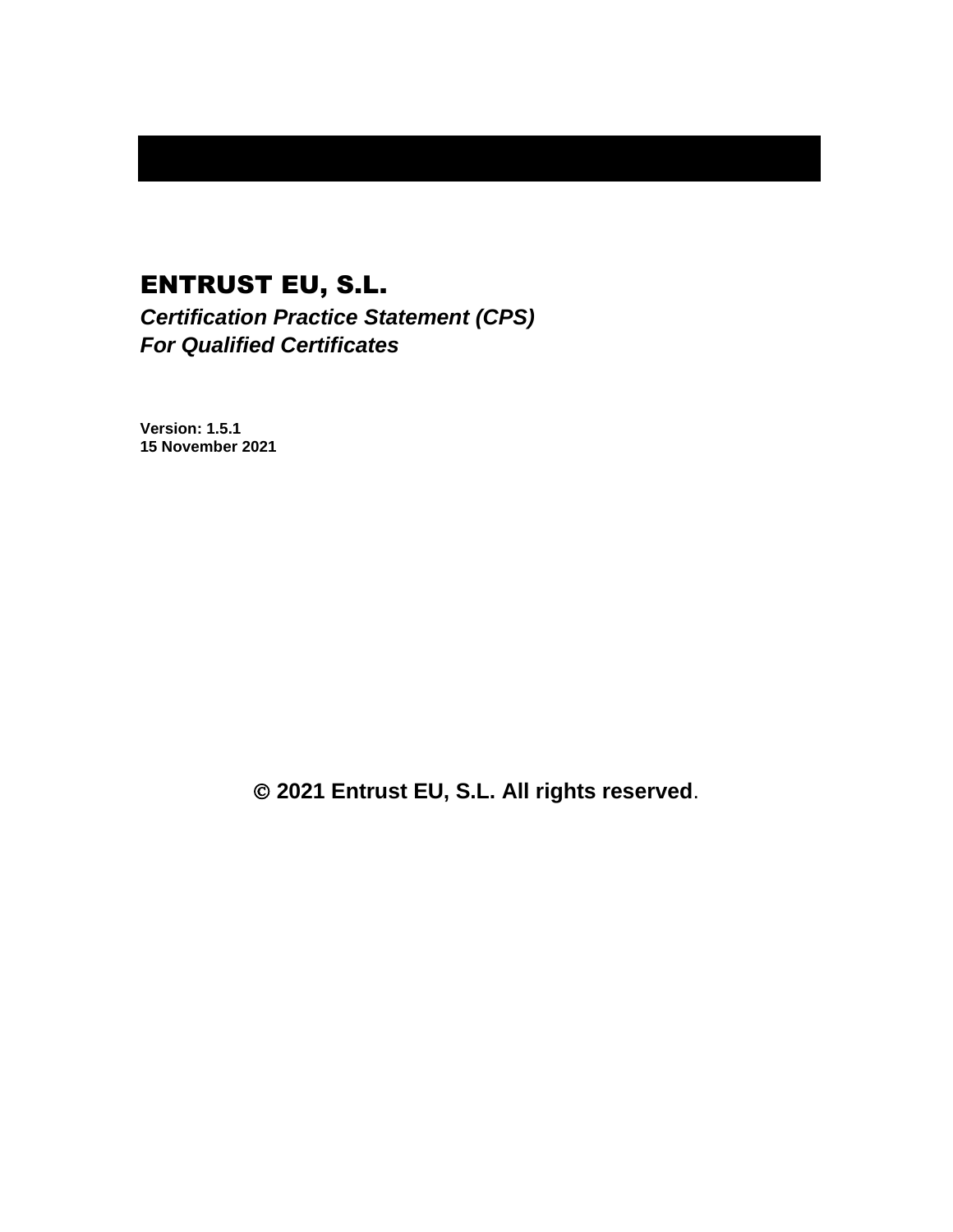# **Revision History**

| Issue | Date             | Changes in this Revision                                                                                                                                                                                                |
|-------|------------------|-------------------------------------------------------------------------------------------------------------------------------------------------------------------------------------------------------------------------|
| 1.0   | 11 December 2019 | Initial version.                                                                                                                                                                                                        |
| 1.1   | 10 June 2020     | Addition of QSeal and Qsignature Certificates                                                                                                                                                                           |
| 1.2   | 22 July 2020     | Update 6.6.2 Security Management Controls,<br>update 9.6.4 Relying Party Representations and<br>add AATL extensions to Qsignature Certificate<br>Profile                                                                |
| 1.3   | 30 October 2020  | Update Entrust brand, email address for CPR, add<br>Q4 root, implementation of CAB Forum ballots<br>(23, 24, 25, 28, 30, 31 33, and 35), removal of<br>non-inclusive language, and terms and conditions<br>in section 9 |
| 1.4   | 18 December 2020 | Update brand and retention period                                                                                                                                                                                       |
| 1.5   | 7 May 2021       | Update Subject name serial number, individual<br>identity verification                                                                                                                                                  |
| 1.5.1 | 15 November 2021 | Change Entrust Datacard Europe to Entrust EU,<br>S.L.                                                                                                                                                                   |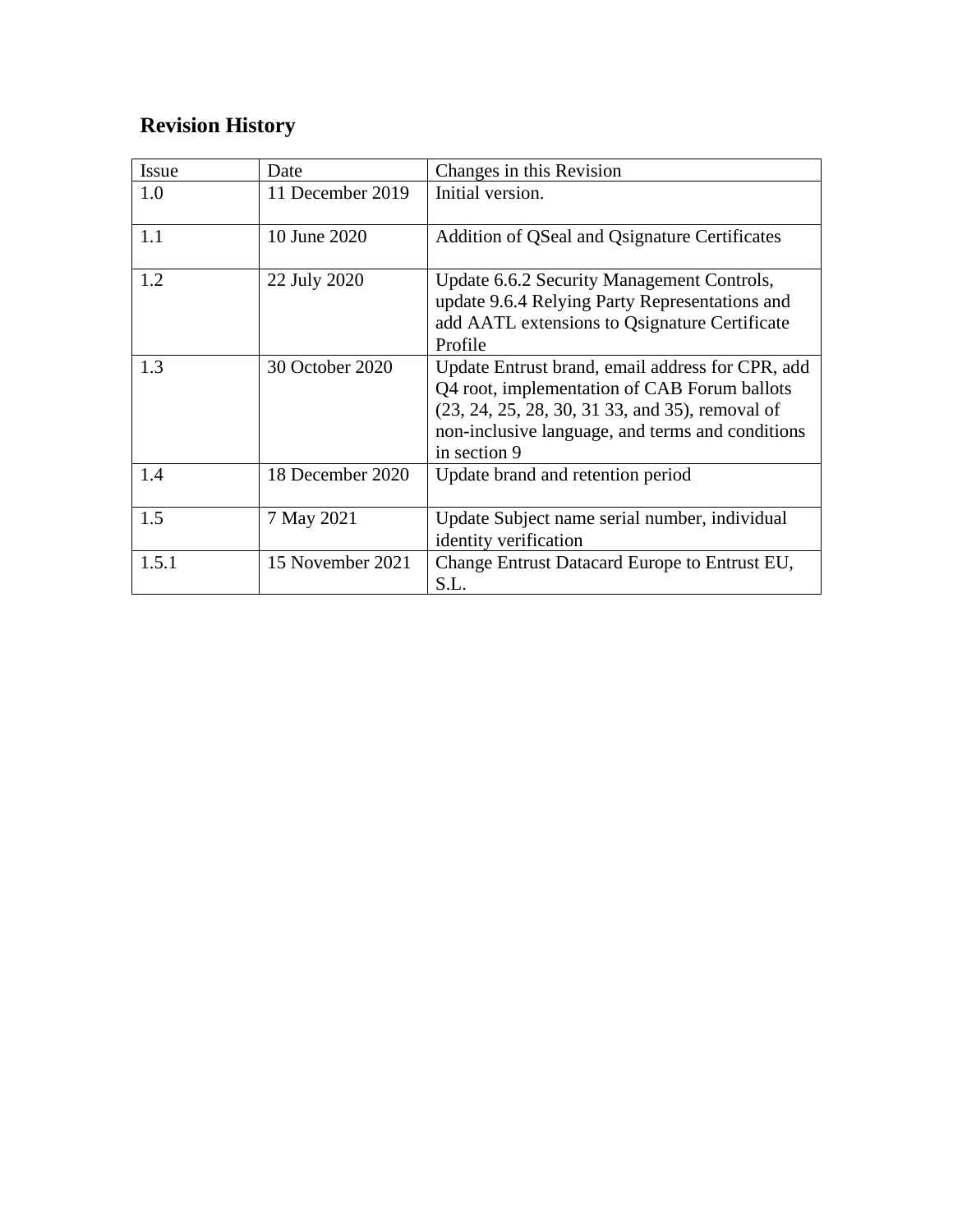# **TABLE OF CONTENTS**

|    | 1.1                    |  |
|----|------------------------|--|
|    | 1.2                    |  |
|    | 1.3                    |  |
|    | 1.3.1                  |  |
|    | 1.3.2                  |  |
|    | 1.3.3                  |  |
|    | 1.3.4                  |  |
|    | 1.3.5                  |  |
|    | 1.4                    |  |
|    | 1.4.1                  |  |
|    | 1.4.2                  |  |
|    | 1.5                    |  |
|    | 1.5.1                  |  |
|    | 1.5.2                  |  |
|    | 1.5.3<br>1.5.4         |  |
|    |                        |  |
|    | 1.6                    |  |
|    | 1.6.1                  |  |
|    | 1.6.2                  |  |
| 2. |                        |  |
|    | 2.1                    |  |
|    | 2.2                    |  |
|    | 2.3                    |  |
|    | 2.4                    |  |
| 3. |                        |  |
|    |                        |  |
|    | 3.1                    |  |
|    | 3.1.1                  |  |
|    | 3.1.2<br>3.1.3         |  |
|    | 3.1.4                  |  |
|    | 3.1.5                  |  |
|    | 3.1.6                  |  |
|    | 3.2                    |  |
|    | 3.2.1                  |  |
|    | 3.2.2                  |  |
|    | 3.2.2.2                |  |
|    | 3.2.2.3                |  |
|    | 3.2.2.4                |  |
|    | 3.2.2.4.1              |  |
|    | 3.2.2.4.2              |  |
|    | 3.2.2.4.3              |  |
|    | 3.2.2.4.4<br>3.2.2.4.5 |  |
|    | 3.2.2.4.6              |  |
|    |                        |  |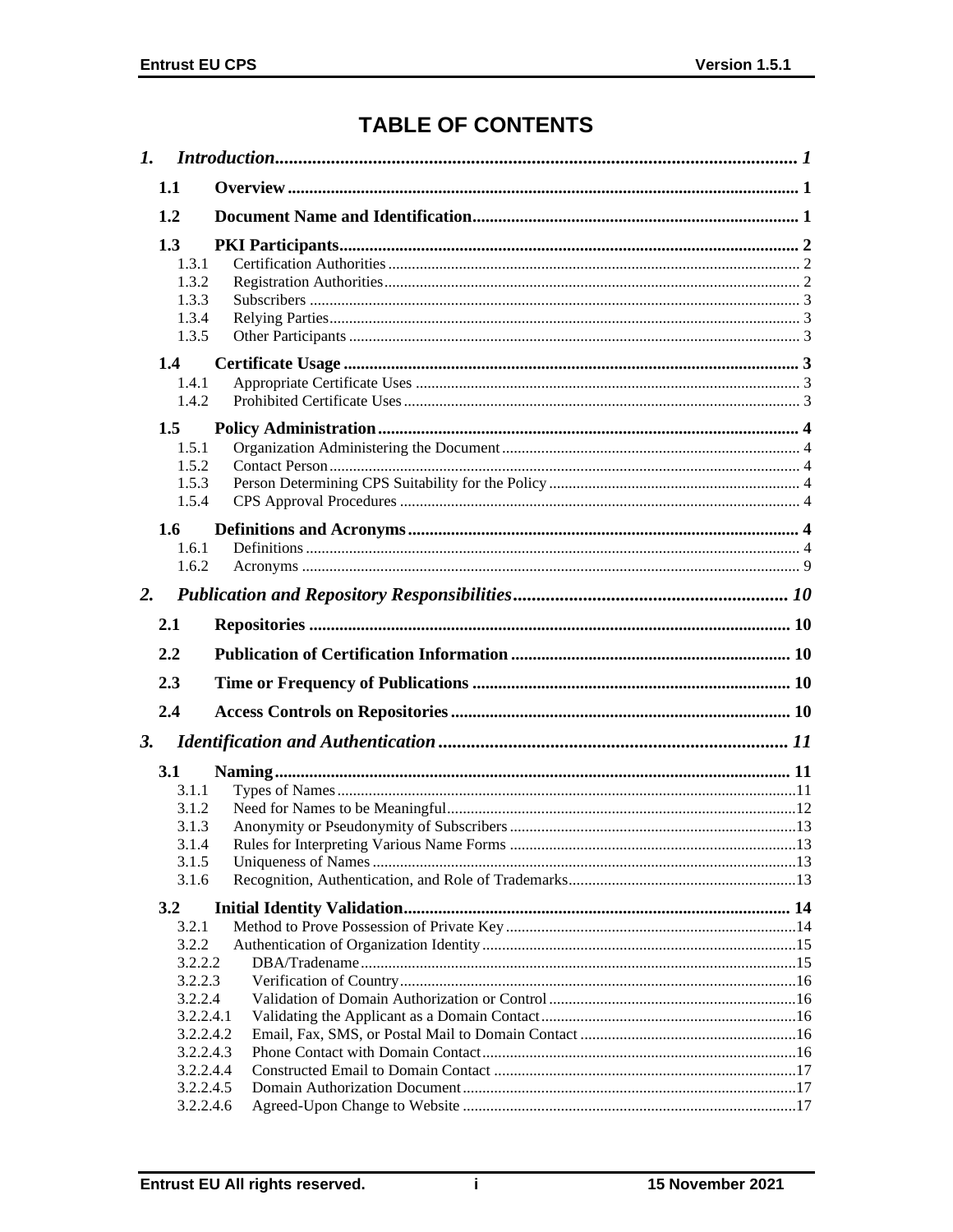|    | 3.2.2.4.7      |  |
|----|----------------|--|
|    | 3.2.2.4.8      |  |
|    | 3.2.2.4.9      |  |
|    | 3.2.2.4.10     |  |
|    | 3.2.2.4.11     |  |
|    | 3.2.2.4.12     |  |
|    | 3.2.2.4.13     |  |
|    | 3.2.2.4.14     |  |
|    | 3.2.2.4.15     |  |
|    | 3.2.2.4.16     |  |
|    | 3.2.2.4.17     |  |
|    | 3.2.2.4.18     |  |
|    | 3.2.2.4.19     |  |
|    | 3.2.2.5        |  |
|    | 3.2.2.6        |  |
|    | 3.2.2.7        |  |
|    | 3.2.2.8        |  |
|    | 3.2.2.9        |  |
|    | 3.2.2.10       |  |
|    | 3.2.3          |  |
|    | 3.2.4          |  |
|    | 3.2.5          |  |
|    | 3.2.6          |  |
|    |                |  |
|    | 3.3            |  |
|    | 3.3.1          |  |
|    | 3.3.2          |  |
|    | 3.4            |  |
|    |                |  |
| 4. |                |  |
|    |                |  |
|    | 4.1            |  |
|    | 4.1.1          |  |
|    | 4.1.2          |  |
|    | 4.2            |  |
|    | 4.2.1          |  |
|    | 4.2.2          |  |
|    | 4.2.3          |  |
|    | 4.2.4          |  |
|    |                |  |
|    | 4.3            |  |
|    | 4.3.1          |  |
|    | 4.3.2          |  |
|    | 4.4            |  |
|    | 4.4.1          |  |
|    | 4.4.2          |  |
|    |                |  |
|    | 4.4.3          |  |
|    | 4.5            |  |
|    | 4.5.1          |  |
|    | 4.5.2          |  |
|    | 4.6            |  |
|    | 4.6.1          |  |
|    |                |  |
|    | 4.6.2<br>4.6.3 |  |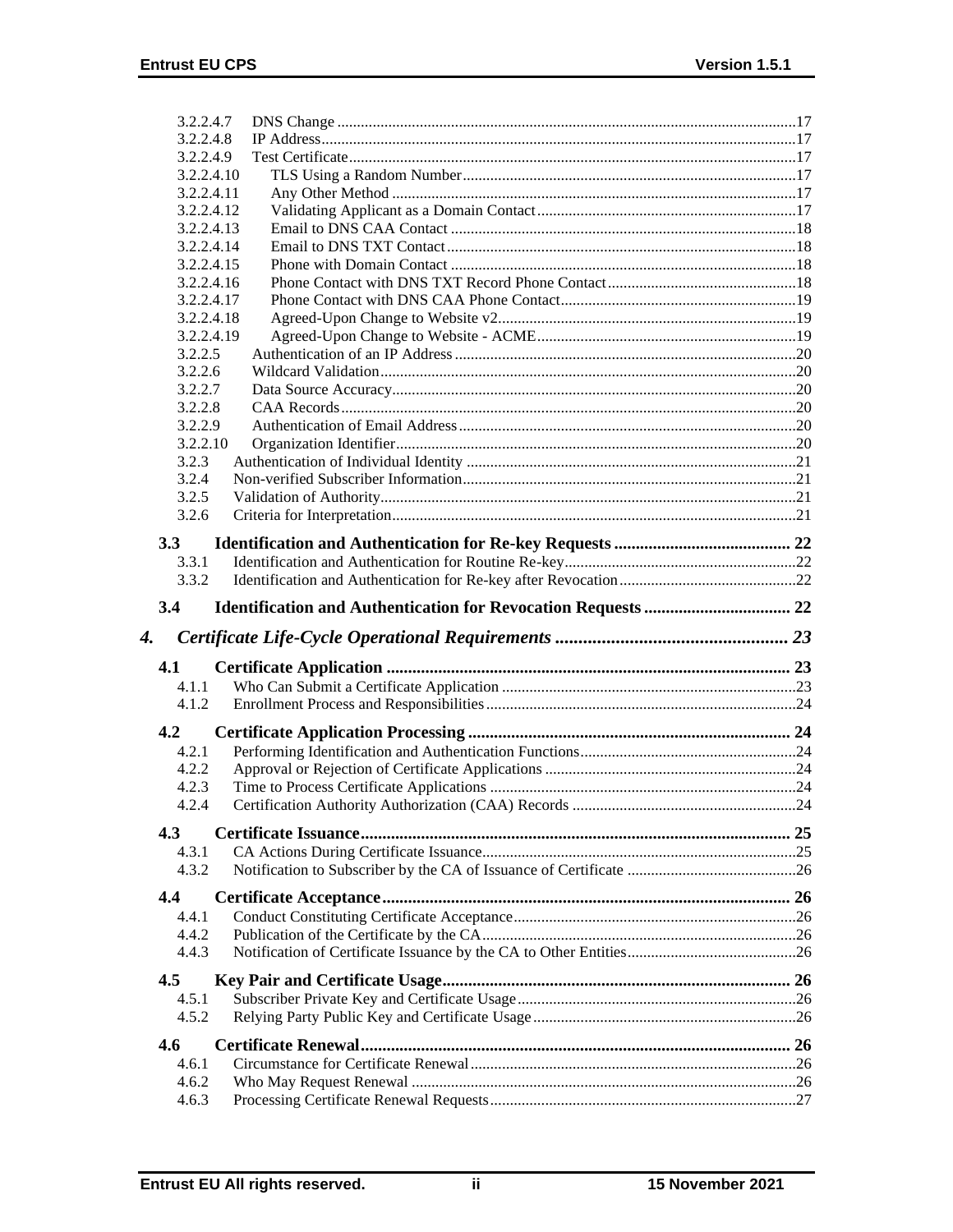| 4.6.4            |  |
|------------------|--|
| 4.6.5            |  |
| 4.6.6            |  |
| 4.6.7            |  |
| 4.7              |  |
| 4.7.1            |  |
| 4.7.2            |  |
| 4.7.3            |  |
| 4.7.4            |  |
| 4.7.5            |  |
| 4.7.6            |  |
| 4.7.7            |  |
|                  |  |
| 4.8              |  |
| 4.8.1            |  |
| 4.8.2            |  |
| 4.8.3            |  |
| 4.8.4<br>4.8.5   |  |
|                  |  |
| 4.8.6            |  |
| 4.8.7            |  |
| 4.9              |  |
| 4.9.1            |  |
| 4.9.1.1          |  |
| 4.9.1.2          |  |
| 4.9.2            |  |
| 4.9.3            |  |
| 4.9.4            |  |
| 4.9.5            |  |
| 4.9.6            |  |
| 4.9.7            |  |
| 4.9.8            |  |
| 4.9.9            |  |
| 4.9.10           |  |
| 4.9.11           |  |
| 4.9.12<br>4.9.13 |  |
|                  |  |
| 4.9.14           |  |
| 4.9.15<br>4.9.16 |  |
|                  |  |
| 4.10             |  |
| 4.10.1           |  |
| 4.10.2           |  |
| 4.10.3           |  |
| 4.11             |  |
| 4.12             |  |
| 4.12.1           |  |
| 4.12.2           |  |
| 5.               |  |
|                  |  |
| 5.1              |  |
| 5.1.1            |  |
| 5.1.2            |  |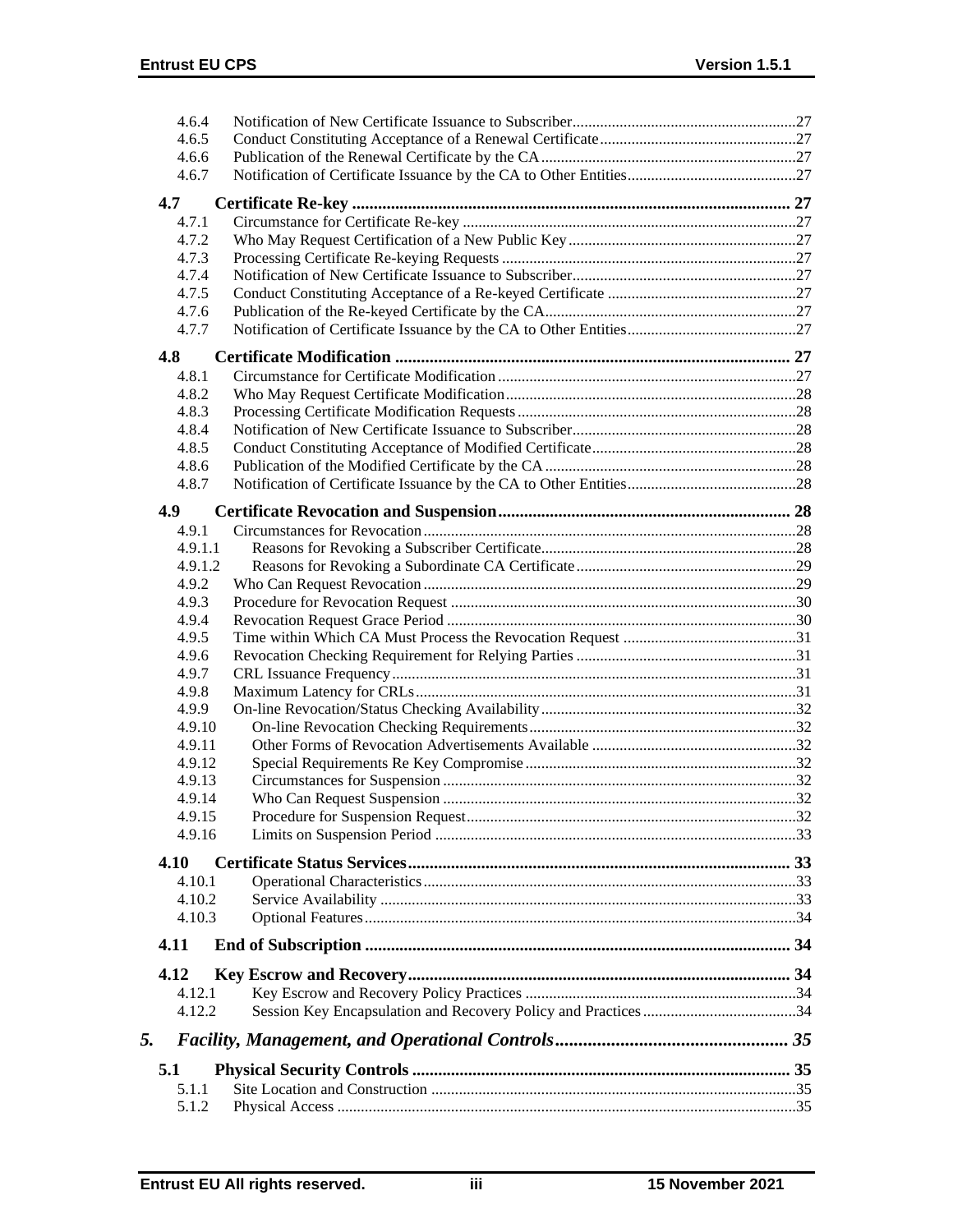|    | 5.1.3          |  |
|----|----------------|--|
|    | 5.1.4          |  |
|    | 5.1.5          |  |
|    | 5.1.6          |  |
|    | 5.1.7          |  |
|    | 5.1.8          |  |
|    | 5.2            |  |
|    |                |  |
|    | 5.2.1<br>5.2.2 |  |
|    |                |  |
|    | 5.2.3          |  |
|    | 5.2.4          |  |
|    | 5.3            |  |
|    | 5.3.1          |  |
|    | 5.3.2          |  |
|    | 5.3.3          |  |
|    | 5.3.4          |  |
|    | 5.3.5          |  |
|    | 5.3.6          |  |
|    | 5.3.7          |  |
|    | 5.3.8          |  |
|    |                |  |
|    | 5.4            |  |
|    | 5.4.1          |  |
|    | 5.4.2          |  |
|    | 5.4.3          |  |
|    | 5.4.4          |  |
|    | 5.4.5          |  |
|    | 5.4.6          |  |
|    | 5.4.7          |  |
|    | 5.4.8          |  |
|    | 5.5            |  |
|    | 5.5.1          |  |
|    | 5.5.2          |  |
|    | 5.5.3          |  |
|    | 5.5.4          |  |
|    | 5.5.5          |  |
|    | 5.5.6          |  |
|    | 5.5.7          |  |
|    |                |  |
|    | 5.6            |  |
|    | 5.7            |  |
|    | 5.7.1          |  |
|    | 5.7.2          |  |
|    | 5.7.3          |  |
|    |                |  |
|    |                |  |
|    | 5.7.4          |  |
|    | 5.8            |  |
| 6. |                |  |
|    | 6.1            |  |
|    | 6.1.1          |  |
|    | 6.1.2          |  |
|    | 6.1.3          |  |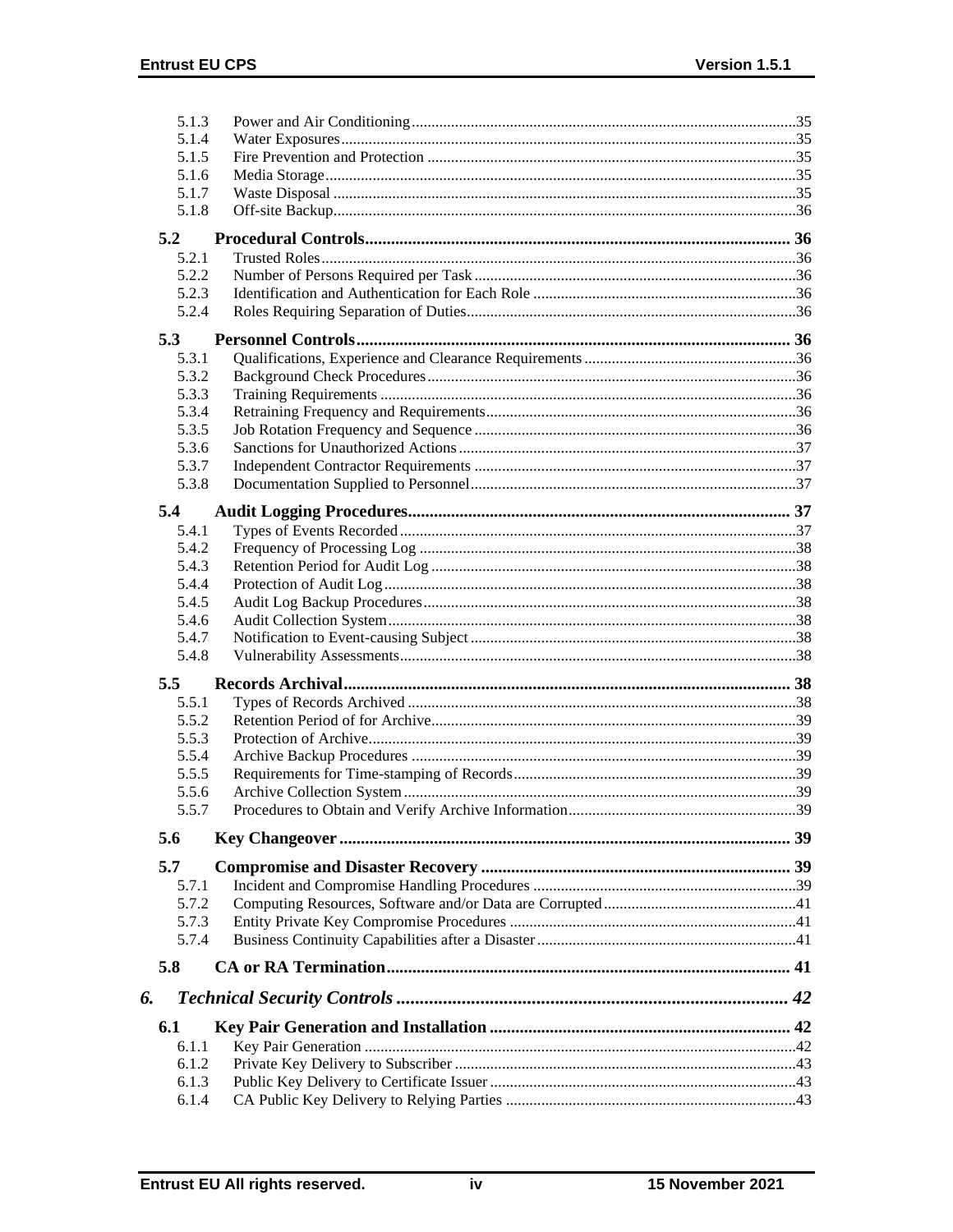| Private Key Protection and Cryptographic Module Engineering Controls  44 |
|--------------------------------------------------------------------------|
|                                                                          |
|                                                                          |
|                                                                          |
|                                                                          |
|                                                                          |
|                                                                          |
|                                                                          |
|                                                                          |
|                                                                          |
|                                                                          |
|                                                                          |
|                                                                          |
|                                                                          |
|                                                                          |
|                                                                          |
|                                                                          |
|                                                                          |
|                                                                          |
|                                                                          |
|                                                                          |
|                                                                          |
|                                                                          |
|                                                                          |
|                                                                          |
|                                                                          |
|                                                                          |
|                                                                          |
|                                                                          |
|                                                                          |
|                                                                          |
|                                                                          |
|                                                                          |
|                                                                          |
|                                                                          |
|                                                                          |
|                                                                          |
|                                                                          |
|                                                                          |
|                                                                          |
|                                                                          |
|                                                                          |
|                                                                          |
|                                                                          |
|                                                                          |
|                                                                          |
|                                                                          |
|                                                                          |
|                                                                          |
|                                                                          |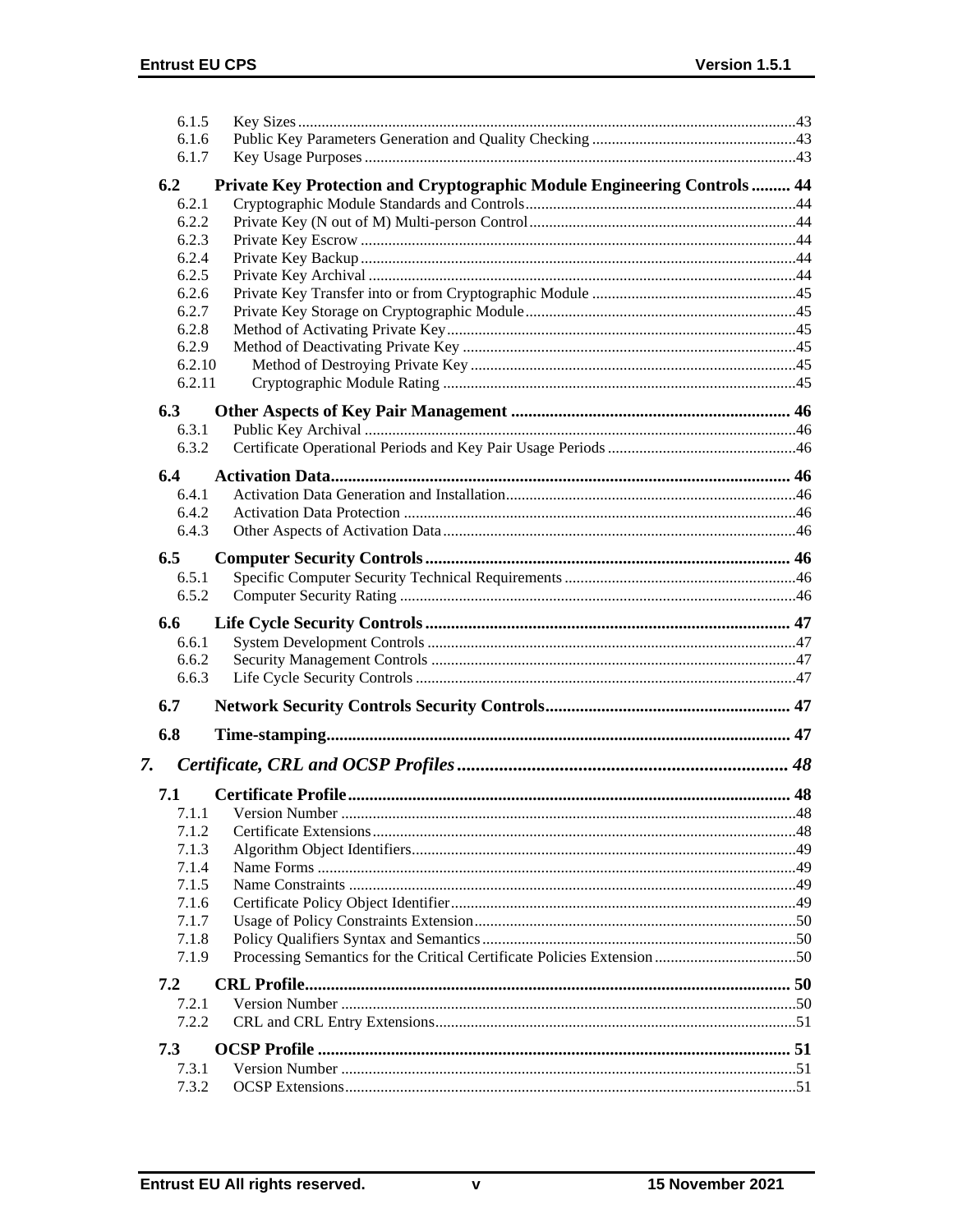| 8. |       |  |
|----|-------|--|
|    | 8.1   |  |
|    | 8.2   |  |
|    | 8.3   |  |
|    | 8.4   |  |
|    | 8.5   |  |
|    | 8.6   |  |
|    | 8.7   |  |
| 9. |       |  |
|    | 9.1   |  |
|    | 9.1.1 |  |
|    | 9.1.2 |  |
|    | 9.1.3 |  |
|    | 9.1.4 |  |
|    | 9.1.5 |  |
|    |       |  |
|    | 9.2   |  |
|    | 9.2.1 |  |
|    | 9.2.2 |  |
|    | 9.2.3 |  |
|    | 9.3   |  |
|    | 9.3.1 |  |
|    | 9.3.2 |  |
|    | 9.3.3 |  |
|    | 9.4   |  |
|    | 9.4.1 |  |
|    | 9.4.2 |  |
|    | 9.4.3 |  |
|    | 9.4.4 |  |
|    | 9.4.5 |  |
|    | 9.4.6 |  |
|    | 9.4.7 |  |
|    |       |  |
|    | 9.5   |  |
|    | 9.6   |  |
|    | 9.6.1 |  |
|    | 9.6.2 |  |
|    | 9.6.3 |  |
|    | 9.6.4 |  |
|    | 9.6.5 |  |
|    | 9.7   |  |
|    | 9.8   |  |
|    | 9.9   |  |
|    | 9.9.1 |  |
|    | 9.9.2 |  |
|    |       |  |
|    | 9.9.3 |  |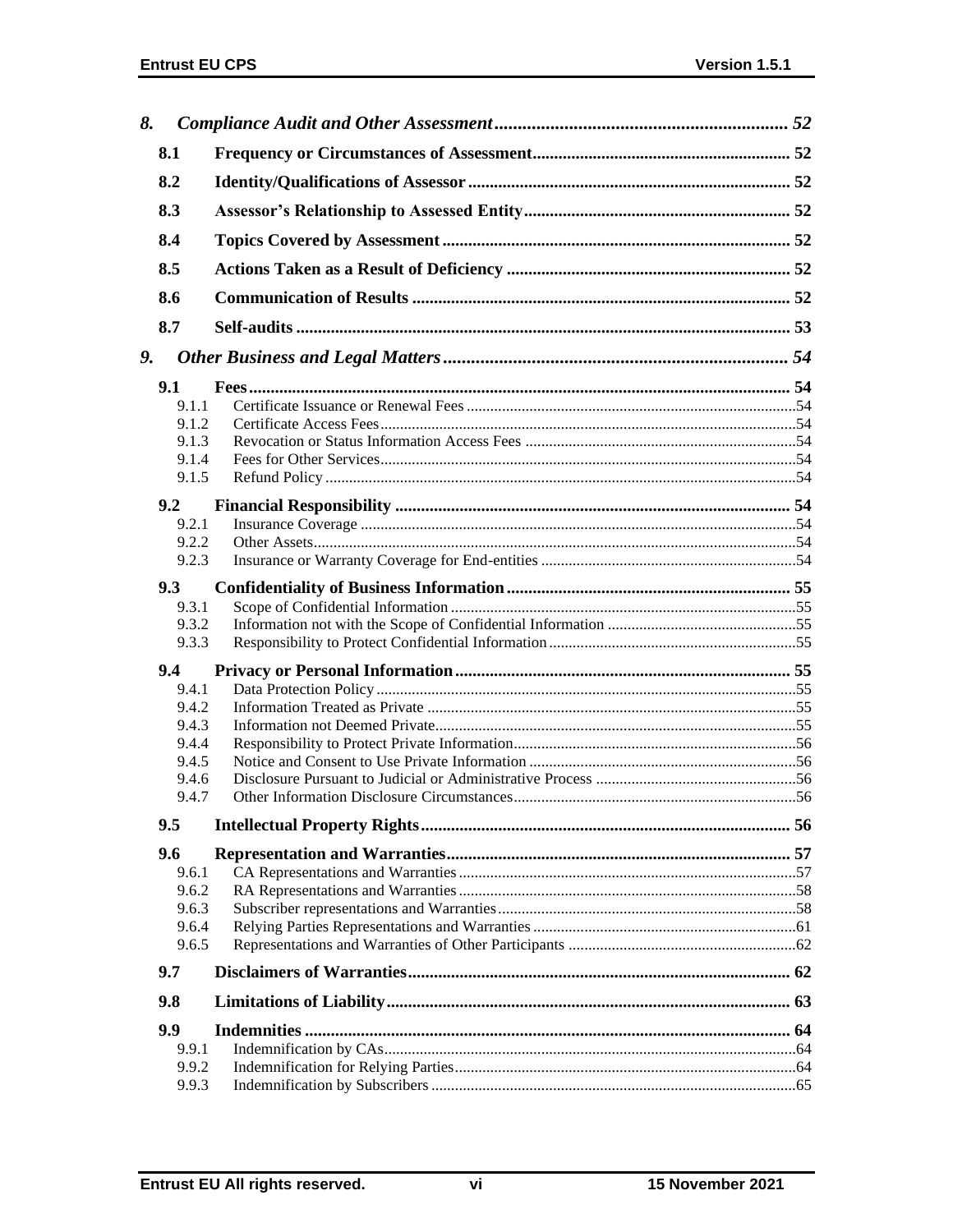| 9.10             |  |
|------------------|--|
| 9.10.1           |  |
| 9.10.2           |  |
| 9.10.3           |  |
| 9.11             |  |
| 9.12             |  |
| 9.12.1           |  |
| 9.12.2           |  |
| 9.12.3           |  |
| 9.13             |  |
| 9.14             |  |
| 9.15             |  |
| 9.16             |  |
| 9.16.1           |  |
| 9.16.2           |  |
| 9.16.3           |  |
| 9.16.4<br>9.16.5 |  |
|                  |  |
| 9.17             |  |
| 9.17.1           |  |
| 9.17.2           |  |
| 9.17.3<br>9.17.4 |  |
|                  |  |
|                  |  |
|                  |  |
|                  |  |
|                  |  |
|                  |  |
|                  |  |
|                  |  |
|                  |  |
|                  |  |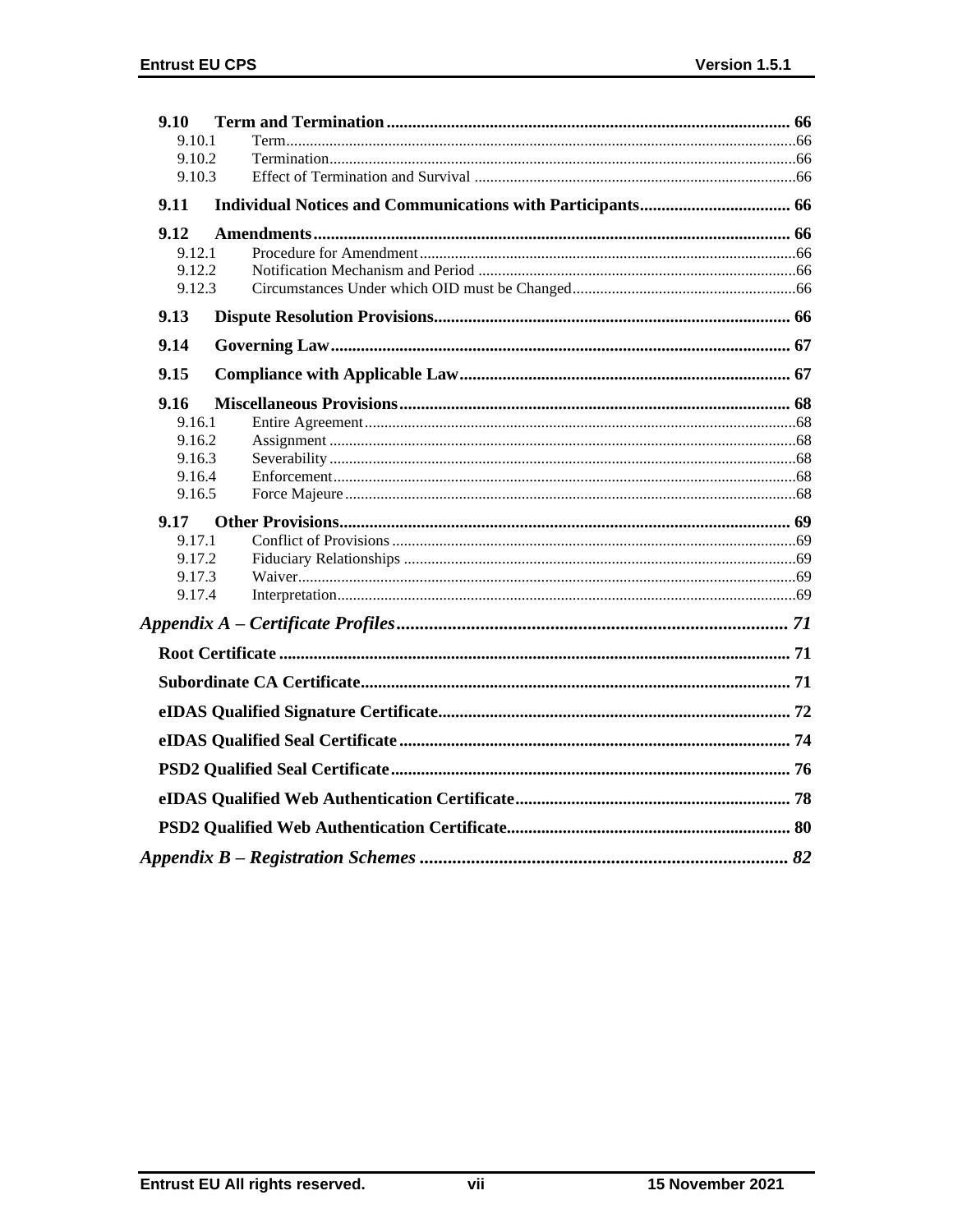# **1. Introduction**

Entrust EU ("Entrust EU") uses its suite of software products to provide standards-compliant digital certificates that enable more secure on-line communications.

The Entrust EU CAs issue Certificates, which include the following Certificate types:

- eIDAS Qualified Signature Certificate(s) ("eIDAS QSigC(s)")
- eIDAS Qualified Seal Certificate(s) ("eIDAS QSealC(s)")
- PSD2 Qualified Seal Certificate(s) ("PSD2 QSealC(s)")
- eIDAS Qualified Web Authentication Certificate(s) ("eIDAS QWAC(s)")
- PSD2 Qualified Web Authentication Certificate(s) ("PSD2 QWAC(s)")

# **1.1 Overview**

This CPS describes the practices and procedures of (i) the CAs, and (ii) RAs operating under the CAs. This CPS also describes the terms and conditions under which Entrust makes CA and RA services available in respect to Certificates. This CPS is applicable to all persons, entities, and organizations, including, without limitation, all Applicants, Subscribers, Relying Parties, Resellers, Co-marketers and any other persons, entities, or organizations that have a relationship with (i) Entrust in respect to Certificates and/or any services provided by Entrust in respect to Certificates, or (ii) any RAs operating under a CAs, or any Resellers or Co-marketers providing any services in respect to Certificates. This CPS is incorporated by reference into all Certificates issued by Entrust CAs. This CPS provides Applicants, Subscribers, Relying Parties, Resellers, Co-marketers and other persons, entities, and organizations with a statement of the practices and policies of the CAs and also of the RAs operating under the CAs. This CPS also provides a statement of the rights and obligations of Entrust, any third parties that are operating RAs under the CAs, Applicants, Subscribers, Relying Parties, Resellers, Comarketers and any other persons, entities, or organizations that may use or rely on Certificates or have a relationship with a CA or a RA operating under a CA in respect to Certificates and/or any services in respect to Certificates. This CPS is structured in accordance with and includes all the information required by RFC 3647.

In respect to Qualified Certificates, Entrust conforms to Regulation (EU) No 910/2014 of the European Parliament And Of The Council of 23 July 2014 on electronic identification and trust services for electronic transactions in the internal market and repealing Directive 1999/93/EC, including its Annex IV ("eIDAS"). If there is any inconsistency between this document and eIDAS requirements, the eIDAS requirements take precedence over this document.

In respect to PSD2 Certificates, Entrust conforms to Regulation (EU) No 910/2014 of the European Parliament And Of The Council of 23 July 2014 on electronic identification and trust services for electronic transactions in the internal market and repealing Directive 1999/93/EC, including its Annex IV ("eIDAS"); and to Directive (EU) 2015/2366 [i.2] of the European Parliament and of the Council of 25 November 2015 on payment services in the internal market, amending Directives 2002/65/EC, 2009/110/EC and 2013/36/EU and Regulation (EU) No 1093/2010, and repealing Directive 2007/64/EC ("PSD2"). If there is any inconsistency between this document and PSD2 requirements, the PSD2 requirements take precedence over this document.

Additionally, in respect to eIDAS QWACs and PSD2 QWACs, Entrust conforms to the current version of the Guidelines for the Issuance and Management of Extended Validation Certificates published at http://www.cabforum.org. The EV SSL Guidelines describe certain minimum requirements that a CA must meet in order to issue EV SSL Certificates. In the event of any inconsistency between this CPS and the EV SSL Guidelines, the EV SSL Guidelines take precedence over this CPS.

# **1.2 Document Name and Identification**

This document is called the Entrust EU S.L. Certification Practice Statement.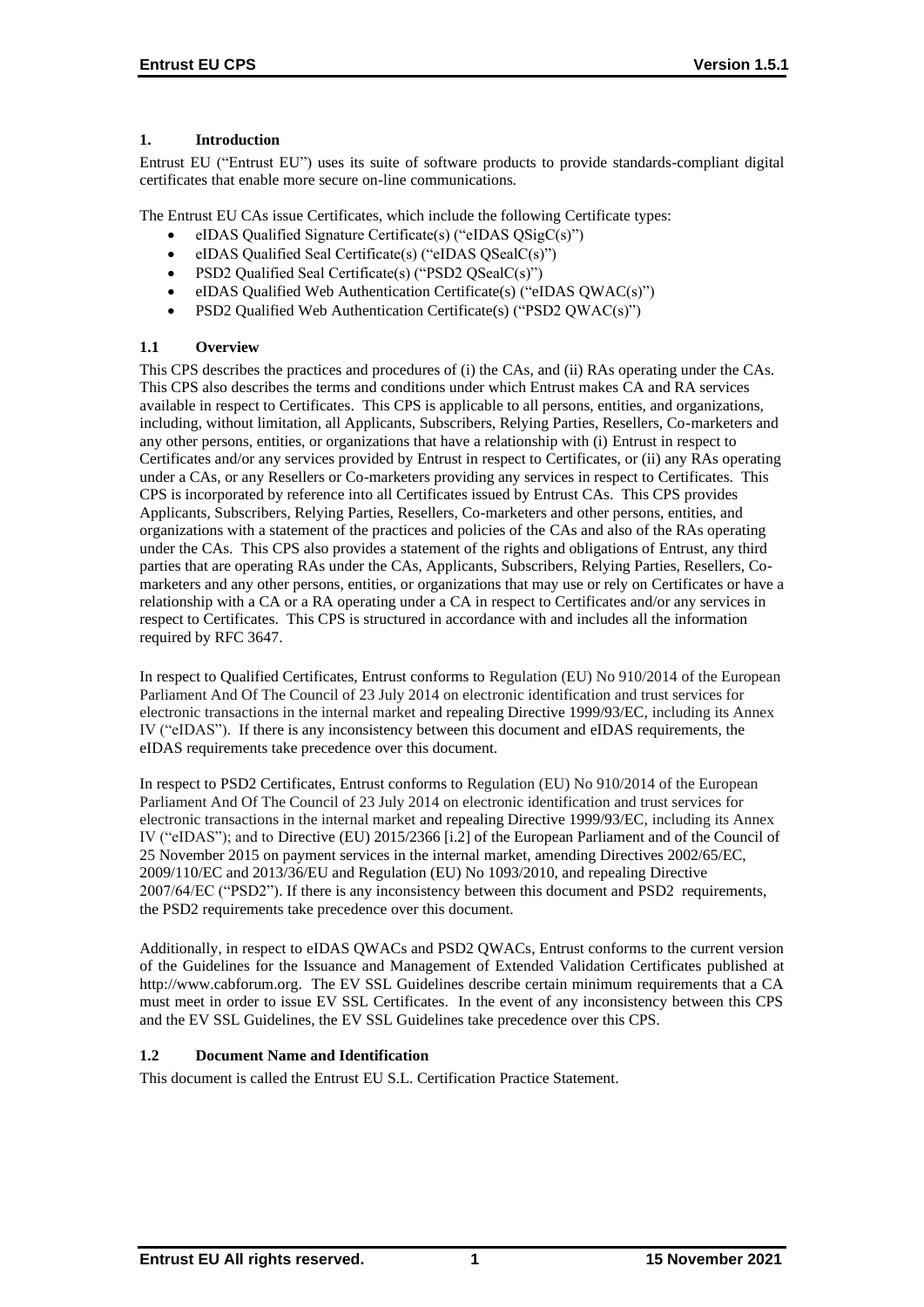# **1.3 PKI Participants**

# **1.3.1 Certification Authorities**

In the Entrust public-key infrastructure, CAs may accept Certificate Signing Requests (CSRs) and Public Keys from Applicants whose identity has been verified as provided herein by an RA. If a Certificate Application is verified, the verifying RA will send a request to a CA for the issuance of a Certificate. The CA will create a Certificate containing the Public Key and identification information contained in the request sent by the RA to that CA. The Certificate created in response to the request will be digitally signed by the CA.

This CPS covers all Certificates issued and signed by the following CAs. The purpose of these CAs is to enable Entrust to issue the trusted Qualified certificate types listed in Section 1 in accordance with applicable rules and regulations.

# **Root**

CN: Entrust Root Certification Authority – G2 Key Identifier: 6a 72 26 7a d0 1e ef 7d e7 3b 69 51 d4 6c 8d 9f 90 12 66 ab Thumbprint (SHA-1): 8c f4 27 fd 79 0c 3a d1 66 06 8d e8 1e 57 ef bb 93 22 72 d4

# **Subordinate CA(s) to G2**

CN: Entrust Certification Authority – QTSP1 Subject Key Identifier: 1c ad 3f 9c d7 2d 22 19 a1 9c 4b e9 da f1 2a 33 f7 fb ba 0d Thumbprint (SHA-1): 4c 71 c1 41 51 d1 b0 7b fb fe 69 65 be 66 a7 00 83 7f b7 0d

# **Root**

CN: Entrust Root Certification Authority – G4 Key Identifier: 9f 38 c4 56 23 c3 39 e8 a0 71 6c e8 54 4c e4 e8 3a b1 bf 67 Thumbprint (SHA-1): 14 88 4e 86 26 37 b0 26 af 59 62 5c 40 77 ec 35 29 ba 96 01

> CN: Entrust Certification Authority – AATL1 Subject Key Identifier: 63:f1:84:dd:03:be:a3:9f:64:fa:76:7a:47:c4:56:7e:c0:6d:a0:20

# **Subordinate CA(s) to AATL1**

CN: Entrust Certification Authority – ES QSeal1 Subject Key Identifier: 56:80:15:23:95:71:7f:e7:2d:90:d0:cd:06:3a:4f:67:63:7d:3d:75

Subordinate CA(s) CN: Entrust Certification Authority – ES QSig1 Subject Key Identifier: 5a:53:08:8a:61:30:a9:0d:ea:d5:43:97:d3:98:3b:95:1e:2e:6d:02

Entrust shall be responsible for ensuring that all Subordinate CAs complies with all applicable policy requirements for the Root "Entrust Root Certification Authority – G2" and "Entrust Root Certification Authority –  $G4$ ".

# **Externally Issued Cross Certificates**

Issuer:  $CN = Microsoft Code Verification Root, O = Microsoft Corporation, L = Redmond,$  $S =$  Washington,  $C = US$ Subject:  $CN =$  Entrust Root Certification Authority - G2,  $OU = (c)$  2009 Entrust, Inc. - for authorized use only,  $OU = See$  www.entrust.net/legal-terms,  $O =$  Entrust, Inc.,  $C = US$ Serial Number: 33 00 00 00 42 00 ba 5e 23 b0 a1 f3 99 00 00 00 00 00 42 Subject Key Identifier: 6a 72 26 7a d0 1e ef 7d e7 3b 69 51 d4 6c 8d 9f 90 12 66 ab Valid until: July 7, 2025 Thumbprint (SHA-1): d8 fc 24 87 48 58 5e 17 3e fb fb 30 75 c4 b4 d6 0f 9d 8d 08

# **1.3.2 Registration Authorities**

RAs under the CA may accept Certificate Applications from Applicants and perform verification of the information contained in such Certificate Applications, according to the procedures established by the Policy Authority. A RA operating under a CA may send a request to such CA to issue a Certificate to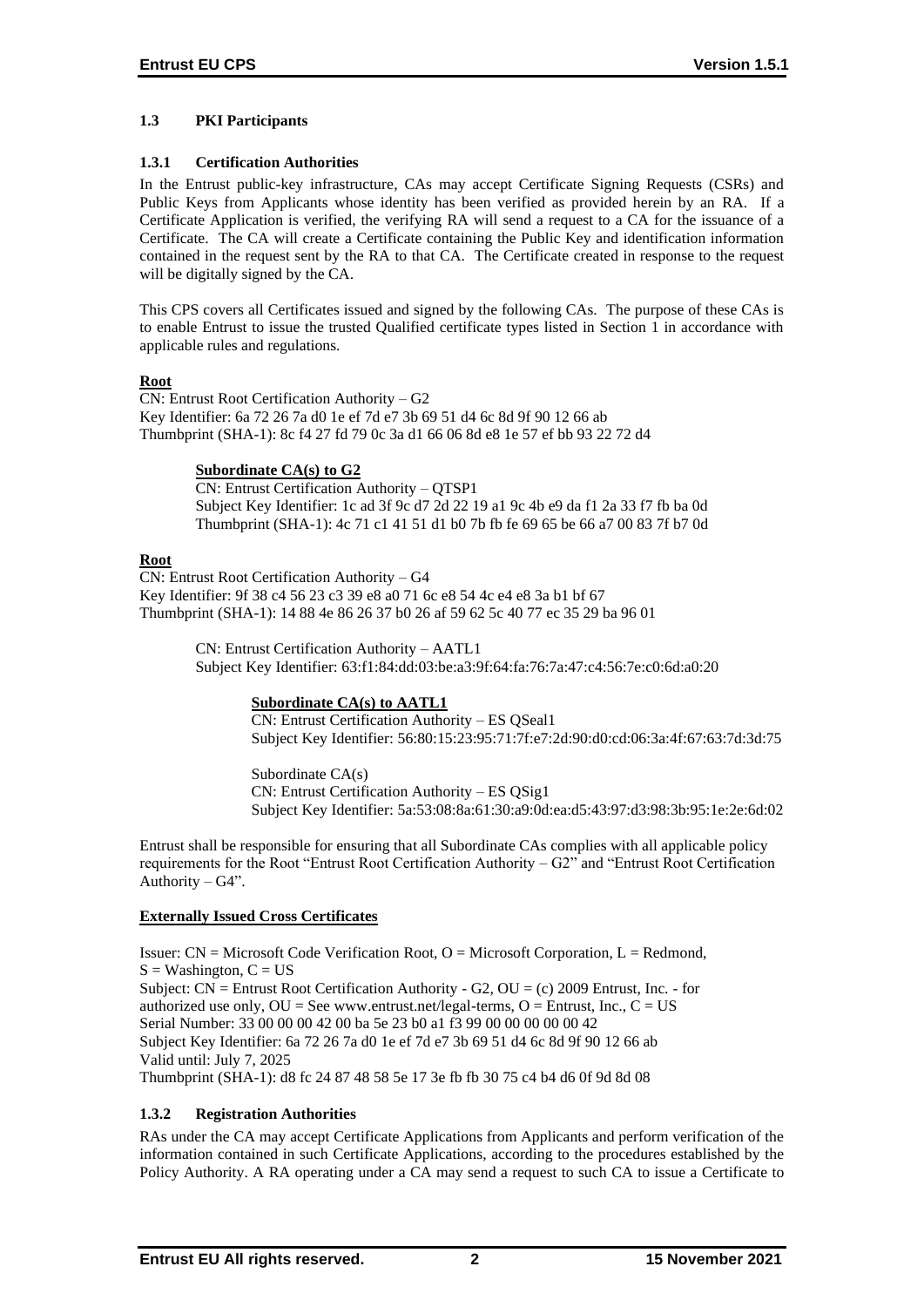the Applicant. Only RAs authorized by Entrust are permitted to submit requests to a CA for the issuance of Certificates.

Third Party RAs may not be delegated to validate FQDNs nor IP Addresses per §3.2.2.4 or §3.2.2.5.

The CA may designate an Enterprise RA to verify Certificate requests from the Enterprise RA's own organization or from an organization of which the Enterprise RA is an agent. The requested FQDNs must be within the Enterprise RA's domain namespace.

# **1.3.3 Subscribers**

Subscribers may use CA services to support transactions and communications. The Subject of a Certificate is the party named in the Certificate. A Subscriber, as used herein, may refer to both the Subject of the Certificate and the entity that contracted with the CA for the Certificate's issuance. Prior to verification of identity and issuance of a Certificate, a Subscriber is an Applicant.

Entrust will make its services accessible to all Applicants and Subscribers whose activities fall within its declared field of operation and who agree to abide by all obligations as specified in Entrust's Subscription Agreement and this CPS.

# **1.3.4 Relying Parties**

Relying Parties are entities that act in reliance on a Certificate and/or digital signature. Relying Parties should ensure the Certificate is not expired or revoked before relying on the Certificate or digital signature. Certificate revocation status can be confirmed by checking the appropriate CRL or OCSP response. The location of the CRL distribution point and/or OCSP response is detailed within the Certificate..

# **1.3.5 Other Participants**

The CA may make use of third parties to provide parts of the certification service as described in this CPS. Third parties providing services to support the activities will abide by the current practices declared in this CPS.

# **1.4 Certificate Usage**

# **1.4.1 Appropriate Certificate Uses**

This CPS is applicable to the following Certificate types.

# eIDAS QSigC

eIDAS QSigCs issued under this CPS are aimed to support the advanced electronic signatures based on a qualified certificate defined in articles 26 and 27 of the Regulation (EU) No 910/2014.

# eIDAS QSealC

eIDAS QSealCs issued under this CPS are aimed to support the advanced electronic seals based on a qualified certificate defined in articles 36 and 37 of the Regulation (EU) No 910/2014.

# eIDAS QWAC

eIADS QWACs issued under this CPS are aimed to support website authentication based on a qualified certificate defined in articles 3 (38) and 45 of the Regulation (EU) No 910/2014.

# PSD2 Certificates

PSD2 Certificates issued under this CPS are aimed to support the PSD2 Regulatory Technical Standards for use of qualified certificates as defined in eIDAS (Regulation (EU) No 910/2014), including Annex IV to meet the regulatory requirements of PSD2 (Directive (EU) 2015/2366), including the requirements of ETSI TS 119 495 and related ETSI Guidelines.

# **1.4.2 Prohibited Certificate Uses**

The use of all Certificates issued by the CA shall be for lawful purposes and consistent with applicable laws, including without limitation, applicable export or import laws.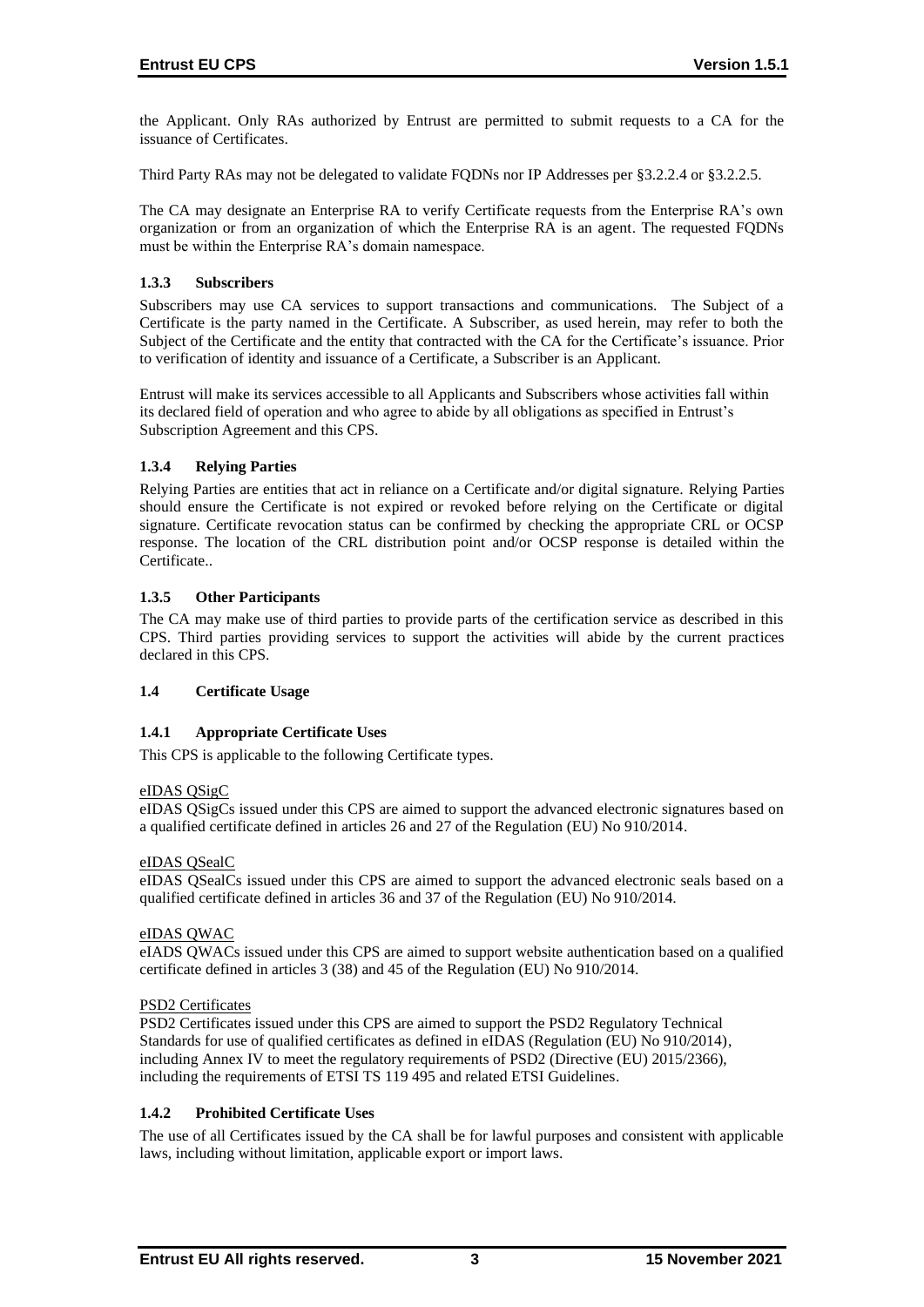Certificates and the services provided by Entrust in respect to Certificates are not designed, manufactured, or intended for use in or in conjunction with hazardous activities or uses requiring failsafe performance, including the operation of nuclear facilities, aircraft navigation or communications systems, air traffic control, medical devices or direct life support machines.

Certificates issued under this CPS may not be used for "traffic management" or "man-in-the-middle" purposes.

# **1.5 Policy Administration**

#### **1.5.1 Organization Administering the Document**

The CPS is administered by the Policy Authority; it is based on the policies established by Entrust EU S.L.

# **1.5.2 Contact Person**

The contact information for questions about Certificates is:

Entrust EU, S.L. Pe La Finca. Paseo Club Deportivo, 1 Bloque 3 BJ 28223 Pozuelo de Alarcón (Madrid) Spain Attn: Entrust EU – Certification Services

Tel: 1-866-267-9297 or 1-613-270-2680 Email: [ecs.support@entrust.com](mailto:ecs.support@entrust.com)

Certificate Problem Reports, such as Certificate misuse, vulnerability reports or external reports of key compromise, must be emailed to **ecs.support@entrust.com**.

# **1.5.3 Person Determining CPS Suitability for the Policy**

The Policy Authority determines the suitability and applicability of this CPS. The Policy Authority shall ensure the CPS meets the requirements of any applicable Certificate Policy.

# **1.5.4 CPS Approval Procedures**

This CPS and any subsequent changes shall be approved by the Policy Authority.

This CPS will be published to the Entrust Repository, where it may be viewed by all Applicants, Subscribers, Relying Parties, and other third parties. After changes to this CPS have been approved by the Policy Authority they will be circulated to those Entrust employees, agents, and third parties who participate in providing the services provided herein and are affected by the changes.

Entrust may (i) revise the terms of this CPS; and/or (ii) change part of the services provided herein at any time. Any such change will be binding and effective immediately upon publication of the change in Entrust's Repository. If you do not agree with the change, you should terminate your use of or reliance on any Entrust Certificate immediately. By continuing to use or rely on any Entrust Certificate after such change, you agree to abide by and be bound thereby. Applicants, Subscribers, Relying Parties, and other third parties should look for updated versions of this CPS from time to time by checking our Repository. These provisions apply to all Applicants, Subscribers, Relying Parties, and other third parties.

#### **1.6 Definitions and Acronyms**

#### **1.6.1 Definitions**

Affiliate: means with respect to Entrust a person or entity that directly, or indirectly through one or more intermediaries, controls, is controlled by or is under common control with Entrust, and, with respect to any other party, any corporation or other entity that is directly or indirectly controlled by that party. In this context, a party "controls" a corporation or another entity if it directly or indirectly owns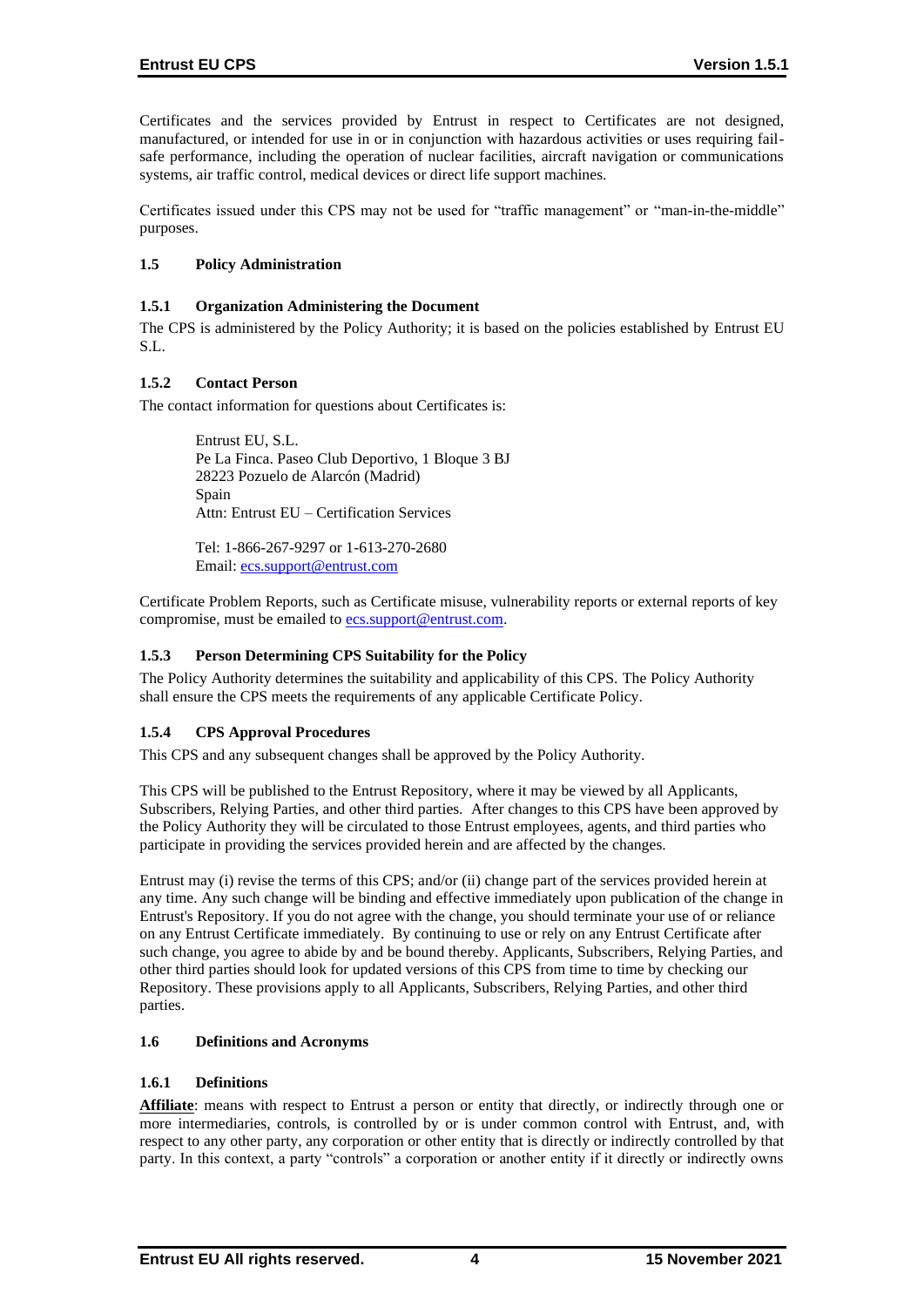or controls fifty percent (50%) or more of the voting rights for the board of directors or other mechanism of control or, in the case of a non-corporate entity, an equivalent interest.

**Applicant**: means a person, entity, or organization applying for a Certificate, but which has not yet been issued a Certificate, or a person, entity, or organization that currently has a Certificate or Certificates and that is applying for renewal of such Certificate or Certificates or for an additional Certificate or Certificates.

**Applicant Representative**: as defined in the Baseline Requirements.

**Application Software Vendor**: means a developer of Internet browser software or other software that displays or uses Certificates.

**Attestation Letter:** as defined in the Baseline Requirements.

**Authorization Domain Name**: as defined in the Baseline Requirements.

**Authorized Port**: as defined in the Baseline Requirements.

**Authorized Representative:** An authorized representative of a legal person.

**Base Domain Name**: as defined in the Baseline Requirements.

**Baseline Requirements**: means the CA/Browser Forum Guidelines Baseline Requirements for the Issuance and Management of Publicly-Trusted Certificates published at http://www.cabforum.org. The Baseline Requirements describe certain minimum requirements that a CA must meet in order to issue SSL Certificates. In the event of any inconsistency between this CPS and the Baseline Requirements, the Baseline Requirements take precedence over this CPS.

**Business Day:** means any day, other than a Saturday, Sunday, statutory or civic holiday in the City of Madrid, Spain.

**CA Key Pair**: as defined in the Baseline Requirements.

**Certificate:** means a digital document issued by the CA that, at a minimum: (a) identifies the CA issuing it, (b) names or otherwise identifies a Subject, (c) contains a Public Key of a Key Pair, (d) identifies its operational period, and (e) contains a serial number and is digitally signed by a CA. Certificate includes, without limitation, the following Certificate types issued by the CA; Qualified Certificate and PSD2 Certificate.

**Certificate Application:** means the form and application information requested by an RA operating under a CA and submitted by an Applicant when applying for the issuance of a Certificate.

**Certificate Approver:** means an employee or agent authorized to approve a request for a Certificate for an organization.

**Certificate Beneficiaries**: means, collectively, all Application Software Vendors with whom Entrust has entered into a contract to include its root Certificate(s) in software distributed by such Application Software Vendors, and all Relying Parties that actually rely on such Certificate during the Operational Period of such Certificate.

**Certificate Requester**: means an employee or agent authorized to request a Certificate for an organization.

**Certificate Revocation List:** means a time-stamped list of the serial numbers of revoked Certificates that has been digitally signed by a CA.

**Certificate Problem Report**: as defined in the Baseline Requirements.

**Certificate Profile**: as defined in the Baseline Requirements.

**Certificate Transparency:** a method for publicly logging Certificates in accordance with IETF RFC 6962.

**Certification Authority:** means a certification authority operated by or on behalf of Entrust for the purpose of issuing, managing, revoking, renewing, and providing access to Certificates. The CA (i) creates and digitally signs Certificates that contain among other things a Subject's Public Key and other information that is intended to identify the Subject, (ii) makes Certificates available to facilitate communication with the Subject identified in the Certificate, and (iii) creates and digitally signs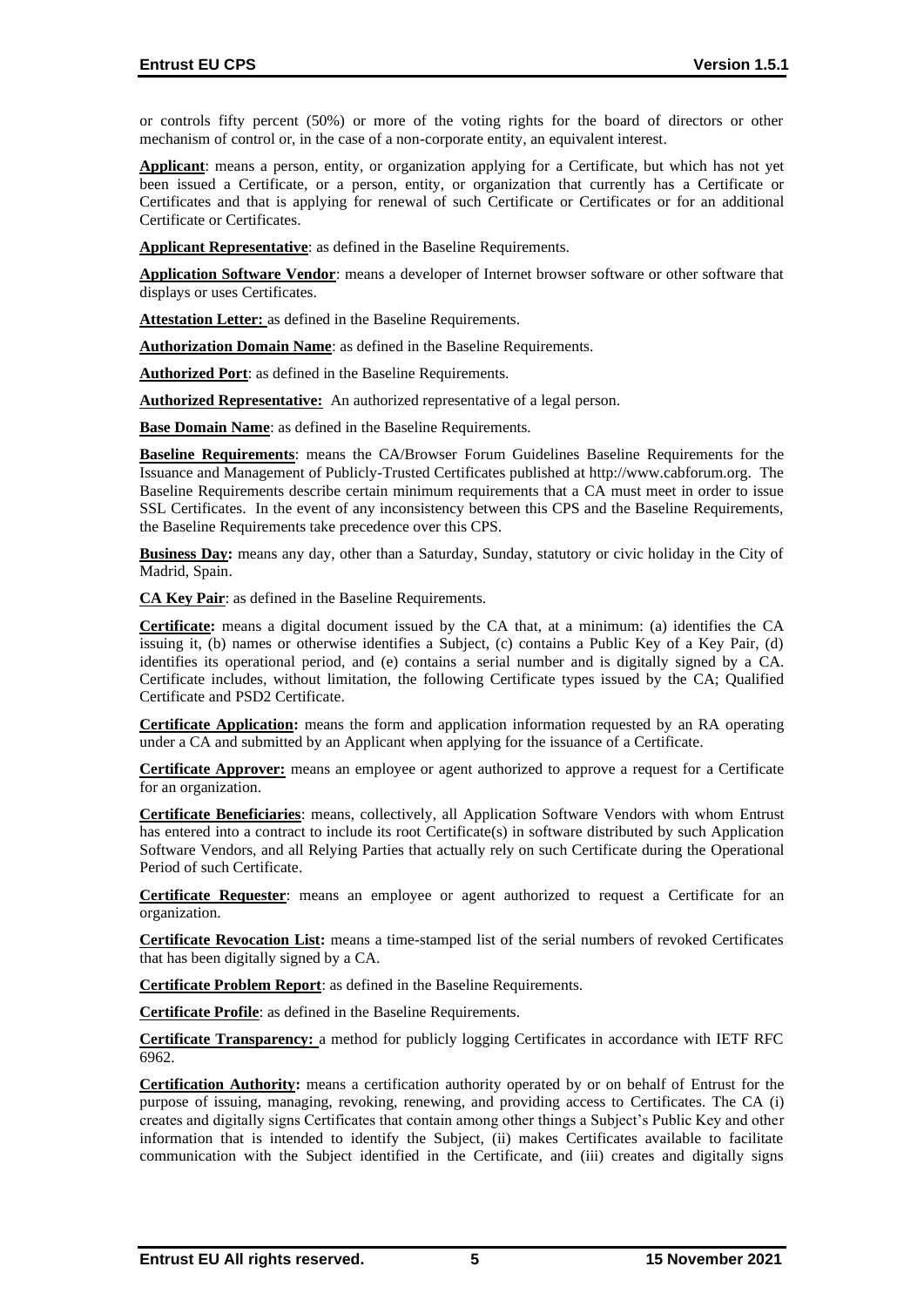Certificate Revocation Lists containing information about Certificates that have been revoked and which should no longer be used or relied upon.

**Certification Authority Authorization**: as defined in the Baseline Requirements.

**Certification Practice Statement:** means this document, which is a statement of the practices that the CA uses in issuing, managing, revoking, renewing, and providing access to Certificates, and the terms and conditions under which the CA makes such services available.

**Co-marketers:** means any person, entity, or organization that has been granted by Entrust or an RA operating under a CA the right to promote Certificates.

**Compromise:** means a suspected or actual loss, disclosure, or loss of control over sensitive information or data.

**Contract Signer:** means an employee or agent authorized to sign the subscription agreement on behalf of the organization.

**Cross Certificate(s)**: as defined in the Baseline Requirements.

**Customer:** means the natural or legal person who has entered into an agreement with Entrust for the issuance of Certificates to Subscribers.

**Domain Contact:** as defined in the Baseline Requirements.

**Domain Name Registrant**: as defined in the Baseline Requirements.

**Domain Name Registrar**: as defined in the Baseline Requirements.

**DNS CAA Email Contact:** as defined in the Baseline Requirements.

**DNS CAA Phone Contact:** as defined in the Baseline Requirements.

**DNS TXT Record Email Contact:** as defined in the Baseline Requirements.

**DNS TXT Record Phone Contact:** as defined in the Baseline Requirements.

**Enterprise RA:** as defined in the Baseline Requirements.

**Entrust:** means Entrust Limited.

**Entrust.net**: means Entrust Limited.

**Entrust Group:** means, collectively Entrust, its Affiliates, its licensors (including for the avoidance of any doubt Microsoft), its resellers, its suppliers, its co-marketers, its subcontractors, its distributors and the directors, officers, employees, agents and independent contractors of any of them.

**Entrust Group Affiliates**: Collectively, Entrust Limited and Affiliates.

**Entrust EU:** means Entrust EU, S.L.

**ETSI Guidelines:** Collectively, the ETSI guidelines as contained in ETSI EN 319 411-1 (V1.2.2); ETSI EN 319 411-2 (V2.2.2); ETSI TS 119 495 (V1.3.1) and related documents that apply to Qualified Certificates and PSD2 Certificates.

**EV SSL Certificate:** means an SSL Certificate issued by a CA meeting the requirements of the EV SSL Guidelines.

**EV SSL Guidelines:** means the CA/Browser Forum Guidelines For The Issuance and Management of Extended Validation Certificates published at http://www.cabforum.org. The EV SSL Guidelines describe the requirements that a CA must meet in order to issue EV SSL Certificates. In the event of any inconsistency between this CPS and the EV SSL Guidelines, the EV SSL Guidelines take precedence over this CPS.

**FIPS:** means the Federal Information Processing Standards. These are U.S. Federal standards that prescribe specific performance requirements, practices, formats, communication protocols, and other requirements for hardware, software, data, and telecommunications operation.

**Fully-Qualified Domain Name**: as defined in the Baseline Requirements.

**IETF:** means the Internet Engineering Task Force. The Internet Engineering Task Force is an international community of network designers, operators, vendors, and researchers concerned with the evolution of the Internet architecture and the efficient operation of the Internet.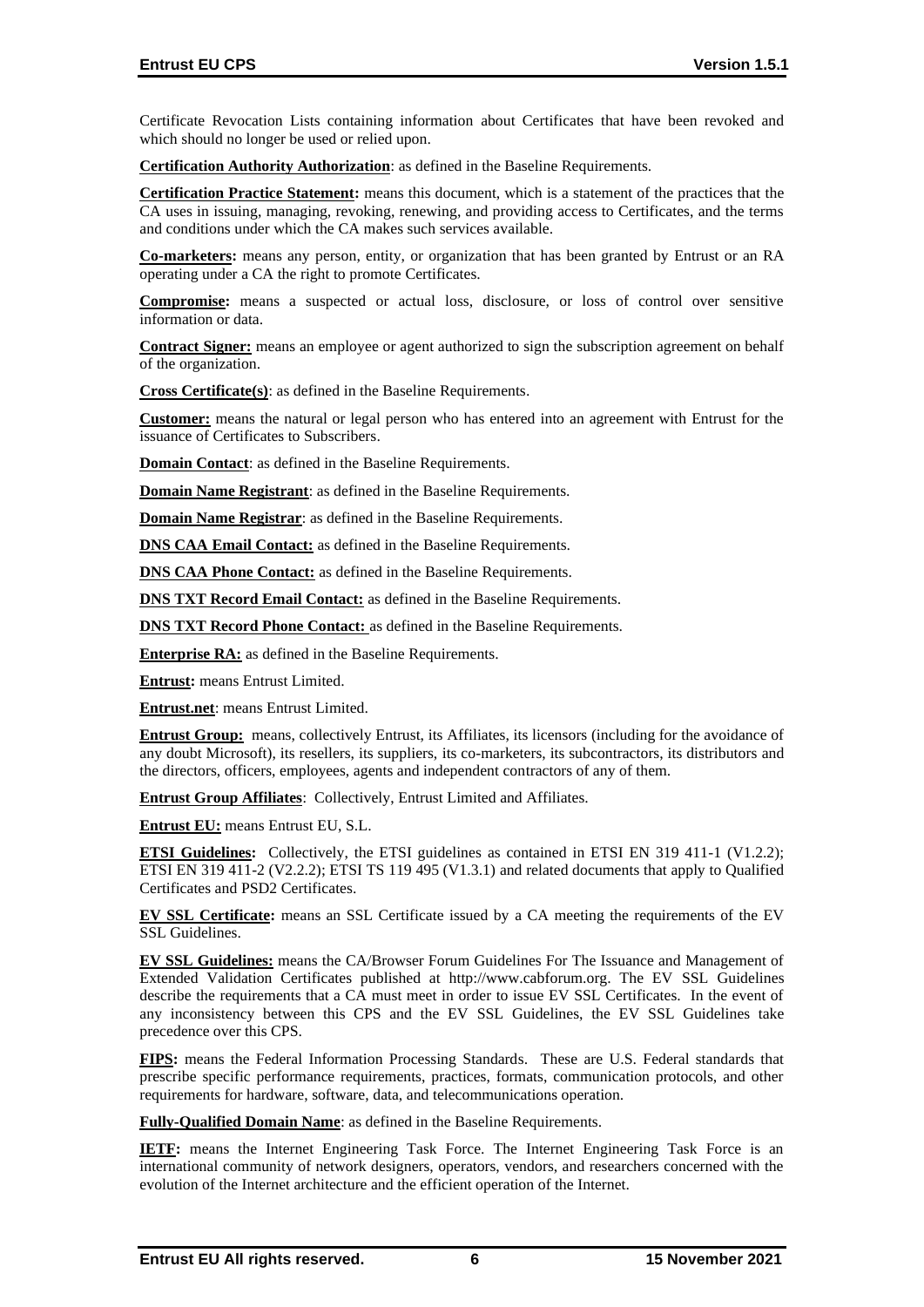**Incorporating Agency:** as defined in the EV SSL Guidelines.

**Industry Standards:** means, collectively, the most up-to-date versions of each of the following: EV Guidelines, Baseline Requirements, European Standards produced by the ETSI Technical Committee Electronic Signatures and Infrastructures, and laws and regulations, in each case, that are applicable to the various types of publicly-trusted Certificates issued by Entrust, and to which Entrust is subject and bound as an issuer of such Certificates.

**Internal Name:** as defined in the Baseline Requirements.

**IP Address:** as defined in the Baseline Requirements.

**IP Address Contact:** as defined in the Baseline Requirements.

**IP Address Registration Authority:** as defined in the Baseline Requirements.

**Issuing CA:** In relation to a particular Certificate, the CA that issued the Certificate. This could be either a Root CA or a Subordinate CA.

**Key Compromise:** as defined in the Baseline Requirements.

**Key Pair:** means two mathematically related cryptographic keys, having the properties that (i) one key can be used to encrypt a message that can only be decrypted using the other key, and (ii) even knowing one key, it is believed to be computationally infeasible to discover the other key.

**National Competent Authority:** as used under ETSI TS 119 495.

**Object Identifier:** means a specially-formatted sequence of numbers that is registered in accordance with internationally-recognized procedures for object identifier registration.

**Operational Period:** means, with respect to a Certificate, the period of its validity. The Operational Period would typically begin on the date the Certificate is issued (or such later date as specified in the Certificate), and ends on the date and time it expires as noted in the Certificate or earlier if the Certificate is Revoked.

Parent Company: as defined in the Baseline Requirements.

**PKIX:** means an IETF Working Group developing technical specifications for PKI components based on X.509 Version 3 Certificates.

**Policy Authority:** means those personnel who work for or on behalf of Entrust EU and who are responsible for determining the policies and procedures that govern the operation of the CAs. The Policy Authority is responsible for creating, implementing, and maintaining a statement of the practices and procedures used to address all the requirements identified for the applicable Entrust EU policy and its work is supervised by the senior executive management of Entrust EU.

**Private Key:** means the key of a Key Pair used to decrypt an encrypted message. This key must be kept secret.

**PSD2 Certificates:** means PSD2 Qualified Web Authentication Certificate(s) and/or PSD2 Qualified Seal Certificate(s).

**PSD2 Qualified Seal Certificate:** means a Qualified Seal Certificate which is additionally issued under the requirements of the PSD2 Regulatory Technical Standards for use of qualified certificates as defined in eIDAS (Regulation (EU) No 910/2014) including Annex IV to meet the regulatory requirements of PSD2 (Directive (EU) 2015/2366), including the requirements of ETSI TS 119 495 and related ETSI Guidelines.

**PSD2 Qualified Web Authentication Certificate:** means a Qualified Web Authentication Certificate which is additionally issued under the requirements of the PSD2 Regulatory Technical Standards for use of qualified certificates as defined in eIDAS (Regulation (EU) No 910/2014) including Annex IV to meet the regulatory requirements of PSD2 (Directive (EU) 2015/2366), including the requirements of ETSI TS 119 495 and related ETSI Guidelines.

**Public Key:** means the key of a Key Pair used to encrypt a message. The Public Key can be made freely available to anyone who may want to send encrypted messages to the holder of the Private Key of the Key Pair. The Public Key is usually made publicly available in a Certificate issued by a CA and is often obtained by accessing a repository or database. A Public Key is used to encrypt a message that can only be decrypted by the holder of the corresponding Private Key.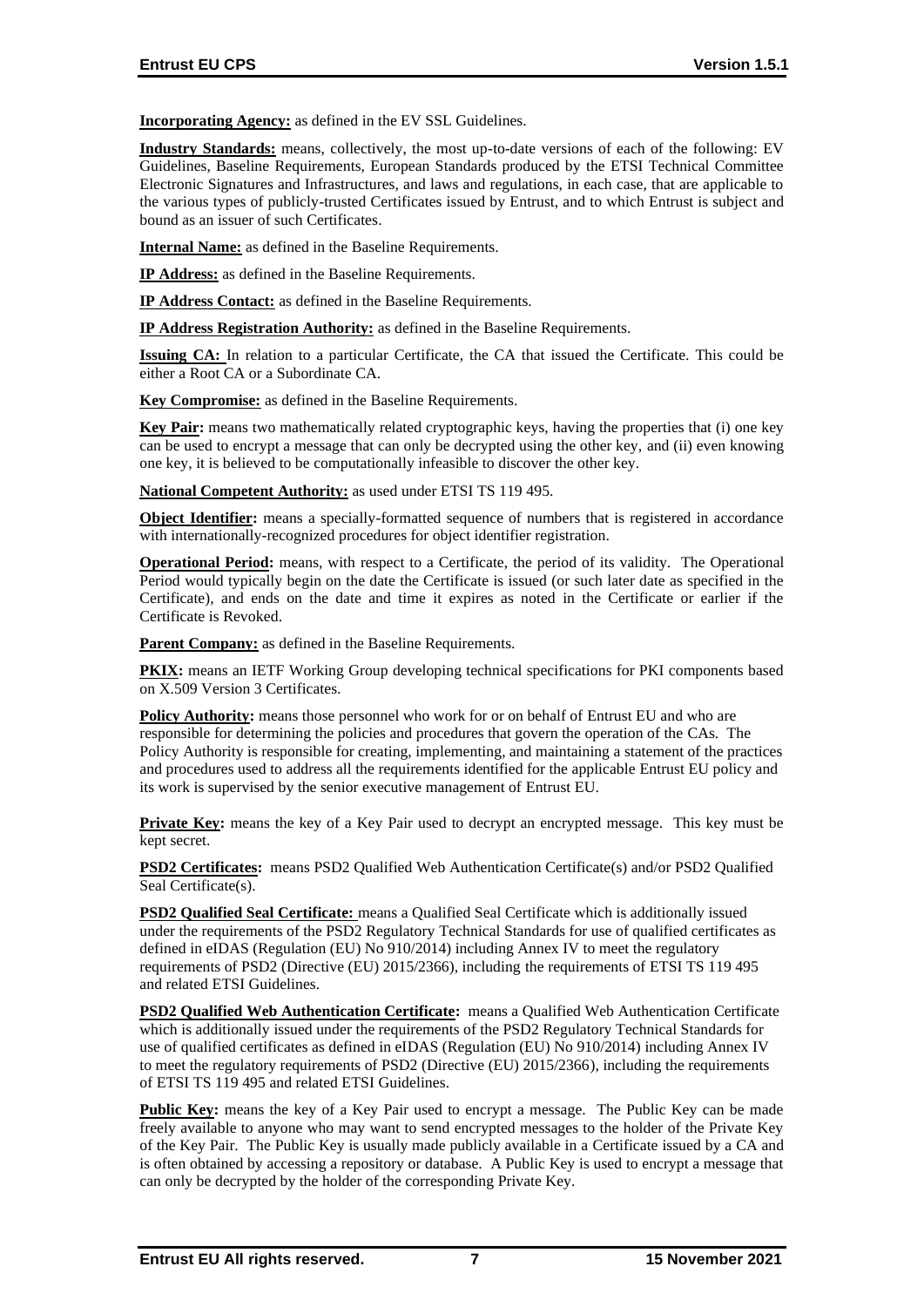**Qualified Certificate:** means eIDAS Qualified Web Authentication Certificate(s), eIDAS Qualified Seal Certificate(s) and/or eIDAS Qualified Signature Certificate.

**Qualified Seal Certificate:** means a Certificate issued for use as a qualified seal certificate as defined in eIDAS (Regulation (EU) No 910/2014), including Annex III and the requirements of ETSI EN 319 411-2 and related ETSI Guidelines

**Qualified Signature Certificate:** means a Certificate issued for use as a qualified signature certificate as defined in eIDAS (Regulation (EU) No 910/2014), including Annex I and the requirements of ETSI EN 319 411-2 and related ETSI Guidelines

**Qualified Web Authentication Certificate:** means a Certificate issued for use as a qualified web authentication certificate as defined in eIDAS (Regulation (EU) No 910/2014), including Annex IV and the requirements of ETSI EN 319 411-2 and related ETSI Guidelines.

**Random Value**: as defined in the Baseline Requirements.

**Registration Agency:** as defined in the EV SSL Guidelines.

**Registration Authority:** means an entity that performs two functions: (1) the receipt of information from a Subject to be named in a Certificate, and (2) the performance of verification of information provided by the Subject following the procedures prescribed by the CAs. In the event that the information provided by a Subject satisfies the criteria defined by the CAs, an RA may send a request to a CA requesting that the CA generate, digitally sign, and issue a Certificate containing the information verified by the RA. An RA may be operated by Entrust or by an independent third-party.

**Reliable Data Source:** as defined in the Baseline Requirements.

**Relying Party:** means a person, entity, or organization that relies on or uses a Certificate and/or any other information provided in a Repository under a CA to obtain and confirm the Public Key and identity of a Subscriber. For avoidance of doubt, an ASV is not a "Relying Party" when software distributed by such ASV merely displays information regarding a Certificate.

**Relying Party Agreement:** means the agreement between a Relying Party and Entrust or between a Relying Party and an independent third-party RA or Reseller under a CA in respect to the provision and use of certain information and services in respect to Certificates.

**Repository:** means a collection of databases and web sites that contain information about Certificates issued by a CA including among other things, the types of Certificates and services provided by the CA, fees for the Certificates and services provided by the CA, Certificate Revocation Lists, OCSP responses, descriptions of the practices and procedures of the CA, and other information and agreements that are intended to govern the use of Certificates issued by the CA.

**Request Token:** as defined in the Baseline Requirements.

**Request Value:** as defined in the Baseline Requirements.

**Required Website Content:** as defined in the Baseline Requirements.

**Resellers:** means any person, entity, or organization that has been granted by Entrust or an RA operating under a CA the right to license the right to use Certificates.

**Reserved IP Address:** as defined in the Baseline Requirements.

**Revoke or Revocation:** means, with respect to a Certificate, to prematurely end the Operational Period of that Certificate from a specified time forward.

**Root CA:** mean the top level CAs listed in §1.3.1.

**SSL Certificate:** means a Certificate issued by a CA for use on secure servers.

**Subordinate CA:** means collectively, the subordinate CAs listed in §1.3.1.

**Subordinate CA Certificate**: shall mean a Certificate that (i) includes the Public Key of a Public-Private Key Pair generated by a certification authority; and (ii) includes the digital signature of a Root  $CA$ 

**Subject:** means a person, entity, or organization whose Public Key is contained in a Certificate.

**Subscriber:** means a person, entity, or organization that has applied for and has been issued a Certificate.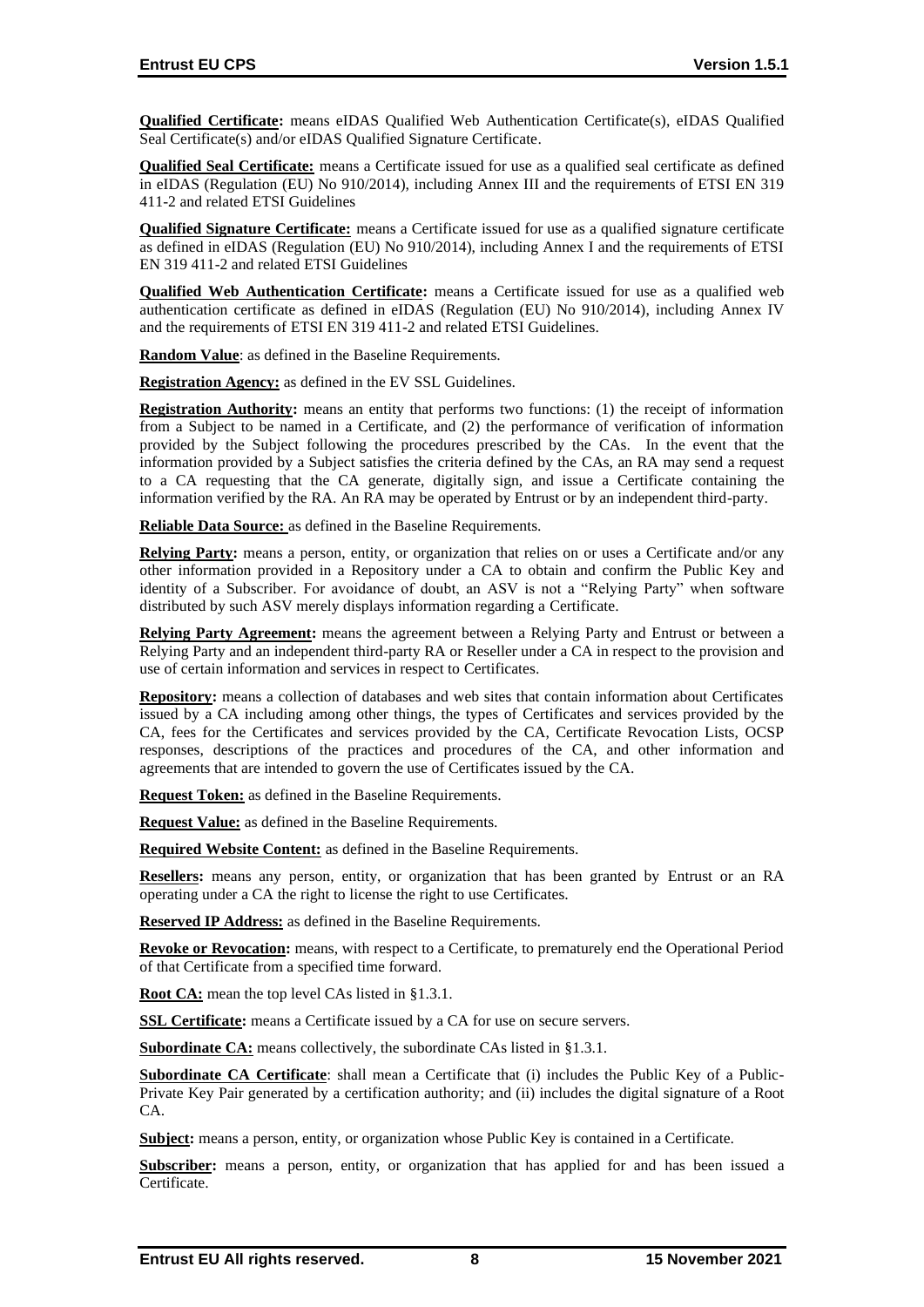**Subscription Agreement:** means the agreement between a Subscriber and Entrust (or an Affiliate of Entrust) or between a Subscriber and an independent third-party RA or Reseller under a CA in respect to the issuance, management, and provision of access to a Certificate and the provision of other services in respect to such Certificate.

**Subsidiary Company:** as defined in the Baseline Requirements.

**Suspect Code**: means any code or set of instructions that contains malicious functionality or serious vulnerabilities, including spyware, malware and other code that installs without the user's consent and/or resists its own removal, and code that can be exploited in ways not intended by its designers to compromise the trustworthiness of the computing environment on which it executes.

**Technically Constrained Subordinate CA:** as defined in the Baseline Requirements.

**Validation Specialist:** as defined in the Baseline Requirements.

**Wildcard Domain Name:** A Domain Name consisting of a single asterisk character followed by a single full stop character ("\*.") followed by a Fully-Qualified Domain Name.

| 1.6.2            | <b>Acronyms</b>                                                                  |
|------------------|----------------------------------------------------------------------------------|
| <b>ADN</b>       | <b>Authorization Domain Name</b>                                                 |
| <b>ASV</b>       | <b>Application Software Vendor</b>                                               |
| CA.              | <b>Certification Authority</b>                                                   |
| <b>CAA</b>       | Certification Authority Authorization                                            |
| <b>CPR</b>       | Certificate Problem Report                                                       |
| <b>CPS</b>       | <b>Certification Practice Statement</b>                                          |
| <b>CRL</b>       | Certificate Revocation List                                                      |
| <b>CSR</b>       | <b>Certificate Signing Request</b>                                               |
| CT               | Certificate Transparency                                                         |
| DBA              | Doing Business As                                                                |
| DN               | Distinguished Name                                                               |
| <b>DNS</b>       | Domain Name System                                                               |
| <b>DNSSEC</b>    | Domain Name System Security Extensions                                           |
| EAL              | <b>Evaluation Assurance Level</b>                                                |
| eIDAS            | Electronic Identification, Authentication and Trust Services                     |
| EKU              | <b>Extended Key Usage</b>                                                        |
| ETSI             | European Telecommunications Standards Institute                                  |
| EV               | <b>Extended Validation</b>                                                       |
| <b>FIPS</b>      | (US Government) Federal Information Processing Standard                          |
| <b>FQDN</b>      | Fully Qualified Domain Name                                                      |
| <b>HTTP</b>      | Hyper Text Transfer Protocol                                                     |
| <b>HTTPS</b>     | <b>Hyper Text Transfer Protocol Secure</b>                                       |
| IANA             | <b>Internet Assigned Numbers Authority</b>                                       |
| <b>ICANN</b>     | Internet Corporation for Assigned Names and Numbers                              |
| <b>IETF</b>      | <b>Internet Engineering Task Force</b>                                           |
| <b>ISO</b>       | International Organization for Standardization                                   |
| ITU-T            | International Telecommunication Union - Telecommunication Standardization Sector |
| <b>NCA</b>       | National Competent Authority                                                     |
| NIST             | (US Government) National Institute of Standards and Technology                   |
| <b>OCSP</b>      | Online Certificate Status Protocol                                               |
| <b>OID</b>       | Object Identifier                                                                |
| PА               | Policy Authority                                                                 |
| PSD <sub>2</sub> | (Revised) Payment Services Directive                                             |
| <b>PDS</b>       | <b>PKI</b> Disclosure Statement                                                  |
| PIN              | <b>Personal Identification Number</b>                                            |
| PKI              | Public-Key Infrastructure                                                        |
| <b>PSP</b>       | Payment Service Provider                                                         |
| QSealC           | Qualified Seal Certificate                                                       |
| QSigC            | Qualified Signature Certificate                                                  |
| QWAC             | Qualified Web Authentication Certificate                                         |
| RA               | <b>Registration Authority</b>                                                    |
| <b>RFC</b>       | <b>Request for Comment</b>                                                       |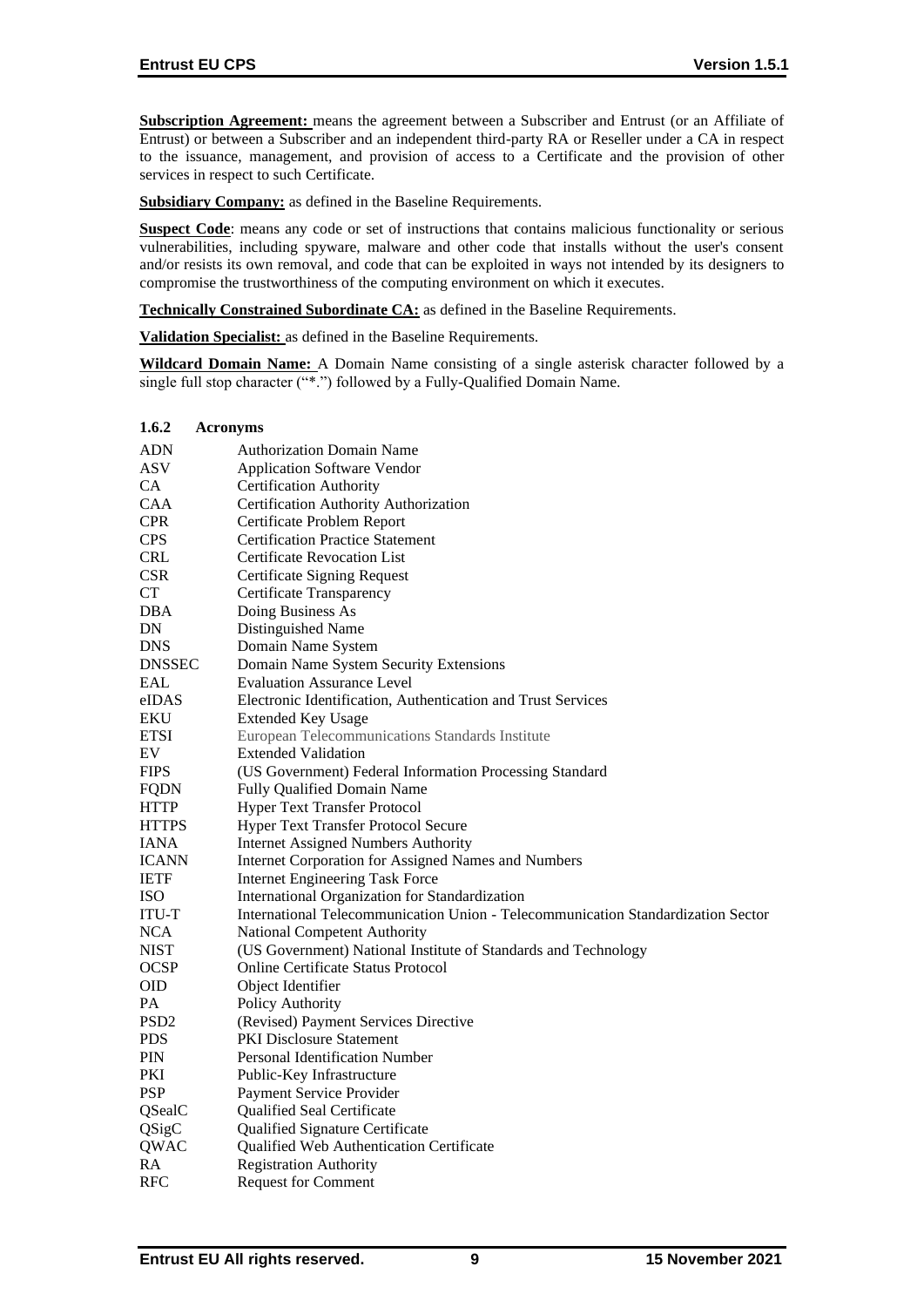- RSA Rivest–Shamir–Adleman cryptosystem
- SAN Subject Alternative Name
- SSL Secure Sockets Layer
- TLS Transport Layer Security
- TSA Time-Stamp Authority
- URL Universal Resource Locator

# **2. Publication and Repository Responsibilities**

Entrust maintains the Repository to store various information related to Certificates and the operation of the CAs and RAs. The CPS and various other related information is published in the Repository.

# **2.1 Repositories**

The CAs maintain the Repositories to allow access to Certificate-related and Certificate revocation information. The information in the Repositories is accessible through a web interface, available on a 24x7 basis and is periodically updated as set forth in this CPS. The Repositories are the only approved source for CRL and other information about Certificates.

The CA will adhere to the latest version of the CPS published in the Repository.

The Repository can be accessed at [https://www.entrust.net/CPS.](https://www.entrust.net/CPS)

Web pages that can be used by ASVs to test their software with Certificates that chain up to each publicly trusted Root Certificate are hosted a[t https://www.entrust.net/CPS.](https://www.entrust.net/CPS)

# **2.2 Publication of Certification Information**

The CA publishes its CPS, CA Certificates, Subscription Agreements, PKI Disclosure Statement, Relying Party Agreements, and CRLs in the Repositories.

# **2.3 Time or Frequency of Publications**

The CPS will be re-issued and published at least once per year. The CPS will be updated with an incremented version number and a new date on an annual basis even if no other changes have been made to this document.

CRLs will be updated as per §4.9.7.

OCSP responses will be updated as per §4.9.10.

# **2.4 Access Controls on Repositories**

Information published in the Repository is public information. Read only access is unrestricted. The CAs have implemented logical and physical controls to prevent unauthorized write access to its Repositories.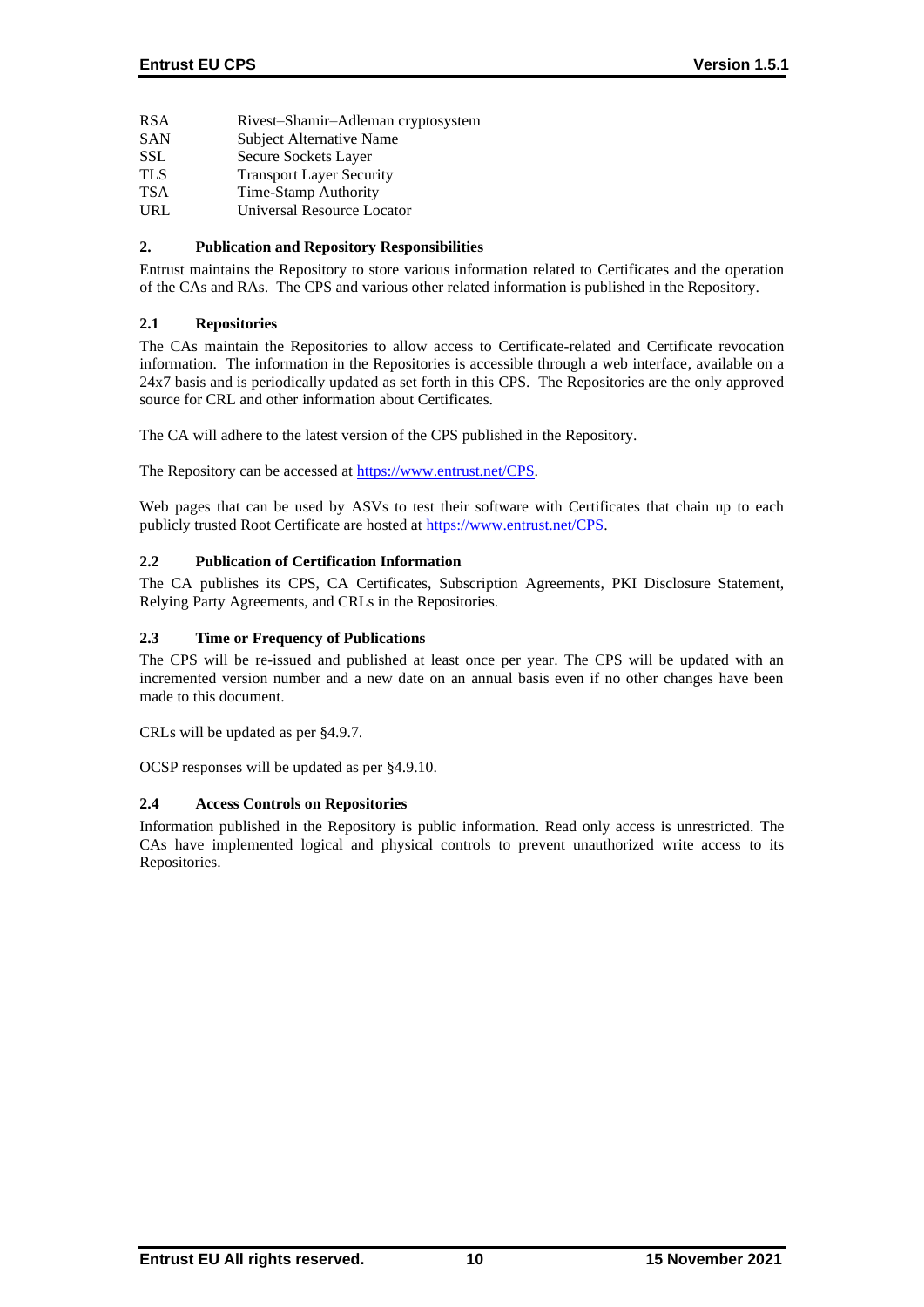# **3. Identification and Authentication**

The Policy Authority mandates the verification practices for verifying identification and authentication, and may, in its discretion, update such practices.

#### **3.1 Naming**

Before issuing an Certificate, the CAs ensure that all Subject organization information in the Certificate conforms to the requirements of, and has been verified in accordance with the procedures prescribed in this CPS and matches the information confirmed and documented by the RA pursuant to its verification processes.

#### eIDAS QWAC and PSD2 QWAC

The CA and RA must follow the verification procedures in this CPS, the EV SSL Guidelines, and the ETSI Guidelines and match the information confirmed and documented by the RA pursuant to its verification processes. Such verification procedures are intended to accomplish the following:

- (i) Verify the Applicant's existence and identity, including;
	- a. Verify the Applicant's legal existence and identity (as stipulated in the EV SSL Guidelines and ETSI Guidelines),
	- b. Verify the Applicant's physical existence (business presence at a physical address) , and c. Verify the Applicant's operational existence (business activity).
- (ii) Verify the Applicant's authorization for the Certificate, including;
	- a. Verify the name, title, and authority of the Contract Signer, Certificate Approver, and Certificate Requester;
	- b. Verify that Contract Signer signed the Subscription Agreement; and
	- c. Verify that a Certificate Approver has signed or otherwise approved the Certificate request.
- (iii) For PSD2 QWAC, verify the additional information required by ETSI TS 119 495, including the Applicant's organizationIdentifier assigned by an NCA and the Applicant's approved payment service provider roles.

# **3.1.1 Types of Names**

The Subject names in a Certificate comply with the X.501 Distinguished Name (DN) form. The CAs shall use a single naming convention as set forth below.

Qualified Signature Certificates

- (i) "Country Name" (C) which is the two-letter ISO 3166 code for the country in which the Applicant is located;
- (ii) "State" (ST) (if applicable), which is the state or province of the organization's place of business;
- (iii) "Locality" (L), which is the city or locality of the organization's place of business;
- (iv) "Organization Name" (O) which is the name of the organization in the case of a corporation, partnership, or other entity. In the case of a sole proprietorship, the organization name can be the name of the Applicant;
- (v) "Organizational Unit Name" (OU) which is an optional field. The OU field may be used to distinguish between different organizational groups within an organization (for example, to distinguish between human resources, marketing, and development);
- (vi) "Surname" which is the validated surname of the Subject:
- (vii) "First Name" which is the validated first name of the Subject;
- (viii) "Serial Number" which is randomly generated and assigned to the Subject
- (ix) "Common Name" (CN) which is the first name and the surname of the Subject .

Qualified Seal Certificates

(i) "Country Name" (C) which is the two-letter ISO 3166 code for the country in which the Applicant is located;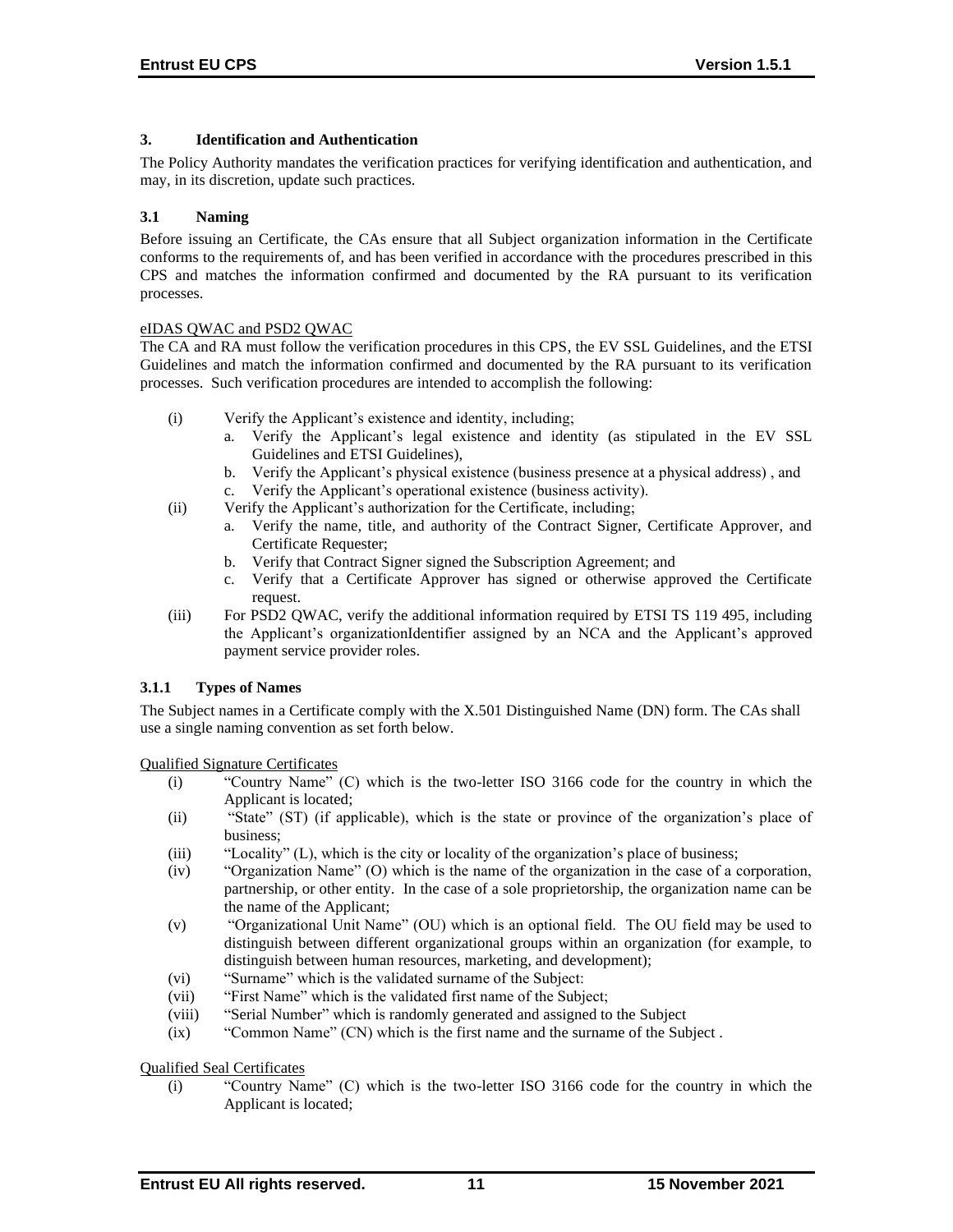- (ii) "State" (ST) (if applicable), which is the state or province of the organization's place of business;
- (iii) "Locality" (L), which is the city or locality of the organization's place of business;
- (iv) "Organization Name" (O) which is the name of the organization in the case of a corporation, partnership, or other entity. In the case of a sole proprietorship, the organization name can be the name of the Applicant;
- (v) "Organization Identifier" which is the Organization Identifier;
- (vi) "Organizational Unit Name" (OU) which is an optional field. The OU field may be used to distinguish between different organizational groups within an organization (for example, to distinguish between human resources, marketing, and development);
- (vii) "Common Name" (CN) which is commonly used by the subject to represent itself .

PSD2 Qualified Seal Certificates

- (i) Same as Qualified Seal Certificate, plus
- (ii) Applicant's "organizationIdentifier" assigned by an NCA

Qualified Web Authentication Certificates

- (i) "Country Name" (C) which is the two-letter ISO 3166 code for the country in which the Applicant is located and plans to host the secure server on which the Applicant is intending to install the Certificate;
- (ii) "Organization Name" (O) which is the name of the organization in the case of a corporation, partnership, or other entity. In the case of a sole proprietorship, the organization name can be the name of the Applicant;
- (iii) "Organizational Unit Name" (OU) which is an optional field. The OU field may be used to distinguish between different organizational groups within an organization (for example, to distinguish between human resources, marketing, and development);
- (iv) "Common Name" (CN) which is the hostname, the fully qualified hostname or path used in the DNS of the secure server on which the Applicant is intending to install the Certificate;
- (v) "Locality" (L), which is the city or locality of the organization's place of business; and
- (vi) "State" (ST) (if applicable), which is the state or province of the organization's place of business.
- (vii) "serialNumber" which is the registration number of Subscriber,
- (viii) "businessCategory" which is the applicable business category clause per the EV SSL Guidelines,
- (ix) "jurisdictionOfIncorporationLocalityName" (if applicable) which is the jurisdiction of registration or incorporation locality of Subscriber,
- (x) "jurisdictionOfIncorporationStateOrProvinceName" (if applicable) which is the jurisdiction of registration or incorporation state or province of Subscriber, and
- (xi) "jurisdictionOfIncorporationCountry" which is the jurisdiction of registration or incorporation country of Subscriber.

PSD2 Qualified Web Authentication Certificates

- (i) Same Subject name as Qualified Web Authentication Certificates, plus
- (ii) Applicant's "organizationIdentifier" assigned by an NCA is included in a separate extension.

#### **3.1.2 Need for Names to be Meaningful**

The Certificates issued pursuant to this CPS are meaningful only if the names that appear in the Certificates can be understood and used by Relying Parties. Names used in the Certificates must identify the person or object to which they are assigned in a meaningful way. CAs shall not issue Certificates to the Subscribers that contain domain names, IP Addresses, DN, URL, and/or e-mail addresses that the Subscribers do not legitimately own or control. Examples of fields and extensions where these names appear include subject DN and subject alternative names.

#### eIDAS QSigC

The value of the Common Name to be used in eIDAS QSigC shall be the Subject's first name and surname.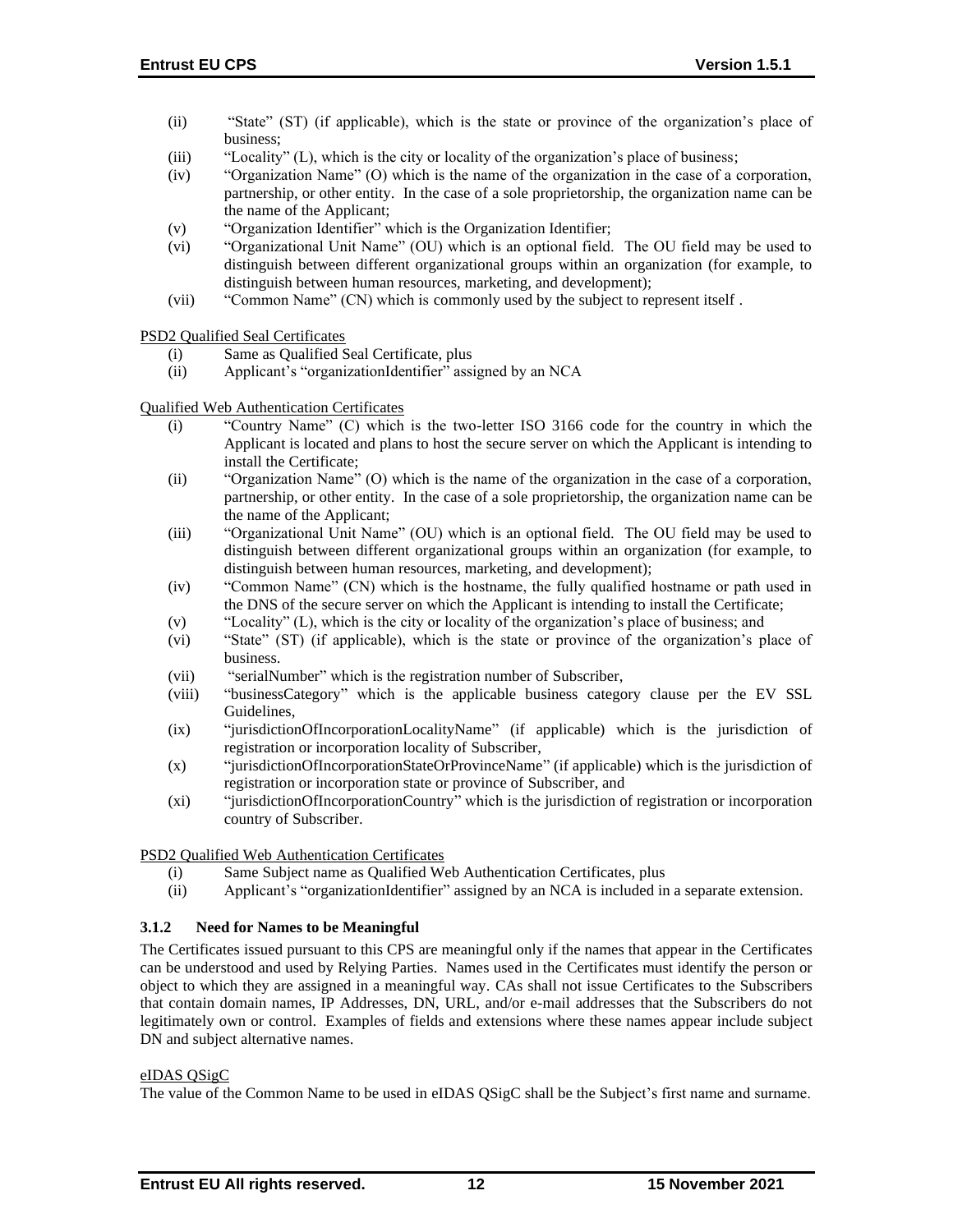#### eIDAS QSEalC and PSD2 QSealC

The value of the Common Name to be used in eIDAS QSealC and PSD2 QSealC shall be the Applicant's organization name.

#### eIDAS QWAC and PSD2 QWAC

The value of the Common Name to be used in an eIDAS QWAC or PSD2 QWAC shall be the Applicant's FQDN that is used in the DNS of the secure server on which the Applicant is intending to install the Certificate. The FQDN for an eIDAS QWAC or PSD2 QWAC cannot be an IP address or a Wildcard Domain Name.

#### **3.1.3 Anonymity or Pseudonymity of Subscribers**

No stipulation.

#### **3.1.4 Rules for Interpreting Various Name Forms**

No stipulation.

#### **3.1.5 Uniqueness of Names**

Names are to be defined unambiguously for each Subject in a Repository. The Subject name attribute is to be unique to the Subject to which it is issued.

#### eIDAS QSigC

A unique number is included in the serial number attribute of the Subject name per ETSI EN 319 412-1 and is determined as follows:

- i. If the Subject has a Spanish National Identity Document number, a Spanish foreigner identity number or a Spanish tax identification number, then this number is included in the Certificate;
- ii. If the Subject person has neither a Spanish National Identity Document number, nor a Spanish foreigner identity number, nor a Spanish tax identification number, then inclusion of a random number or an National Identity number from another country will be included in the Certificate.

#### eIDAS QSealC and PSD2 QSealC

A unique number is included in the organization identifier attribute of the Subject name per ETSI 319 412- 1. This number will be a taxation identification number or, in its absence, another identifying code that uniquely and permanently identifies it over time as recorded in the official records.

#### eIDAS QWAC and PSD2 QWAC

A unique number is included in the serial number attribute of the Subject name per the EV SSL Guidelines. This number will be a taxation identification number or, in its absence, another identifying code that uniquely and permanently identifies it over time as recorded in the official records.

#### **3.1.6 Recognition, Authentication, and Role of Trademarks**

The Subject names in Certificates are issued on a "first come, first served" basis. By accepting a Subject name for incorporation into a Certificate, an RA operating under a CA does not determine whether the use of such information infringes upon, misappropriates, dilutes, unfairly competes with, or otherwise violates any intellectual property right or any other rights of any person, entity, or organization. The CAs and any RAs operating under the CAs neither act as an arbitrator nor provide any dispute resolution between Subscribers or between Subscribers and third-party complainants in respect to the use of any information in an Certificate. The CPS does not bestow any procedural or substantive rights on any Subscriber or thirdparty complainant in respect to any information in a Certificate. Neither the CAs nor any RAs operating under the CAs shall in any way be precluded from seeking legal or equitable relief (including injunctive relief) in respect to any dispute between Subscribers or between Subscribers and third-party complainants or in respect to any dispute between Subscribers and a CA or an RA operating under a CA or between a third-party complainant and a CA or an RA operating under a CA arising out of any information in an Certificate. The CAs and RAs operating under the CAs shall respectively have the right to revoke and the right to request revocation of Certificates upon receipt of a properly authenticated order from an arbitrator or court of competent jurisdiction requiring the revocation of a Certificate.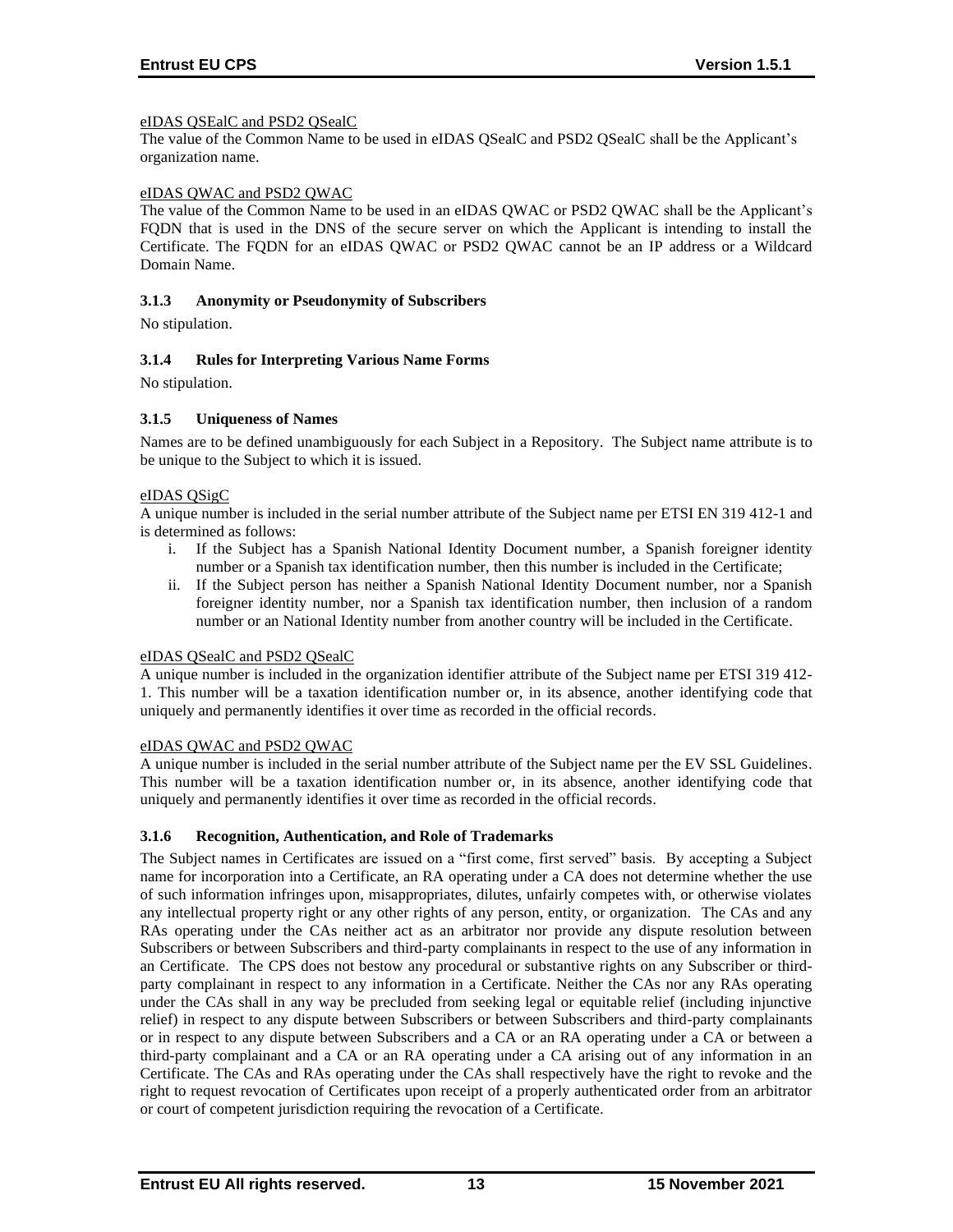A CA or an RA operating under a CA may, in certain circumstances, take action in respect to a Certificate containing information that possibly violates the trademark rights of a third-party complainant. In the event that a third-party complainant provides a CA or an RA operating under a CA with (i) a certified copy that is not more than three (3) months old of a trademark registration from the principal trademark office in any one of the United States, Canada, Japan, Australia or any of the member countries of the European Union, and further provided that such registration is still in full force and effect, and (ii) a copy of a prior written notice to the Subscriber of the Certificate in dispute, stating that the complainant believes that information in the Subscriber's Certificate violates the trademark rights of the complainant, and (iii) a representation by the complainant indicating the means of notice and basis for believing that such notice was received by the Subscriber of the Certificate in dispute, a CA or an RA operating under a CA may initiate the following actions. The CA or the RA operating under a CA may determine whether the issue date of the Subscriber's Certificate predates the registration date on the trademark registration provided by the complainant. If the date of issuance of the Subscriber's Certificate predates the trademark registration date, the CA or the RA operating under the CA will take no further action unless presented with an authenticated order from an arbitrator or court of competent jurisdiction. If the date of issuance of the Certificate is after the registration date on the trademark registration provided by the complainant, the CA or the RA operating under the CA shall request that the Subscriber provide a proof of ownership for the Subscriber's own corresponding trademark registration from the principal trademark office in any one of the United States, Canada, Japan, Australia or any of the member countries of the European Union. If the Subscriber can provide a certified copy, as set forth above, that predates or was issued on the same date as the complainant's trademark registration, the CA or the RA operating under the CA will take no further action unless presented with an authenticated order from an arbitrator or court of competent jurisdiction. If the Subscriber does not respond within ten (10) Business Days, or if the date on the certified copy of the trademark registration provided by the Subscriber postdates the certified copy of the trademark registration provided by the complainant, the CA and the RAs operating under that CA respectively may revoke or may request revocation of the disputed Certificate.

If a Subscriber files litigation against a complainant, or if a complainant files litigation against a Subscriber, and such litigation is related to any information in an issued Certificate, and if the party instigating the litigation provides a CA or an RA operating under a CA with a copy of the file-stamped complaint or statement of claim, the CA will maintain the current status of the Certificate or the RA operating under the CA will request that the CA maintain the current status of the Certificate, subject to any requirements to change the status of such Certificate otherwise provided or required under this CPS, a Subscription Agreement, or any Relying Party Agreement. During any litigation, a CA will not revoke and an RA operating under a CA will not request revocation of a Certificate that is in dispute unless ordered by an arbitrator or a court of competent jurisdiction or as otherwise provided or required under this CPS, a Subscription Agreement, or any Relying Party Agreement. In the event of litigation as contemplated above, the CAs and RAs operating under the CAs will comply with any directions by a court of competent jurisdiction in respect to a Certificate in dispute without the necessity of being named as a party to the litigation. If named as a party in any litigation in respect to a Certificate, Entrust and/or any third party operating an RA under a CA shall be entitled to take any action that it deems appropriate in responding to or defending such litigation. Any Subscriber or Relying Party that becomes involved in any litigation in respect to a Certificate shall remain subject to all of the terms and conditions of the CPS, the Subscriber's Subscription Agreement, and the Relying Party's Relying Party Agreement.

RAs operating under a CA shall notify the CA of any disputes of which such RA is aware and which relate to any information contained in a Certificate whose issuance was requested by such RA.

# **3.2 Initial Identity Validation**

# **3.2.1 Method to Prove Possession of Private Key**

For Key Pairs generated by the Applicant, the CAs perform proof of possession tests for CSRs created using reversible asymmetric algorithms (such as RSA) by validating the signature on the CSR submitted by the Applicant with the Certificate Application.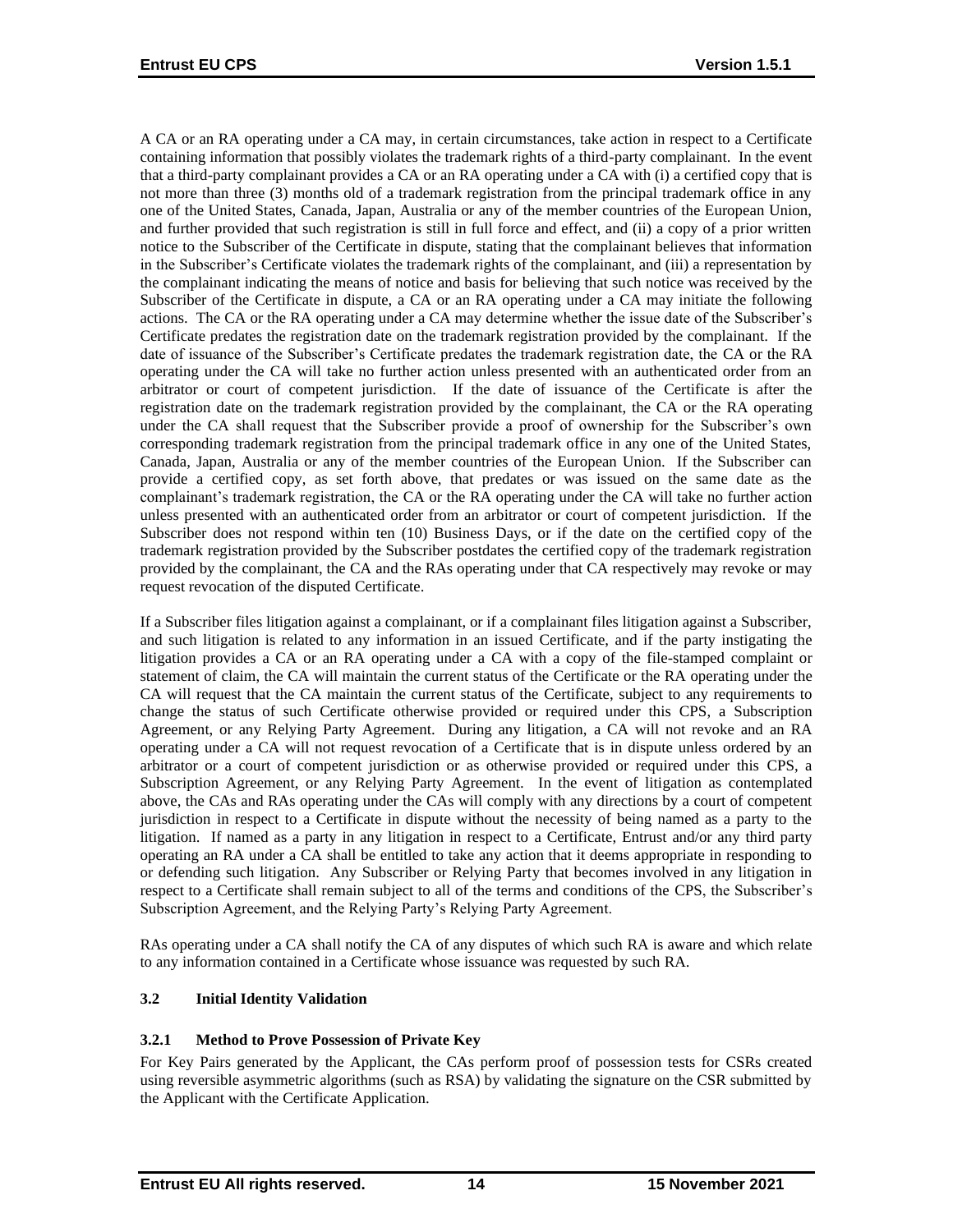# **3.2.2 Authentication of Organization Identity**

#### **3.2.2.1 Identity**

RAs operating under the CAs shall perform verification of any organizational identities that are submitted by an Applicant or Subscriber in accordance with the practices mandated by the Policy Authority. RAs operating under the CAs shall determine whether the organizational identity, address, and domain name provided with a Certificate Application are consistent with information contained in third-party databases and/or governmental sources. The information and sources used for the verification of Certificate Applications may vary depending on the jurisdiction of the Applicant or Subscriber.

In the case of organizational identities that are not registered with any governmental sources, RAs operating under the CAs shall use commercially reasonable efforts to confirm the existence of the organization. Such commercially reasonable efforts may include site visits or third-party attestation letter.

#### eIDAS QWAC and PSD2 QWAC

The CA or RA will identify the organization and, if applicable, any specific attributes of the organization, will be verified by an Authorized Representative.

#### eIDAS QWAC

RAs operating under the CAs shall also determine:

- (i) Business Category;
- (ii) Jurisdiction of Incorporation or Registration;
- (iii) Registration Number;
- (iv) Physical address of Place of Business; and
- (v) Operational Existence.

Prior to the use of an Incorporating Agency or Registration Agency to fulfill these verification requirements, the agency information about the Incorporating Agency or Registration Agency will be disclosed at [https://www.entrust.com/legal-compliance/approved-incorporating-agencies.](https://www.entrust.com/legal-compliance/approved-incorporating-agencies)

This agency information includes the following:

- (vi) Sufficient information to unambiguously identify the Incorporating Agency or Registration Agency (such as a name, jurisdiction, and website);
- (vii)The accepted value or values for each of the
	- subject:jurisdictionLocalityName (OID: 1.3.6.1.4.1.311.60.2.1.1),

subject:jurisdictionStateOrProvinceName (OID: 1.3.6.1.4.1.311.60.2.1.2), and

- subject:jursidictionCountryName (OID: 1.3.6.1.4.1.311.60.2.1.3) fields, when a Certificate is issued using information from that Incorporating Agency or Registration Agency, indicating the jurisdiction(s) that the agency is appropriate for; and,
- (viii) A revision history that includes a unique version number and date of publication for any additions, modifications, and/or removals from this list.

#### PSD2 Certificates

RAs operating under the CAs shall also determine:

- (ix) Applicable NCA;
- (x) organizationIdentifier assigned by the NCA; and
- (xi) Payment service provider roles approved by the NCA.

Note: RAs shall conform to the specific NCA rules for verifying these attributes.

#### **3.2.2.2 DBA/Tradename**

If the subject identity information is to include a DBA or tradename, the RA must verify the Applicant's right to use the DBA/tradename using at least one of the following:

(i) The RA may verify the assumed name through use of a Qualified Government Information Source operated by, or on behalf of, an appropriate government agency in the jurisdiction of the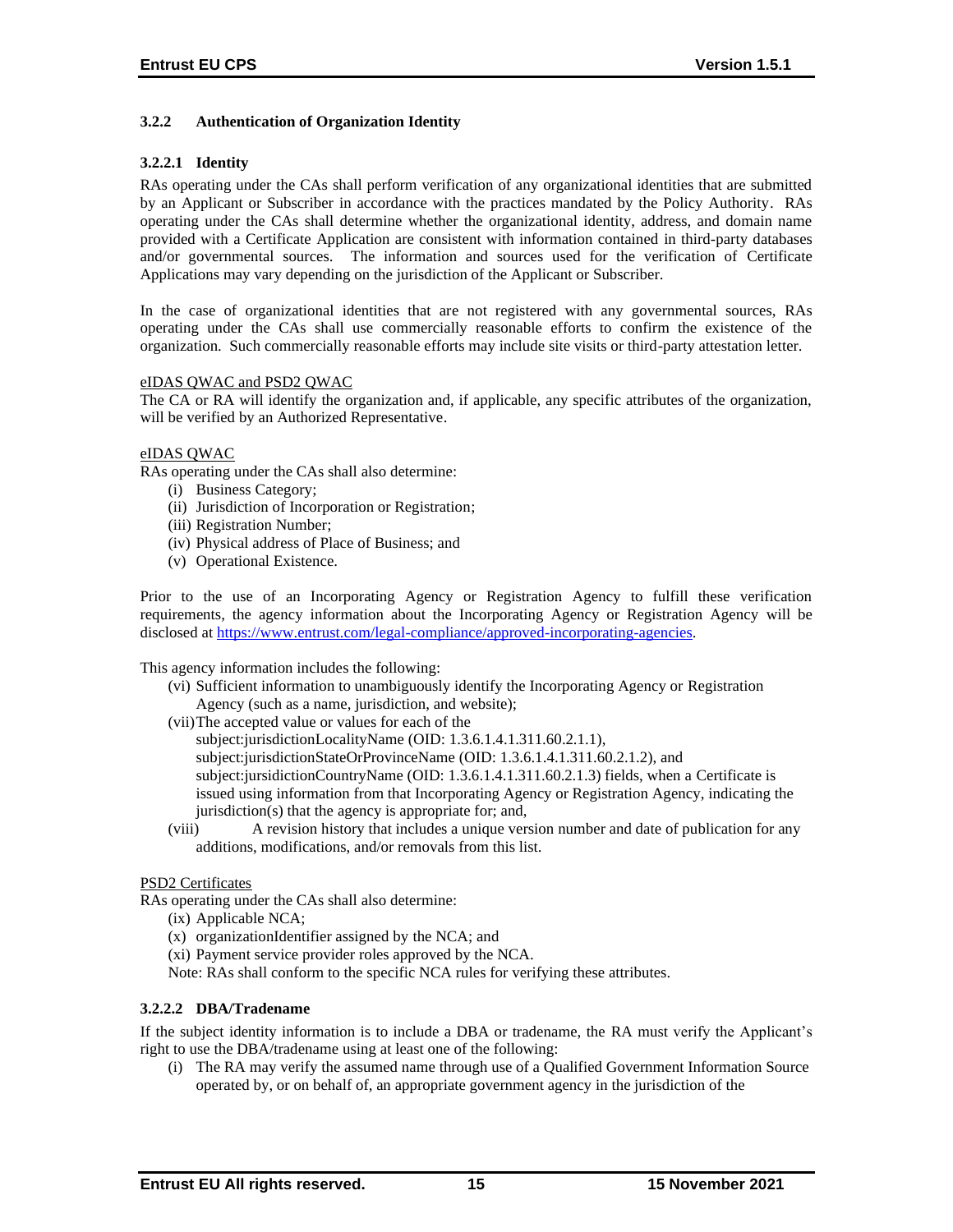Applicant's Place of Business, or by direct contact with such government agency in person or via mail, e-mail, Web address, or telephone; or

- (ii) The RA may verify the assumed name through use of a Qualified Independent Information Source provided that the QIIS has verified the assumed name with the appropriate government agency.
- (iii) The RA may rely on a Verified Professional Letter that indicates the assumed name under which the Applicant conducts business, the government agency with which the assumed name is registered, and that such filing continues to be valid.

# **3.2.2.3 Verification of Country**

Verification of country will be done in accordance with the methods of § 3.2.2.1.

#### **3.2.2.4 Validation of Domain Authorization or Control**

The CA shall confirm that prior to issuance, the CA or the RA validated each Fully‐Qualified Domain Name (FQDN) listed in the Certificate using at least one of the methods listed below.

Completed validations of Applicant authority may be used for the issuance of multiple Certificates over time. For purposes of domain validation, the term Applicant includes the Applicant's Parent Company, Subsidiary Company, or Affiliate.

The CA shall maintain a record of which domain validation method was used to validate every domain.

#### **3.2.2.4.1 Validating the Applicant as a Domain Contact**

This method of domain validation is not used.

# **3.2.2.4.2 Email, Fax, SMS, or Postal Mail to Domain Contact**

Confirm the Applicant's control over the FQDN by sending a Random Value via email, fax, SMS, or postal mail and then receiving a confirming response utilizing the Random Value. The Random Value must be sent to an email address, fax/SMS number, or postal mail address identified as a Domain Contact.

Each email, fax, SMS, or postal mail may confirm control of multiple ADNs.

The CA or RA may send the email, fax, SMS, or postal mail identified under this section to more than one recipient provided that every recipient is identified by the Domain Name Registrar as representing the Domain Name Registrant for every FQDN being verified using the email, fax, SMS, or postal mail.

The Random Value is unique in each email, fax, SMS, or postal mail.

The CA or RA may resend the email, fax, SMS, or postal mail in its entirety, including re‐use of the Random Value, provided that the communication's entire contents and recipient(s) remain unchanged.

The Random Value will remain valid for use in a confirming response for no more than 30 days from its creation.

#### **3.2.2.4.3 Phone Contact with Domain Contact**

Confirm the Applicant's control over the FQDN by calling the Domain Name Registrant's phone number and obtaining a response confirming the Applicant's request for validation of the FQDN. The CA or RA shall place the call to a phone number identified by the Domain Name Registrar as the Domain Contact.

Each phone call shall be made to a single number and may confirm control of multiple FQDNs, provided that the phone number is identified by the Domain Registrar as a valid contact method for every Base Domain Name being verified using the phone call.

This method will not be re-used after May 31, 2019.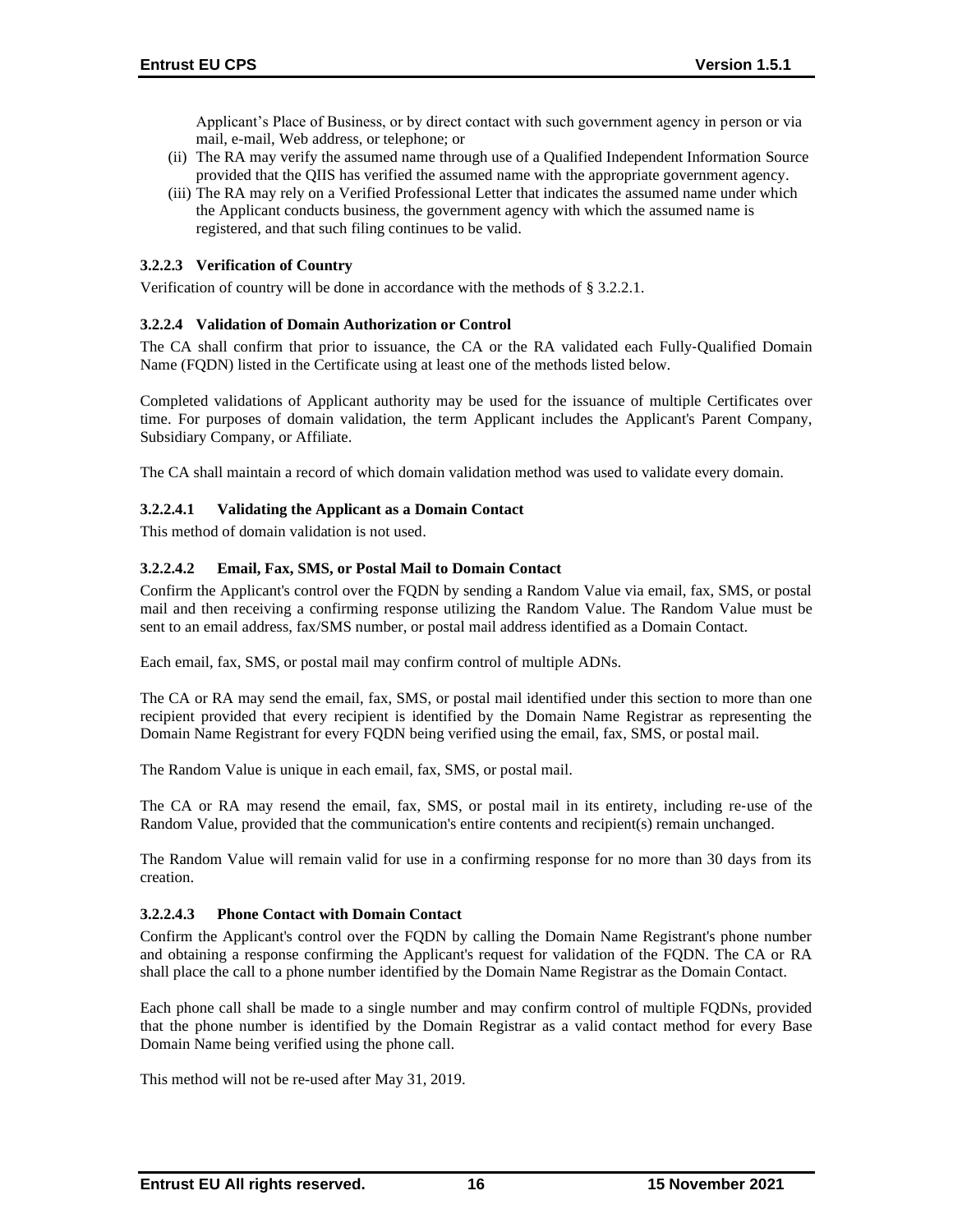# **3.2.2.4.4 Constructed Email to Domain Contact**

Confirm the Applicant's control over the FQDN by (i) sending an email to one or more addresses created by using 'admin', 'administrator', 'webmaster', 'hostmaster', or 'postmaster' as the local part, followed by the at-sign (" $@$ "), followed by an ADN, (ii) including a Random Value in the email, and (iii) receiving a confirming response utilizing the Random Value.

Each email may confirm control of multiple FQDNs, provided the ADN used in the email is an ADN for each FQDN being confirmed.

The Random Value shall be unique in each email.

The email may be re-sent in its entirety, including the re-use of the Random Value, provided that its entire contents and recipient shall remain unchanged.

The Random Value shall remain valid for use in a confirming response for no more than 30 days from its creation.

#### **3.2.2.4.5 Domain Authorization Document**

This method of domain validation is not used.

#### **3.2.2.4.6 Agreed-Upon Change to Website**

This method of domain validation is not used.

#### **3.2.2.4.7 DNS Change**

Confirm the Applicant's control over the FQDN by confirming the presence of a Random Value in a DNS CNAME, TXT or CAA record for an ADN or an ADN that is prefixed with a label that begins with an underscore character.

If a Random Value is used, the CA or RA shall provide a Random Value unique to the Certificate request and shall not use the Random Value after (i) 30 days or (ii) if the Applicant submitted the Certificate request, the timeframe permitted for reuse of validated information relevant to the Certificate.

#### **3.2.2.4.8 IP Address**

Confirming the Applicant's control over the FQDN by confirming that the Applicant controls an IP Address returned from a DNS lookup for A or AAAA records for the FQDN in accordance with § 3.2.2.5.

Once the FQDN has been validated using this method, the CA MAY NOT also issue Certificates for FQDNs for higher level domain levels that end in the validated FQDN unless the CA performs a separate validation for that FQDN using an authorized method. This method is NOT suitable for validating Wildcard Domain Names.

#### **3.2.2.4.9 Test Certificate**

This method of domain validation is not used.

#### **3.2.2.4.10 TLS Using a Random Number**

This method of domain validation is not used.

#### **3.2.2.4.11 Any Other Method**

This method of domain validation is not used.

#### **3.2.2.4.12 Validating Applicant as a Domain Contact**

This method of domain validation is not used.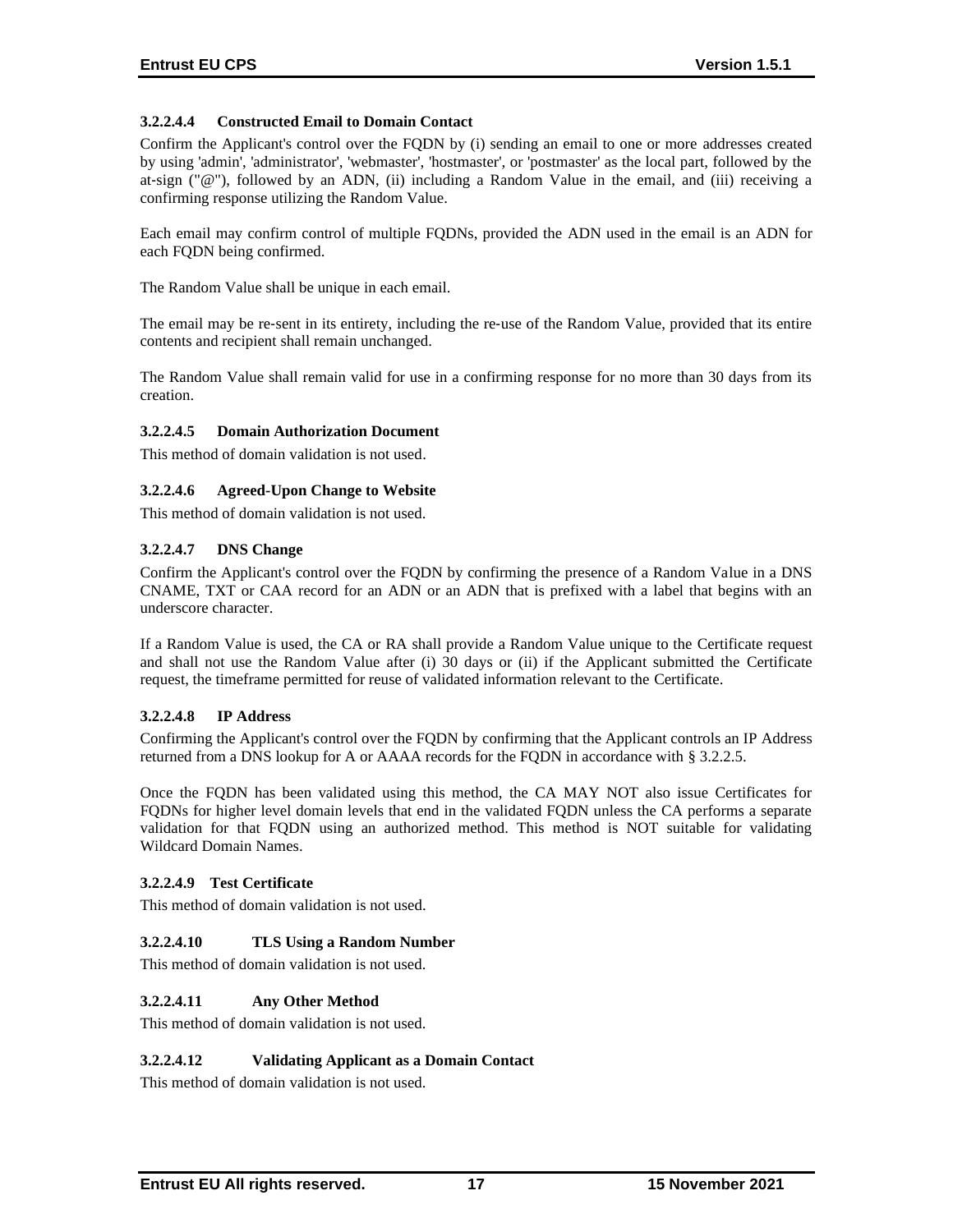# **3.2.2.4.13 Email to DNS CAA Contact**

Confirm the Applicant's control over the FQDN by sending a Random Value via email and then receiving a confirming response utilizing the Random Value. The Random Value will be sent to a DNS CAA Email Contact. The relevant CAA Resource Record Set will be found using the search algorithm defined in RFC 8659 Section 3.

Each email may confirm control of multiple FQDNs, provided that each email address is a DNS CAA Email Contact for each ADN Name being validated. The same email may sent to multiple recipients as long as all recipients are the DNS CAA Email Contacts for each ADN being validated.

The Random Value shall be unique in each email. The email may be re-sent in its entirety, including the reuse of the Random Value, provided that its entire contents and recipient(s) remain unchanged. The Random Value shall remain valid for use in a confirming response for no more than 30 days from its creation.

#### **3.2.2.4.14 Email to DNS TXT Contact**

Confirm the Applicant's control over the FQDN by sending a Random Value via email and then receiving a confirming response utilizing the Random Value. The Random Value will be sent to a DNS TXT Record Email Contact for the ADN selected to validate the FQDN.

Each email may confirm control of multiple FQDNs, provided that each email address is DNS TXT Record Email Contact for each ADN being validated. The same email may be sent to multiple recipients as long as all recipients are the DNS TXT Record Email Contacts for each ADN being validated.

The Random Value shall be unique in each email. The email may be re-sent in its entirety, including the reuse of the Random Value, provided that its entire contents and recipient(s) remain unchanged. The Random Value shall remain valid for use in a confirming response for no more than 30 days from its creation.

# **3.2.2.4.15 Phone with Domain Contact**

Confirm the Applicant's control over the FQDN by calling the Domain Contact's phone number and obtain a confirming response to validate the ADN. Each phone call may confirm control of multiple ADNs provided that the same Domain Contact phone number is listed for each ADN being verified and they provide a confirming response for each ADN.

In the event that someone other than a Domain Contact is reached, the CA may request to be transferred to the Domain Contact.

In the event of reaching voicemail, the CA may leave the Random Value and the ADN(s) being validated. The Random Value must be returned to the CA to approve the request.

The Random Value shall remain valid for use in a confirming response for no more than 30 days from its creation.

# **3.2.2.4.16 Phone Contact with DNS TXT Record Phone Contact**

Confirm the Applicant's control over the FQDN by calling the DNS TXT Record Phone Contact's phone number and obtain a confirming response to validate the ADN. Each phone call may confirm control of multiple ADNs provided that the same DNS TXT Record Phone Contact phone number is listed for each ADN being verified and they provide a confirming response for each ADN.

The CA may not knowingly be transferred or request to be transferred as this phone number has been specifically listed for the purposes of domain validation.

In the event of reaching voicemail, the CA may leave the Random Value and the ADN(s) being validated. The Random Value must be returned to the CA to approve the request.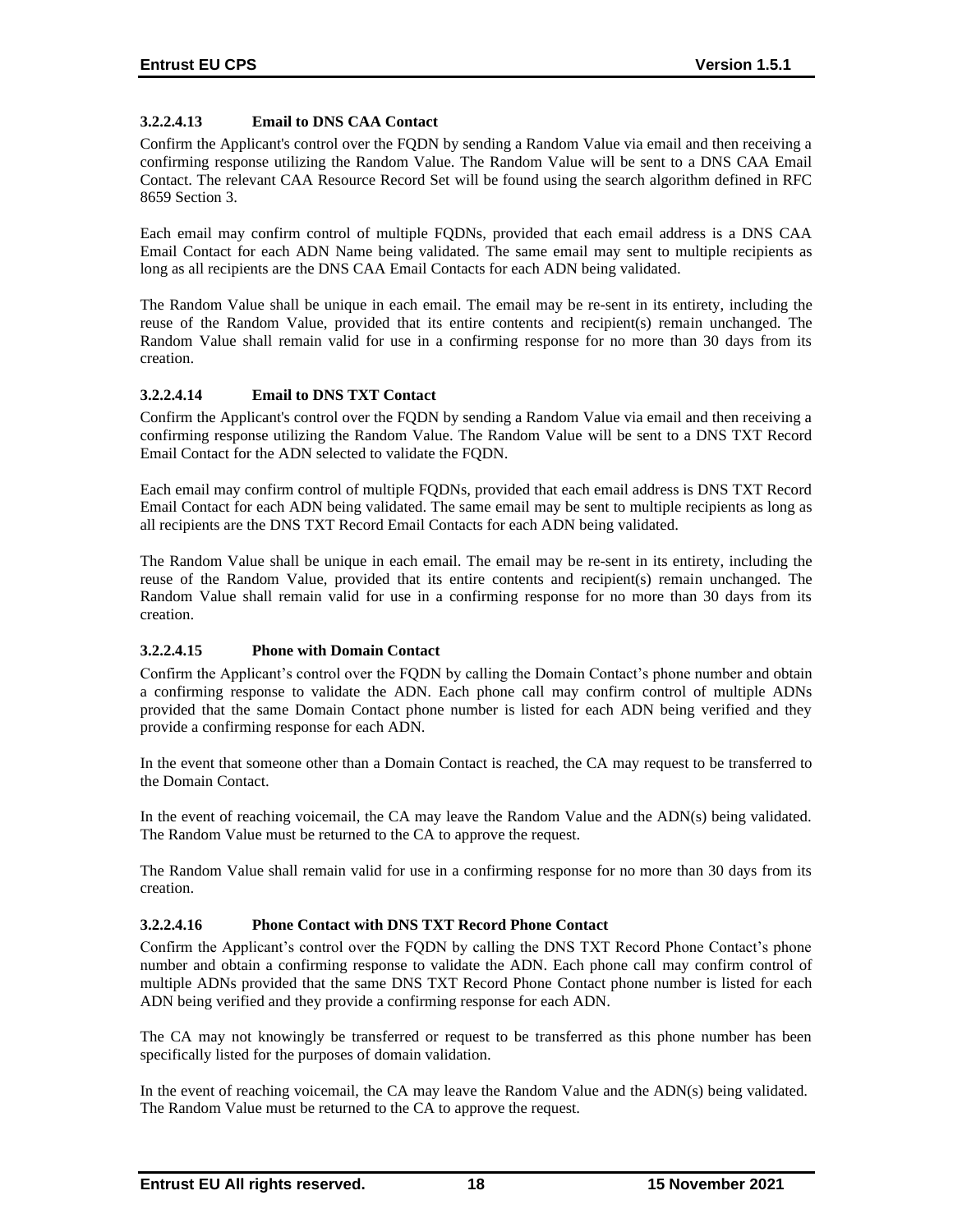The Random Value shall remain valid for use in a confirming response for no more than 30 days from its creation.

#### **3.2.2.4.17 Phone Contact with DNS CAA Phone Contact**

Confirm the Applicant's control over the FQDN by calling the DNS CAA Phone Contact's phone number and obtain a confirming response to validate the ADN. Each phone call may confirm control of multiple ADNs provided that the same DNS CAA Phone Contact phone number is listed for each ADN being verified and they provide a confirming response for each ADN. The relevant CAA Resource Record Set must be found using the search algorithm defined in RFC 8659 Section 3.

The CA may not knowingly be transferred or request to be transferred as this phone number has been specifically listed for the purposes of domain validation.

In the event of reaching voicemail, the CA may leave the Random Value and the ADN(s) being validated. The Random Value must be returned to the CA to approve the request.

The Random Value shall remain valid for use in a confirming response for no more than 30 days from its creation.

#### **3.2.2.4.18 Agreed-Upon Change to Website v2**

Confirm the Applicant's control over the FQDN by verifying that the Request Token or Random Value is contained in the contents of a file.

- (i) The entire Request Token or Random Value must not appear in the request used to retrieve the file, and
- (ii) the CA MUST receive a successful HTTP response from the request (meaning a 2xx HTTP status code must be received).

The file containing the Request Token or Random Number:

- (iii) Must be located on the Authorization Domain Name, and
- (iv) Must be located under the "/.well-known/pki-validation" directory, and
- (v) Must be retrieved via either the "http" or "https" scheme, and
- (vi) Must be accessed over an Authorized Port.

If the CA follows redirects the following apply:

- (vii) Redirects must be initiated at the HTTP protocol layer (e.g. using a 3xx status code).
- (viii) Redirects must be the result of an HTTP status code result within the 3xx Redirection class of status codes, as defined in RFC 7231, Section 6.4.
- (ix) Redirects must be to resource URLs with either via the "http" or "https" scheme.
- (x) Redirects must be to resource URLs accessed via Authorized Ports.

If a Random Value is used, then:

(xi) The CA must provide a Random Value unique to the certificate request.

(xii)The Random Value must remain valid for use in a confirming response for no more than 30 days from its creation. The CPS MAY specify a shorter validity period for Random Values, in which case the CA must follow its CPS.

Note: Once the FQDN has been validated using this method, the CA may also issue Certificates for other FQDNs that end with all the labels of the validated FQDN. This method is suitable for validating Wildcard Domain Names.

#### **3.2.2.4.19 Agreed-Upon Change to Website - ACME**

This method of domain validation is not used.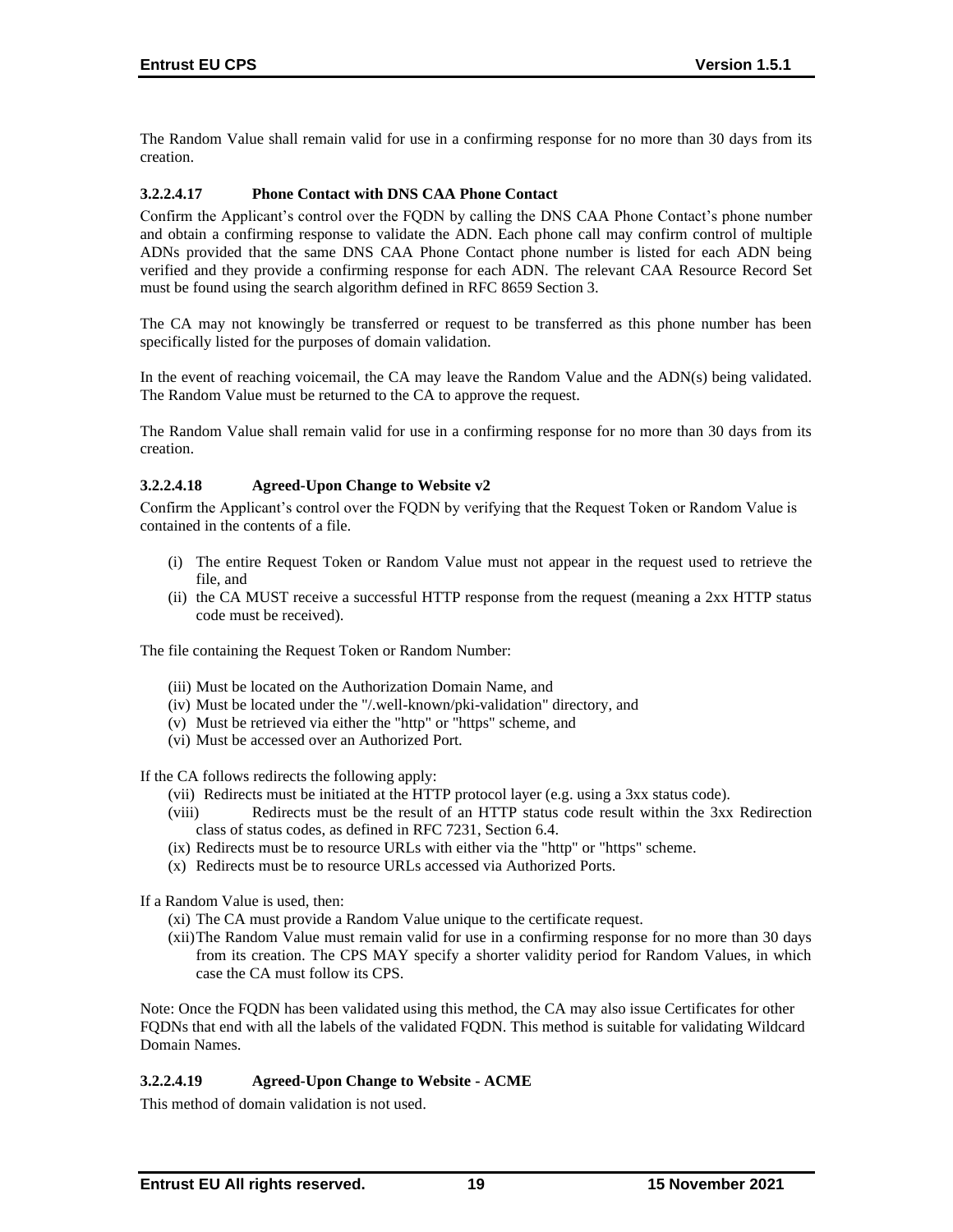#### **3.2.2.4.20 TLS Using ALPN**

This method of domain validation is not used.

#### **3.2.2.5 Authentication of an IP Address**

IP addresses are not permitted for Certificates.

#### **3.2.2.6 Wildcard Validation**

Wildcards are not permitted for eIDAS QWAC or PSD2 QWAC.

#### **3.2.2.7 Data Source Accuracy**

Prior to using any data source as a Reliable Data Source, the RA shall evaluate the source for its reliability, accuracy, and resistance to alteration or falsification.

#### **3.2.2.8 CAA Records**

Entrust policy on CAA records is stated in §4.2.4.

#### **3.2.2.9 Authentication of Email Address**

The CA uses one of the following methods to confirm that the Applicant has control of or right to use email addresses:

- (i) Sending a URL including a random value to the email address and then receiving an acknowledgement click-through with passphrase on the web page utilizing the random value URL; or
- (ii) Using a domain validation process from §3.2.2.4 to demonstrate control over or right to use an FQDN. Once verified, the Enterprise RA can approve issuance of Certificates containing email addresses under that FQDN or associated Base Domain Name.

#### **3.2.2.10 Organization Identifier**

The organization identifier must contain a registration reference for a legal entity assigned in accordance to the identified registration scheme.

The registration scheme must be identified using the using the following structure in the presented order:

- (i) 3 character registration scheme identifier;
- (ii) 2 character ISO 3166 country code for the nation in which the registration scheme is operated, or if the
- (iii) scheme is operated globally ISO 3166 code "XG" shall be used;
- (iv) For the NTR registration scheme identifier, if required, a 2 character ISO 3166-2 identifier for the subdivision (state or province) of the nation in which the registration scheme is operated, preceded by plus "+" (0x2B (ASCII), U+002B (UTF-8));
- (v) a hyphen-minus "-" (0x2D (ASCII), U+002D (UTF-8));
- (vi) Registration Reference allocated in accordance with the identified Registration Scheme

Note: Registration references may contain hyphens, but registration schemes, ISO 3166 country codes, and ISO 3166-2 identifiers do not. Therefore if more than one hyphen appears in the structure, the leftmost hyphen is a separator, and the remaining hyphens are part of the registration reference.

The CA or RA shall:

- (vii) Confirm that the organization represented by the registration reference is the same as the organization named within the context of the Subject's jurisdiction per §3.2.2.1;
- (viii) Further verify the registration reference matches other information verified in accordance with §3.2.2;
- (ix) Take appropriate measures to disambiguate between different organizations as described in Appendix B for each registration scheme;
- (x) Apply the validation rules relevant to the registration scheme as specified in Appendix B.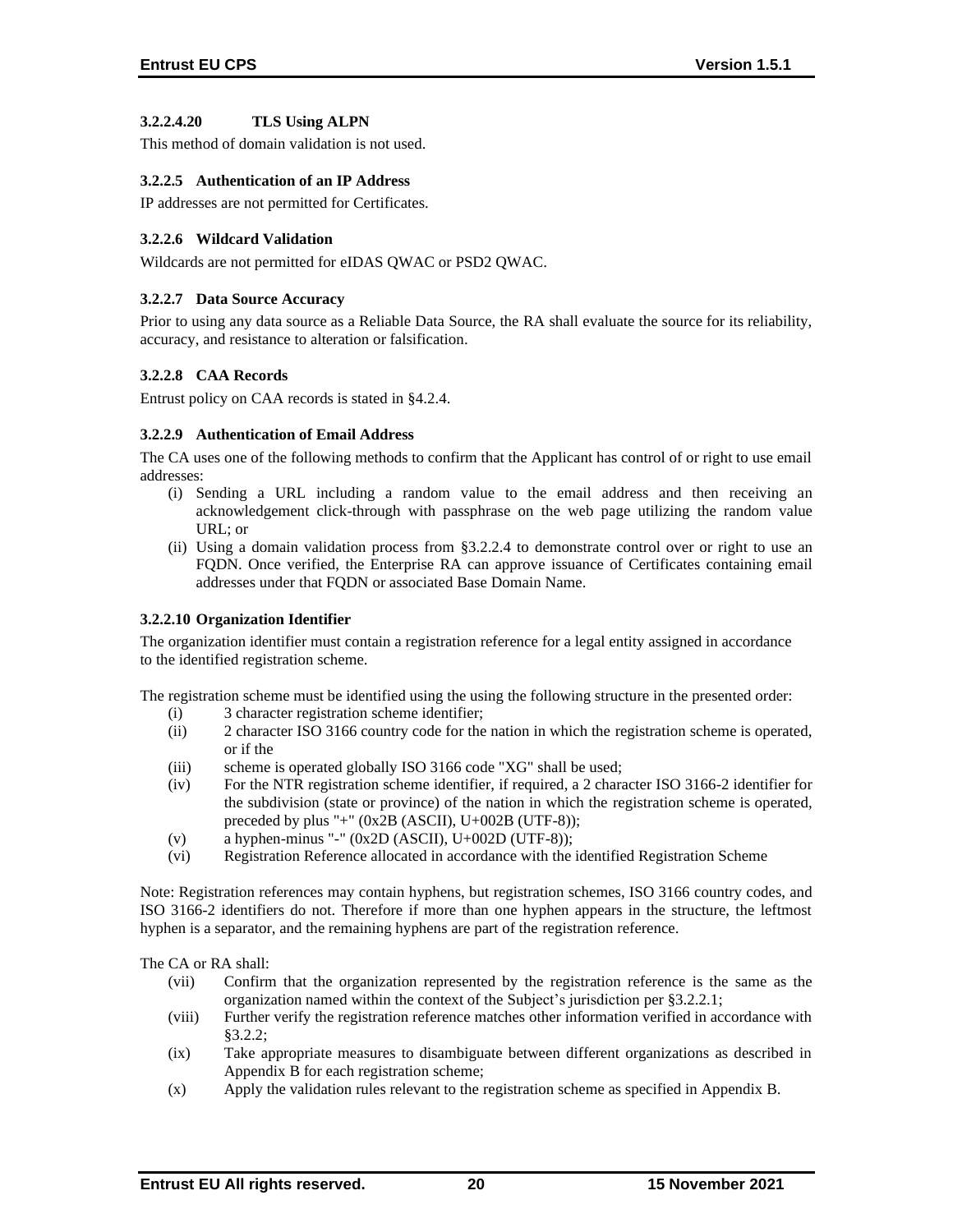# **3.2.3 Authentication of Individual Identity**

RAs operating under the CAs shall use the methods set out below to verify any individual identities that are submitted by an Applicant or Subscriber.

The CA or RA will verify the Authorized Representative or Subject by:

- (i) Physical presence;
	- a. A natural person requesting a Qualified Certificate must appear before the CA or RA and must provide identification such as the National Identity Document, passport or other means admitted by Law. The physical presence of the natural person requesting a Qualified Certificate may be dispensed if their signature on the request for issuance of a Qualified Certificate has been legitimized in the presence of a notary.
	- b. If the natural person requesting a Qualified Certificate, has already a pre-existing relationship with the CA and has had a face-to-face identification within the last 5 years, then it is not necessary to repeat the face-to-face verification.
	- c. The CA or RA verifies data related to the constitution and legal personality, as well as the extension and validity of the powers of representation of the Authorized Representative through the documents, which serve to prove the aforementioned points in a reliable way and their registration in the corresponding public registry if this is required;

or

(ii) Means of a Certificate of a qualified electronic signature or of a qualified electronic seal.

#### eIDAS QWAC and PSD2 QWAC

RAs operating under the CAs shall perform a verification of the identity and authority of the Contract Signer, the Certificate Approver, and the Certificate Requestor associated with Certificate Applications that are submitted by an Applicant or Subscriber. In order to establish the accuracy of an individual identity, the RA operating under a CA shall perform identity and authority verification consistent with the requirements set forth in the EV SSL Guidelines published by the CA/Browser Forum and the ETSI Guidelines.

#### **3.2.4 Non-verified Subscriber Information**

No stipulation.

# **3.2.5 Validation of Authority**

If the Applicant for a Certificate containing subject identity information is an organization, the RA will use a reliable method of communication to verify the authenticity of the Applicant representative's Certificate request.

The RA may use the sources listed in §3.2.2.1 to verify the reliable method of communication. Provided that the RA uses a reliable method of communication, the RA may establish the authenticity of the Certificate request directly with the Applicant representative or with an authoritative source within the Applicant's organization, such as the Applicant's main business offices, corporate offices, human resource offices, information technology offices, or other department that the RA deems appropriate.

The CA allows a Subscriber to specify the individuals who may request Certificates and will not accept any Certificate requests that are outside this specification. The CAs will provide a Subscriber with a list of its authorized Certificate Requesters upon the Subscriber's verified written request.

#### eIDAS QWAC and PSD2 QWAC

The CA or RA must verify the identity and authority of the Contract Signer and Certificate Approver in accordance with EV SSL Guidelines section 11.8.

# **3.2.6 Criteria for Interpretation**

Externally issued Cross Certificates that identify Entrust as the subject are disclosed in §1.3.1, provided that Entrust arranged for or accepted the establishment of the trust relationship (i.e. the Cross Certificate at issue).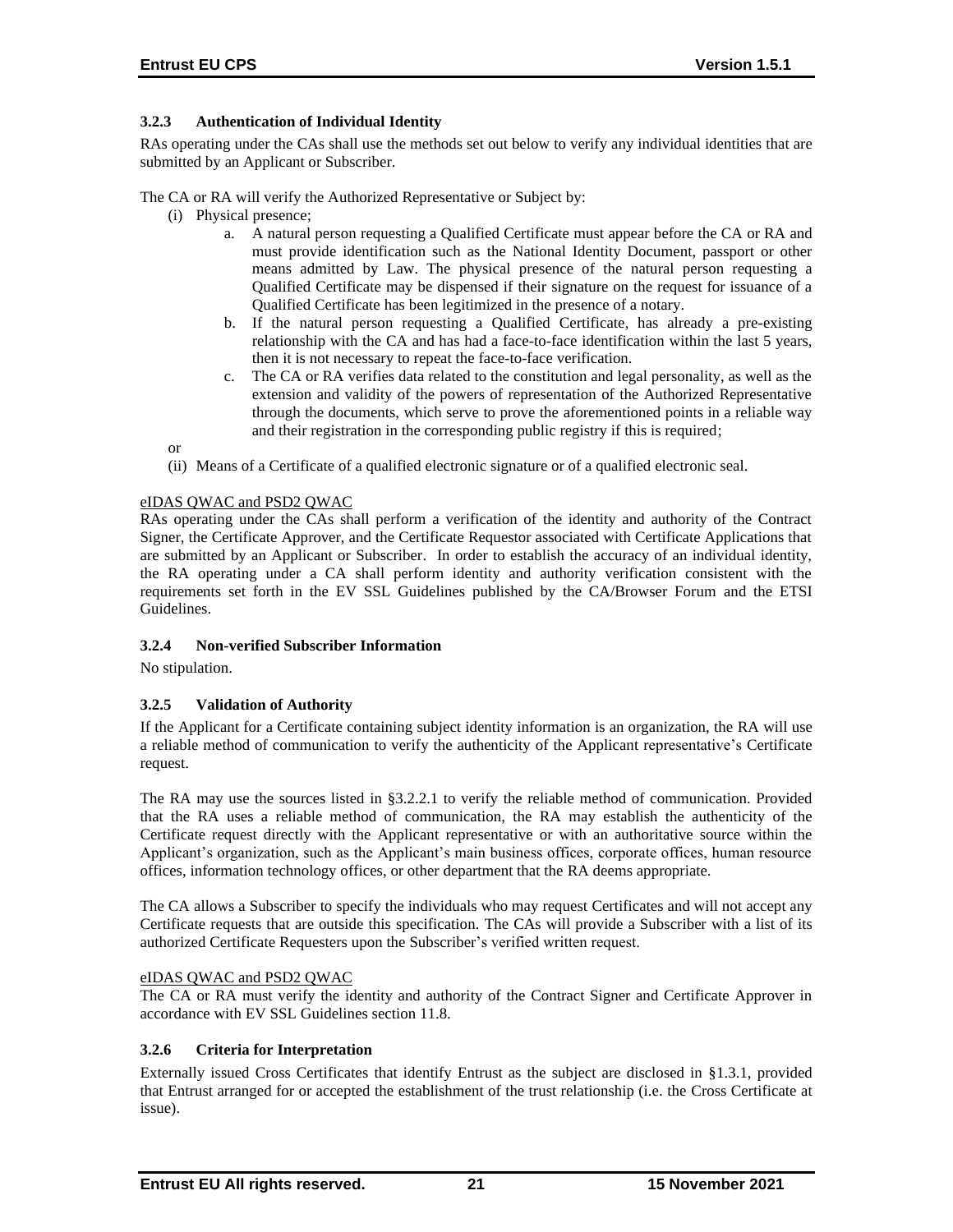# **3.3 Identification and Authentication for Re-key Requests**

#### **3.3.1 Identification and Authentication for Routine Re-key**

Each Certificate shall contain a Certificate expiration date. The reason for having an expiration date for a Certificate is to minimize the exposure of the Key Pair associated with the Certificate. For this reason, when processing a new Certificate Application, the CA recommends that a new Key Pair be generated and that the new Public Key of this Key Pair be submitted with the Applicant's Certificate Application. If a Subscriber wishes to continue to use a Certificate beyond the expiry date for the current Certificate, the Subscriber must obtain a new Certificate and replace the Certificate that is about to expire. Subscribers submitting a new Certificate Application will be required to complete the initial application process, as described in §4.1. The RA may reuse documents and data provided in §3.2 to verify Certificate information per §4.2.1.

The RA that processed the Subscriber's Certificate Application shall make a commercially reasonable effort to notify Subscribers of the pending expiration of their Certificate by sending an email to the technical contact listed in the corresponding Certificate Application. Upon expiration of a Certificate, the Subscriber shall immediately cease using such Certificate and shall remove such Certificate from any devices and/or software in which it has been installed.

#### eIADS QWAC and PSD2 QWAC

The Subscriber may request a replacement Certificate using an existing key pair.

#### **3.3.2 Identification and Authentication for Re-key after Revocation**

The CAs and RAs operating under the CAs do not renew Certificates that have been revoked. If a Subscriber wishes to use a Certificate after revocation, the Subscriber must apply for a new Certificate and replace the Certificate that has been revoked. In order to obtain another Certificate, the Subscriber shall be required to complete the initial application process, as described in §4.1. Upon revocation of a Certificate, the Subscriber shall immediately cease using such Certificate and shall remove such Certificate from any devices and/or software in which it has been installed.

#### **3.4 Identification and Authentication for Revocation Requests**

A Subscriber may request revocation of their Certificate at any time provided that the Subscriber can validate to the RA that processed the Subscriber's Certificate Application that the Subscriber is the person, organization, or entity to whom the Certificate was issued. The RA shall authenticate a request from a Subscriber for revocation of their Certificate by authenticating the Subscriber or confirming authorization of the Subscriber through a reliable method of communication. Upon receipt and confirmation of such information, the RA shall then process the revocation request as stipulated in §4.9.

An Enterprise RA may use multi-factor authentication to request revocation of a Certificate.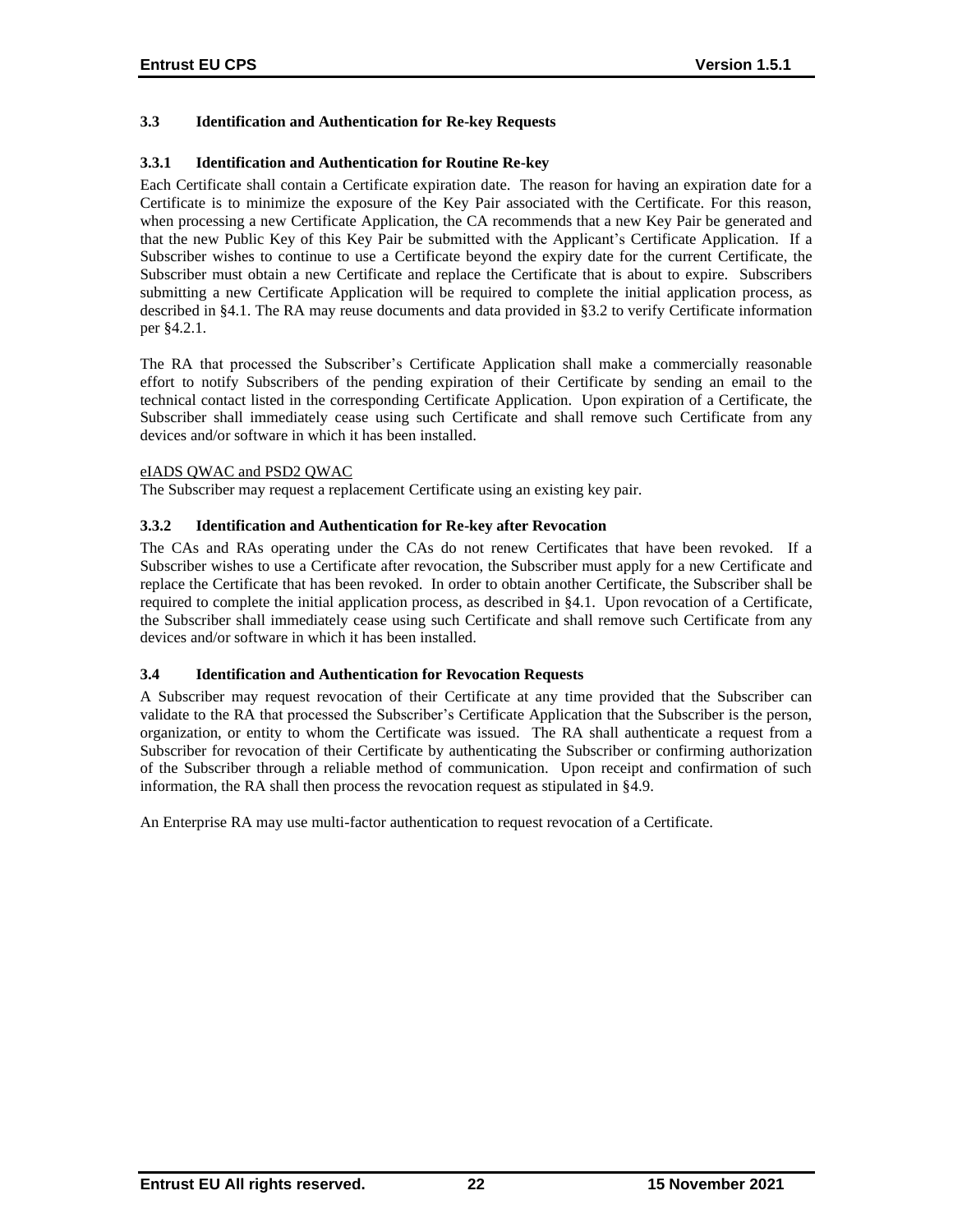# **4. Certificate Life-Cycle Operational Requirements**

#### **4.1 Certificate Application**

To obtain a Certificate, an Applicant must:

- (i) generate a secure and cryptographically sound Key Pair, if not generated by a CA
- (ii) agree to all of the terms and conditions of the CPS and the Subscription Agreement, and
- (iii) complete and submit a Certificate Application, providing all information requested by an RA without any errors, misrepresentation, or omissions.

If the Applicant is not the same as the Subject of the Certificate being requested by the Applicant, then both the Applicant and the Subject must agree to all of the terms and conditions of the CPS and the Subscription Agreement.

To avoid any conflicts of interests, the Subscriber and Entrust shall be separate entities. The only exception is Entrust running all or part of the RA tasks when subscribing a certificate for itself or for persons identified in association with Entrust as the Subject.

Upon an Applicant's completion of the Certificate Application and acceptance of the terms and conditions of this CPS and the Subscription Agreement, an RA shall follow the procedures described in §3.2 to perform verification of the information contained in the Certificate Application. If the verification performed by an RA is successful, the RA may, in its sole discretion, request the issuance to the Applicant of a Certificate from a CA. If an RA refuses to request the issuance of a Certificate, the RA shall (i) use commercially reasonable efforts to notify the Applicant by email of any reasons for refusal, and (ii) promptly refund any amounts that have been paid in connection with the Certificate Application.

In the event of successful verification of a Certificate Application, the RA shall submit a request to a CA for the issuance of a Certificate and shall notify the Applicant. The CA will provide the Certificate pickup through either email, URL link or through the API.

#### eIDAS QWAC and PSD2 QWAC

- (iv) Certificate Requester The Certificate request must be signed and submitted by an authorized Certificate Requester.
- (v) Certificate Approver The Certificate request must be reviewed and approved by an authorized Certificate Approver.
- (vi) Contract Signer A Subscription Agreement applicable to the requested Certificate must be signed by an authorized Contract Signer.

One person may be authorized by the Applicant to fill one, two, or all three of these roles. An Applicant may also authorize more than one person to fill each of these roles.

#### **4.1.1 Who Can Submit a Certificate Application**

Either the Applicant or an individual authorized to request Certificates on behalf of the Applicant may submit Certificate requests. Applicants are responsible for any data that the Applicant or an agent of the Applicant supplies to the RA.

The CAs shall identify subsequent suspicious Certificate requests in accordance with the high risk process per §4.2.1.

The CAs do not issue Certificates to any persons or entities on a government denied list maintained by Spain and Canada or that is located in a country with which the laws of Spain or Canada prohibit doing business.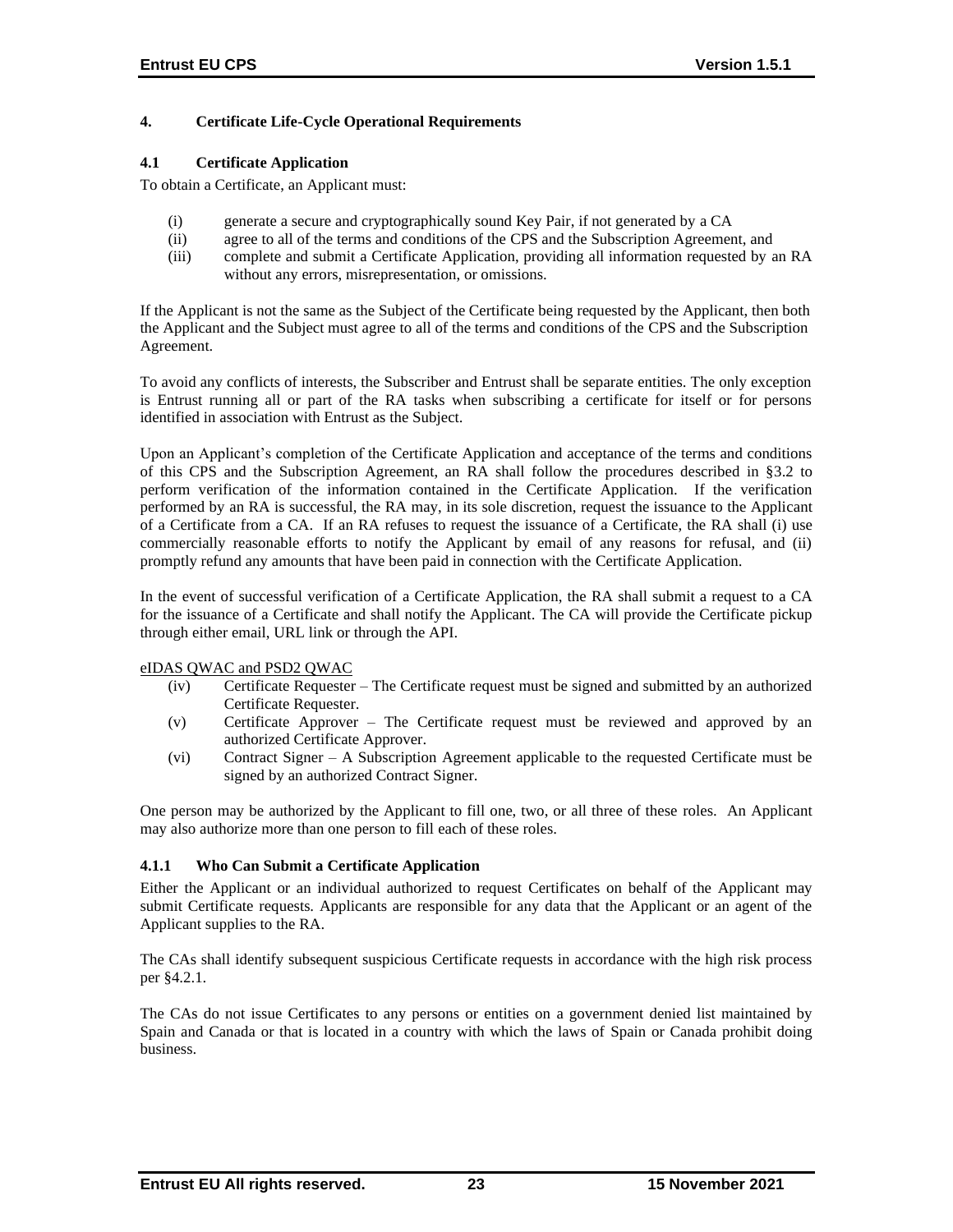# **4.1.2 Enrollment Process and Responsibilities**

The CAs require each Applicant to submit a Certificate request and application information prior to issuing a Certificate. The CAs or RAs authenticates all communication from an Applicant and protects communication from modification.

Generally, Applicants request a Certificate by completing the request forms online. Applicants are solely responsible for submitting a complete and accurate Certificate request for each Certificate.

The enrollment process includes:

- (i) Agreeing to the applicable Subscription Agreement,
- (ii) Paying any applicable fees,
- (iii) Submitting a complete Certificate application,
- (iv) Generating a key pair, and
- (v) Delivering the public key of the key pair to the CA.

By executing the Subscription Agreement, Subscribers warrant that all of the information contained in the Certificate request is correct.

The Subscription Agreement may be signed in either of the following two methods:

- If the Subscription Agreement is in electronic form, it will be signed with an online click-through process.
- In the alternative, Subscribers may print and sign a signature page referring to the Subscription Agreement, and email or upload the signed document to Entrust.

#### **4.2 Certificate Application Processing**

#### **4.2.1 Performing Identification and Authentication Functions**

The CAs and RAs may use the documents and data provided in §3.2 to verify Certificate information.

The CAs maintain procedures to identify high risk Certificate requests that require additional verification activity prior to Certificate issuance. High risk certificate procedures include processes to verify high risk domain names and/or evaluate deceptive domain names.

#### eIDAS QWAC and PSD2 QWAC

With the exception of PSD2 specific attributes, reuse of previous validation data or documentation obtained from a source specified under §3.2 may be used no more than 13 months after such data or documentation was validated.

#### PSD2 Certificates

PSD2 specific attributes shall only be used for 30 days after validation is completed.

#### **4.2.2 Approval or Rejection of Certificate Applications**

The CAs shall not issue Certificates containing Internal Names.

#### **4.2.3 Time to Process Certificate Applications**

No stipulation.

#### **4.2.4 Certification Authority Authorization (CAA) Records**

Prior to issuing eIDAS QWAC or PSD2 QWAC, the CA checks for certification authority authorization (CAA) records for each dNSName in the subjectAltName extension of the Certificate to be issued, according to the procedure in RFC 8659, following the processing instructions set down in RFC 8659 for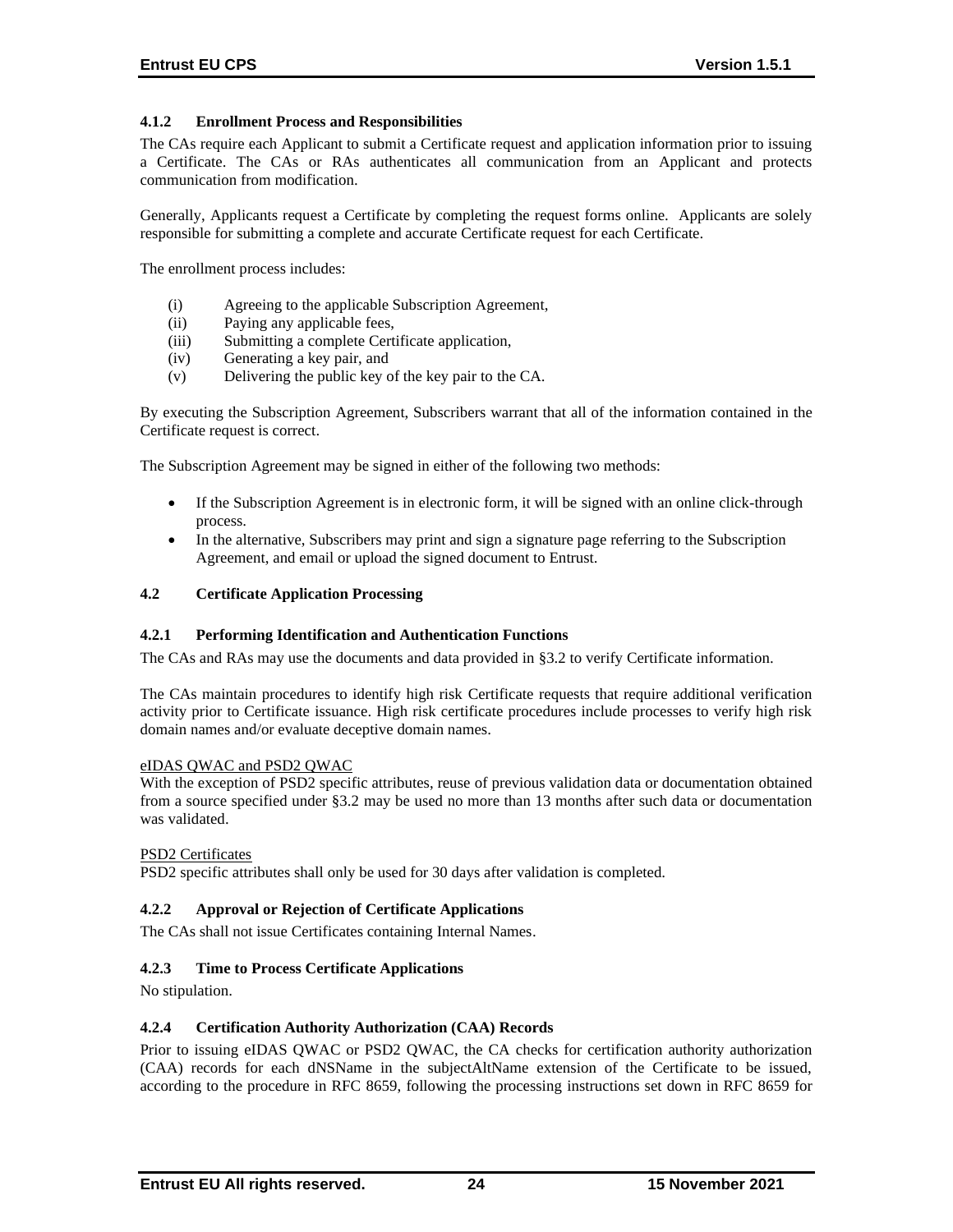any records found. If the Certificate is issued, it will be issued within the TTL of the CAA record, or 8 hours, whichever is greater.

When processing CAA records, the CAs process the issue, issuewild, and iodef property tags as specified in RFC 8659. The CA may not act on the contents of the iodef property tag. The CAs respect the critical flag and will not issue a Certificate if they encounter an unrecognized property with this flag set.

The CAs may not check CAA records for the following exceptions:

- (i) For Certificates for which a Certificate Transparency pre‐certificate was created and logged in at least two public logs, and for which CAA was checked.
- (ii) For Certificates issued by a Technically Constrained Subordinate CA Certificate as set out in Baseline Requirements section 7.1.5, where the lack of CAA checking is an explicit contractual provision in the contract with the Applicant.
- (iii) If the CA or an Affiliate of the CA is the DNS Operator (as defined in RFC 7719) of the domain's DNS.

The CA treats a record lookup failure as permission to issue if:

- (iv) the failure is outside the CA's infrastructure; and
- (v) the lookup has been retried at least once; and
- (vi) the domain's zone does not have a DNSSEC validation chain to the ICANN root.

The CA documents potential issuances that were prevented by a CAA record in sufficient detail to provide feedback to the CAB Forum on the circumstances, and will dispatch reports of such issuance requests to the contact(s) stipulated in the CAA iodef record(s), if present. The CAs support mailto: and https: URL schemes in the iodef record.

Entrust CAA identifying domain is '**entrust.net**'.

#### **4.3 Certificate Issuance**

After performing verification of the information provided by an Applicant with a Certificate Application, an RA operating under a CA may request that a CA issue a Certificate. Upon receipt of a request from an RA operating under a CA, the CA may generate and digitally sign an Certificate in accordance with the Certificate profile described in §7. An Enterprise RA can approve issuance of Certificates and submit the certificate request to an RA.

Entrust shall not issue certificates whose lifetime exceeds that of the CA's Certificate.

Upon issuance of a Certificate, neither Entrust nor any independent third-party RA operating under a CA, nor any Resellers or Co-marketers, or any subcontractors, distributors, agents, suppliers, employees, or directors of any of the foregoing shall have any obligation to perform any ongoing monitoring, investigation, or verification of the information provided in a Certificate Application.

#### eIDAS QWAC and PSD2 QWAC

The CA assigns a person who is not responsible for the collection of information to review all of the information and documentation assembled in support of the Certificate Application and look for discrepancies or other details requiring further explanation. Upon successful completion of this final crosscorrelation and due diligence step, the CA may generate and digitally sign a Certificate.

# **4.3.1 CA Actions During Certificate Issuance**

Certificate issuance by the Root CA shall require an individual authorized by the CA (i.e. the CA system operator, system officer, or PKI administrator) to deliberately issue a direct command in order for the Root CA to perform a certificate signing operation.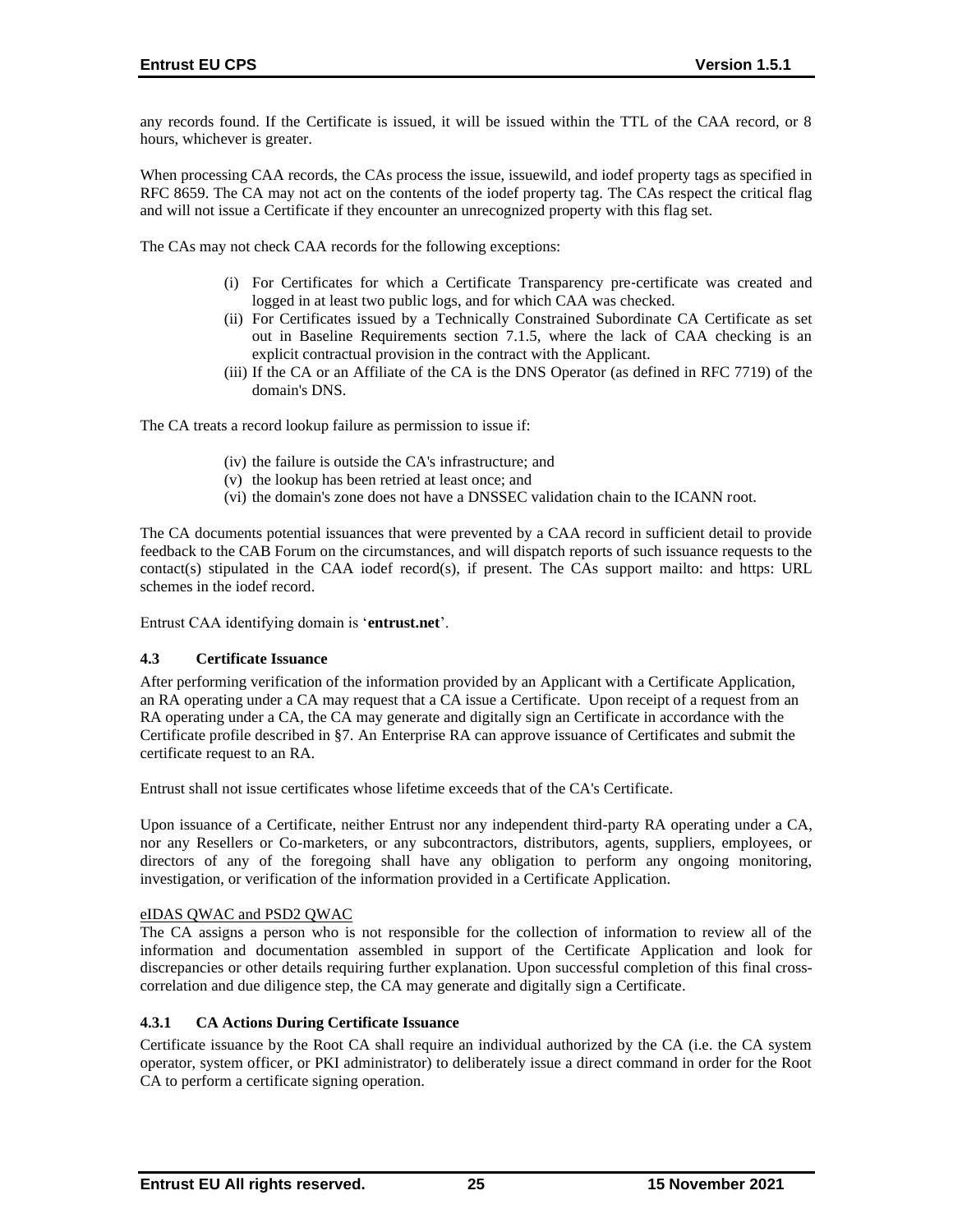#### eIDAS QSigC

If the CA generated the Key Pair, the secure cryptographic device containing the Private Key shall be securely delivered to the registered Subject or, in the case of the CA managing the Private Key on behalf of the Subject, the CA shall ensure that the Subject has sole control over its Private Key.

#### **4.3.2 Notification to Subscriber by the CA of Issuance of Certificate**

Once a Certificate has been generated and placed in a Repository, the RA that requested the issuance of the Certificate shall use commercially reasonable efforts to notify the Applicant by email that the Applicant's Certificate is available. The email may contain a URL for use by the Applicant to retrieve the Certificate.

#### **4.4 Certificate Acceptance**

#### **4.4.1 Conduct Constituting Certificate Acceptance**

No stipulation.

#### **4.4.2 Publication of the Certificate by the CA**

No stipulation.

#### **4.4.3 Notification of Certificate Issuance by the CA to Other Entities**

#### Subordinate CA Certificates

Subordinate CA Certificates shall be disclosed in the CA Common Database (i.e., https://ccadb.force.com) within one week of Certificate issuance.

#### eIDAS QWAC and PSD2 QWAC

eIDAS QWAC and PSD2 QWAC will include two or more signed certificate timestamps (SCT) from ASV approved independent Certificate Transparency logs.

#### PSD2 Certificates

If the NCA provides an email address where the CA can inform the NCA identified in a newly issued Certificate then the CA shall send to that email address information on the content of the Certificate in plain text including the Certificate serial number in hexadecimanl, the subject distinguished name, the issuer distinguished name, the Certificate validity period, as well as contact information and instructions for revocation requests and a copy of the Certificate file.

#### **4.5 Key Pair and Certificate Usage**

#### **4.5.1 Subscriber Private Key and Certificate Usage**

Subscriber shall conform to §9.6.3.

#### **4.5.2 Relying Party Public Key and Certificate Usage**

No stipulation.

#### **4.6 Certificate Renewal**

#### **4.6.1 Circumstance for Certificate Renewal**

In accordance with the Subscription Agreement, CAs or RAs will provide a Certificate lifecycle monitoring service which will support Certificate renewal.

#### **4.6.2 Who May Request Renewal**

Subscribers or Subscriber agents may request renewal of Certificates.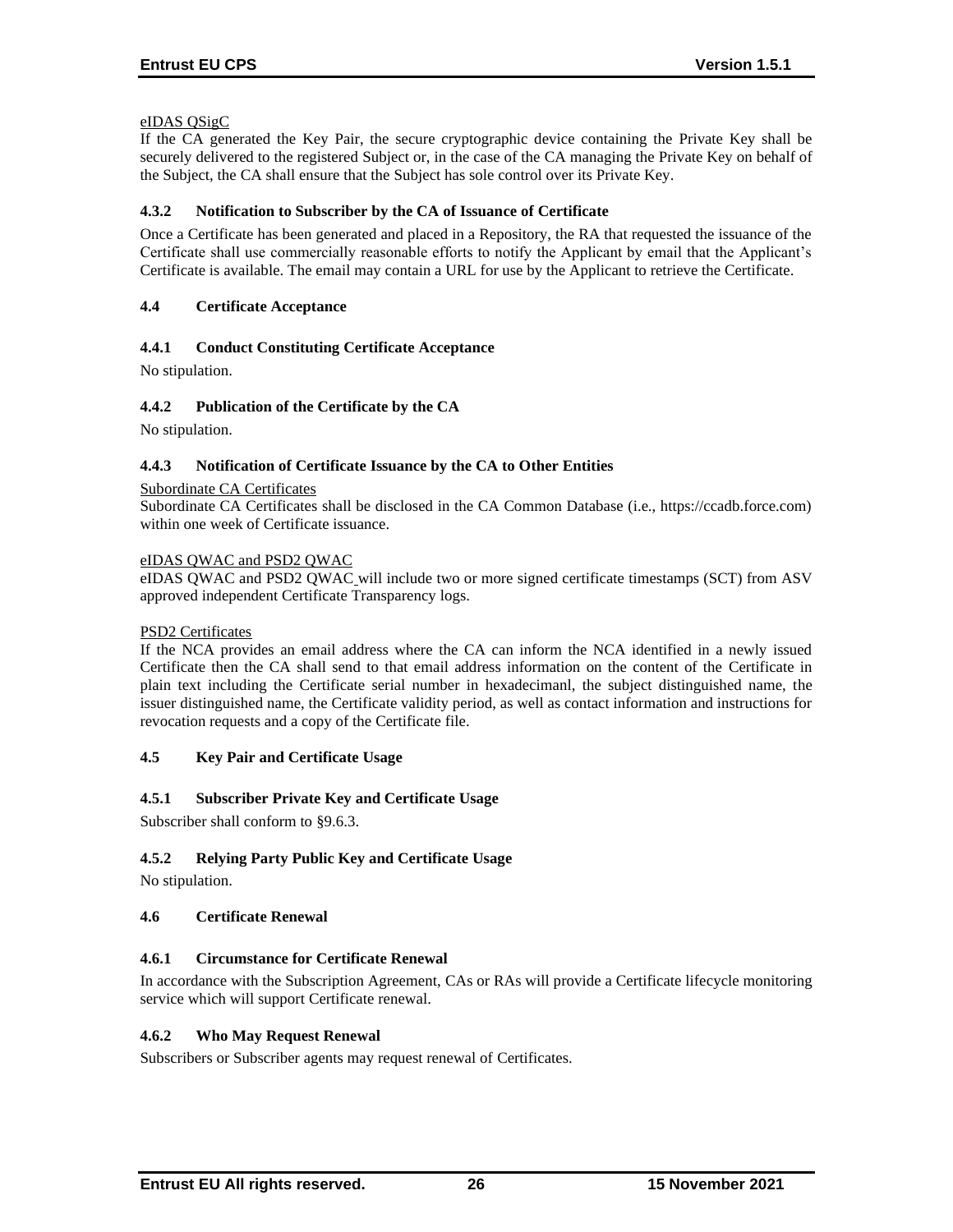# **4.6.3 Processing Certificate Renewal Requests**

CAs or RAs will process Certificate renewal requests with validated verification data. Previous verification data may be used as specified in §4.2.1.

Certificates may be renewed using the previously accepted Public Key, if the Public Key meets the key size requirements of §6.1.5.

#### **4.6.4 Notification of New Certificate Issuance to Subscriber**

CAs or RAs will provide Certificate renewal notification to the Subscriber or Subscriber agents through an Internet link or by email.

Subscribers or Subscriber agents may request that email renewal notices are not sent for their expiring Certificates.

#### **4.6.5 Conduct Constituting Acceptance of a Renewal Certificate**

No stipulation.

# **4.6.6 Publication of the Renewal Certificate by the CA**

CAs or RAs will provide the Subscriber with a Certificate through an Internet link.

#### **4.6.7 Notification of Certificate Issuance by the CA to Other Entities**

No stipulation.

#### **4.7 Certificate Re-key**

#### **4.7.1 Circumstance for Certificate Re-key**

No stipulation.

# **4.7.2 Who May Request Certification of a New Public Key**

No stipulation.

# **4.7.3 Processing Certificate Re-keying Requests**

No stipulation.

# **4.7.4 Notification of New Certificate Issuance to Subscriber**

No stipulation.

# **4.7.5 Conduct Constituting Acceptance of a Re-keyed Certificate**

No stipulation.

# **4.7.6 Publication of the Re-keyed Certificate by the CA**

No stipulation.

**4.7.7 Notification of Certificate Issuance by the CA to Other Entities** No stipulation.

#### **4.8 Certificate Modification**

# **4.8.1 Circumstance for Certificate Modification**

No stipulation.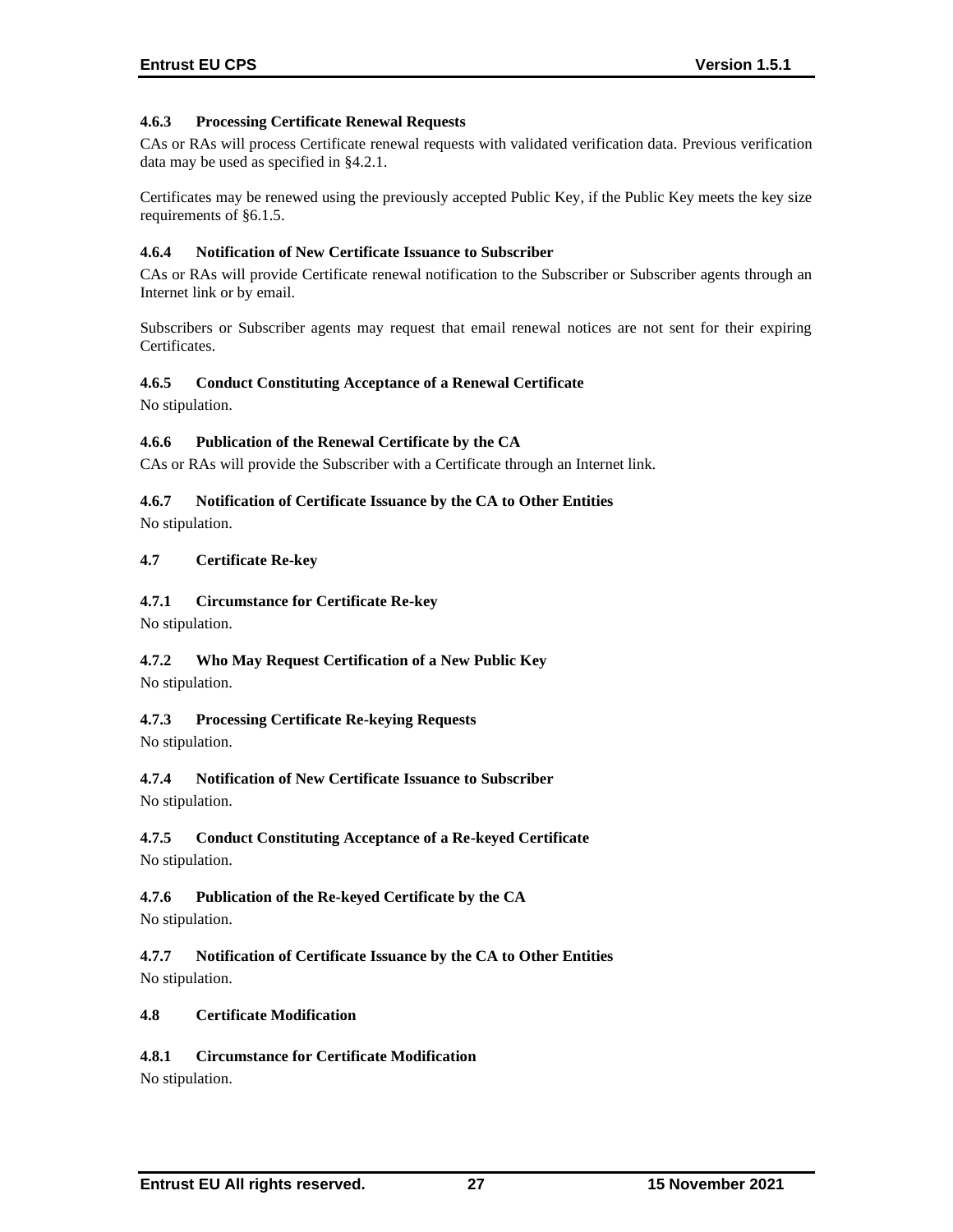## **4.8.2 Who May Request Certificate Modification**

No stipulation.

# **4.8.3 Processing Certificate Modification Requests**

No stipulation.

# **4.8.4 Notification of New Certificate Issuance to Subscriber**

No stipulation.

## **4.8.5 Conduct Constituting Acceptance of Modified Certificate** No stipulation.

# **4.8.6 Publication of the Modified Certificate by the CA**

No stipulation.

# **4.8.7 Notification of Certificate Issuance by the CA to Other Entities**

No stipulation.

## **4.9 Certificate Revocation and Suspension**

The CA shall revoke a Certificate after receiving a valid revocation request from an RA operating under such CA. An RA operating under a CA shall be entitled to request and may request that a CA revoke a Certificate after such RA receives a valid revocation request from the Subscriber for such Certificate. An RA operating under a CA shall be entitled to request and shall request that a CA revoke a Certificate if such RA becomes aware of the occurrence of any event that would require a Subscriber to cease to use such Certificate.

CAs do not support the suspension of Certificates.

## **4.9.1 Circumstances for Revocation**

## **4.9.1.1 Reasons for Revoking a Subscriber Certificate**

The CA shall be entitled to revoke and may revoke, and an RA operating under a CA shall be entitled to request revocation of and shall request revocation of, a Subscriber's Certificate if the CA or RA has knowledge of or a reasonable basis for believing that of any of the events listed in this section have occurred.

The CA will revoke a Certificate within 24 hours if one or more of the following occurs:

- (i) The Subscriber requests in writing that the CA revoke the Certificate;
- (ii) The Subscriber notifies the CA that the original Certificate request was not authorized and does not retroactively grant authorization;
- (iii) The CA obtains evidence that the Subscriber's Private Key corresponding to the Public Key in the Certificate suffered a Key Compromise;
- (iv) The CA is made aware of a demonstrated or proven method that can easily compute the Subscriber's Private Key based on the Public Key in the Certificate (such as a Debian weak key, se[e https://wiki.debian.org/SSLkeys\)](https://wiki.debian.org/SSLkeys); or
- (v) The CA obtains evidence that the validation of the domain authorization or control for any FQDN or IP Address in the Certificate should not be relied upon.

The CA should revoke a Certificate within 24 hours and must revoke a Certificate within 5 days if one or more of the following occurs:

(vi) The Certificate no longer complies with the requirements of Sections 6.1.5 and 6.1.6;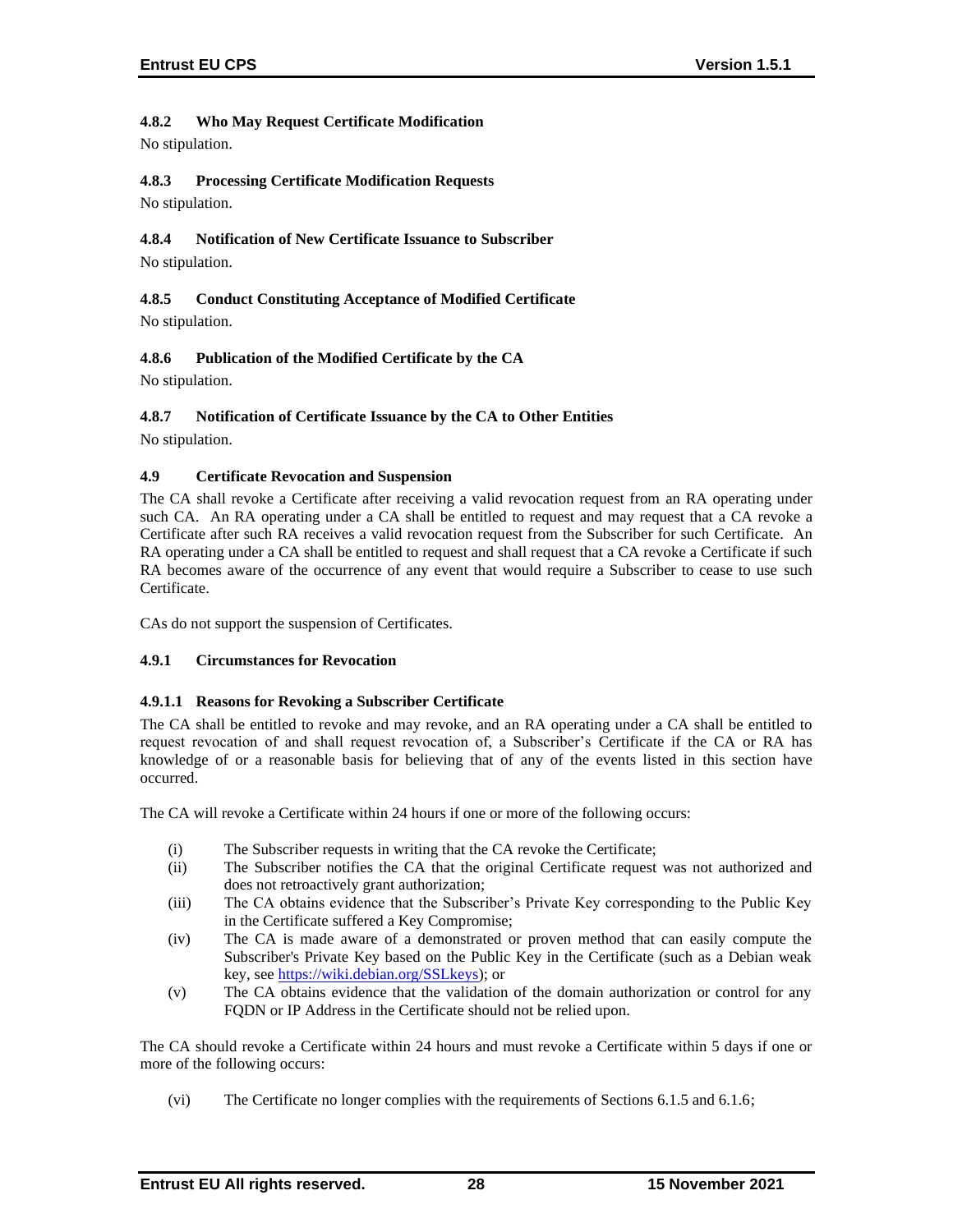- (vii) The CA obtains evidence that the Certificate was misused;
- (viii) The CA is made aware that a Subscriber has violated one or more of its material obligations under the Subscription Agreement;
- (ix) The CA is made aware of any circumstance indicating that use of a FQDN or IP Address in the Certificate is no longer legally permitted (e.g. a court or arbitrator has revoked a Domain Name Registrant's right to use the Domain Name, a relevant licensing or services agreement between the Domain Name Registrant and the Applicant has terminated, or the Domain Name Registrant has failed to renew the Domain Name);
- (x) The CA is made aware that a Certificate with a Wildcard Domain Name has been used to authenticate a fraudulently misleading subordinate FQDN;
- (xi) The CA is made aware of a material change in the information contained in the Certificate;
- (xii) The CA is made aware that the Certificate was not issued in accordance with this CPS;
- (xiii) The CA determines that any of the information appearing in the Certificate is inaccurate;
- (xiv) The CA's right to issue Certificates under this CPS expires or is revoked or terminated, unless the CA has made arrangements to continue maintaining the CRL/OCSP Repository;
- (xv) Revocation is required by any other section in this CPS;
- (xvi) The CA is made aware of a demonstrated or proven method that exposes the Subscriber's Private Key to compromise or if there is clear evidence that the specific method used to generate the Private Key was flawed;
- (xvii) The technical content or format of the Certificate presents an unacceptable risk to ASVs or Relying Parties;
- (xviii) A Certificate is used to digitally sign hostile code, including spyware or other malicious software (malware); or
- (xix) Any other reason that may be reasonably expected to affect the integrity, security, or trustworthiness of a Certificate or CA.

#### **4.9.1.2 Reasons for Revoking a Subordinate CA Certificate**

The Issuing CA shall revoke a Subordinate CA Certificate within seven (7) days if one or more of the following occurs:

- (i) The Subordinate CA requests revocation in writing;
- (ii) The Subordinate CA notifies the Issuing CA that the original Certificate request was not authorized and does not retroactively grant authorization;
- (iii) The Issuing CA obtains evidence that the Subordinate CA's Private Key corresponding to the Public Key in the Certificate suffered a Key Compromise or no longer complies with the requirements of §6.1.5 and §6.1.6,
- (iv) The Issuing CA obtains evidence that the Certificate was misused;
- (v) The Issuing CA is made aware that the Certificate was not issued in accordance with or that Subordinate CA has not complied with the Baseline Requirements, EV SSL Guidelines, or this CPS;
- (vi) The Issuing CA determines that any of the information appearing in the Certificate is inaccurate or misleading;
- (vii) The Issuing CA or Subordinate CA ceases operations for any reason and has not made arrangements for another CA to provide revocation support for the Certificate;
- (viii) The Issuing CA's or Subordinate CA's right to issue Certificates under the Baseline Requirements expires or is revoked or terminated, unless the Issuing CA has made arrangements to continue maintaining the CRL/OCSP Repository; or
- (ix) Revocation is required by the Issuing CA's CPS.

#### **4.9.2 Who Can Request Revocation**

CAs, RAs and Subscribers may initiate revocation.

A Subscriber or another appropriately authorized party (such as an administrative contact, a Contract Signer, Certificate Approver, or Certificate Requester) may request revocation of their Certificate at any time for any reason. If a Subscriber requests revocation of their Certificate, the Subscriber must be able to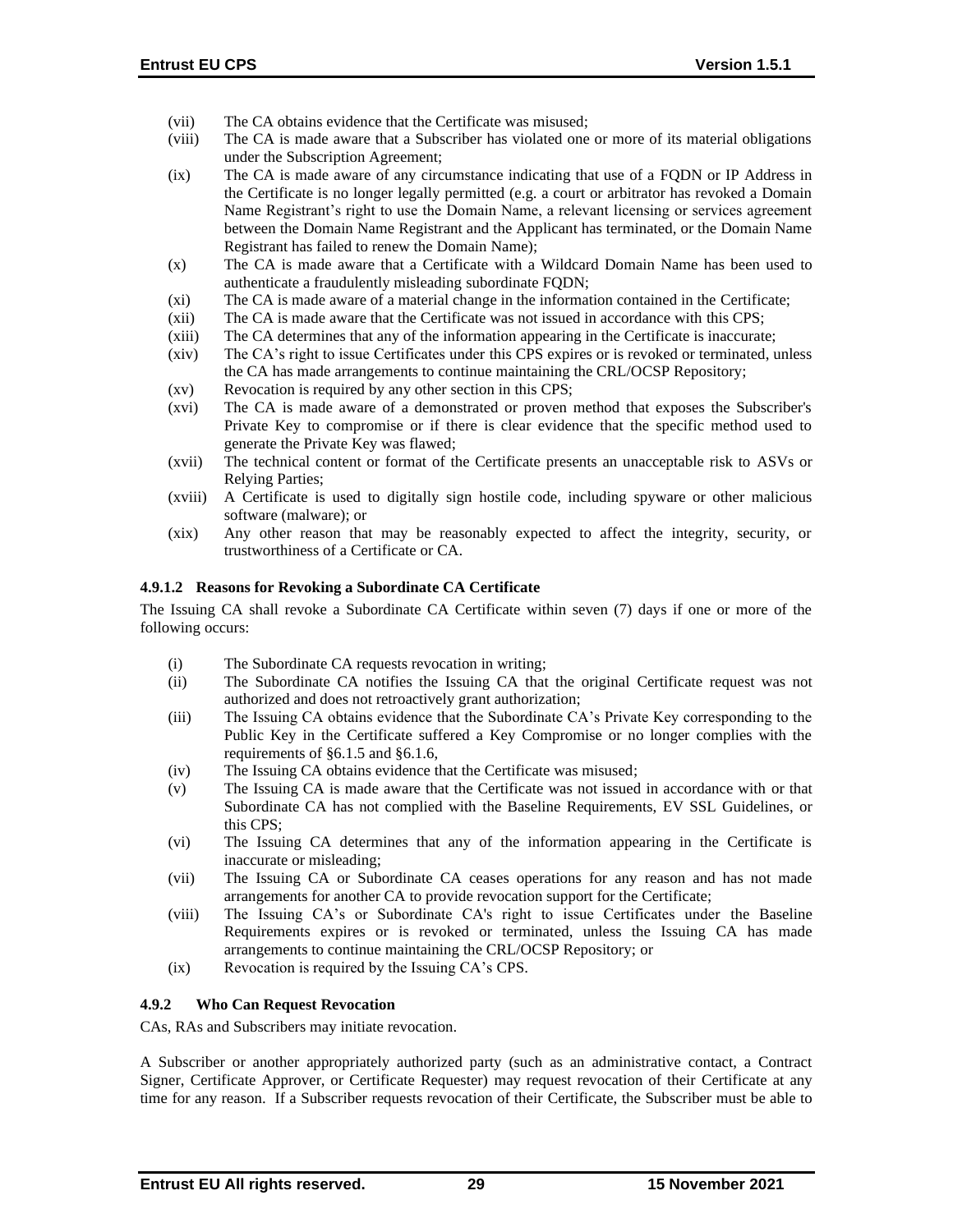validate themselves as set forth in §3.4 to the RA that processed the Subscriber's Certificate Application. The CAs shall not be required to revoke and the RAs operating under the CAs shall not be required to request revocation of an Certificate until a Subscriber can properly validate themselves as set forth in §4.9.3. A CA shall be entitled to revoke and shall revoke, and an RA operating under a CA shall be entitled to request revocation of and shall request revocation of, a Subscriber's Certificate at any time for any of the reasons set forth in §4.9.1.

Subscribers, Relying Parties, ASVs, Anti-Malware Organizations and other third parties may submit CPRs informing the CA of a reasonable cause to revoke the Certificate.

## **4.9.3 Procedure for Revocation Request**

A Subscriber shall request revocation of their Certificate if the Subscriber has a suspicion or knowledge of or a reasonable basis for believing that of any of the following events have occurred:

- (i) Compromise of the Subscriber's Private Key;
- (ii) Knowledge that the original Certificate request was not authorized and such authorization will not be retroactively granted;
- (iii) Change in the information contained in the Subscriber's Certificate;
- (iv) Change in circumstances that cause the information contained in Subscriber's Certificate to become inaccurate, incomplete, or misleading.

A Subscriber request for revocation of their Certificate may be verified by (i) Subscriber authentication credentials, or (ii) authorization of the Subscriber through a reliable method of communication.

If a Subscriber's Certificate is revoked for any reason, the Subscriber shall be notified by sending an email to the technical and security contacts listed in the Certificate Application. Revocation of a Certificate shall not affect any of the Subscriber's contractual obligations under this CPS, the Subscriber's Subscription Agreement, or any Relying Party Agreements.

Subscribers, Relying Parties, ASVs, Anti-Malware Organizations and other third parties may submit a CPR by notification through the contact information specified in §1.5.2. If a CPR is received, the CA shall:

- (v) Log the CPR as high severity into a ticketing system for tracking purposes;
- (vi) Review the CPR and engage the necessary parties to verify the CPR, draft a CPR investigation report and provide the CPR investigation report to the Subscriber and the party that provided the CPR within 24 hours from receipt of the CPR;
- (vii) Determine if there was Certificate mis-issuance. In the case of Certificate miss-issuance, the incident must be 1) escalated to the policy authority team and to service management and 2) a Certificate mis-issuance report must be publicly post within one business day;
- (viii) If Certificate revocation is required, perform revocation in accordance with the requirements of §4.9.1.1;
- (ix) Update Certificate mis-issuance report within 5 days from receipt of CPR; and
- (x) Complete the CPR investigation report when the incident is closed and provide to the Subscriber and the party that provided the CPR.

#### PSD2 Certificates

Additional provisions concerning revocation of PSD2 Certificates are addressed in §4.9.17.

#### **4.9.4 Revocation Request Grace Period**

In the case of Private Key Compromise, or suspected Private Key Compromise, a Subscriber shall request revocation of the corresponding Certificate immediately upon detection of the Compromise or suspected Compromise. Revocation requests for other required reasons shall be made as soon as reasonably practicable.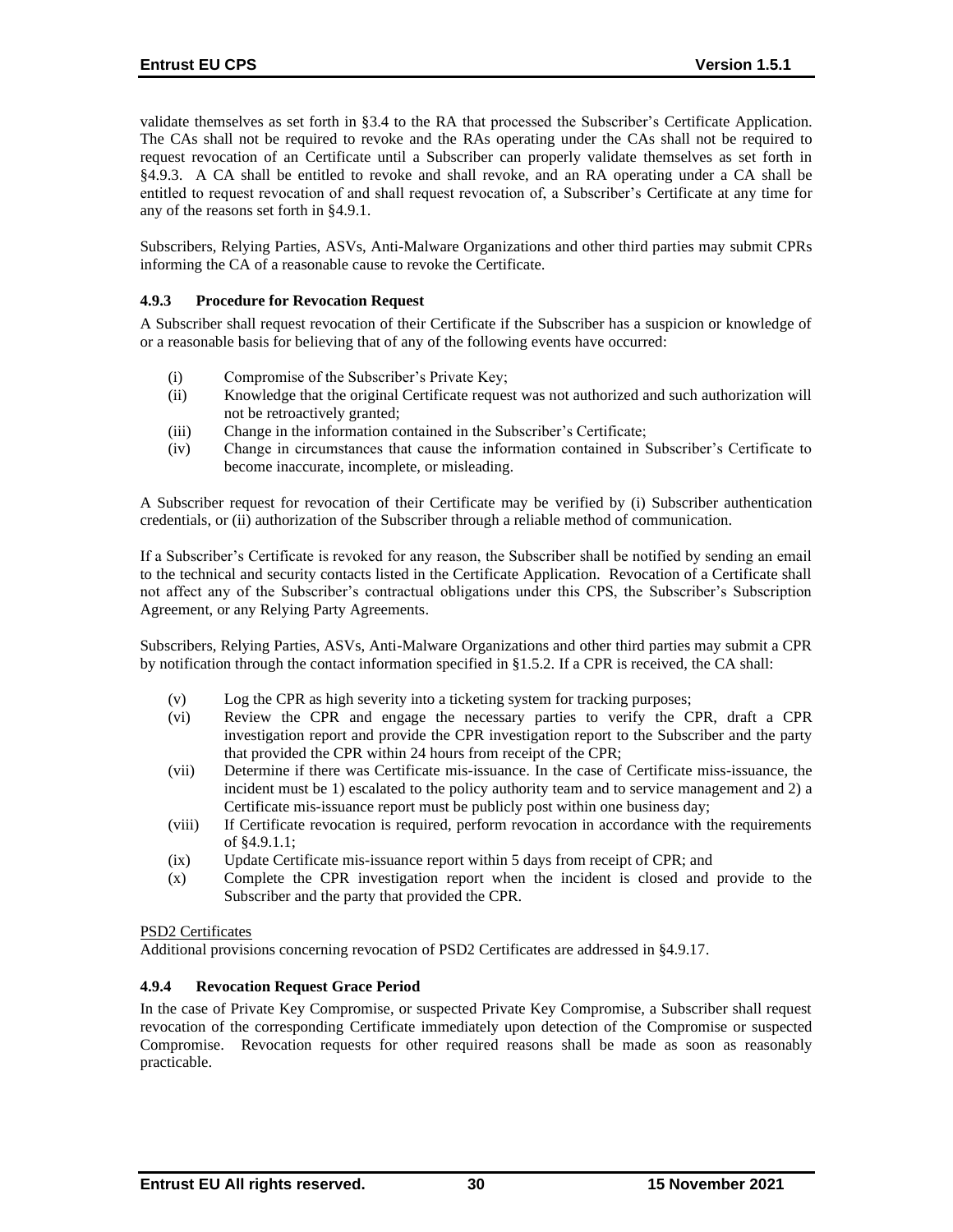# **4.9.5 Time within Which CA Must Process the Revocation Request**

Within 24 hours after receiving a CPR, the CA will investigate the facts and circumstances related to the CPR and provide a preliminary report to both the Subscriber and the entity who filed the CPR.

After reviewing the facts and circumstances, the CA will work with the Subscriber and any entity reporting the CPR or other revocation-related notice to establish whether or not the Certificate will be revoked, and if so, a date which the CA will revoke the Certificate. The period from receipt of the CPR or revocationrelated notice to published revocation will not exceed the timeframe set forth in §4.9.1.1. The date selected by the CA will consider the following criteria:

- (i) The nature of the alleged problem (scope, context, severity, magnitude, risk of harm);
- (ii) The consequences of revocation (direct and collateral impacts to Subscribers and Relying Parties);
- (iii) The number of CPRs received about a particular Certificate or Subscriber;
- (iv) The entity making the complaint (for example, a complaint from a law enforcement official that a Web site is engaged in illegal activities should carry more weight than a complaint from a consumer alleging that they didn't receive the goods they ordered); and
- (v) Relevant legislation.

The maximum time between the confirmation of the revocation of a certificate to become effective and the actual change of the status information of the certificate in Entrust's revocation services shall be at most 60 minutes. Entrust synchronizes its system time at least every 24 hours using a real time value distributed by a recognized UTC(k) laboratory or National Measurement Institute.

### **4.9.6 Revocation Checking Requirement for Relying Parties**

A Relying Party shall check whether the Certificate that the Relying Party wishes to rely on has been revoked. A Relying Party shall check the Certificate Revocation Lists maintained in the appropriate Repository or perform an on-line revocation status check using OCSP to determine whether the Certificate that the Relying Party wishes to rely on has been revoked. In no event shall the Entrust Group be liable for any damages whatsoever due to (i) the failure of a Relying Party to check for revocation or expiration of a Certificate, or (ii) any reliance by a Relying Party on a Certificate that has been revoked or that has expired.

## **4.9.7 CRL Issuance Frequency**

The CAs shall issue CRLs as follows:

- (i) CRLs for Certificates issued to Subordinate CAs shall be issued at least once every twelve months or within 24 hours after revoking a Subordinate CA Certificate. The next CRL update shall not be more than twelve months from the last update.
- (ii) CRLs for Certificates shall be issued within 60 minutes of revocation of a certificate, and at least once every 24 hours. The next CRL update is 24 hours from the last update.
- (iii) Revocation status information for a Certificate shall be made available beyond the validity period of the certificate. Revoked Certificates will not be removed from the CRL after they have expired and the CRL shall include the X.509 "ExpiredCertsOnCRL" extension.
- (iv) A last CRL will not be issued until all certificates in the scope of the CRL are either expired or revoked. If Entrust decides or is required to terminate a CRL, Entrust will issue and publish at the corresponding CRL Distribution Point a last CRL with a nextUpdate field value in the CRL set to "99991231235959Z";
- (v) CRLs and OCSP services shall be consistent over time taking into account different delays in updating the status information for both methods. The revocation status information shall be publicly and internationally available.

## **4.9.8 Maximum Latency for CRLs**

No stipulation.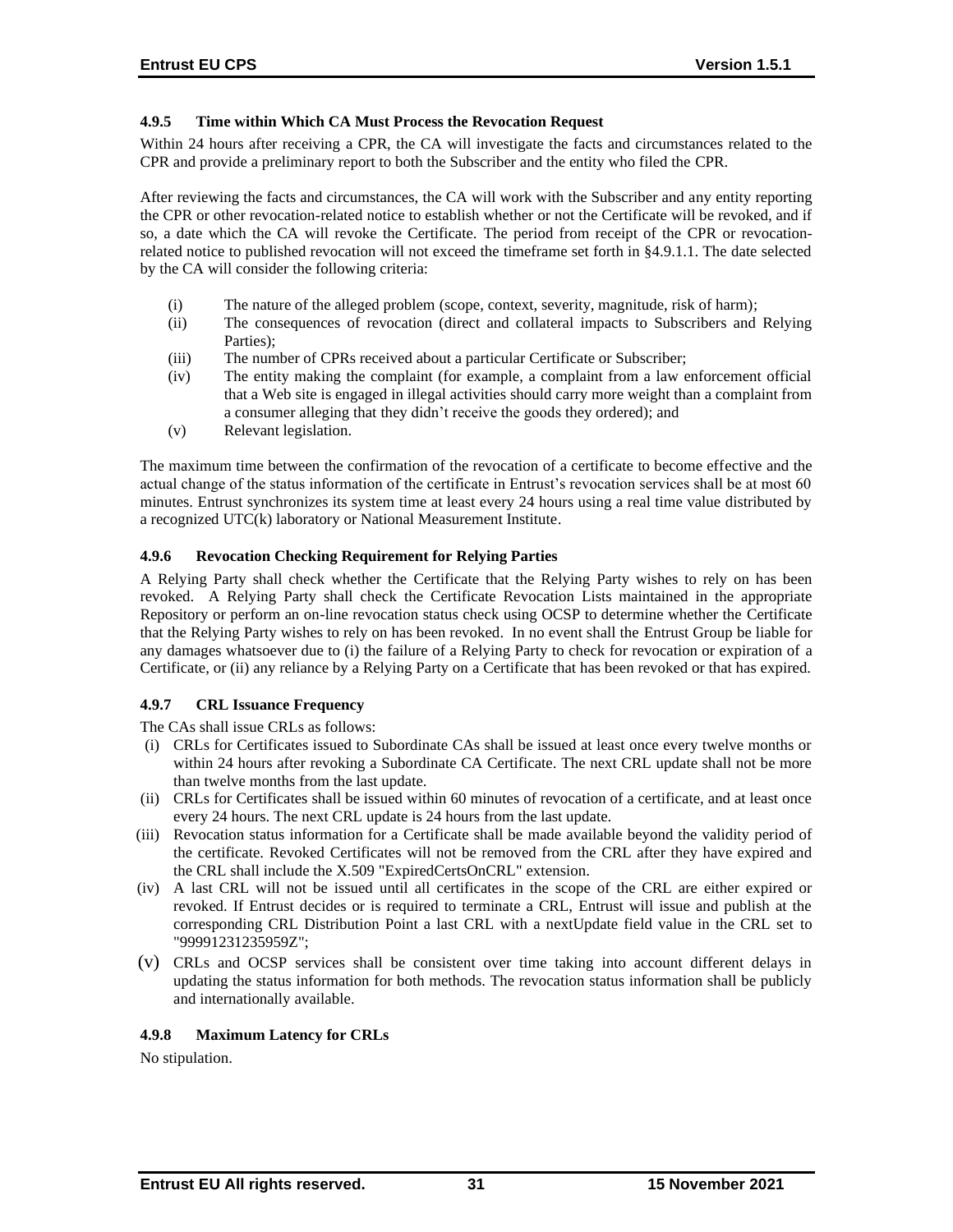## **4.9.9 On-line Revocation/Status Checking Availability**

On-line revocation/status checking of Certificates is available on a continuous basis by CRL or On-line Certificate Status Protocol (OCSP).

OCSP responses are signed by an OCSP responder whose Certificate is signed by the CA that issued the Certificate whose revocation status is being checked. The OCSP signing Certificate contains an extension of type id-pkix-ocsp-nocheck, as defined by RFC6960.

### **4.9.10 On-line Revocation Checking Requirements**

The CAs support an OCSP capability using the GET and POST methods for Certificates issued in accordance with this CPS.

The CAs shall sign and make available OCSP as follows:

- (i) OCSP responses for Certificates issued to Subordinate CAs shall be issued at least once every twelve months or within 24 hours after revoking a Subordinate CA Certificate.
- (ii) OCSP responses for Subscriber Certificates shall be issued within 60 minutes of revocation of a certificate, and at least once every 24 hours. OCSP responses will have a maximum expiration time of seven days.
- (iii) The OCSP responder will use the ArchiveCutOff extension as specified in IETF RFC 6960, with the archiveCutOff date set to the CA's certificate "notBefore" time and date value. Entrust's issuing certificate is about to expire, the Entrust will compute a last OCSP answer for each and every issued certificate (whether revoked or not), with the "nextUpdate" field set to "99991231235959Z.

If the OCSP responder receives a request for status of a Certificate serial number that is "unused", then the responder will not respond with a "good" status.

The on-line locations of the CRL and the OCSP response are included in the Certificate to support software applications that perform automatic Certificate status checking. A Relying Party can also be check Certificate revocation status directly with the Repository at [https://www.entrust.net/CPS.](https://www.entrust.net/CPS) 

#### **4.9.11 Other Forms of Revocation Advertisements Available**

No stipulation.

#### **4.9.12 Special Requirements Re Key Compromise**

If a Subscriber suspects or knows that the Private Key corresponding to the Public Key contained in the Subscriber's Certificate has been Compromised, the Subscriber shall immediately notify the RA that processed the Subscriber's Certificate Application, using the procedures set forth in §3.4, of such suspected or actual Compromise. The Subscriber shall immediately stop using such Certificate and shall remove such Certificate from any devices and/or software in which such Certificate has been installed. The Subscriber shall be responsible for investigating the circumstances of such Compromise or suspected Compromise and for notifying any Relying Parties that may have been affected by such Compromise or suspected Compromise.

#### **4.9.13 Circumstances for Suspension**

The Repository will not include entries that indicate that a Certificate has been suspended.

#### **4.9.14 Who Can Request Suspension**

Not applicable.

#### **4.9.15 Procedure for Suspension Request**

Not applicable.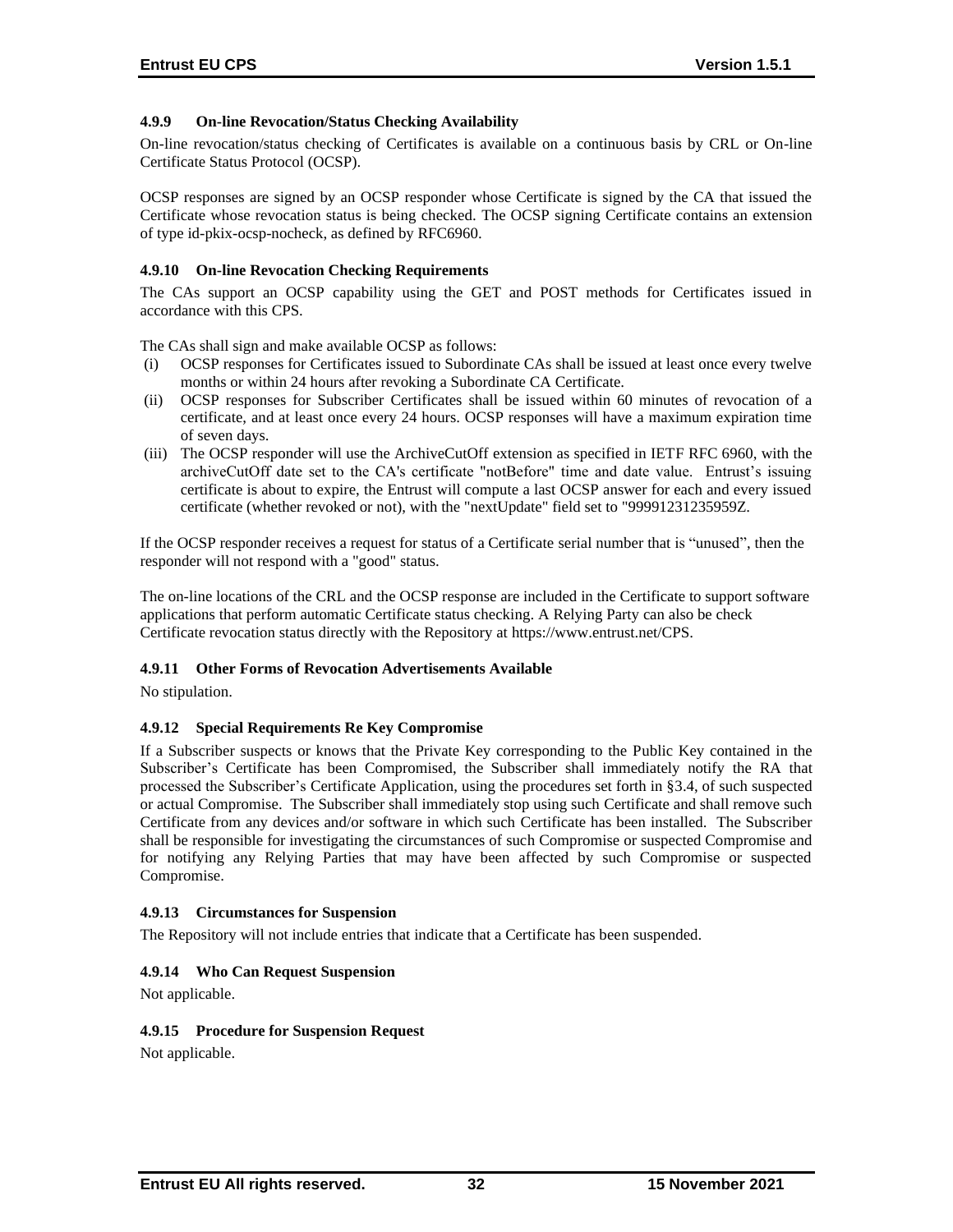## **4.9.16 Limits on Suspension Period**

Not applicable.

### **4.9.17 Additional Provisions for PSD2 Certificates**

The following additional provisions concerning revocation shall apply to PSD2 Certificates:

Certificate revocation requests by NCAs may be submitted by email to [nca@entrust.com.](mailto:nca@entrustdatacard.com) Entrust will check the authenticity of all certificate revocation requests submitted by NCAs using either of the following methods of authentication of the NCA's revocation request as selected by the NCA:

- a shared secret if it was provided by Entrust to the NCA for revocation purposes, or
- a digital signature supported by a certificate issued to the NCA by Entrust compliant with a qualified certificate policy.

If Entrust is notified of an email address where it can contact the respective NCA then Entrust will inform the NCA, using this email address, how the NCA can authenticate itself in revocation requests.

Entrust shall allow the NCA, as the owner of the PSD2 specific information, to request certificate revocation by the following procedure. The NCA may specify a reason, which can be descriptive rather than in a standard form, for the revocation. Entrust shall process such requests, and shall validate their authenticity. If it is not clearly indicated or implied why the revocation is requested or the reason is not in the area of responsibility of the NCA then the Entrust may decide to not take action. Based on an authentic request from an NCA, the Entrust shall revoke the certificate in a timely manner, and in any event within 24 hours after the receipt of the acceptable revocation request, if any of the following conditions holds (in addition to any general requirements of Section 4.9 of this CPS):

- the authorization of the Subscriber has been revoked, or
- any PSP role included in the certificate has been revoked.

If the NCA as the owner of the PSD2 specific information notifies Entrust that information has changed which can affect the validity of the certificate, but without a properly authenticated request with an acceptable reason for why the certificate should be revoked, Entrust shall investigate this notification regardless of its content and format, and shall revoke the affected certificate(s) if necessary. This notification need not be processed within 24 hours.

NCAs may send notifications about changes of relevant PSD2 regulatory information of the PSP which can affect the validity of the certificate to the following email address: [nca@entrust.com.](mailto:nca@entrust.com) The content and format of these notifications may be agreed between the NCA and Entrust. However, Entrust shall investigate this notification regardless of its format. If Entrust is notified of an email address where it can inform the NCA identified in a revoked certificate then Entrust shall send to that email address information about the certificate revocation.

#### **4.10 Certificate Status Services**

#### **4.10.1 Operational Characteristics**

Revocation entries on a CRL or OCSP response are not removed until after the expiration of the issuing CA.

#### **4.10.2 Service Availability**

The CA operates and maintains its CRL and OCSP capability with resources sufficient to provide a response time of ten seconds or less under normal operating conditions.

The CA maintains an online 24x7 Repository that application software can use to automatically check the current status of all unexpired Certificates issued by the CA.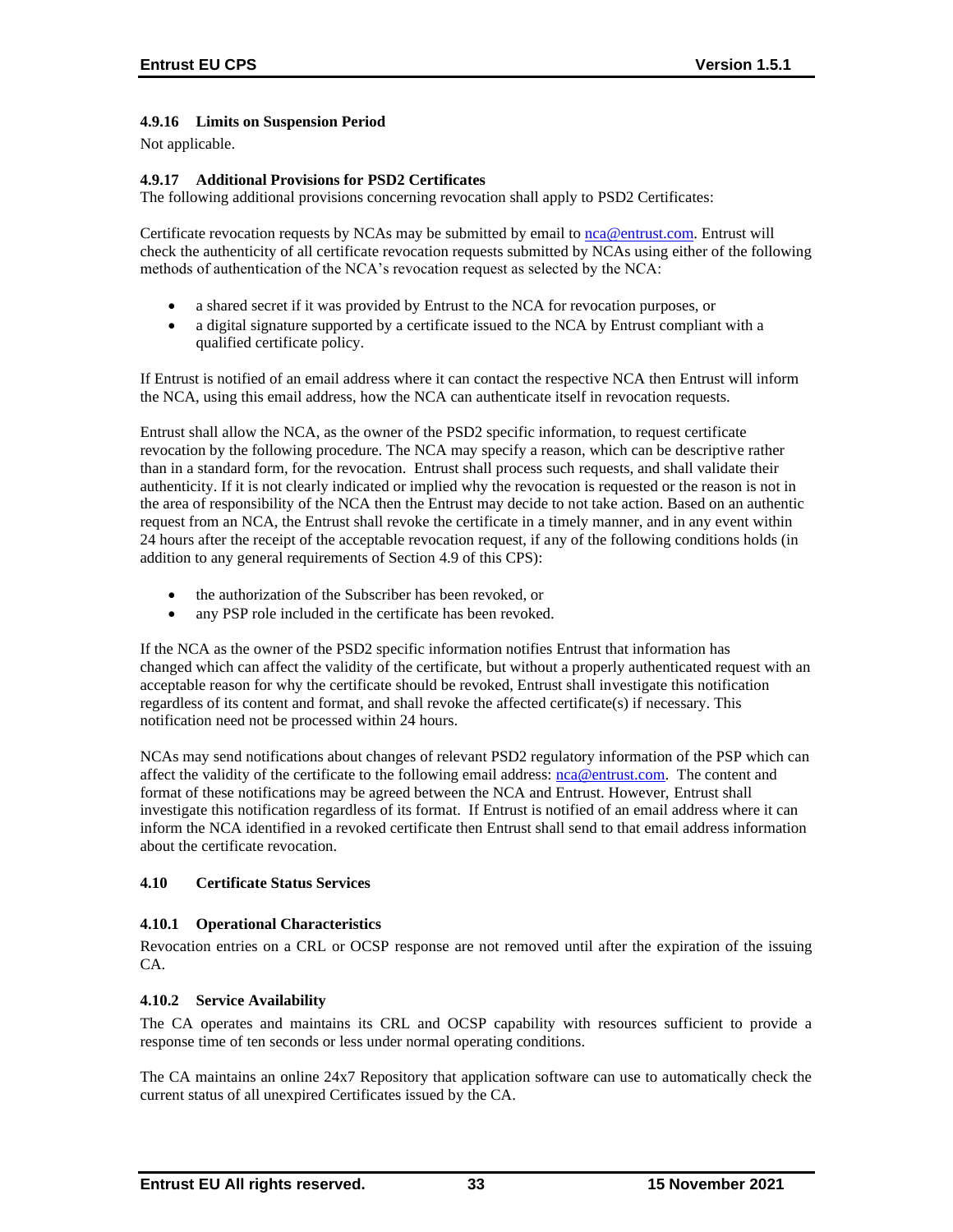The CA maintains a continuous 24x7 ability to respond internally to a high-priority CPR. Where appropriate, the CA forwards such a complaint to law enforcement authorities, and/or revokes a Certificate that is the subject of such a complaint.

## **4.10.3 Optional Features**

No stipulation.

## **4.11 End of Subscription**

No stipulation.

### **4.12 Key Escrow and Recovery**

#### **4.12.1 Key Escrow and Recovery Policy Practices**

No stipulation.

## **4.12.2 Session Key Encapsulation and Recovery Policy and Practices**

No stipulation.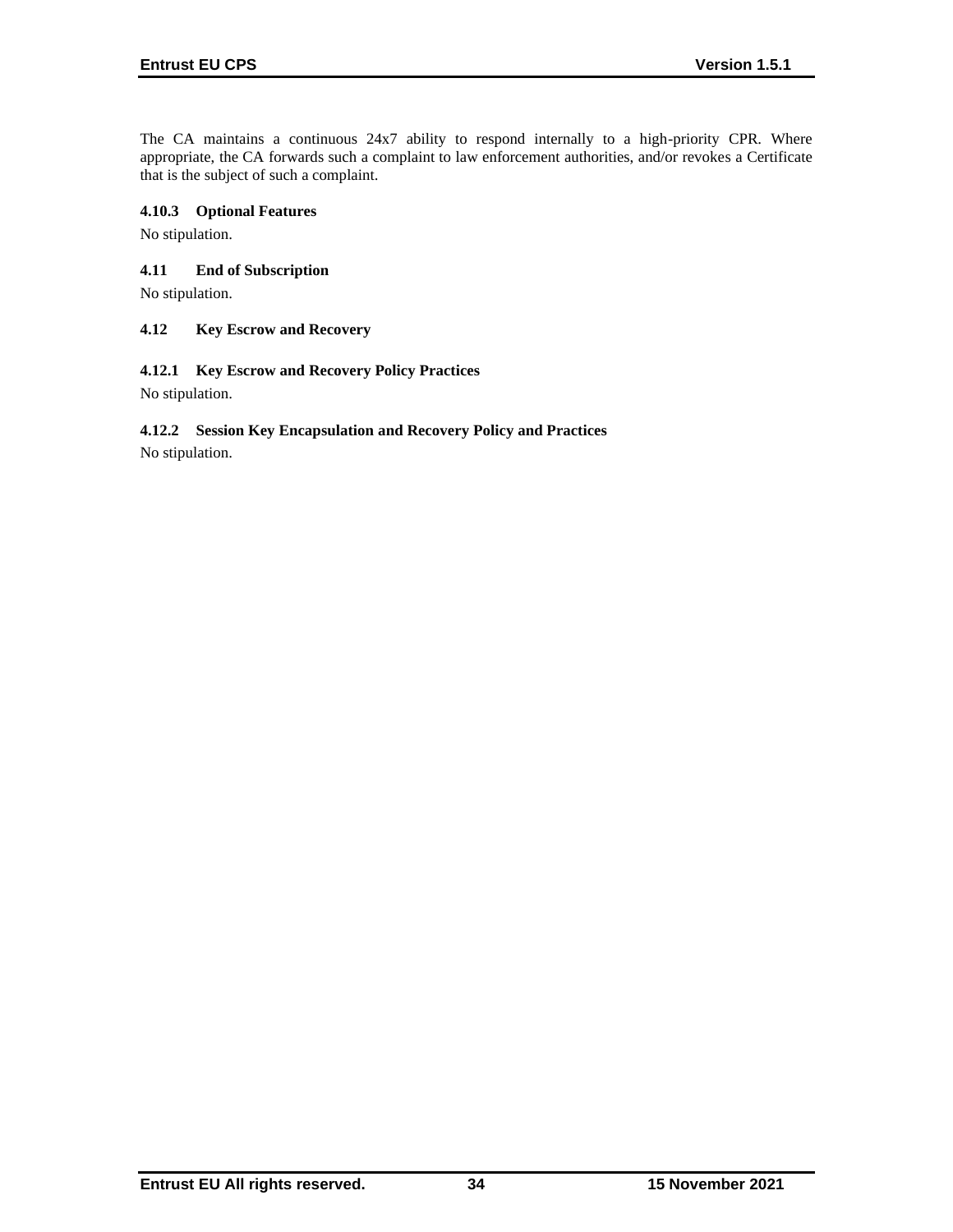### **5. Facility, Management, and Operational Controls**

The CA/Browser Forum's Network and Certificate System Security Requirements are incorporated by reference as if fully set forth herein. Entrust retains overall responsibility for conformance with the procedures prescribed in its information security policy even as to those policies whose functionality is undertaken by outsourcers.

### **5.1 Physical Security Controls**

### **5.1.1 Site Location and Construction**

The computing facilities that host the CA services are located in Ottawa, Canada. The CA equipment is located in a security zone that is physically separated from Entrust's other systems to restrict access to personnel in trusted roles. The security zone is constructed with privacy and secured with slab-to-slab and wire mesh. The security zone is protected by electronic control access systems, alarmed doors and is monitored via a 24 x7 recorded security camera and motion detector system.

### **5.1.2 Physical Access**

The room containing the CA software is designated a two (2) person zone, and controls are used to prevent a person from being in the room alone. Alarm systems are used to notify security personnel of any violation of the rules for access to a CA.

### **5.1.3 Power and Air Conditioning**

The Security zone is equipped with:

- Filtered, conditioned, power connected to an appropriately sized UPS and generator;
- Heating, ventilation, and air conditioning appropriate for a commercial data processing facility; and
- Emergency lighting.

The environmental controls conform to local standards and are appropriately secured to prevent unauthorized access and/or tampering with the equipment. Temperature control alarms and alerts are activated upon detection of threatening temperature conditions.

#### **5.1.4 Water Exposures**

No liquid, gas, exhaust, etc. pipes traverse the controlled space other than those directly required for the area's HVAC system and for the pre-action fire suppression system. Water pipes for the pre-action fire suppression system are only filled on the activation of multiple fire alarms.

#### **5.1.5 Fire Prevention and Protection**

The CA facility is fully wired for fire detection, alarm and suppression. Routine, frequent inspections of all systems are made to assure adequate operation.

#### **5.1.6 Media Storage**

All media is stored away from sources of heat and from obvious sources of water or other obvious hazards. Electromagnetic media (e.g. tapes) are stored away from obvious sources of strong magnetic fields. Archived material is stored in a room separate from the CA equipment until it is transferred to the archive storage facility.

Entrust employs media management procedures to protect against obsolescence and deterioration of media within the period of time that records are required to be retained.

#### **5.1.7 Waste Disposal**

Waste is removed or destroyed in accordance with industry best practice. Media used to store sensitive data is destroyed, such that the information is unrecoverable, prior to disposal.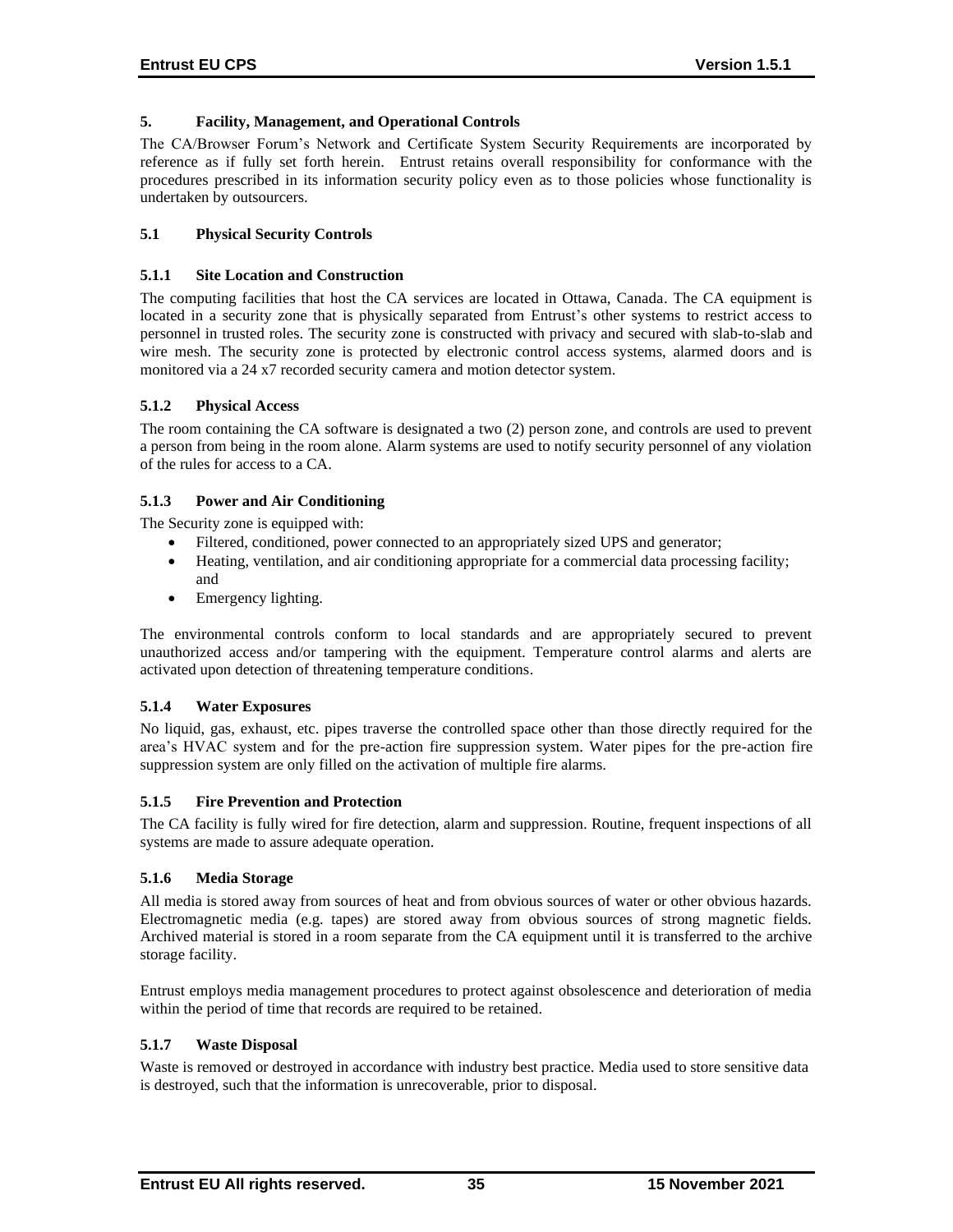## **5.1.8 Off-site Backup**

As stipulated in §5.5.

## **5.2 Procedural Controls**

## **5.2.1 Trusted Roles**

The CAs have a number of trusted roles for sensitive operations of the CA software.

### **5.2.2 Number of Persons Required per Task**

CA operations related to changing CA policy settings require more than one person with a trusted role to perform the operation.

The CA Private Keys are backed up, stored, and recovered only by personnel in trusted roles using dual control in a physically secured environment.

### **5.2.3 Identification and Authentication for Each Role**

Personnel in trusted roles must undergo background investigations and must be trained for their specific role.

### **5.2.4 Roles Requiring Separation of Duties**

No stipulation.

## **5.3 Personnel Controls**

Operational personnel for a CA will not be assigned other responsibilities that conflict with their operational responsibilities for the CA. The privileges assigned to operational personnel for a CA will be limited to the minimum required to carry out their assigned duties.

## **5.3.1 Qualifications, Experience and Clearance Requirements**

Prior to the engagement of any person in the Certificate management process, the CA or RA shall verify the identity and trustworthiness of such person.

## **5.3.2 Background Check Procedures**

No stipulation.

## **5.3.3 Training Requirements**

CAs or RAs must provide a trusted role of Validation Specialist to perform information verification duties with skills-training that covers basic PKI knowledge, authentication and vetting policies and procedures (including this CPS), common threats to the information verification process (including phishing and other social engineering tactics), and the Baseline Requirements.

Validation Specialists receive skills-training prior to commencing their job role and are required them to pass an examination on the applicable information verification requirements.

CAs maintain records of such training and ensures that personnel entrusted with Validation Specialist duties maintain an appropriate skill level.

## **5.3.4 Retraining Frequency and Requirements**

CAs and RAs provide refresher training and informational updates sufficient to ensure that all personnel in trusted roles retain the requisite degree of expertise.

#### **5.3.5 Job Rotation Frequency and Sequence**

No stipulation.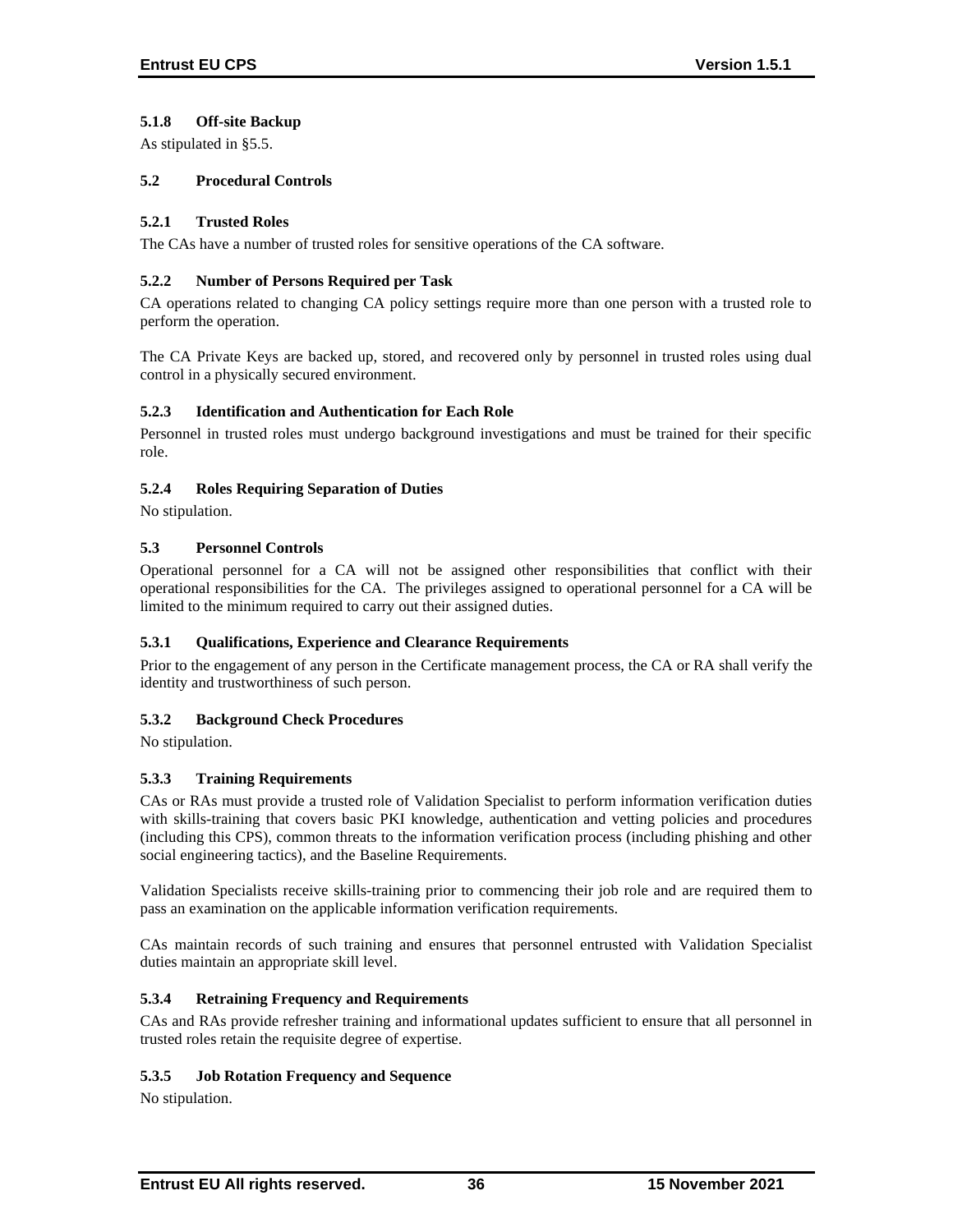## **5.3.6 Sanctions for Unauthorized Actions**

No stipulation.

### **5.3.7 Independent Contractor Requirements**

Third Party RAs personnel involved in the issuance of a Certificate shall meet the training and skills requirements of §5.3.3 and the document retention and event logging requirements of §5.4.1.

### **5.3.8 Documentation Supplied to Personnel**

No stipulation.

### **5.4 Audit Logging Procedures**

Significant security events in the CAs are automatically time-stamped and recorded as audit logs in audit trail files. The audit trail files are processed (reviewed for policy violations or other significant events) on a regular basis. Audit trail files are archived periodically. All files including the latest audit trail file are moved to backup media and stored in a secure archive facility.

Entrust synchronizes its system time at least every 24 hours using a real time value distributed by a recognized UTC(k) laboratory or National Measurement Institute.

### **5.4.1 Types of Events Recorded**

The CAs and all RAs operating under a CA record in detail every action taken to process an Certificate request and to issue an Certificate, including all information generated or received in connection with an Certificate request, and every action taken to process the Request, including time, date, and personnel involved in the action.

The foregoing record requirements include, but are not limited to, an obligation to record the following events:

- (i) CA Certificate key lifecycle events, including:
	- a. Key generation, backup, storage, recovery, archival, and destruction;
	- b. Certificate requests, renewal and re-key requests, and revocation:
	- c. Approval and rejection of Certificate requests;
	- d. Cryptographic device lifecycle management events;
	- e. Generation of CRLs and OCSP entries; and
	- f. Introduction of new Certificate Profiles and retirement of existing Certificate Profiles.
- (ii) Subscriber Certificate lifecycle management events, including:
	- g. Certificate requests, renewal and re-key requests, and revocation;
	- h. All verification activities required by this CPS;
	- i. Approval and rejection of Certificate requests;
	- j. Issuance of Certificates; and
	- k. Generation of CRLs and OCSP entries.
- (iii) Security events, including:
	- l. Successful and unsuccessful PKI system access attempts;
	- m. PKI and security system actions performed;
	- n. Security profile changes;
	- o. System crashes, hardware failures, and other anomalies;
	- p. Firewall and router activities; and
	- q. Entries to and exits from the CA facility.

Log entries include the following elements:

- r. Date and time of record;
- s. Identity of the person making the journal record; and
- t. Description of record.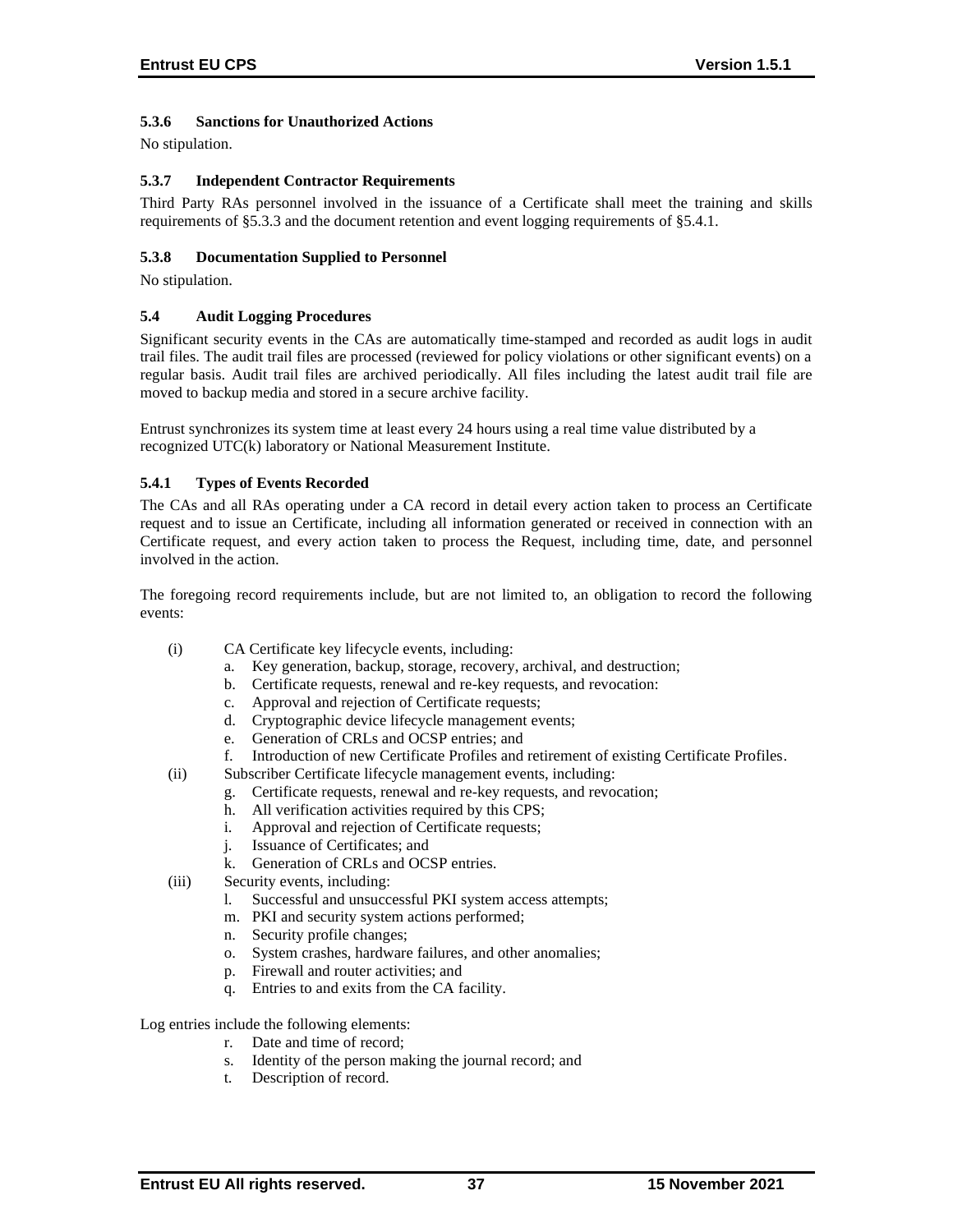# **5.4.2 Frequency of Processing Log**

No stipulation

## **5.4.3 Retention Period for Audit Log**

The CA will retain for at least two years:

- (i) CA Certificate and key lifecycle management event records, as set forth in §5.4.1(i), after either: the destruction of the CA key, or the revocation or expiration of the CA Certificate, whichever occurs later;
- (ii) Subscriber Certificate lifecycle management event records, as set forth in Section §5.4.1(ii), after the revocation or expiration of the Subscriber Certificate; and
- (iii) Any security event records, as set forth in §5.4.1(iii), after the event occurred.

## **5.4.4 Protection of Audit Log**

Only trusted roles have access to read or archive the logs. Audit logs are protected from destruction prior to the end of the audit log retention period and are retained securely on-site until transferred to an off-site storage location. The off-site storage location is a safe and secure location that is separate from the location where the data was generated.

### **5.4.5 Audit Log Backup Procedures**

No stipulation.

### **5.4.6 Audit Collection System**

No stipulation.

### **5.4.7 Notification to Event-causing Subject**

No stipulation.

#### **5.4.8 Vulnerability Assessments**

CAs annually perform a risk assessment that:

- (i) Identifies foreseeable internal and external threats that could result in unauthorized access, disclosure, misuse, alteration, or destruction of any Certificate data or Certificate management processes;
- (ii) Assesses the likelihood and potential damage of these threats, taking into consideration the sensitivity of the Certificate data and Certificate management processes; and
- (iii) Assesses the sufficiency of the policies, procedures, information systems, technology, and other arrangements that the CA has in place to counter such threats.

Based on the risk assessment, a security plan is developed, implemented, and maintained consisting of security procedures, measures, and products designed to achieve the objectives set forth above and to manage and control the risks identified during the risk assessment. The security plan includes administrative, organizational, technical, and physical safeguards appropriate to the sensitivity of the Certificate data and Certificate management processes. The security plan also takes into account thenavailable technology and the cost of implementing the specific measures, and implements a reasonable level of security appropriate to the harm that might result from a breach of security and the nature of the data to be protected.

# **5.5 Records Archival**

#### **5.5.1 Types of Records Archived**

The audit trail files, databases and revocation information for the CAs are archived.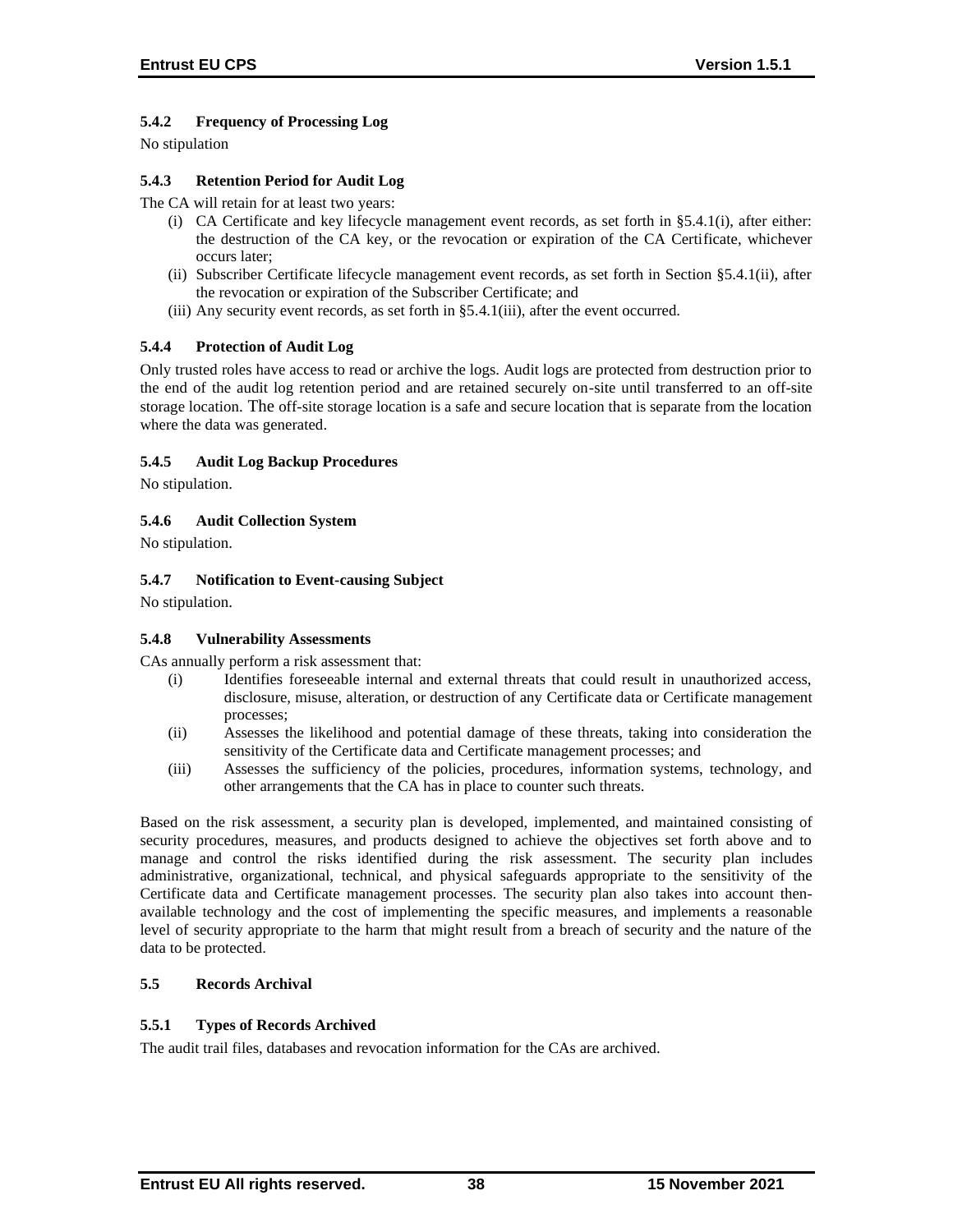## **5.5.2 Retention Period of for Archive**

The CA will retain all documentation relating to certificate requests and the verification thereof, and all Certificates and revocation thereof, for at least 15 years after any Certificate based on that documentation ceases to be valid.

### **5.5.3 Protection of Archive**

The databases for CAs are protected by encryption. The archive media is protected through storage in a restricted-access facility to which only Entrust-authorized personnel have access. Archive files are backed up as they are created. Originals are stored on-site and housed with a CA system. Backup files are stored at a secure and separate geographic location.

### **5.5.4 Archive Backup Procedures**

No stipulation.

### **5.5.5 Requirements for Time-stamping of Records**

No stipulation.

### **5.5.6 Archive Collection System**

No stipulation.

### **5.5.7 Procedures to Obtain and Verify Archive Information**

No stipulation.

### **5.6 Key Changeover**

CAs' key pairs will be retired from service at the end of their respective lifetimes as defined in §6.3. New CA key pairs will be created as required to support the continuation of CA Services. Each CA will continue to publish CRLs signed with the original key pair until all Certificates issued using that original key pair have expired. The CA key changeover process will be performed such that it causes minimal disruption to Subscribers and Relying Parties.

Specifically, before expiration of any Certificate which is used for signing subject keys (for example as indicated by expiration of any Certificate), in case of continuing with the service:

- (i) Entrust shall generate a new Certificate for signing subject key pairs, and shall apply all necessary actions to avoid disruption to the operations of any entity that may rely on the Certificate;
- (ii) the new CA Certificate shall also be generated and distributed in accordance with the present document.

Subsections (i) and (ii) will be performed with a suitable interval between Certificate expiry date and the last Certificate signed to allow all parties that have relationships with Entrust (subjects, subscribers, relying parties, CAs higher in the CA hierarchy, etc.) to be aware of this key changeover and to implement the required operations to avoid inconveniences and malfunctions. The minimum changeover period will be two years before the Certificate expiry date. This does not apply if Entrust will cease its operations before its own Certificate-signing Certificate expiration date.

### **5.7 Compromise and Disaster Recovery**

#### **5.7.1 Incident and Compromise Handling Procedures**

CAs have a security incident response plan, a disaster recovery plan, and a business continuity plan to provide for timely recovery of services in the event of a security incident, breach of security, loss of system integrity, or system outage. The address the following: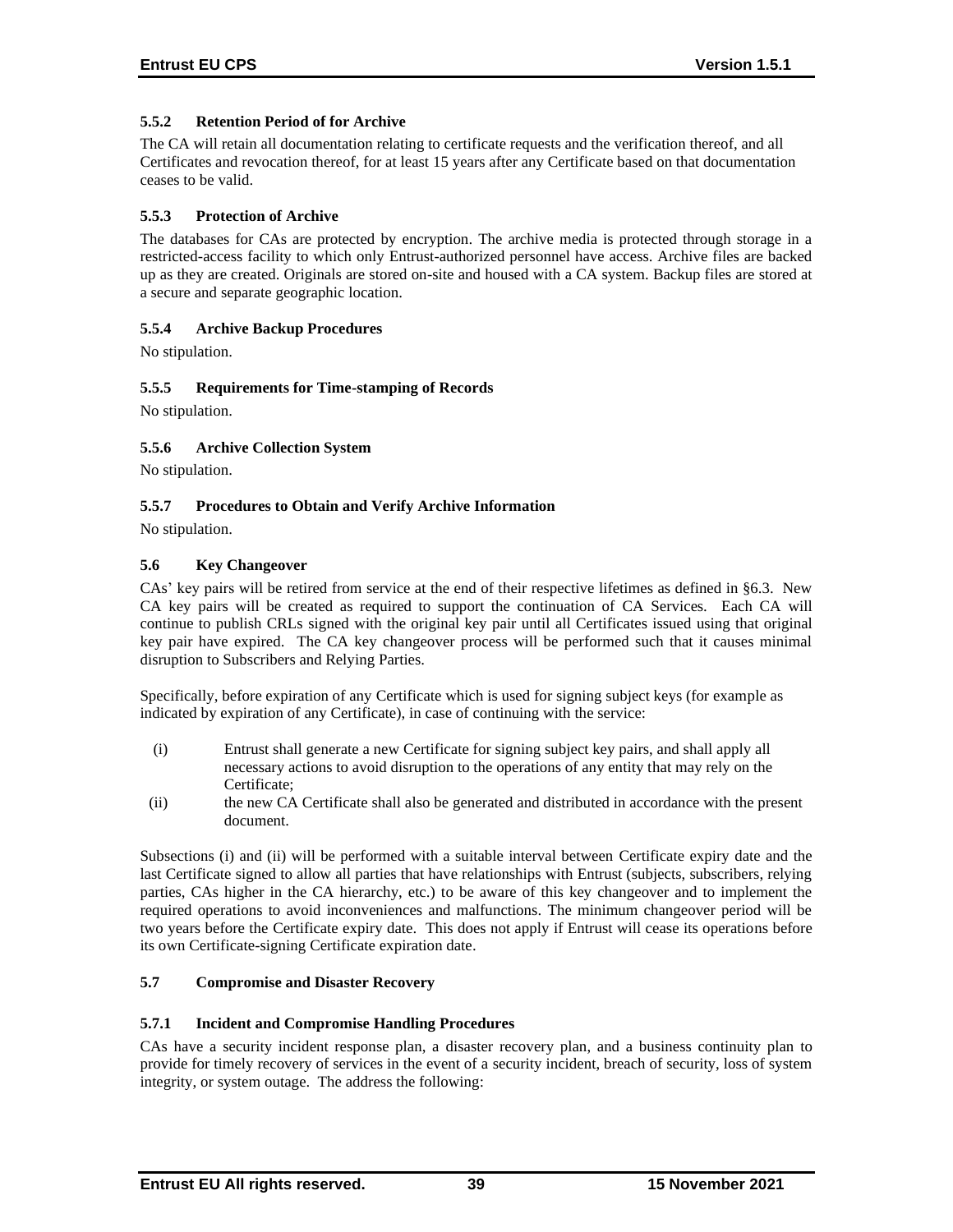- (i) the conditions for activating the plans;
- (ii) resumption procedures;
- (iii) a maintenance schedule for the plan;
- (iv) awareness and education requirements;
- (v) the responsibilities of the individuals;
- (vi) recovery point objective (RPO) of fifteen minutes;
- (vii) recovery time objective (RTO) of 72 hours for essential CA operations which include Certificate revocation, and issuance of Certificate revocation status; and
- (viii) testing of recovery plans.

In order to mitigate the event of a disaster, the CAs have implemented the following:

- (ix) secure on-site and off-site storage of backup HSMs containing copies of all CA Private Keys
- (x) secure on-site and off-site storage of all requisite activation materials
- (xi) regular synchronization of critical data to the disaster recovery site
- (xii) regular incremental and daily backups of critical data within the primary site
- (xiii) weekly backup of critical data to a secure off-site storage facility
- (xiv) secure off-site storage of disaster recovery plan and disaster recovery procedures
- (xv) environmental controls as described in §5.1
- (xvi) high availability architecture for critical systems

Entrust has implemented a secure disaster recovery facility that is greater than 250 km from the primary secure CA facilities.

In the event of any security incident, breach of security, loss of system integrity, or system outage affecting Subscribers, ASVs, Relying Parties, or other entities with which Entrust has agreements or other form of established relations, Entrust shall inform them within 24 hours of the problem being identified by sending one or more email messages to Subscribers, ASVs and other entities with which Entrust has agreements or other form of established relations based on records of current email addresses, and will post one or more messages to Relying Parties on its website describing the nature of the problem.

If appropriate, Entrust will notify all parties that certificates and revocation status information issued using this CA key may no longer be valid include a recommendation that Subscribers replace all certificates affected by the problem, that all ASVs, other entities with which Entrust has agreements or other form of established relations, and that Relying Parties cease to rely on all certificates affected by the problem. These communications will be made by the Computer Security Incident Response Team established by Entrust's Security Incident Response Plan and according to the procedures established in such Plan, together with assistance from such other Entrust staff as may be required by the Computer Security Incident Response Team to send such notifications. Following any disaster, any security incident, breach of security, loss of system integrity, or system outage, Entrust shall, where practical, take steps to avoid repetition of the problem. Entrust shall revoke any CA certificate that has been issued for the compromised CA when Entrust is informed of the compromise of another CA (e.g., for cross-certificates).

Upon system failure, service or other factors which are not under the control of Entrust, we shall apply our commercially reasonable endeavors to ensure that the service is not unavailable for longer than a maximum period of 72 hours.

Entrust requires rigorous security controls to maintain the integrity of the CAs. The Compromise of the Private Key used by a CA is viewed by Entrust as being very unlikely; however, Entrust has policies and procedures that will be employed in the event of such a Compromise. At a minimum, all Subscribers, ASVs, and Relying Parties shall be informed as soon as practicable of such a Compromise and information shall be posted in the Repository. To inform these parties in the event of key compromise, Entrust will send one or more email messages to Subscribers and ASVs based on records of current email addresses and will post one or more messages to Relying Parties on its website describing the nature of the key compromise, stating that certificates and revocation status information issued using this CA key may no longer be valid, and recommending that Subscribers replace all certificates issued from the CA that was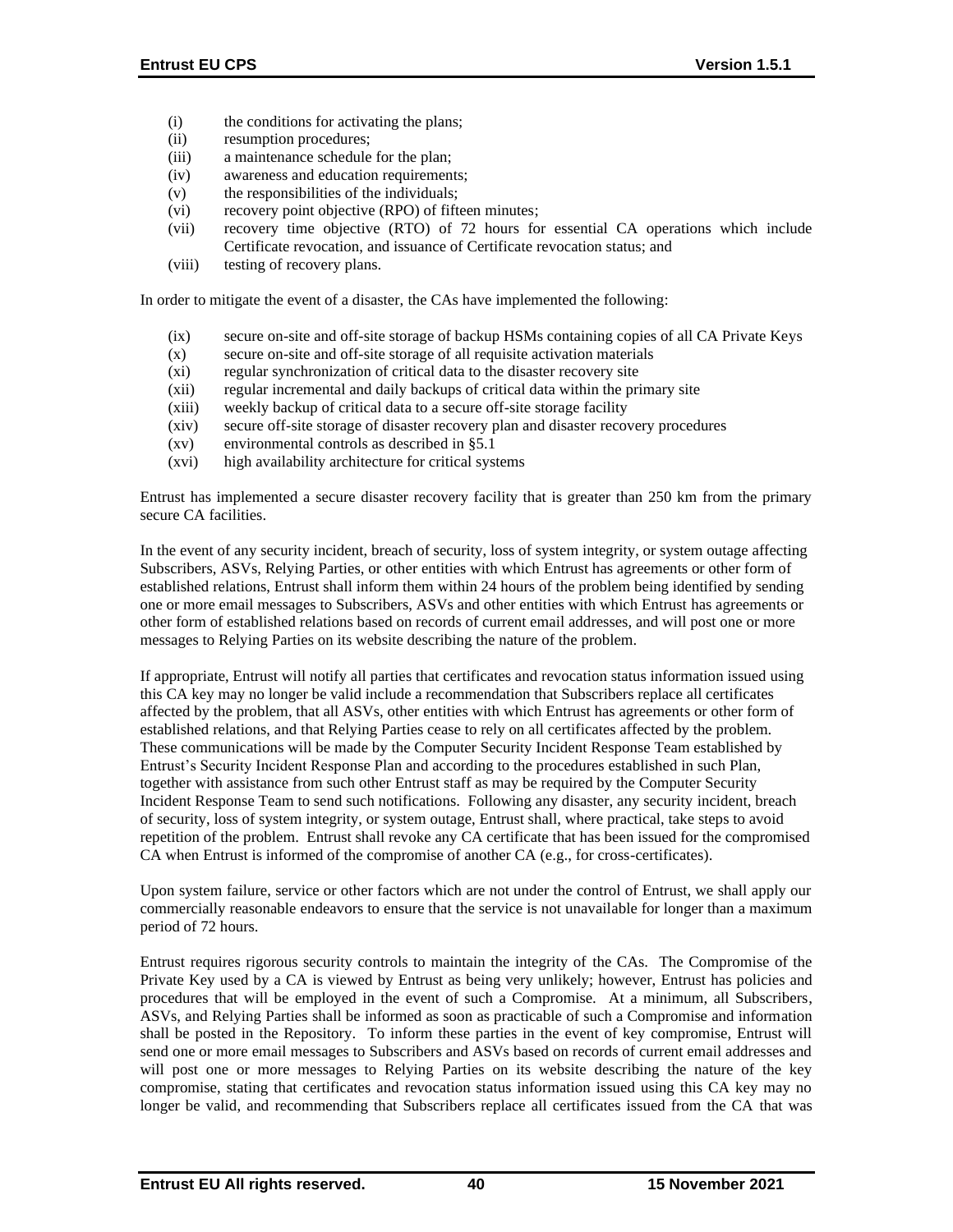subject to key compromise and that all ASVs and Relying Parties cease to rely on all certificates issued from the CA that was subject to key compromise.

## **5.7.2 Computing Resources, Software and/or Data are Corrupted**

No stipulation.

## **5.7.3 Entity Private Key Compromise Procedures**

No stipulation.

### **5.7.4 Business Continuity Capabilities after a Disaster**

No stipulation.

#### **5.8 CA or RA Termination**

In the event of CA termination, Entrust will:

- (i) Provide notice and information about the CA termination by sending notice to Subscribers with unrevoked unexpired Certificates, Application Software Vendors and Relying Parties and by posting such information in the Repository and sending informational emails; and
- (ii) Transfer all responsibilities to a qualified successor entity.

If a qualified successor entity does not exist, Entrust will:

- (iii) Transfer those functions capable of being transferred to a reliable third party and arrange to preserve all relevant records with a reliable third party or a government, regulatory, or legal body with appropriate authority;
- (iv) Revoke all Certificates that are still unrevoked or unexpired on a date as specified in the notice and publish final CRLs;
- (v) Destroy all CA Private Keys; and
- (vi) Make other necessary arrangements that are in accordance with this CPS.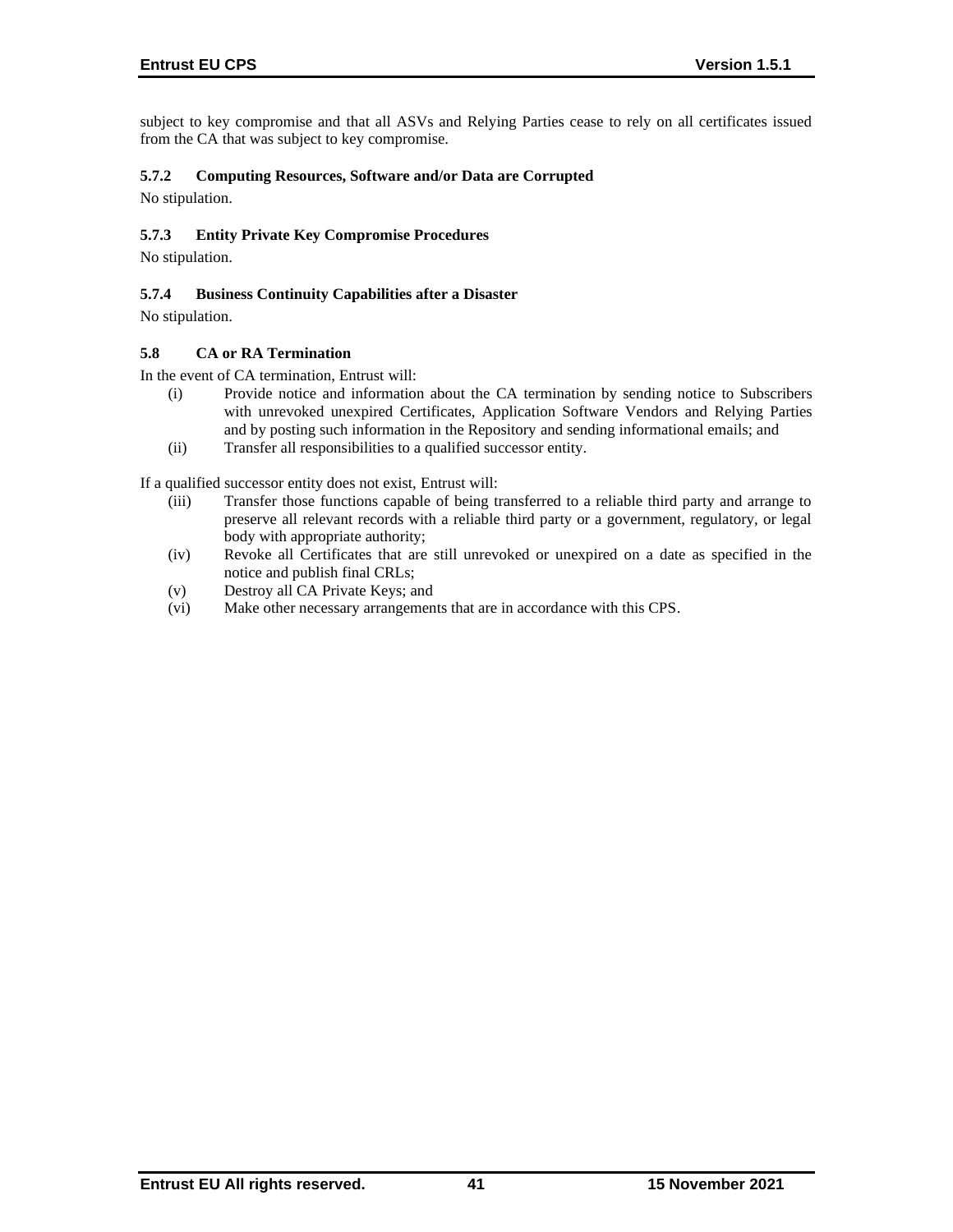## **6. Technical Security Controls**

### **6.1 Key Pair Generation and Installation**

### **6.1.1 Key Pair Generation**

## **6.1.1.1 CA Key Pair Generation**

The CAs will perform the following when generating a CA Key Pair:

- (i) Prepare and follow a Key Pair generation script;
- (ii) Have a qualified auditor witness the CA Key Pair generation process;
- (iii) Have a qualified auditor issue a report opining that the CA followed its CA Key Pair generation ceremony during its key generation process and the controls to ensure the integrity and confidentiality of the CA Key Pair;
- (iv) Generate the CA Key Pair in a physically secured environment;
- (v) Generate the CA Key Pair using personnel in trusted roles under the principles of multiple person control and split knowledge;
- (vi) Generate the CA Key Pair within cryptographic modules meeting the applicable requirements of §6.2.11;
- (vii) Log its CA Key Pair generation activities; and
- (viii) Maintain effective controls to provide reasonable assurance that the Private Keys was generated and protected in conformance with the procedures described in this CPS and (if applicable) its CA Key Pair generation script.

### CA Administrators

Keys Pairs for CA administrators must be generated and protected on a cryptographic module that meets or exceeds the requirements as defined in §6.2.11. The cryptographic modules are prepared using the software provided by the module vendor. The cryptographic modules are personalized for the administrator by giving the card an identity and a password known by the administrator. The Key Pair is generated by creating the administrator as a user in the CA and performing an enrollment process which is authenticated with the administrator's module password.

## **6.1.1.2 RA Key Pair Generation**

No stipulation.

## **6.1.1.3 Subscriber Key Pair Generation**

The Applicant or Subscriber is required to generate or initiate a new, secure, and cryptographically sound Key Pair to be used in association with the Subscriber's Certificate or Applicant's Certificate Application.

The CA will reject a Certificate request if one or more of the following conditions are met:

- (i) The Key Pair does not meet the requirements set forth in §6.1.5 and/or §6.1.6;
- (ii) There is clear evidence that the specific method used to have generate the Private Key was flawed;
- (iii) The CA is aware of a demonstrated or proven method that exposes the Private Key to compromise;
- (iv) The CA has previously been made aware that the Private Key has suffered a Key Compromise, such as through the provisions of Section 4.9.1.1;
- (v) The CA is aware of a demonstrated or proven method to easily compute the Private Key based on the Public Key (such as a Debian weak key, see https://wiki.debian.org/SSLkeys).

## eIDAS QWAC and PSD2 QWAC

The CA will not generate a Key Pair on behalf of a Subscriber, and will not accept a Certificate request using a Key Pair previously generated by the CA.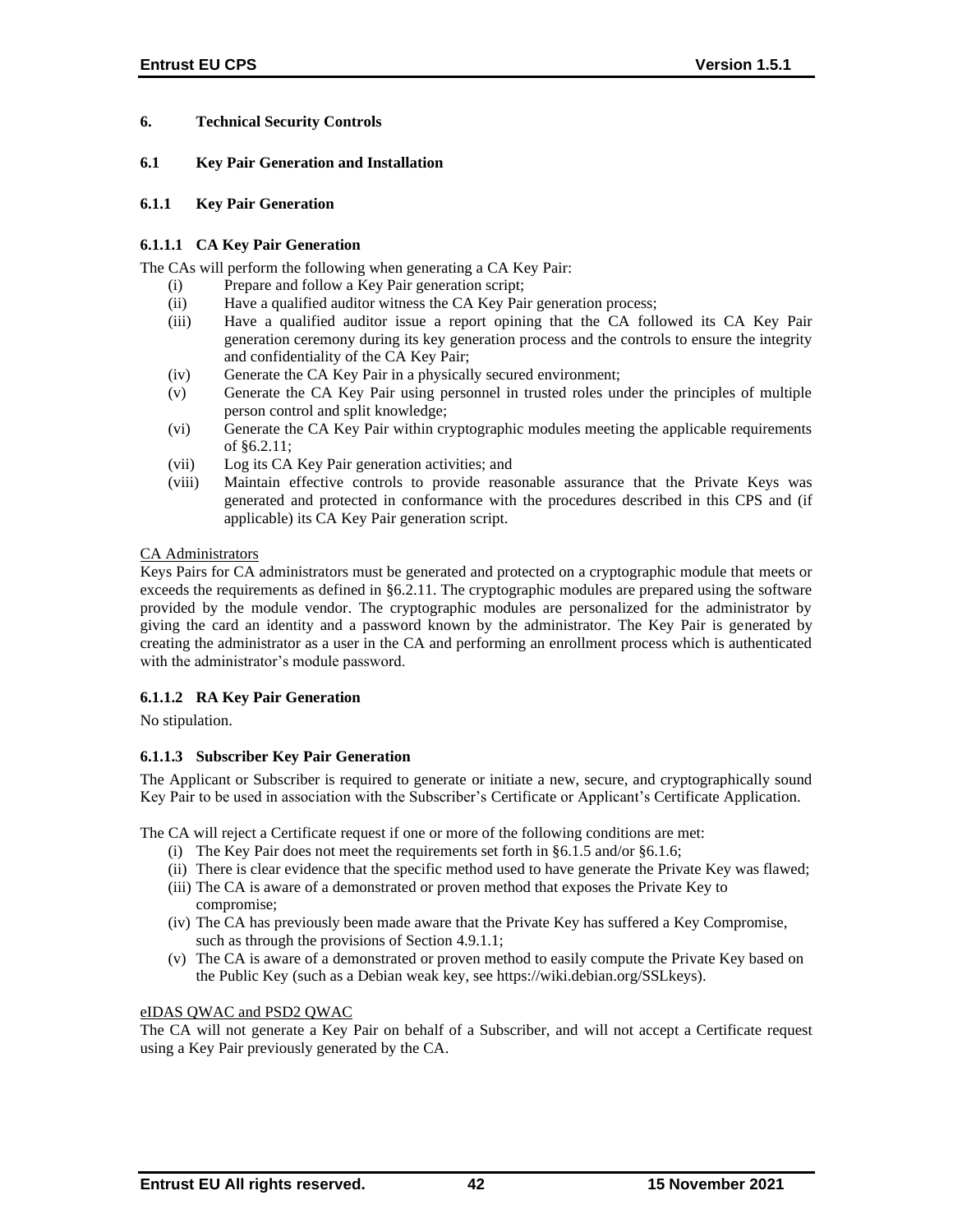## eIDAS QSigC

Subscriber Key Pairs must be generated in a manner that ensures that the Private Key is not known to or accessible by anybody other than the Subscriber or a Subscriber's authorized representative. Subscriber Key Pairs must be generated in a cryptographic module that prevents exportation or duplication and that meets or exceed the requirements as defined in §6.2.11.

## **6.1.2 Private Key Delivery to Subscriber**

If the CA generates the Subscriber's Key Pair, the CA will have a secure process to generate the Key Pair on a secure cryptographic device. The CA will securely store and/or distribute the secure cryptographic device.

### **6.1.3 Public Key Delivery to Certificate Issuer**

The Public Key to be included in a Certificate is delivered to the CA in a signed Certificate Signing Request (CSR) as part of the Certificate Application process. The signature on the CSR will be verified by the CA prior to issuing the Certificate.

## **6.1.4 CA Public Key Delivery to Relying Parties**

The Public-Key Certificate for CAs are made available to Subscribers and Relying parties through inclusion in third party software as distributed by the applicable software manufacturers. The Public Key Certificate for cross certified Subordinate CAs is provided to the Subscriber with the Subscriber certificate.

Public Key Certificates for CAs are also available for download from the Repository.

### **6.1.5 Key Sizes**

For RSA Key Pairs the CA shall ensure that the modulus size, when encoded, is at least 2048 bits, and that the modulus size, in bits, is evenly divisible by 8.

#### CA Key Size

For CAs using RSA keys, the key size shall be 2048, 3072 or 4096-bits.

#### Qualified Certificates and PSD2 Certificates

The RSA key sizes supported are 2048, 3072 and 4096-bits.

#### **6.1.6 Public Key Parameters Generation and Quality Checking**

For RSA public keys, CAs shall confirm that the value of the public exponent is an odd number equal to 3 or more. Additionally, the public exponent will be in the range between  $2^{16}+1$  and  $2^{256}$ -1. The modulus will also have the following characteristics: an odd number, not the power of a prime, and have no factors smaller than 752.

Should any of the algorithms, or associated parameters, used by the CA or its Subscribers become insufficient for its remaining intended usage then the CA shall inform all Subscribers and Relying Parties with whom the CA has agreement or other form of established relations. The CA will also post this information to make available to other relying parties. Should any of the algorithms, or associated parameters, used by the CA or its Subscribers become insufficient for its remaining intended usage then the CA shall schedule a revocation of any affected certificate.

#### **6.1.7 Key Usage Purposes**

Root CA Private Keys must not be used to sign Certificates except in the following cases:

- (i) Self-signed Certificates to represent the Root CA itself;
- (ii) Certificates for Subordinate CAs and Cross Certificates;
- (iii) Certificates for infrastructure purposes (e.g. administrative role certificates, internal CA operational device certificates, and OCSP Response verification Certificates); and
- (iv) Certificates issued solely for the purpose of testing products with Certificates issued by a Root CA.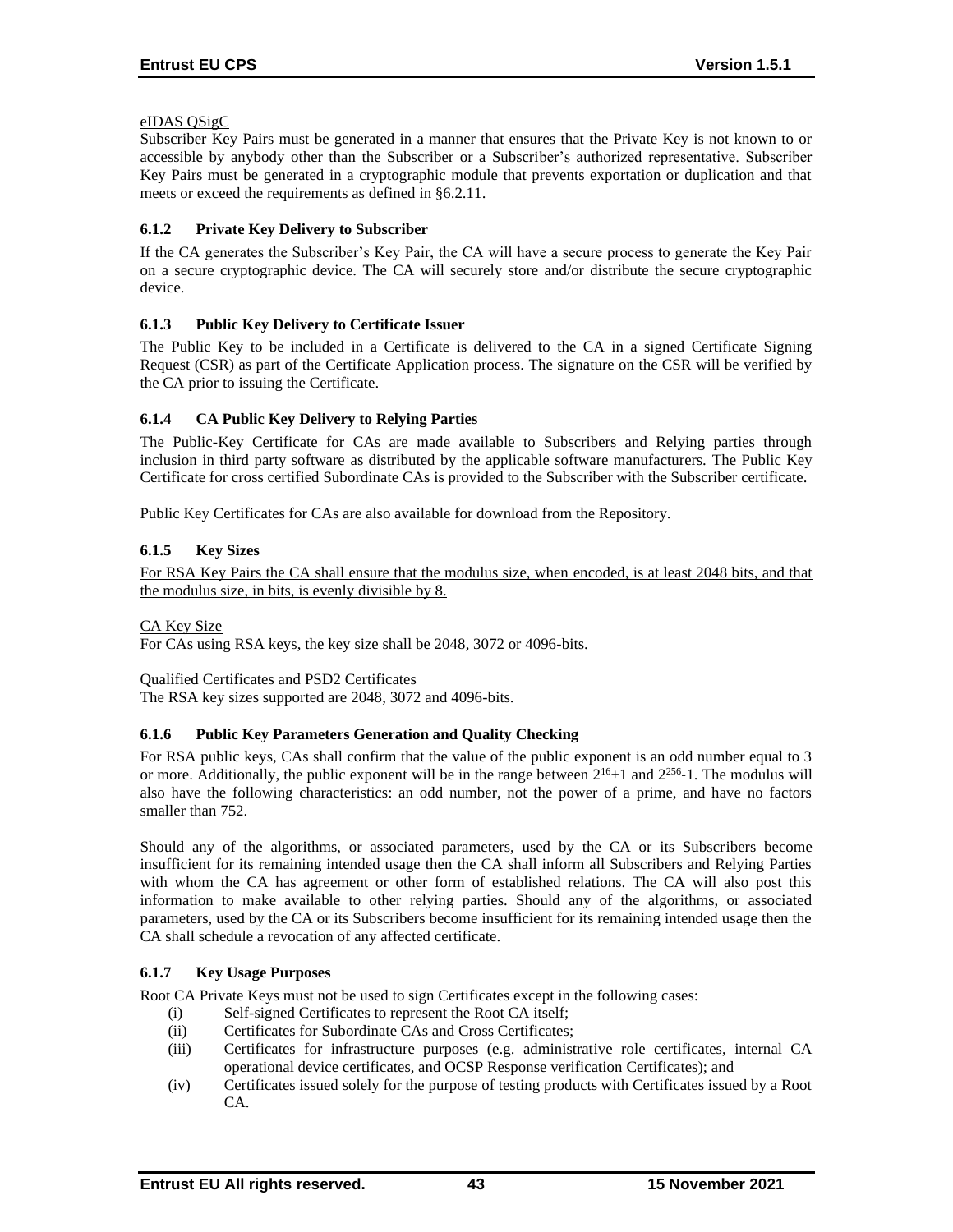### **6.2 Private Key Protection and Cryptographic Module Engineering Controls**

The CAs have implemented physical and logical safeguards to prevent unauthorized Certificate issuance. Protection of the CA Private Key outside the validated system consist of physical security, encryption, or a combination of both, implemented in a manner that prevents disclosure of the CA Private Key. The CA encrypts its Private Key with an algorithm and key-length that are capable of withstanding cryptanalytic attacks for the residual life of the encrypted key.

## **6.2.1 Cryptographic Module Standards and Controls**

### CA Private Keys

CA Private Keys must be stored and protected on cryptographic modules that meet or exceed the requirements as defined in §6.2.11. Private Keys on cryptographic modules are held in secure facilities under two-person control. RA Private Keys must be stored and protected on cryptographic modules that meet or exceed the requirements defined in §6.2.11.

If the CA generates the Key Pair on behalf of the Subject or Subscriber, the keys will be generated in a confidential process.

## eIDAS QSigC

eIDAS QSigC Private Keys must be generated, stored and protected on a secure cryptographic device that meets or exceeds the requirements defined in §6.2.11.

## **6.2.2 Private Key (N out of M) Multi-person Control**

A minimum of two-person control shall be established on any CA Private Key for all purposes including activation and backup, and may be implemented as a combination of technical and procedural controls. Persons involved in management and use of the CA Private Keys shall be designated as authorized by the CA for this purpose. The names of the parties used for two-person control shall be maintained on a controlled list.

#### **6.2.3 Private Key Escrow**

Entrust does not escrow the CAs' Private Keys.

## **6.2.4 Private Key Backup**

#### CA Private Keys

CA Private Keys shall be backed up under the two-person control used to create the original version of the Private Keys. All copies of the CA Private Key shall be securely protected.

#### Subscriber Private Keys

Subscribers are responsible for protecting the Private Key associated with the Public Key in the Subscriber's Certificate.

## **6.2.5 Private Key Archival**

#### CA Private Keys

Upon retirement of a CA, the Private Keys will be archived securely using hardware cryptographic modules that meet the requirements §6.2.11. The Key Pairs shall not be used unless the CA has been removed from retirement or the keys are required temporarily to validate historical data. Private Keys required for temporary purposes shall be removed from archive for a short period of time.

The archived CA Private Keys will be reviewed on an annual basis. After the minimum period of 5 years, the CA Private Keys may be destroyed according to the requirements in §6.2.10. The CA Private Keys must not be destroyed if they are still required for business or legal purposes.

Third parties will not archive CA Private Keys.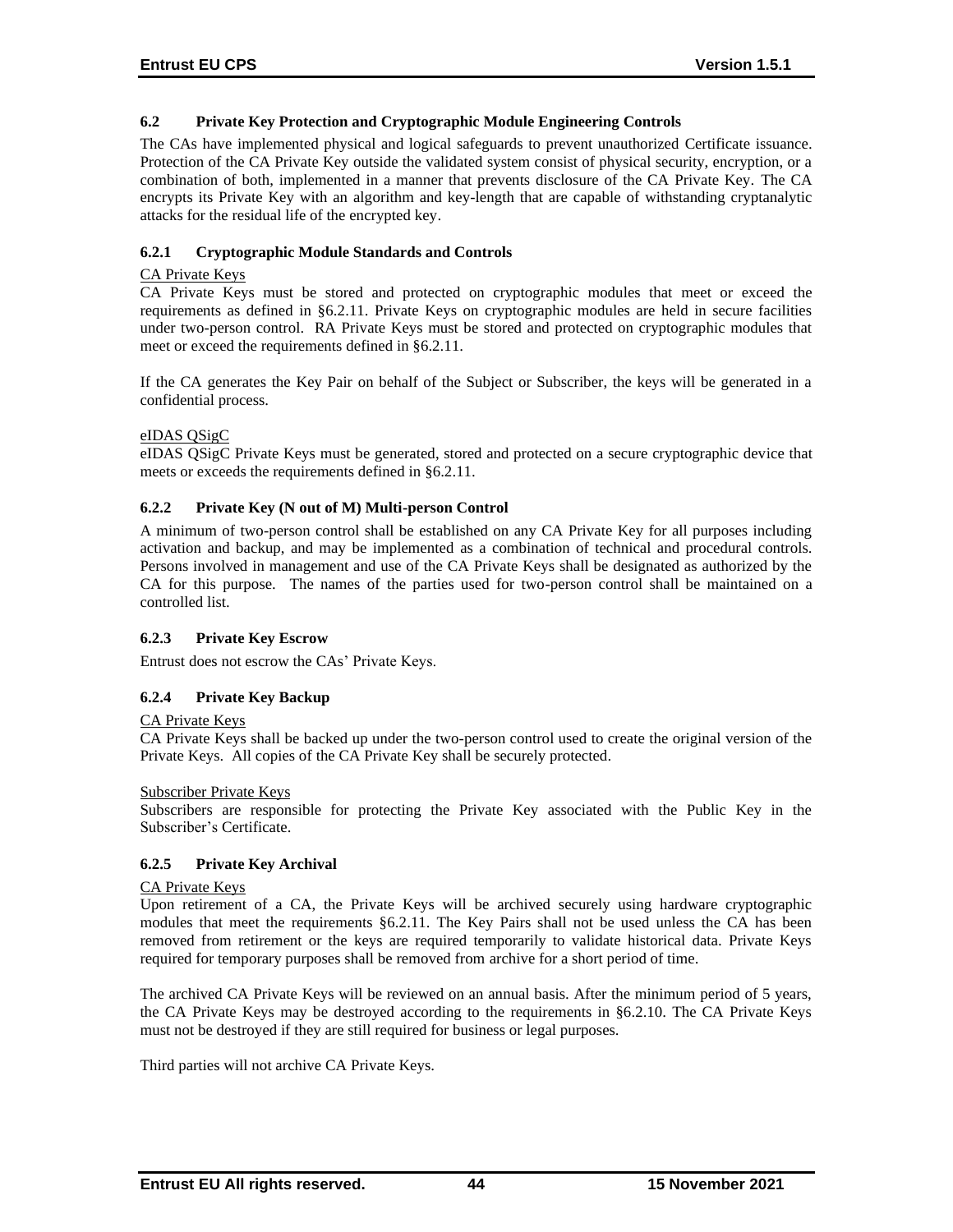## **6.2.6 Private Key Transfer into or from Cryptographic Module**

CA Private Keys shall be generated by and secured in a cryptographic module. In the event that a Private Key is to be transported from one cryptographic module to another, the Private Key must be migrated using the secure methodology supported by the cryptographic module.

If the Private Key of a Subordinate CA is communicated to an unauthorized third party, then the Subordinate CA shall revoke all Certificates corresponding to Private Key.

### **6.2.7 Private Key Storage on Cryptographic Module**

CA Private Keys are stored on a cryptographic module are secured in cryptographic module as defined in §6.2.11.

### **6.2.8 Method of Activating Private Key**

#### CA Private Keys

CA Private Keys shall be activated under two-person control using the methodology provided with the cryptographic module.

#### Subscriber Private Keys

Subscriber Private Keys shall be activated by the Subscriber to meet the requirements of the security software used for their applications. Subscribers shall protect their Private Keys corresponding to the requirements in §9.6.3.

#### **6.2.9 Method of Deactivating Private Key**

#### CA Private Keys

CA Private Keys shall be deactivated when the CA is not required for active use. Deactivation of the Private Keys shall be done in accordance with the methodology provided with the cryptographic module.

#### CA Administrators

The administrator's identity is deactivated in the CA and the administrator's Certificate is revoked.

#### **6.2.10 Method of Destroying Private Key**

#### CA Private Keys

CA Private Keys destruction will be two-person controlled and may be accomplished by executing a "zeroize" command or by destruction of the cryptographic module. Destruction of CA Private Keys must be authorized by the Policy Authority.

If the CA is removing a cryptographic module from service, then all Private Keys must be removed from the module. If the CA cryptographic module is intended to provide tamper-evident characteristics is removed from service, then the device will be destroyed.

#### CA Administrators

The administrator's Private Key is destroyed by reinitializing the cryptographic module.

#### **6.2.11 Cryptographic Module Rating**

#### CA Key Pairs

CA Key Pairs must be generated and protected on a cryptographic module that is compliant to at least FIPS 140-2 Level 3 certification standards.

#### CA Administrators

Key Pairs for CA administrators must be generated and protected on a cryptographic module that is compliant to at least FIPS 140-2 Level 2 certification standards.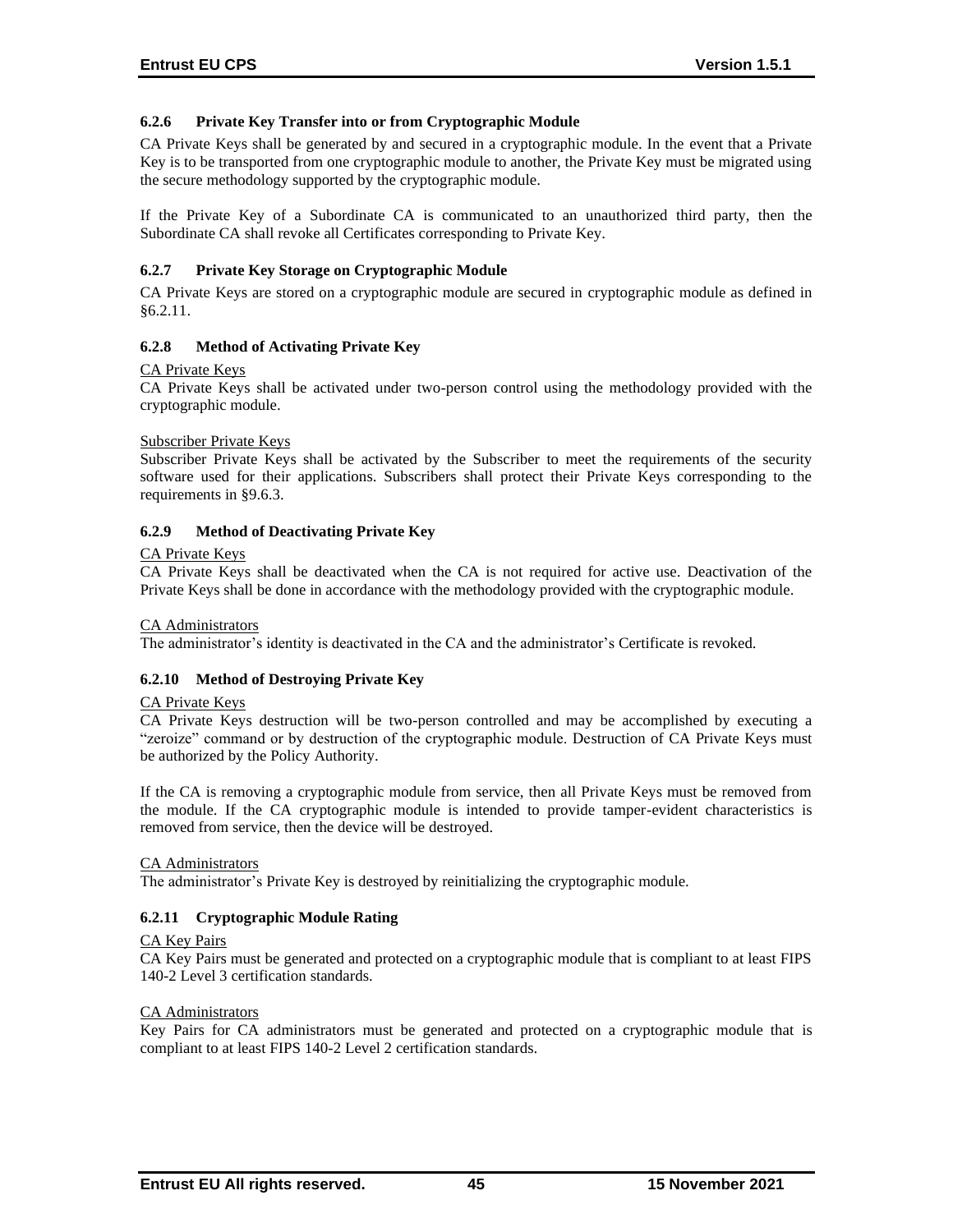## eIDAS QSigC

Key Pairs must be generated and protected on a secure cryptographic device that is compliant to at least Common Criteria EAL 4+ certification standards or equivalent.

### **6.3 Other Aspects of Key Pair Management**

## **6.3.1 Public Key Archival**

No stipulation.

### **6.3.2 Certificate Operational Periods and Key Pair Usage Periods**

CA Key Pairs

CA 2048-bit RSA Key Pairs may have a validity period expiring no later than 31 December 2030.

#### eIDAS QWAC and PSD2 QWAC

eIDAS QWAC and PSD2 QWAC may have a validity period of up to, but no more than, 825-days. Effective 1 September 2020, eIDAS QWAC and PSD2 QWAC may have a validity period of up to, but no more than, 398-days.

#### eIDAS QSealC, PSD2 QSealC and eIDAS QSigC

eIDAS QSealC, PSD2 QSealC and eIDAS QSigC may have a validity period of up to, but no more than, 3 years.

## **6.4 Activation Data**

### **6.4.1 Activation Data Generation and Installation**

No stipulation.

## **6.4.2 Activation Data Protection**

No stipulation.

## **6.4.3 Other Aspects of Activation Data**

No stipulation.

## **6.5 Computer Security Controls**

## **6.5.1 Specific Computer Security Technical Requirements**

The workstations on which the CAs operate are physically secured as described in §5.1. The operating systems on the workstations on which the CAs operate enforce identification and authentication of users. Access to CA software databases and audit trails is restricted as described in this CPS. All operational personnel that are authorized to have access to the CAs are required to use hardware tokens in conjunction with a PIN to gain access to the physical room that contains the CA software being used for such CAs.

The CA enforces multi-factor authentication for all accounts capable of directly causing Certificate issuance.

For Subscriber accounts, the CA has implemented technical controls to restrict Certificate issuance to a limited set of pre-approved domains.

## **6.5.2 Computer Security Rating**

No stipulation.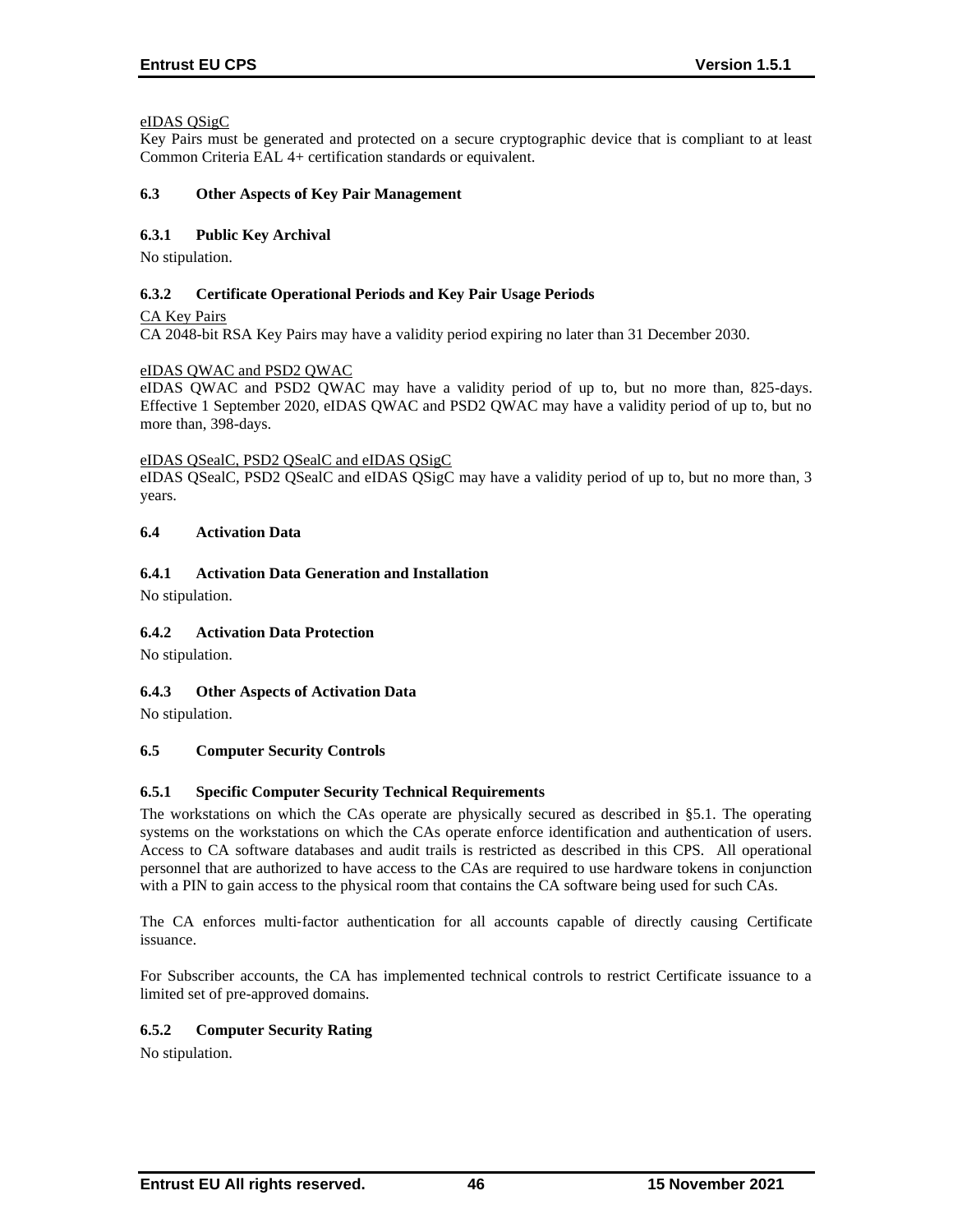## **6.6 Life Cycle Security Controls**

## **6.6.1 System Development Controls**

The CA makes use of Commercial Off The Shelf (COTS) products for the hardware, software, and network components. Systems developed by the CA are deployed in accordance with Entrust software lifecycle development standards.

## **6.6.2 Security Management Controls**

The configuration of the CA system as well as any modifications and upgrades are documented and controlled. Methods of detecting unauthorized modifications to the CA equipment and configuration are in place to ensure the integrity of the security software, firmware, and hardware for correct operation. A formal configuration management methodology is used for installation and ongoing maintenance of Entrust's trusted services and CA systems. Quarterly reviews are performed to confirm compliance to security policies.

When first loaded, the CA software is verified as being that supplied from the vendor, with no modifications, and be the version intended for use.

### **6.6.3 Life Cycle Security Controls**

No stipulation.

### **6.7 Network Security Controls Security Controls**

Remote access to CA application via the Administration software interface is secured.

### **6.8 Time-stamping**

No stipulation.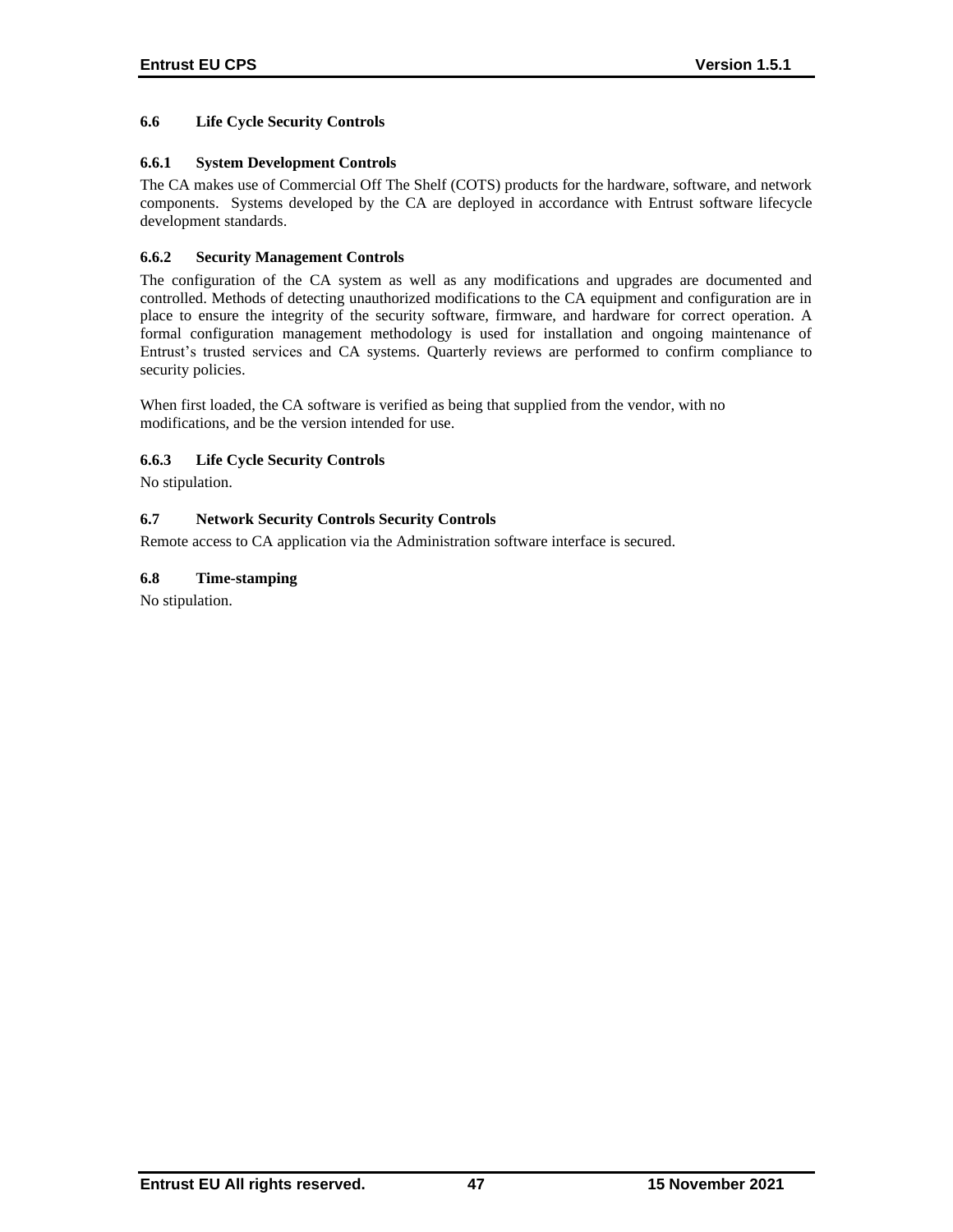## **7. Certificate, CRL and OCSP Profiles**

The profile for the Certificates and Certificate Revocation List (CRL) issued by a CA conform to the specifications contained in the IETF RFC 5280 Internet X.509 PKI Certificate and Certificate Revocation List (CRL) Profile.

### **7.1 Certificate Profile**

CAs issue Certificates in accordance with the X.509 version 3. Certificate profiles for Root CA Certificate, Subordinate CA Certificates, and Subscriber Certificates are described in Appendix A and the sections below.

Certificates have a serial number greater than zero (0) that contains at least 64 unpredictable bits.

### **7.1.1 Version Number**

All Certificates issued by the CAs are X.509 version 3 certificates.

### **7.1.2 Certificate Extensions**

### **7.1.2.1 Root CA Certificate**

Certificate extensions are as set as stipulated in IETF RFC 5280 and in accordance with Appendix A.

#### **7.1.2.2 Subordinate CA Certificate**

Certificate extensions are as set as stipulated in IETF RFC 5280 and in accordance with Appendix A.

The extension requirements for extended key usage are:

- (i) Must contain an EKU extension,
- (ii) Must not include the anyExtendedKeyUsage EKU, and
- (iii) Must not include either id-kp-serverAuth, id-kp-emailProtection, id-kp-codeSigning or id-kptimeStamping EKUs in the same certificate.

#### **7.1.2.3 Subscriber Certificate**

Certificate extensions are as set as stipulated in IETF RFC 5280 and in accordance with Appendix A.

#### Qualified Certificates

Qualified Certificates shall include qcStatements as required by ETSI EN 319 412-5.

#### PSD2 Certificates

PSD2 Certificates shall include the PSD2 qcStatement as required by ETSI EN 319 495 and include the role of the payment service provider, which maybe one or more of the following:

- (i) account servicing (PSP\_AS);
- (ii) payment initiation (PSP\_PI);
- (iii) account information (PSP\_AI);
- (iv) issuing of card-based payment instruments (PSP\_IC).

## **7.1.2.4 All Certificates**

All other fields and extensions MUST be set in accordance with RFC 5280.

#### **7.1.2.5 Application of RFC 5280**

For purposes of clarification, a precertificate, as described in RFC 6962 (Certificate Transparency), shall not be considered to be a "certificate" subject to the requirements of RFC 5280.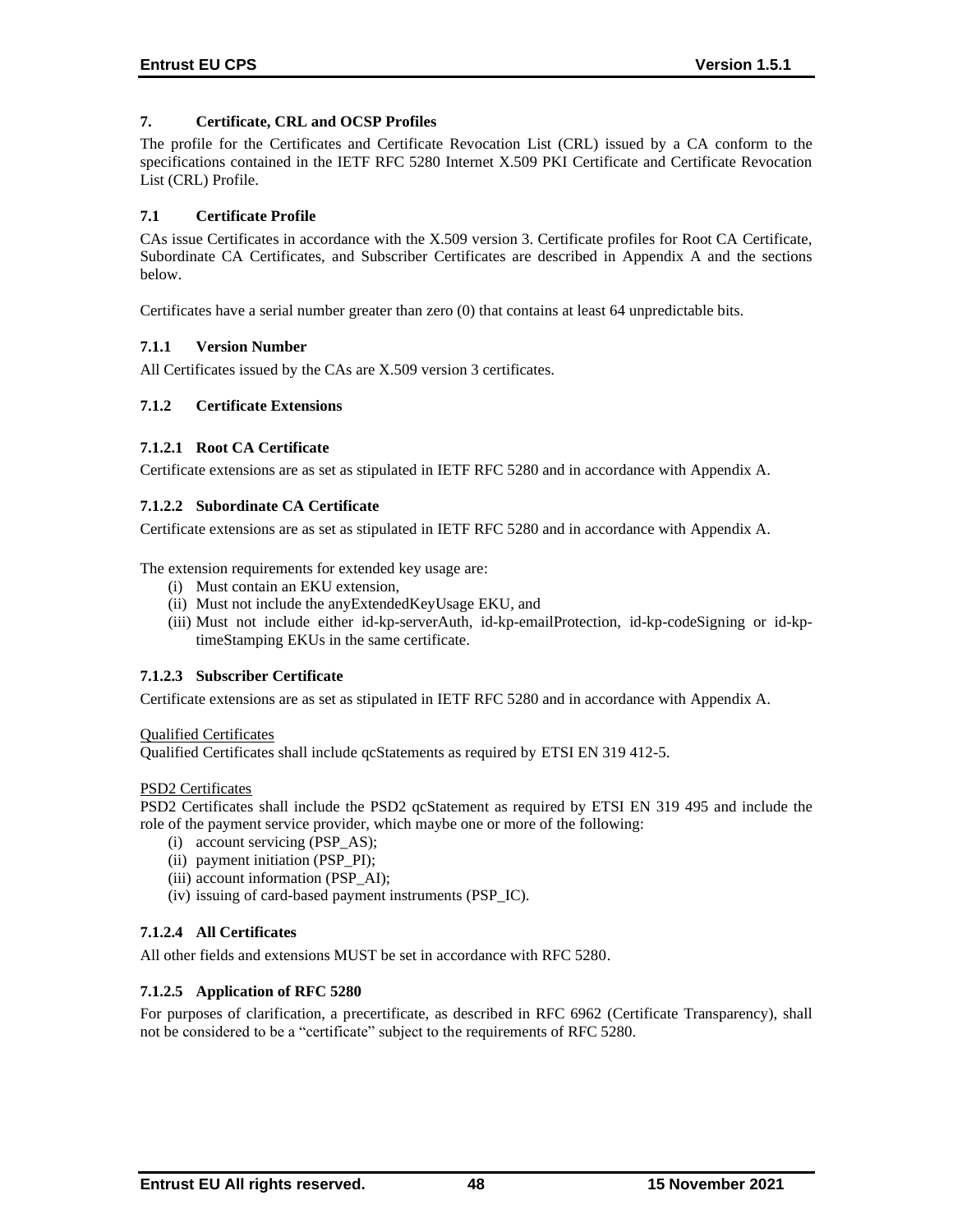## **7.1.3 Algorithm Object Identifiers**

## **7.1.3.1 SubjectPublicKeyInfo**

For RSA, the CA will indicate an RSA key using the rsaEncryption (OID: 1.2.840.113549.1.1.1) algorithm identifier. The parameters must be present and must be explicit NULL.

## **7.1.3.2 SignatureAlgorithmIdentifier**

All objects signed by a CA Private Key must conform to these requirements on the use of the AlgorithmIdentifier or AlgorithmIdentifier-derived type in the context of signatures.

For RSA, the CA must use one of the following signature algorithms and encodings.

- (i) RSASSA-PKCS1-v1\_5 with SHA-256
- (ii) RSASSA-PKCS1-v1\_5 with SHA-384
- (iii) RSASSA-PKCS1-v1\_5 with SHA-512

### **7.1.4 Name Forms**

### **7.1.4.1 Name Encoding**

For every valid Certification Path (as defined by RFC 5280, Section 6) for all Certificate and Subordinate CA Certificate, the following must be met:

- (i) For each Certificate in the Certification Path, the encoded content of the issuer distinguished name field a Certificate shall be byte-for-byte identical with the encoded form of the Subject distinguished name field of the issuing CA certificate.
- (ii) For each CA Certificate in the Certification Path, the encoded content of the Subject distinguished name field of a Certificate shall be byte-for-byte identical among all Certificates whose Subject distinguished names can be compared as equal according to RFC 5280, Section 7.1, and including expired and revoked Certificates

## **7.1.4.2 Subject Information – Subscriber Certificates**

Subject information must meet the requirements stated in Appendix A.

Name forms for Subscriber Certificates are as stipulated in §3.1.1. All other optional attributes must contain information that has been verified by the CA or RA. Optional attributes will not contain only metadata such as '.', '-', and ' ' (i.e. space) characters, and/or any other indication that the value is absent, incomplete, or not applicable.

Entries in the dNSName are in the "preferred name syntax" as specified in IETF RFC 5280 and thus do not contain underscore characters.

#### eIDAS QWAC and PSD2 QWAC

CAs shall not issue a Certificate with a domain name containing a Reserved IP Address or Internal Name

#### **7.1.4.3 Subject Information – Root Certificates and Subordinate CA Certificates**

Subject information must meet the requirements stated in Appendix A.

#### **7.1.5 Name Constraints**

CAs do not support the issuance of technically constrained Subordinate CA Certificates.

#### **7.1.6 Certificate Policy Object Identifier**

## **7.1.6.1 Reserved Certificate Policy Identifiers**

Subscriber Certificates must include one or more of the following reserved Certificate Policy Identifiers, if the CA is asserting the Certificate meets the associated policy: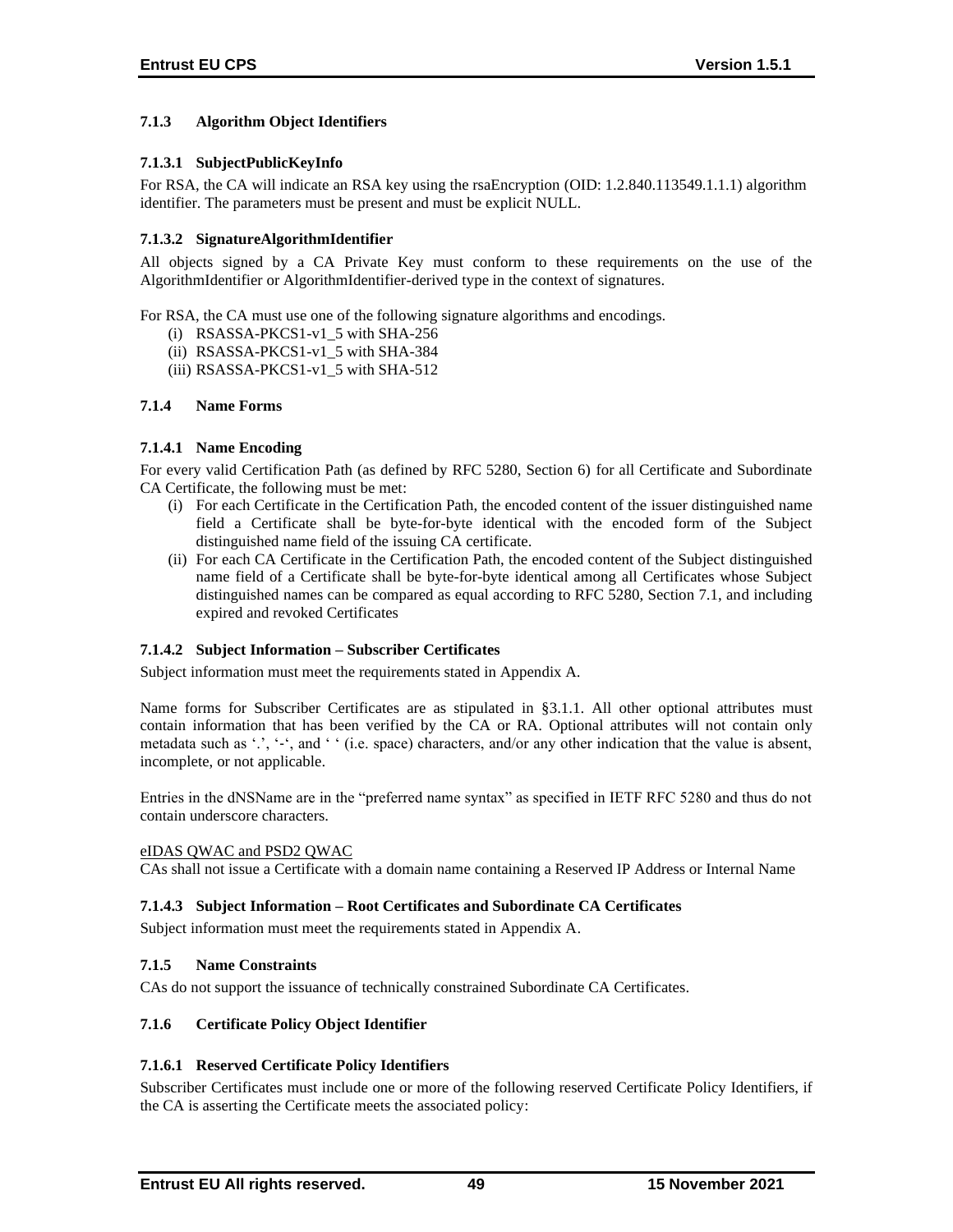| Extended Validation (EV) SSL Certificates        | 2.23.140.1.1     |
|--------------------------------------------------|------------------|
| <b>Qualified Signature Certificates</b>          | 0.4.0.194112.1.0 |
| <b>Qualified Seal Certificates</b>               | 0.4.0.194112.1.1 |
| <b>Oualified Web Authentication Certificates</b> | 0.4.0.194112.1.4 |
| <b>PSD2</b> Certificates                         | 0.4.0.19495.3.1  |

## **7.1.6.2 Root CA Certificates**

Root CA Certificates do not contain the certificate policy object identifiers.

## **7.1.6.3 Subordinate CA Certificates**

### Subordinate CA

Subordinate CA Certificates must include either the "any policy" certificate policy object identifier or one or more explicit certificate policy object identifiers that indicates compliance with a specific certificate policy. Certificate policy object identifiers are listed in §7.1.6.4.

## **7.1.6.4 Subscriber Certificates**

Certificates include one or more of the following certificate policy identifiers:

| Extended Validation (EV) SSL Certificates        | 2.16.840.1.114028.10.1.2    |
|--------------------------------------------------|-----------------------------|
| Document Signing Certificates (AATL)             | 2.16.840.1.114028.10.1.6    |
| <b>Qualified Signature Certificates</b>          | 2.16.840.1.114028.10.1.12.0 |
| <b>Qualified Seal Certificates</b>               | 2.16.840.1.114028.10.1.12.1 |
| <b>Qualified Web Authentication Certificates</b> | 2.16.840.1.114028.10.1.12.4 |
| <b>PSD2</b> Qualified Seal Certificates          | 2.16.840.1.114028.10.1.12.5 |
| PSD2 Qualified Web Authentication Certificates   | 2.16.840.1.114028.10.1.12.6 |
|                                                  |                             |

## **7.1.7 Usage of Policy Constraints Extension**

No stipulation.

## **7.1.8 Policy Qualifiers Syntax and Semantics**

CAs include policy qualifiers in all Subscriber Certificates as stipulated in Appendix A.

#### **7.1.9 Processing Semantics for the Critical Certificate Policies Extension**

Certificate policies extension is marked Not Critical

## **7.2 CRL Profile**

The following fields of the X.509 version 2 CRL format are used by the CAs:

- version: set to v2
- signature: identifier of the algorithm used to sign the CRL
- issuer: the full Distinguished Name of the CA issuing the CRL
- this update: time of CRL issuance
- next update: time of next expected CRL update
- revoked Certificates: list of revoked Certificate information

#### **7.2.1 Version Number**

No stipulation.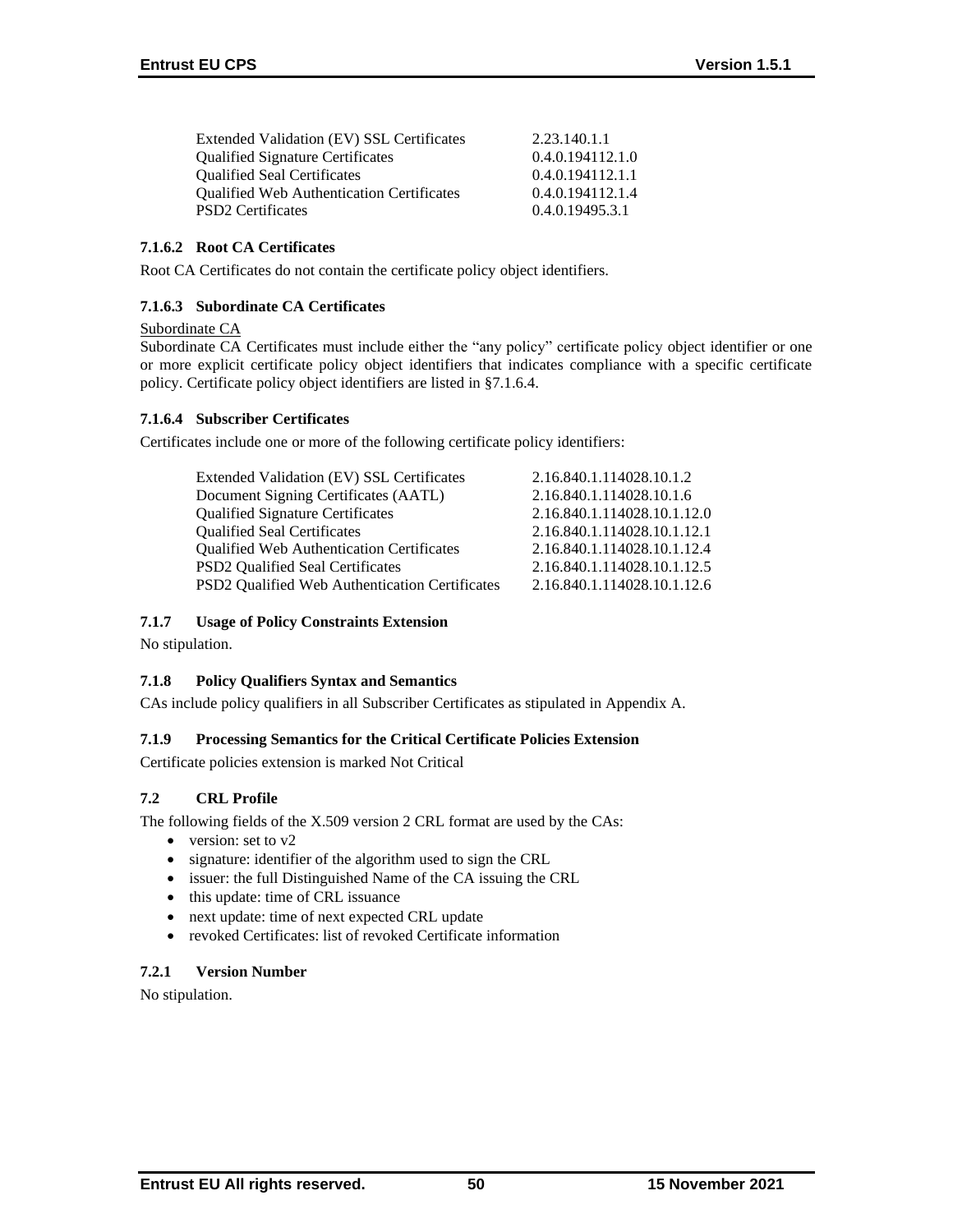## **7.2.2 CRL and CRL Entry Extensions**

### reasonCode (OID 2.5.29.21)

The CRLReason code extension is used for all revoked Certificates. The CRLReason indicated must not be unspecified (0) or certificateHold (6). This extension must not be marked critical. The most appropriate reason must be selected by the Subscriber or the CA from one the following:

- (i) keyCompromise (1), if the key to the certificate has been or is suspected to be compromised
- (ii) cACompromise (2), if the CA has been or is suspected to be compromised
- (iii) affiliationChanged (3), if verified information in the Certificate has changed and as such the Relying Parties should no longer trust the Certificate
- (iv) superseded (4), if the Certificate has been reissued, rekeys or renewed by another Certificate
- (v) cessationOfOperation (5), if the application or device is no longer in service

## **7.3 OCSP Profile**

The profile for the Online Certificate Status Protocol (OCSP) messages issued by a CA conform to the specifications contained in the IETF RFC 6960 Internet X.509 PKI Online Certificate Status Protocol (OCSP) Profile.

Effective 2020-09-30, if an OCSP response is for a Root CA or Subordinate CA Certificate, including Cross Certificates, and that certificate has been revoked, then the revocationReason field within the RevokedInfo of the CertStatus shall be present.

Effective 2020-09-30, the CRLReason indicated shall contain a value permitted for CRLs, as specified in §7.2.2.

## **7.3.1 Version Number**

No stipulation.

## **7.3.2 OCSP Extensions**

The singleExtensions of an OCSP response shall not contain the reasonCode (OID 2.5.29.21) CRL entry extension.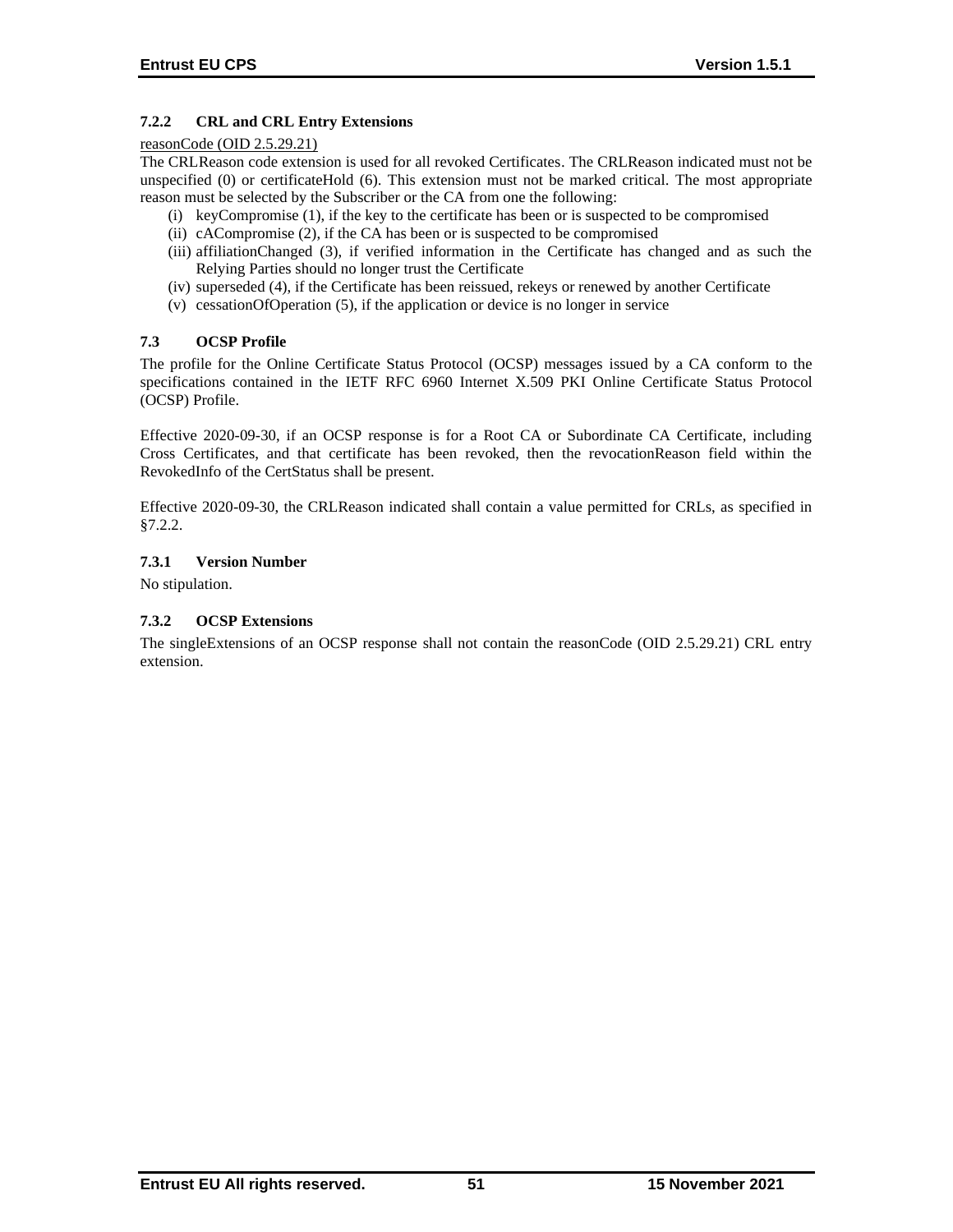### **8. Compliance Audit and Other Assessment**

### **8.1 Frequency or Circumstances of Assessment**

The CAs and RAs shall be audited for compliance with the practices and procedures set forth in the CPS. The period during which the CA issues Certificates will be divided into an unbroken sequence of audit periods. An audit period will not exceed one year in duration.

## **8.2 Identity/Qualifications of Assessor**

The compliance audit of the CAs shall be performed by an auditor which possesses the following qualifications and skills:

- i. Independence from the subject of the audit;
- ii. Ability to conduct an audit that addresses the criteria of the audit schemes specified in §8.4;
- iii. Employs individuals who have proficiency in examining PKI technology, information security tools and techniques, information technology and security auditing, and the third-party attestation function;
- iv. Performed by a licensed conformity assessment body accredited in accordance with ISO 17065 applying the requirements specified in ETSI EN 319 403;
- v. Bound by law, government regulation, or professional code of ethics; and
- vi. Maintains professional liability/errors and omissions insurance policy limits of at least one million US dollars coverage.

### **8.3 Assessor's Relationship to Assessed Entity**

The certified public accounting firm selected to perform the compliance audit for the CAs and RAs shall be independent from the entity being audited.

### **8.4 Topics Covered by Assessment**

The compliance audit shall test compliance of the CAs and RAs against the policies and procedures set forth, as applicable in:

- i. This CPS;
- ii. ETSI EN 319 411-2 and related standards documents;
- iii. ETSI TS 119 495 and related standards documents.

## **8.5 Actions Taken as a Result of Deficiency**

Upon receipt of a compliance audit that identifies any deficiencies, the audited CA or RA shall use commercially reasonable efforts to correct any such deficiencies in an expeditious manner.

#### **8.6 Communication of Results**

The results of all compliance audits shall be communicated to the Policy Authority and to any third party entities which are entitled by law or regulation to receive a copy of the audit results.

The results of the most recent compliance audit will be posted within three months from the end of the audit period to the Repository. In the event of a delay greater than three months, the CA will provide an explanatory letter signed by the qualified auditor.

The audit report shall contain at least the following information:

- (i) name of the organization being audited;
- (ii) name and address of the organization performing the audit;
- (iii) the SHA-256 fingerprint of all Roots and Subordinate CA Certificates, including Cross Certificates, that were in-scope of the audit, where the fingerprint uses uppercase letters and does not contain colons, spaces or line feeds;
- (iv) audit criteria, with version number(s), that were used to audit each of the certificates (and associated keys);
- (v) a list of the CA policy documents, with version numbers, referenced during the audit;
- (vi) whether the audit assessed a period of time or a point in time;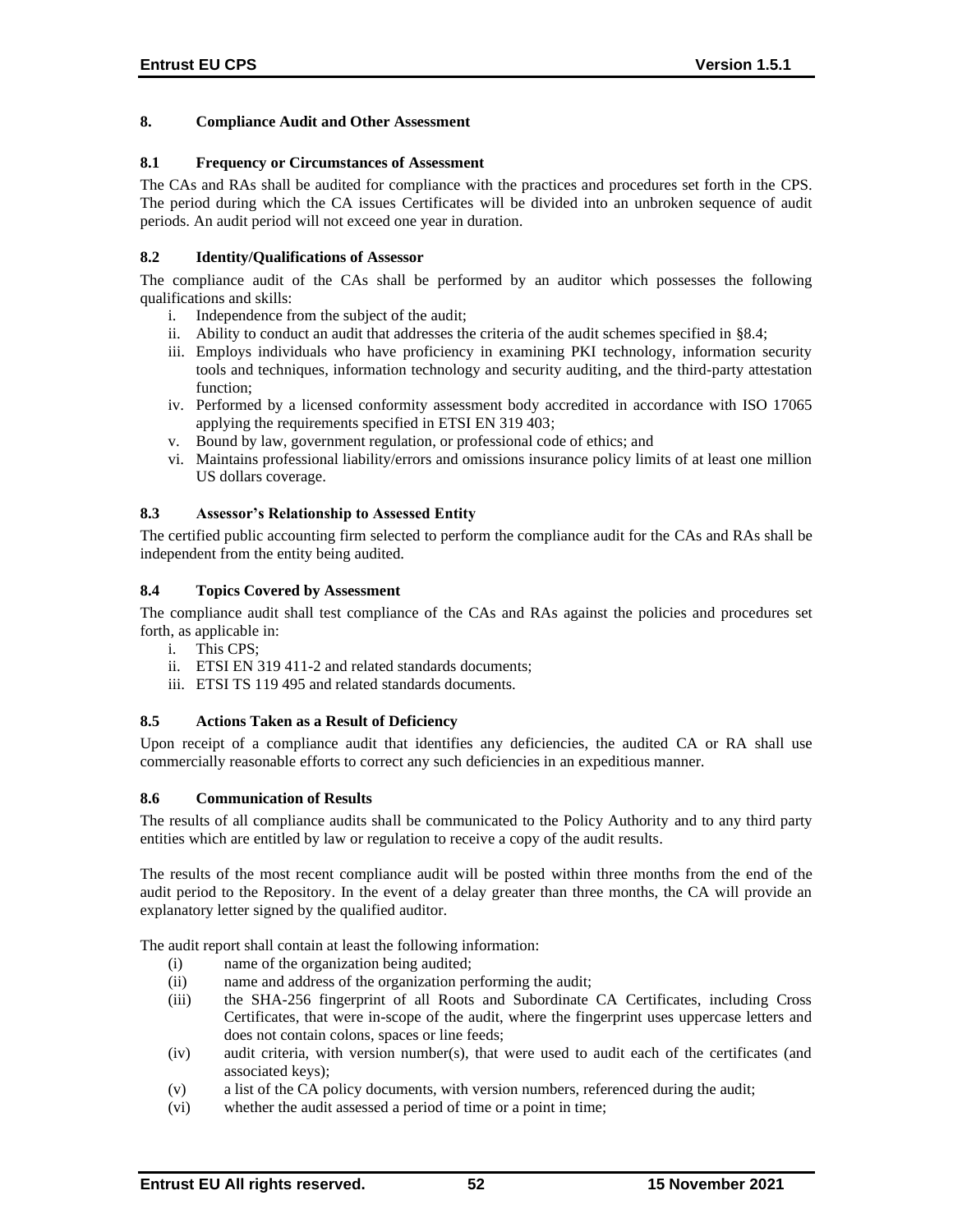- (vii) the start date and end date of the Audit Period, for those that cover a period of time;
- (viii) the point in time date, for those that are for a point in time;
- (ix) the date the report was issued, which will necessarily be after the end date or point in time date;
- (x) (for audits conducted in accordance with any of the ETSI standards) a statement to indicate if the audit was a full audit or a surveillance audit, and which portions of the criteria were applied and evaluated, e.g. DVCP, OVCP, NCP, NCP+, LCP, EVCP, EVCP+, QCP-w, Part 1 (General Requirements), and/or Part 2 (Requirements for Trust Service Providers); and
- (xi) (for audits conducted in accordance with any of the ETSI standards) a statement to indicate that the auditor referenced the applicable CA/Browser Forum criteria, such as this document, and the version used.

The authoritative version of the audit report must be English language, available as a PDF and text searchable for all required information.

### eIDAS QWAC and PSD2 QWAC

The audit results will also be posted to the CA Common Database (i.e., https://ccadb.force.com).

### **8.7 Self-audits**

### eIDAS QWAC and PSD2 QWAC

The CA will monitor adherences to this CPS, ETSI Guidelines, and the Baseline Requirements and strictly control its service quality by performing self-audits on at least a quarterly basis against a randomly selected sample of the greater of one Certificate or at least three percent of the Certificates issued by it during the period commencing immediately after the previous self-audit sample was taken.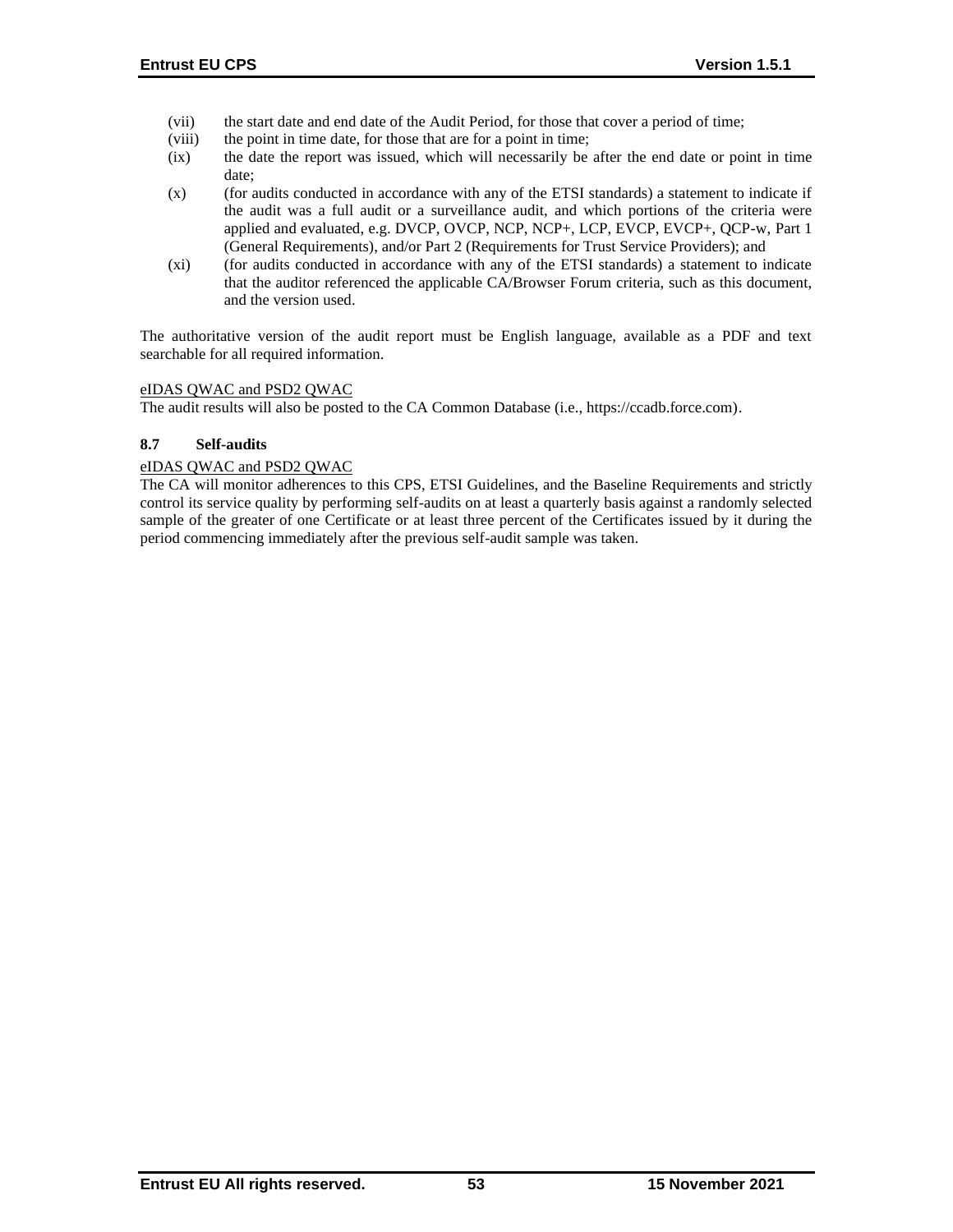## **9. Other Business and Legal Matters**

# **9.1 Fees**

Unless otherwise set out in a Subscription Agreement, the fees for services provided by Entrust with respect to Certificates are set forth on the websites operated by Entrust. Unless otherwise set out in a Subscription Agreement, these fees are subject to change, and any such changes shall become effective immediately after posting on such websites. The fees for services provided by independent third-party RAs, Resellers and Co-marketers in respect to Certificates are set forth on the web sites operated by such RAs, Resellers and Co-marketers. These fees are subject to change, and any such changes shall become effective immediately after posting on such web sites.

### **9.1.1 Certificate Issuance or Renewal Fees**

No stipulation.

## **9.1.2 Certificate Access Fees**

No stipulation.

### **9.1.3 Revocation or Status Information Access Fees**

No stipulation.

## **9.1.4 Fees for Other Services**

No stipulation.

### **9.1.5 Refund Policy**

Except for a formal written Entrust refund policy, if any, neither Entrust nor any RAs operating under the CAs nor any Resellers or Co-Marketers provide any refunds for Certificates or services provided in respect to Certificates.

#### **9.2 Financial Responsibility**

Subscribers and Relying Parties shall be responsible for the financial consequences to such Subscribers, Relying Parties, and to any other persons, entities, or organizations for any transactions in which such Subscribers or Relying Parties participate and which use Certificates or any services provided in respect to Certificates. Entrust makes no representations and gives no warranties or conditions regarding the financial efficacy of any transaction completed utilizing an Certificate or any services provided in respect to Certificates and the Entrust Group shall have no liability except as explicitly set forth herein in respect to the use of or reliance on an Certificate or any services provided in respect to Certificates.

#### **9.2.1 Insurance Coverage**

Entrust maintains (a) Commercial General Liability insurance with policy limits of at least two million US dollars (US\$2,000,000.00) in coverage; and (b) Professional Liability/Errors and Omissions insurance, with policy limits of at least five million US dollars (US\$5,000,000.00) in coverage. Such insurance policies will be carried with companies rated no less than A- as to Policy Holder's Rating in the current edition of Best's Insurance Guide.

#### **9.2.2 Other Assets**

No stipulation.

### **9.2.3 Insurance or Warranty Coverage for End-entities**

No stipulation.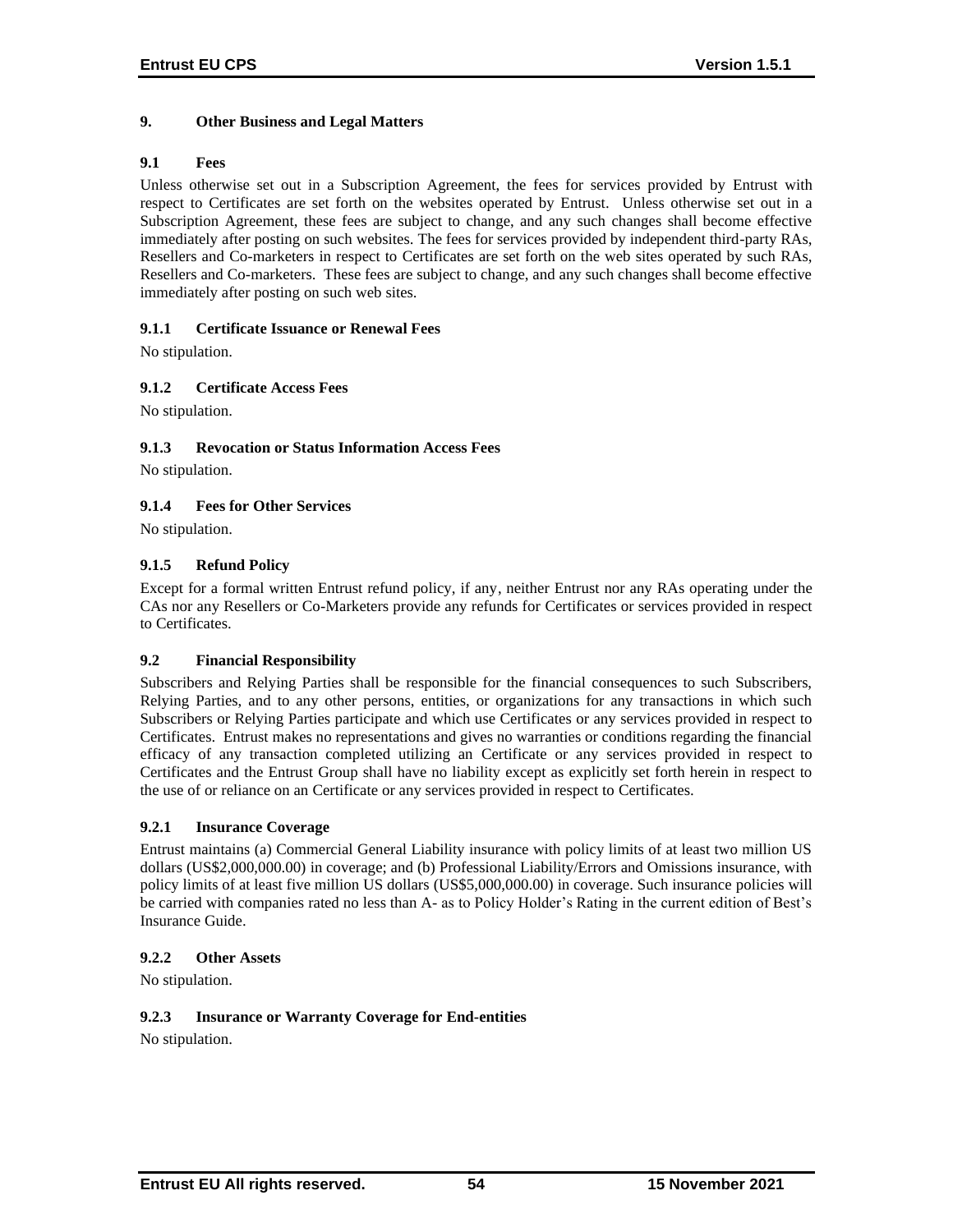## **9.3 Confidentiality of Business Information**

Neither Entrust nor any independent third-party RAs operating under the CAs, nor any Resellers or Co-Marketers shall disclose or sell Applicant or Subscriber names (or other information submitted by an Applicant or Subscriber when applying for a Certificate), except in accordance with this CPS, a Subscription Agreement, or a Relying Party Agreement. Entrust and all independent third-party RAs operating under the CAs, and all Resellers and Co-Marketers shall use a commercially reasonable degree of care to prevent such information from being used or disclosed for purposes other than those set forth in the CPS, a Subscription Agreement, or a Relying Party Agreement. Notwithstanding the foregoing, Applicants and Subscribers acknowledge that some of the information supplied with a Certificate Application is incorporated into Certificates and that Entrust and all independent third-party RAs operating under the CAs, and all Resellers and Co-Marketers shall be entitled to make such information publicly available.

### **9.3.1 Scope of Confidential Information**

Information that is supplied by Applicants, Subscribers, or Relying Parties for the subscription for, use of, or reliance upon an Certificate, and which is not included in the information described in §9.3.2 below, shall be considered to be confidential. Entrust and RAs shall be entitled to disclose such information to any subcontractors or agents that are assisting in the verification of information supplied in Certificate Applications or that are assisting in the operation of the CAs or Entrust RAs. Information considered to be confidential shall not be disclosed unless compelled pursuant to legal, judicial, or administrative proceedings, or otherwise required by law. Entrust and independent third-party RAs shall be entitled to disclose information that is considered to be confidential to legal and financial advisors assisting in connection with any such legal, judicial, administrative, or other proceedings required by law, and to potential acquirers, legal counsel, accountants, banks and financing sources and their advisors in connection with mergers, acquisitions, or reorganizations.

### **9.3.2 Information not with the Scope of Confidential Information**

Information that is included in a Certificate or a Certificate Revocation List, including without limitation personal information, shall not be considered confidential. Information contained in the CPS shall not be considered confidential. Without limiting the foregoing, information that (i) was or becomes known through no fault of Entrust, an independent third-party RA under a CA, a Reseller, or a Co-marketer, (ii) was rightfully known or becomes rightfully known to Entrust, an independent third-party RA under the CA, a Reseller, or a Co-marketer without confidential or proprietary restriction from a source other than the Subscriber, (iii) is independently developed by Entrust, an independent third-party RA under a CA, a Reseller, or a Co-marketer, or (iv) is approved by a Subscriber for disclosure, shall not be considered confidential.

# **9.3.3 Responsibility to Protect Confidential Information**

Entrust's employees, agents, and contractors are responsible for protecting confidential information and are contractually obligated to do so. Entrust systems are configured to protect confidential information.

## **9.4 Privacy of Personal Information**

## **9.4.1 Privacy Plan**

Entrust follows the policies, statements and practices available at https://www.entrust.com/legalcompliance/privacy ("Privacy Plan") when handling personal information.

#### **9.4.2 Information Treated as Private**

Entrust treats all personal information about an individual as personal information in accordance with the Privacy Plan.

#### **9.4.3 Information not Deemed Private**

Certificates, CRLs, and OCSP and the personal or corporate information appearing in them are not considered confidential information.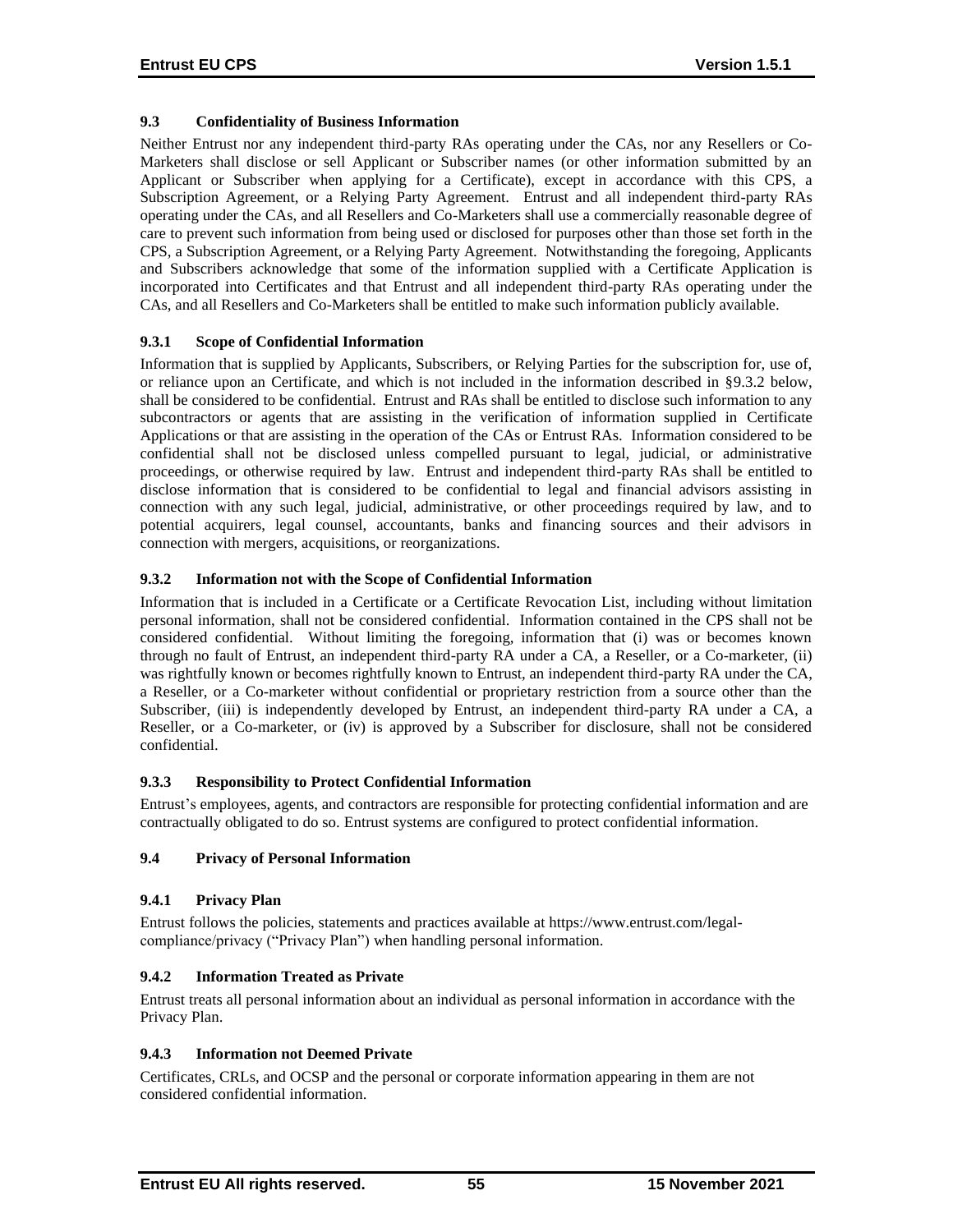## **9.4.4 Responsibility to Protect Private Information**

Entrust personnel are required to protect personal information in accordance with the Data Protection Policy.

### **9.4.5 Notice and Consent to Use Private Information**

Unless otherwise stated in the CPS, Privacy Plan or other agreement (such as a Subscription Agreement or Relying Party Agreement), personal information will not be used without the consent of the subject of such personal information. Notwithstanding the foregoing, personal information contained in a Certificate may be published in online public repositories and all Subscribers consent to the global transfer of any personal data contained in the Certificate.

### **9.4.6 Disclosure Pursuant to Judicial or Administrative Process**

Entrust, independent third-party RAs under a CA, Resellers, and Co-marketers shall have the right to release information that is considered to be personal and/ or confidential to law enforcement officials in compliance with applicable law.

Entrust, independent third-party RAs under a CA, Resellers, and Co-marketers may disclose information that is considered confidential during the course of any arbitration, litigation, or any other legal, judicial, or administrative proceeding relating to such information. Any such disclosures shall be permissible provided that Entrust, the independent third-party RA, Reseller, or Co-marketer uses commercially reasonable efforts to obtain a court-entered protective order restricting the use and disclosure of any such information to the extent reasonably required for the purposes of such arbitration, litigation, or any other legal, judicial, or administrative proceeding.

### **9.4.7 Other Information Disclosure Circumstances**

Entrust, independent third-party RAs under a CA, Resellers, and Co-marketers may disclose information provided to Entrust, such RA, Reseller or Co-marketer, by an Applicant, a Subscriber, or a Relying Party upon request of such Applicant, Subscriber, or Relying Party.

If a Certificate is revoked by a CA, a serial number will be included in the Certificate Revocation List entry for the revoked Certificate.

## **9.5 Intellectual Property Rights**

Entrust retains all right, title, and interest (including all intellectual property rights), in, to and under all Certificates, except for any information that is supplied by an Applicant or a Subscriber and that is included in an Certificate, which information shall remain the property of the Applicant or Subscriber. All Applicants and Subscribers grant to Entrust and any RAs operating under the CAs a non-exclusive, worldwide, paid-up, royalty-free license to use, copy, modify, publicly display, and distribute such information, by any and all means and through any and all media whether now known or hereafter devised for the purposes contemplated under the CPS, the Subscriber's Subscription Agreement, and any Relying Party Agreements. Entrust and any RAs operating under the CAs shall be entitled to transfer, convey, or assign this license in conjunction with any transfer, conveyance, or assignment as contemplated in §9.16.2. Entrust grants to Subscribers and Relying Parties a non-exclusive, non-transferable license to use, copy, and distribute Certificates, subject to such Certificates being used as contemplated under the CPS, the Subscriber's Subscription Agreement, and any Relying Party Agreements, and further provided that such Certificates are reproduced fully and accurately and are not published in any publicly available database, repository, or directory without the express written permission of Entrust. Except as expressly set forth herein, no other right is or shall be deemed to be granted, whether by implication, estoppel, inference or otherwise. Subject to availability, Entrust may in its discretion make copies of one or more Subordinate CA Certificate(s) available to Subscribers for use solely with the Certificate issued to such Subscribers. Entrust retains all right, title, and interest (including all intellectual property rights), in, to and under the Subordinate CA Certificate(s).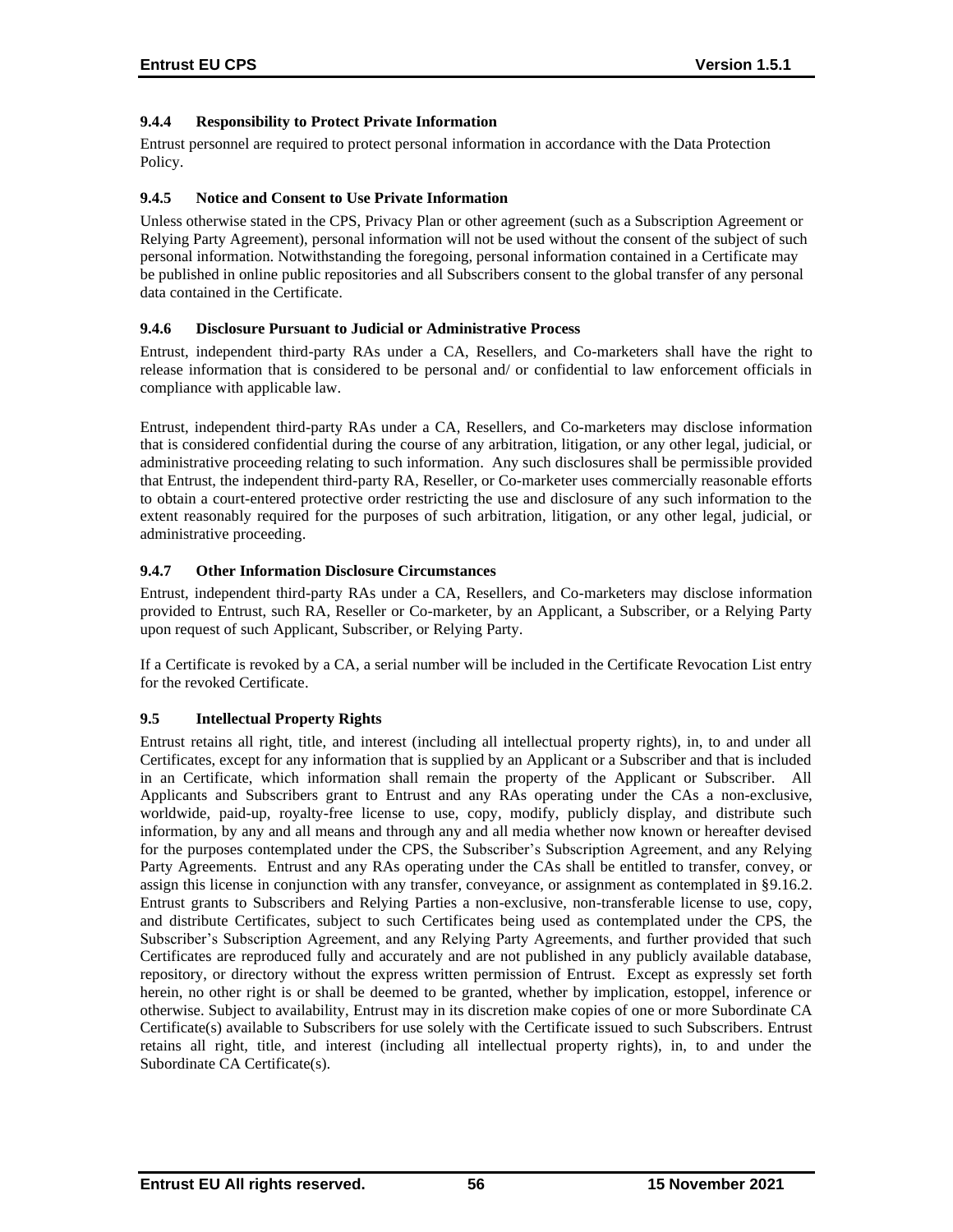Entrust grants permission to reproduce the CPS provided that (i) the copyright notice on the first page of this CPS is retained on any copies of the CPS, and (ii) the CPS is reproduced fully and accurately. Entrust retains all right, title, and interest (including all intellectual property rights), in, to and under the CPS.

Unless otherwise set out in a Subscription Agreement, in no event shall the Entrust Group be liable to any Applicants, Subscribers, or Relying Parties or any other third parties for any losses, costs, liabilities, expenses, damages, claims, or settlement amounts arising from or relating to claims of infringement, misappropriation, dilution, unfair competition, or any other violation of any patent, trademark, copyright, trade secret, or any other intellectual property or any other right of person, entity, or organization in any jurisdiction arising from or relating to any Certificate or arising from or relating to any services provided in relation to any Certificate.

### **9.6 Representation and Warranties**

## **9.6.1 CA Representations and Warranties**

A CA shall:

- (i) provide CA services in accordance with the terms and conditions of the CPS;
- (ii) upon receipt of a request from an RA operating under such CA, issue an Certificate in accordance with the terms and conditions of the CPS;
- (iii) make available Certificate revocation information by issuing Certificates and by issuing and making available Certificate CRLs in an Repository in accordance with the terms and conditions of the CPS;
- (iv) issue and publish Certificate CRLs on a regular schedule in accordance with the terms and conditions of the CPS; and
- (v) upon receipt of a revocation request from an RA operating under such CA, revoke the specified Certificate in accordance with the terms and conditions of the CPS.

In operating the CAs, Entrust may use one or more representatives or agents to perform its obligations under the CPS, any Subscription Agreements, or any Relying Party Agreements, provided that Entrust shall remain responsible for its performance.

#### **9.6.1.1 Warranties and Limitations on Warranties**

Entrust makes the following limited warranties to Subscribers with respect to the operation of the CAs:

- (i) CAs shall provide Repository services consistent with the practices and procedures set forth in this CPS;
- (ii) CAs shall perform Certificate issuance consistent with the procedures set forth in this CPS; and
- (iii) CAs shall provide revocation services consistent with the procedures set forth in this CPS.

Notwithstanding the foregoing, in no event does the Entrust Group make any representations, or provide any warranties, or conditions to any Applicants, Subscribers, Relying Parties, or any other persons, entities, or organizations with respect to (i) the techniques used in the generation and storage of the Private Key corresponding to the Public Key in an Certificate, including, whether such Private Key has been Compromised or was generated using sound cryptographic techniques, (ii) the reliability of any cryptographic techniques or methods used in conducting any act, transaction, or process involving or utilizing an Certificate, (iii) any software whatsoever, or (iv) non-repudiation of any Certificate or any transaction facilitated through the use of an Certificate, since such determination is a matter of applicable law.

Applicants, Subscribers, and Relying Parties acknowledge and agree that operations in relation to Certificates and Certificate Applications are dependent on the transmission of information over communication infrastructures such as, without limitation, the Internet, telephone and telecommunications lines and networks, servers, firewalls, proxies, routers, switches, and bridges ("Telecommunication Equipment") and that this Telecommunication Equipment is not under the control of Entrust. The Entrust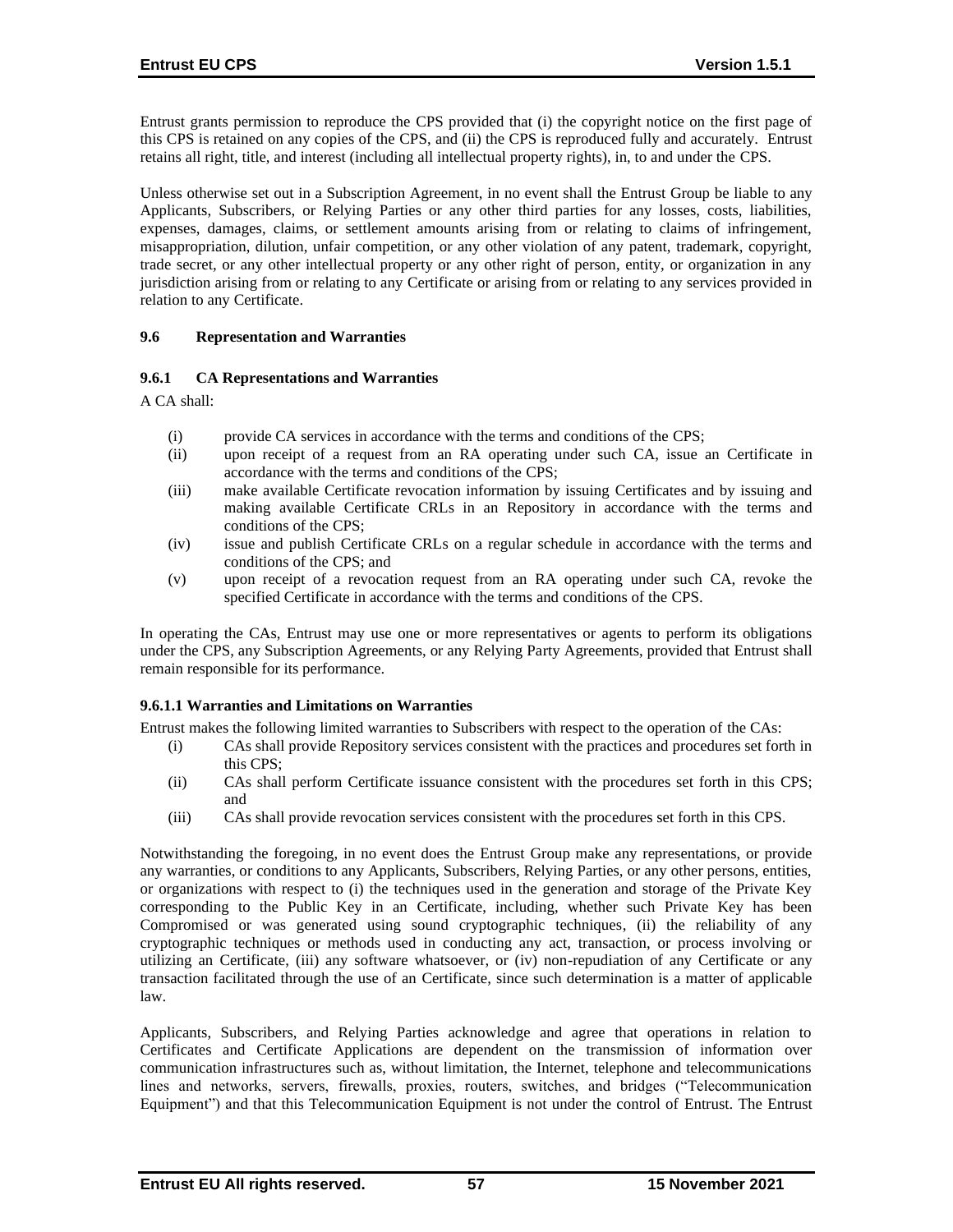Group shall not be liable for any error, failure, delay, interruption, defect, or corruption in relation to a Certificate, a Certificate CRL, OCSP message, or a Certificate Application to the extent that such error, failure, delay, interruption, defect, or corruption is caused by such Telecommunication Equipment.

## **9.6.2 RA Representations and Warranties**

RAs operating under a CA shall:

- (i) receive Certificate Applications in accordance with the terms and conditions of the CPS;
- (ii) perform, log and secure verification of information submitted by Applicants when applying for Certificates, and if such verification is successful, submit a request to a CA for the issuance of a Certificate, all in accordance with the terms and conditions of the CPS;
- (iii) receive and verify requests from Subscribers for the revocation of Certificates, and if the verification of a revocation request is successful, submit a request to a CA for the revocation of such Certificate, all in accordance with the terms and conditions of the CPS;
- (iv) notify Subscribers, in accordance with the terms and conditions of the CPS, that an Certificate has been issued to them; and
- (v) notify Subscribers, in accordance with the terms and conditions of the CPS that and Certificate issued to them has been revoked or will soon expire.

Entrust may use one or more representatives or agents to perform its obligations in respect of an Entrust RA under the CPS, any Subscription Agreements, or any Relying Party Agreements, provided that Entrust shall remain responsible for the performance of such representatives or agents under the CPS, any Subscription Agreements, or any Relying Party Agreements. Entrust may appoint independent third parties to act as RAs under a CA. Such independent third-party RAs shall be responsible for their performance under the CPS, any Subscription Agreements, or any Relying Party Agreements. Entrust shall not be responsible for the performance of such independent third-party RAs. Independent third-party RAs may use one or more representatives or agents to perform their obligations when acting as an RA under a CA. Independent third-party RAs shall remain responsible for the performance of such representatives or agents under the CPS, any Subscription Agreements, or any Relying Party Agreements. Entrust may appoint Resellers and Co-marketers for (i) Certificates, and (ii) services provided in respect to Certificates. Such Resellers and Co-marketers shall be responsible for their performance under the CPS, any Subscription Agreements, or any Relying Party Agreements. Entrust shall not be responsible for the performance of any such Resellers and Co-marketers. Resellers and Co-marketers may use one or more representatives or agents to perform their obligations under the CPS, any Subscription Agreements, or any Relying Party Agreements. Resellers and Co-marketers shall remain responsible for the performance of such representatives or agents under the CPS, any Subscription Agreements, or any Relying Party Agreements. Independent third-party RAs, Resellers, and Co-marketers shall be entitled to receive all of the benefit of all (i) disclaimers of representations, warranties, and conditions, (ii) limitations of liability, (iii) representations and warranties from Applicants, Subscribers, and Relying Parties, and (iv) indemnities from Applicants, Subscribers, and Relying Parties, set forth in this CPS, any Subscription Agreements, and any Relying Party Agreements.

The same liability provisions that apply in §9.6.1 with respect to the CAs shall apply with respect to RAs.

## **9.6.3 Subscriber representations and Warranties**

As a condition of having any Certificate issued to or for Subscriber, each Subscriber (in this section, "Subscriber" includes "Applicant" when referring to any time prior to issuance of the Certificate) makes, on its own behalf and if applicable on behalf of its principal or agent under a subcontractor or hosting service relationship, the following representations, commitments, affirmations and warranties for the benefit of Certificate Beneficiaries, Entrust and any of Entrust's Affiliates that will issue Certificates to or for Subscriber:

**9.6.3.1** If Subscriber is applying for a Certificate to be issued to or for another Person, such Person has authorized Subscriber to act on its behalf, including to request Certificates on behalf of such Person, and to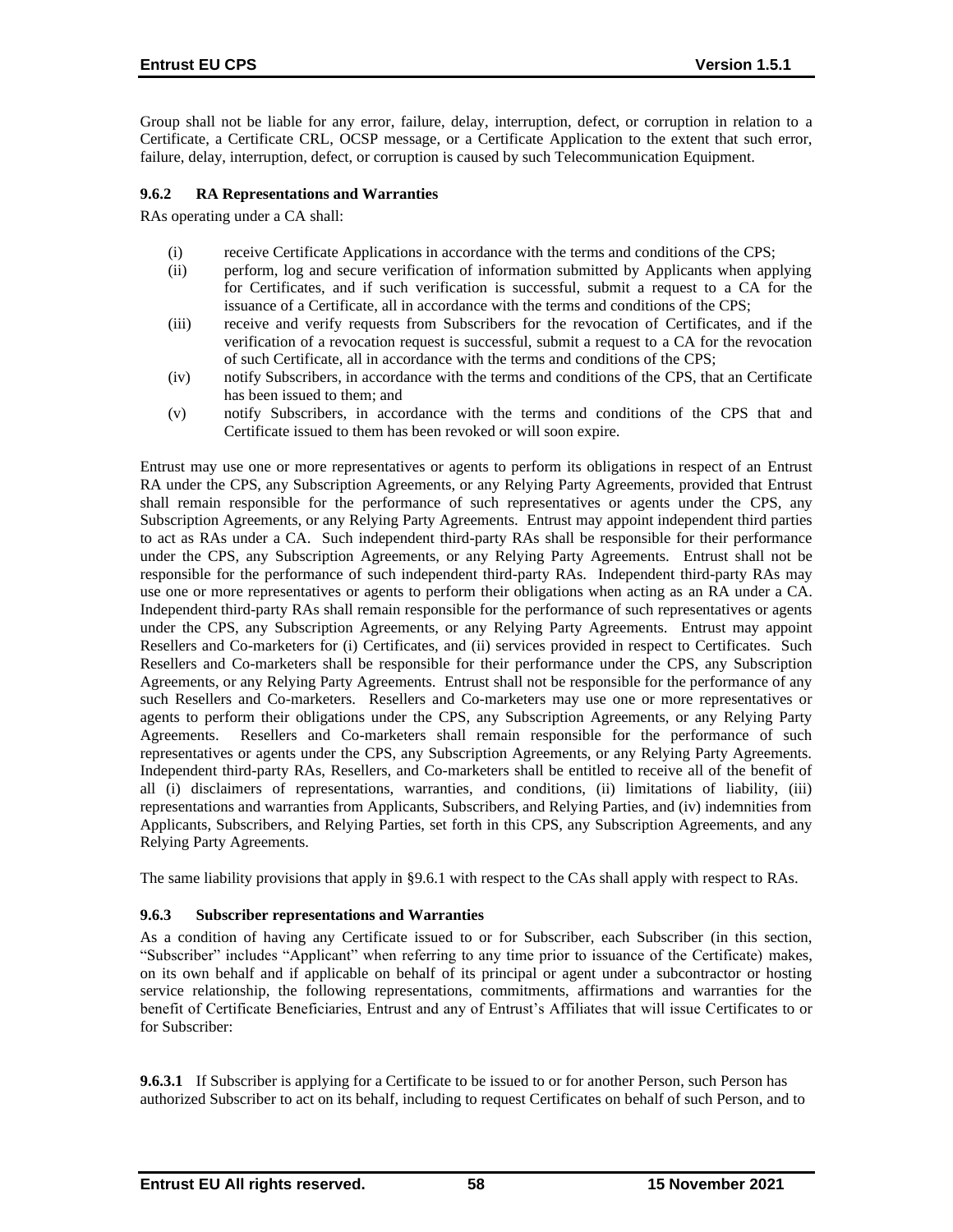make the representations, commitments, affirmations and warranties in this §9.6.3 on behalf of such Person as well as on Subscriber's own behalf.

**9.6.3.2** Subscriber will generate (in a cryptographic module if and as required in the CPS) a new, secure, and cryptographically sound key pair to be used in association with the Certificate. For clarity, Key Pairs for eIDAS QSigC are required to be generated in a cryptographic module that prevents exportation or duplication and that meets or exceed the requirements as defined in §6.2.11.

**9.6.3.3** All information provided, and all representations made, at all times, by Subscriber in relation to any Certificate Services, including in the Certificate request and otherwise in connection with Certificate issuance, are and will be complete, correct and accurate, including that any legal entity Subject legally exists as a valid entity in the jurisdiction of incorporation or registration specified in the Certificate (and such information and representations will be promptly updated from time to time as necessary to maintain such completeness, correctness and accuracy), and does not infringe, misappropriate, dilute, unfairly compete with, or otherwise violate the intellectual property, or other rights of any person, entity, or organization in any jurisdiction. For clarity, in submitting any request for a Certificate using pre-qualified information, a Subscriber is deemed to be making anew the representations, commitments, affirmations and warranties set out in this §9.6.3, and Entrust will have no obligation to issue any Certificate containing prequalified information if such information is subsequently found to have changed or to be in any way inaccurate, incorrect, or misleading.

**9.6.3.4** The private key corresponding to the public key submitted to Entrust with the Certificate request was created using sound cryptographic techniques and all reasonable measures have been taken to, at all times, assure control of, keep confidential, properly protect, and prohibit unauthorized use of, the private key (and any associated access or activation data or device, e.g., password or token).

**9.6.3.5** Any device storing private keys will be operated and maintained in a secure manner.

**9.6.3.6** A Certificate will not be installed or used until Subscriber has reviewed and verified that the content of the Certificate is accurate and correct.

**9.6.3.7** In the case of all eIDAS QWACs and PSD2 QWACs, the Certificate will be installed only on servers that are accessible at the domain name (subjectAltName(s)) listed in the Certificate.

**9.6.3.8** Certificates and the private key corresponding to the public key listed in such Certificate will only be used in compliance with all applicable laws and solely for authorized company business in accordance with the Agreement, and will only be used on behalf of the organization listed as the Subject in such Certificates.

**9.6.3.9** The contents of Certificates will not be improperly modified.

**9.6.3.10** Subscriber will notify Entrust, cease all use of the Certificate and the private key corresponding to the public key in the Certificate, and request the revocation of the Certificate,

9.6.3.10.1 promptly, if any information included in the Certificate or the application for a Certificate changes, is or becomes incorrect or inaccurate, or if any change in any circumstances would make the information in the Certificate misleading.

9.6.3.10.2 immediately, if there is any actual or suspected loss, theft, misuse or compromise of the private key (or key activation data) corresponding to the public key in the Certificate, including if the value of the private key has been disclosed to an unauthorized person or an unauthorized person has had access to it ("Key Compromise"), or if control over the private key has been lost for other reasons.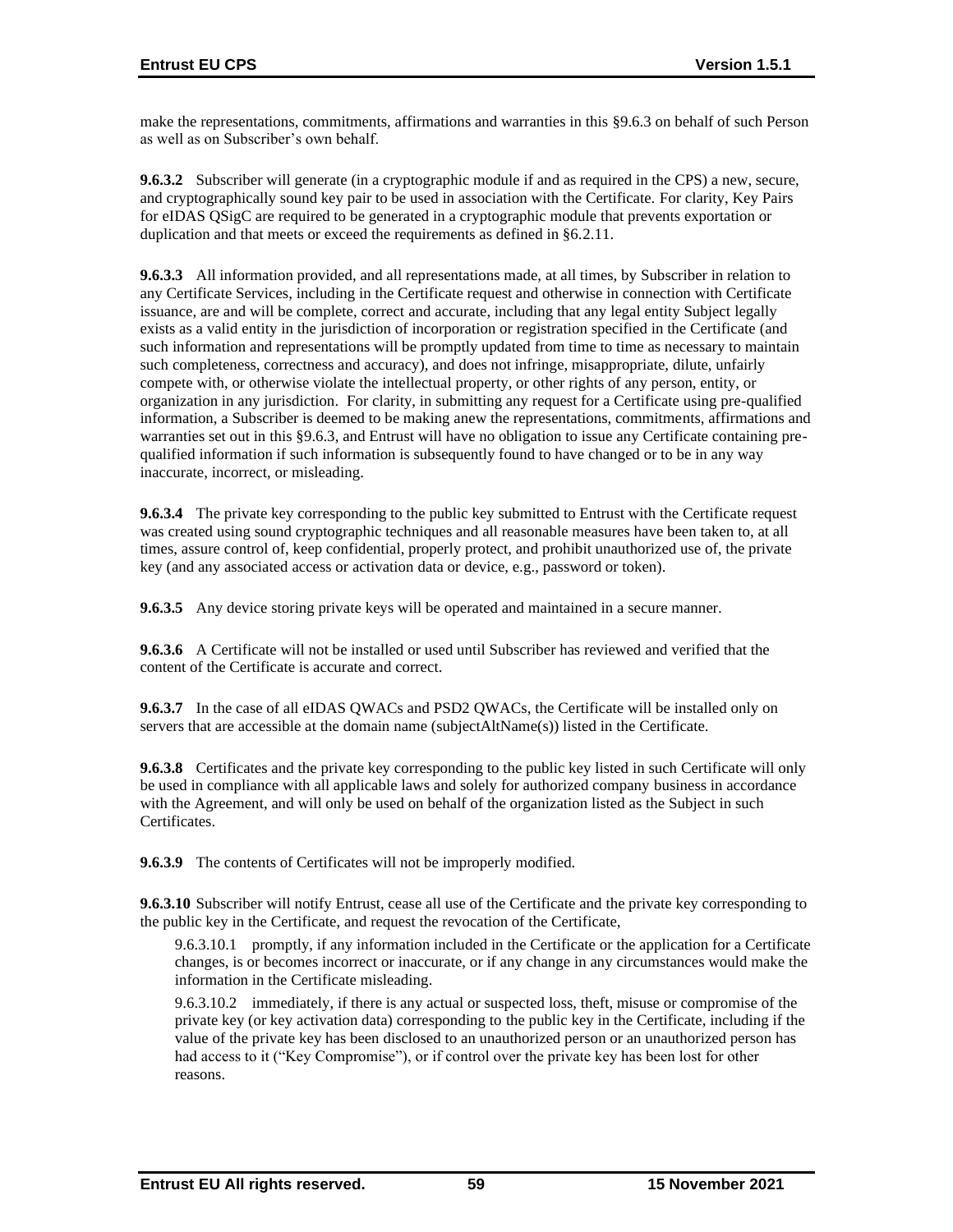**9.6.3.11** Subscriber will promptly cease all use of the Certificate and the private key corresponding to the public key in such Certificate, and will remove such Certificate from the device(s) and/or software in which it was installed, upon expiration or revocation of such Certificate.

**9.6.3.12** Subscriber will immediately respond to Entrust's instructions concerning any Key Compromise or misuse or suspected misuse of a Certificate.

**9.6.3.13** Subscriber acknowledges and agrees that Entrust is entitled to revoke a Certificate immediately if:

9.6.3.13.1 Customer breaches this Agreement.

9.6.3.13.2 Entrust discovers that there has been a Key Compromise of the Certificate's private key.

9.6.3.13.3 Entrust discovers that a Certificate is being used to enable criminal activities, including phishing attacks, fraud and/or the distribution of Suspect Code.

9.6.3.13.4 Entrust discovers that a Certificate or the private key corresponding to the public key in the Certificate has been used to digitally sign Suspect Code.

**9.6.3.14** Where the Subject named in the Certificate(s) is a separate entity from the Subscriber, the Subject has authorized the inclusion of the Subject's information in the Certificate.

**9.6.3.15** Subscriber owns, controls, or has the exclusive right to use the domain name or email address listed in Certificate.

**9.6.3.16** Subscriber acknowledges and agrees that Entrust is entitled to modify the Agreement when necessary to comply with any changes in Industry Standards.

**9.6.3.17** Subscriber will use appropriate judgment about whether it is appropriate, given the level of security and trust provided by Certificate, to use the Certificate in any given circumstance.

**9.6.3.18** In addition, in the case of Qualified Certificates and PSD2 Certificates,

9.6.3.18.1 Subscriber will comply with any requirements in the CPS for it to use a secure cryptographic device, and if so required:

9.6.3.18.1.1 the Subject's private key(s) will only be used for cryptographic functions within the secure cryptographic device.

9.6.3.18.1.2 if the Subject's keys are generated under control of the Subscriber or Subject, the Subject's keys will be generated within the secure cryptographic device.

9.6.3.18.2 Subscriber consents to Entrust's keeping of a record of information used in registration, subject device provision, including whether this is to the Subscriber or to the Subject where they differ, and any subsequent revocation, the identity and any specific attributes placed in the Certificate, and the passing of this information to third parties under the same conditions as required by Industry Standards in the case of Entrust terminating its services.

9.6.3.18.3 Subscriber requires the publication of the Certificate in the manner and in accordance with the conditions set out in the CPS and will obtain, where applicable, the Subject's consent to such publication.

9.6.3.18.4 The private key and corresponding public key associated with the Certificate will only be used in accordance with the limitations notified to the Subscriber, including in the CPS.

9.6.3.18.5 If the Subscriber or Subject generates the Subject's keys:

9.6.3.18.5.1 the Subject keys will be generated using an algorithm as specified in the Industry Standards for the uses of the certified key as identified in the CPS.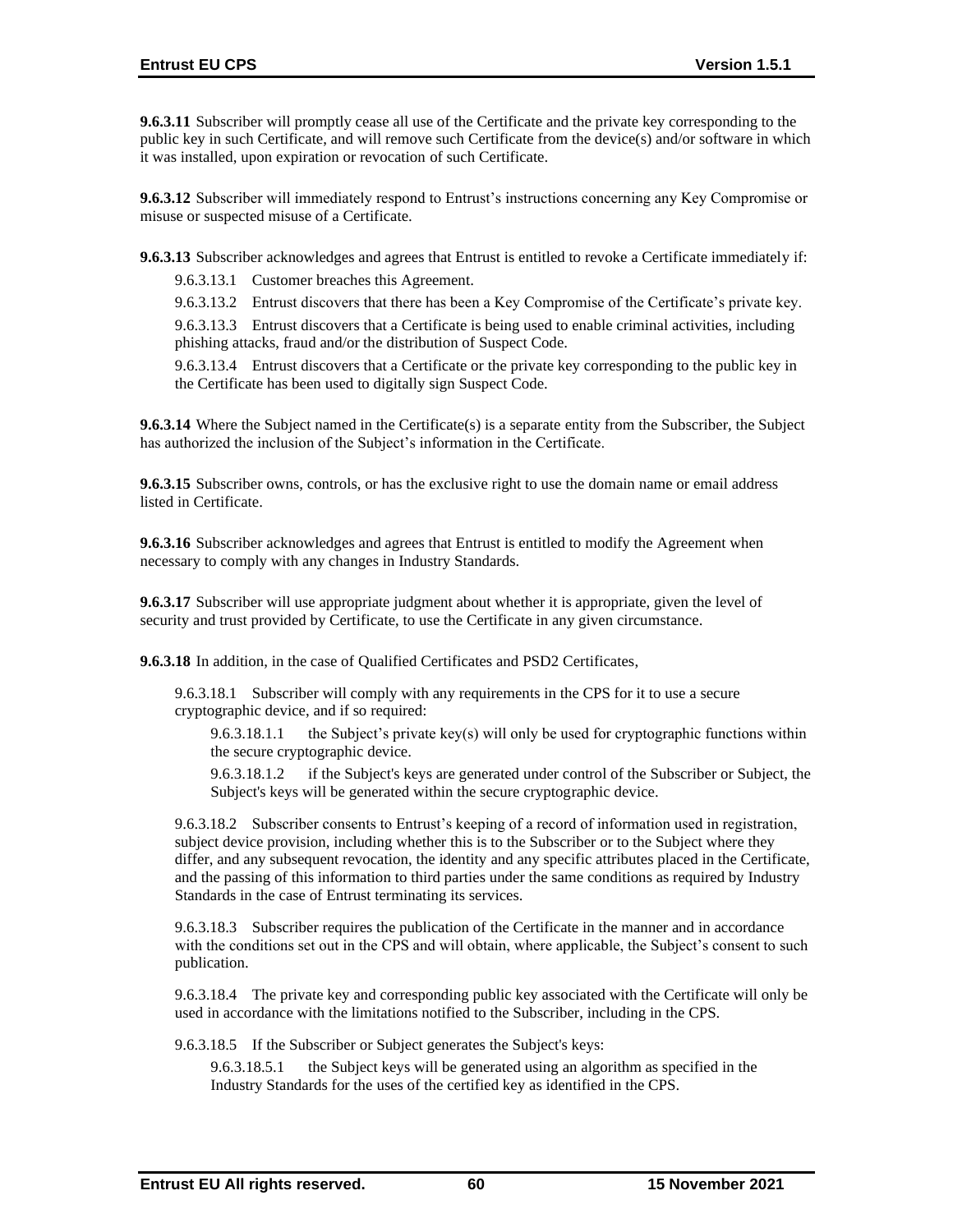9.6.3.18.5.2 the key length and algorithm will be as specified in the Industry Standards for the uses of the certified key as identified in the CPS during the validity time of the Certificate.

9.6.3.18.5.3 and the Subject is an individual, the Subject's private key will be maintained under the Subject's sole control.

9.6.3.18.5.4 and the Subject is a Person other than an individual, the Subject's private key will be maintained under the Subject's control.

9.6.3.18.6 Upon being informed that the Subject's Certificate has been revoked, or that the issuing CA has been compromised, Subscriber will ensure that the private key corresponding to the public key in the Certificate is no longer used by the Subject.

9.6.3.18.7 In respect to eIDAS QSigC, Subscribers and Applicants represent and warrant to Entrust and to all Certificate Beneficiaries, that Key Pairs shall only be used for electronic signatures.

9.6.3.18.8 In respect to eIDAS QSealC and PSD2 QSealC, Subscribers and Applicants represent and warrant to Entrust and to all Certificate Beneficiaries, that Key Pairs shall only be used for electronic seals.

### **9.6.4 Relying Parties Representations and Warranties**

Each Relying Party makes the following representations, commitments, affirmations and warranties:

**9.6.4.1** The Relying Party shall understand and, if necessary, receive proper education in the use of Public-Key cryptography and Certificates including Certificates.

**9.6.4.2** The Relying Party shall read and agree to all terms and conditions of the CPS and the Relying Party Agreement.

**9.6.4.3** The Relying Party shall verify Certificates, including use of CRLs, in accordance with the certification path validation procedure specified in ITU-T Rec. X.509:2005 | ISO/IEC 9594-8 (2005), taking into account any critical extensions and approved technical corrigenda as appropriate.

**9.6.4.4** The Relying Party shall trust and make use of a Certificate only if the Certificate has not expired or been revoked and if a proper chain of trust can be established to a trustworthy Root.

**9.6.4.5** The Relying Party shall properly validate a Certificate before making a determination about whether to rely on such Certificate, including confirmation that the Certificate has not expired or been revoked and that a proper chain of trust can be established to a trustworthy root.

**9.6.4.6 T**he Relying Party shall not rely on a Certificate that cannot be validated back to a trust anchor, which is on the EU trusted list;

**9.6.4.7** The Relying Party shall make its own judgment and rely on a Certificate only if such reliance is reasonable in the circumstances, including determining whether such reliance is reasonable given the nature of the security and trust provided by a Certificate and the value of any transaction that may involve the use of a Certificate.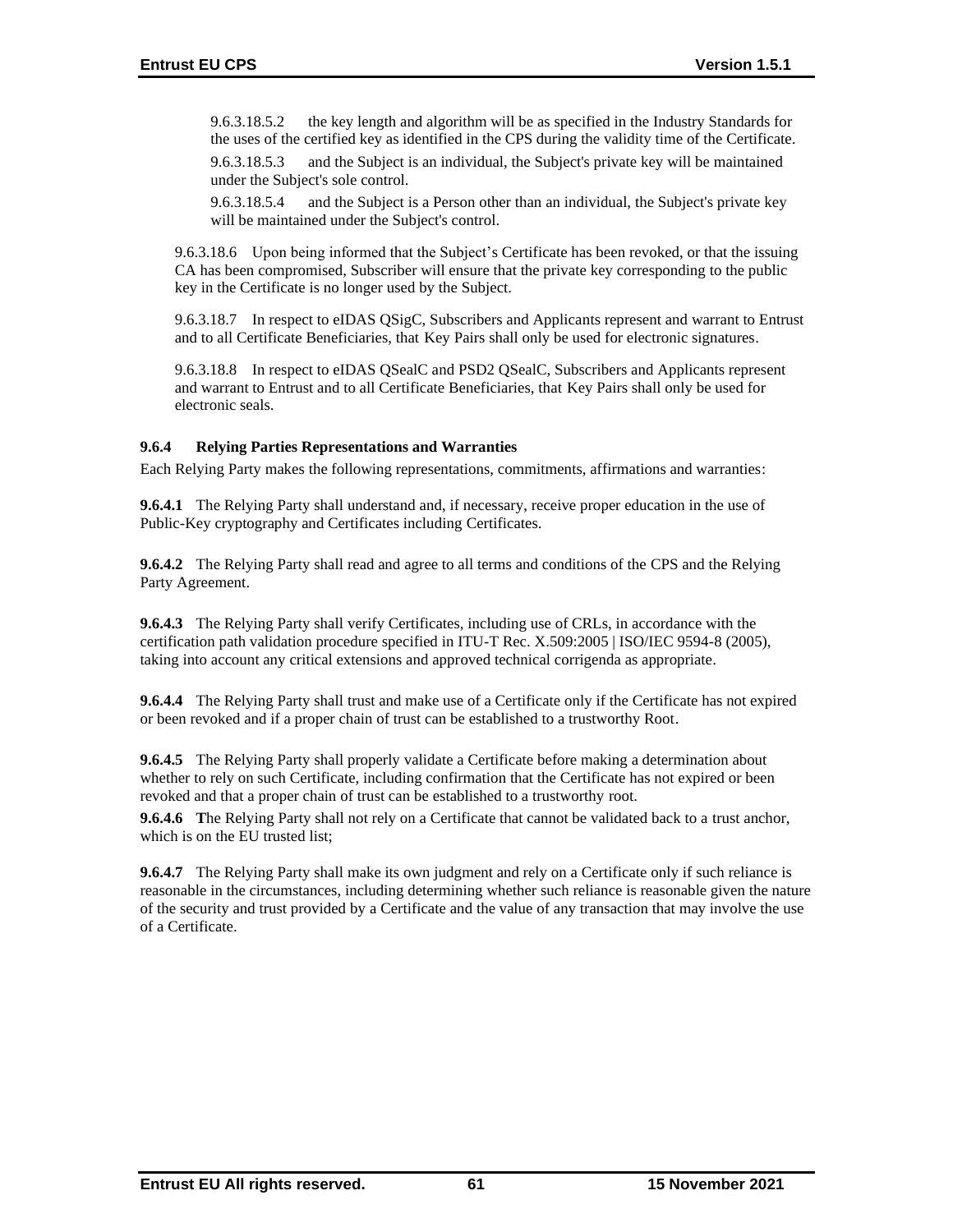**9.6.4.8** The Relying Party shall exercise its own judgment in determining whether it is reasonable under the circumstances to rely on a Certificate, including determining whether such reliance is reasonable given the nature of the security and trust provided by an Certificate and the value of any transaction that may involve the use of a Certificate.

**9.6.4.9** The Relying Party shall not use a Certificate for any hazardous or unlawful (including tortious) activities.

**9.6.4.10** The Relying Party shall trust and make use of a Certificate only if the Certificate has not expired or been revoked and if a proper chain of trust can be established to a trustworthy root, and the Relying Party shall not rely on a revoked or expired Certificate.

## **9.6.5 Representations and Warranties of Other Participants**

Third parties performing Certificate services shall provide those services in accordance with the requirements of the CPS.

### **9.7 Disclaimers of Warranties**

EXCEPT FOR THE LIMITED WARRANTY DESCRIBED IN §9.6.1 AND §9.6.1.1 ABOVE, EXCEPT AS OTHERWISE PROVIDED IN THE SUBSCRIPTION AGREEMENT, ENTRUST AND ENTRUST GROUP AFFILIATES EXPRESSLY DISCLAIMS AND MAKES NO REPRESENTATION, WARRANTY OR COVENANT OF ANY KIND, WHETHER EXPRESS OR IMPLIED, EITHER IN FACT OR BY OPERATION OF LAW, WITH RESPECT TO THIS CPS OR ANY CERTIFICATE ISSUED HEREUNDER, INCLUDING WITHOUT LIMITATION, ALL WARRANTIES OF QUALITY, MERCHANTABILITY, NON-INFRINGEMENT, TITLE AND FITNESS FOR A PARTICULAR PURPOSE, AND ALL WARRANTIES, REPRESENTATIONS, CONDITIONS, UNDERTAKINGS, TERMS AND OBLIGATIONS IMPLIED BY STATUTE OR COMMON LAW, TRADE USAGE, COURSE OF DEALING OR OTHERWISE ARE HEREBY EXCLUDED TO THE FULLEST EXTENT PERMITTED BY LAW. EXCEPT FOR THE LIMITED WARRANTY DESCRIBED ABOVE, ENTRUST AND ENTRUST GROUP AFFILIATES FURTHER DISCLAIM AND MAKES NO REPRESENTATION, WARRANTY OR COVENANT OF ANY KIND, WHETHER EXPRESS OR IMPLIED, EITHER IN FACT OR BY OPERATION OF LAW, TO ANY APPLICANT, SUBSCRIBER OR ANY RELYING PARTY THAT (A) THE SUBSCRIBER TO WHICH IT HAS ISSUED A CERTIFICATE IS IN THE FACT THE PERSON, ENTITY OR ORGANIZATION IT CLAIMS TO HAVE BEEN (B) A SUBSCRIBER IS IN FACT THE PERSON, ENTITY OR ORGANIZATION LISTED IN THE CERTIFICATE, OR (C) THAT THE INFORMATION CONTAINED IN THE CERTIFICATES OR IN ANY CERTIFICATE STATUS MECHANISM COMPILED, PUBLISHED OR OTHERWISE DISSEMINATED BY ENTRUST, OR THE RESULTS OF ANY CRYPTOGRAPHIC METHOD IMPLEMENTED IN CONNECTION WITH THE CERTIFICATES IS ACCURATE, AUTHENTIC, COMPLETE OR RELIABLE.

IT IS AGREED AND ACKNOWLEDGED THAT APPLICANTS AND SUBSCRIBERS ARE LIABLE FOR ANY MISREPRESENTATIONS MADE TO ENTRUST AND RELIED UPON BY A RELYING PARTY. ENTRUST AND ENTRUST GROUP AFFILIATES DO NOT WARRANT OR GUARANTEE UNDER ANY CIRCUMSTANCES THE "NON-REPUDIATION" BY A SUBSCRIBER AND/OR RELYING PARTY OF ANY TRANSACTION ENTERED INTO BY THE SUBSCRIBER AND/OR RELYING PARTY INVOLVING THE USE OF OR RELIANCE UPON A CERTIFICATE.

IT IS UNDERSTOOD AND AGREED UPON BY SUBSCRIBERS AND RELYING PARTIES THAT IN USING AND/OR RELYING UPON A CERTIFICATE THEY ARE SOLELY RESPONSIBLE FOR THEIR RELIANCE UPON THAT CERTIFICATE AND THAT SUCH PARTIES MUST CONSIDER THE FACTS, CIRCUMSTANCES AND CONTEXT SURROUNDING THE TRANSACTION IN WHICH THE CERTIFICATE IS USED IN DETERMINING SUCH RELIANCE.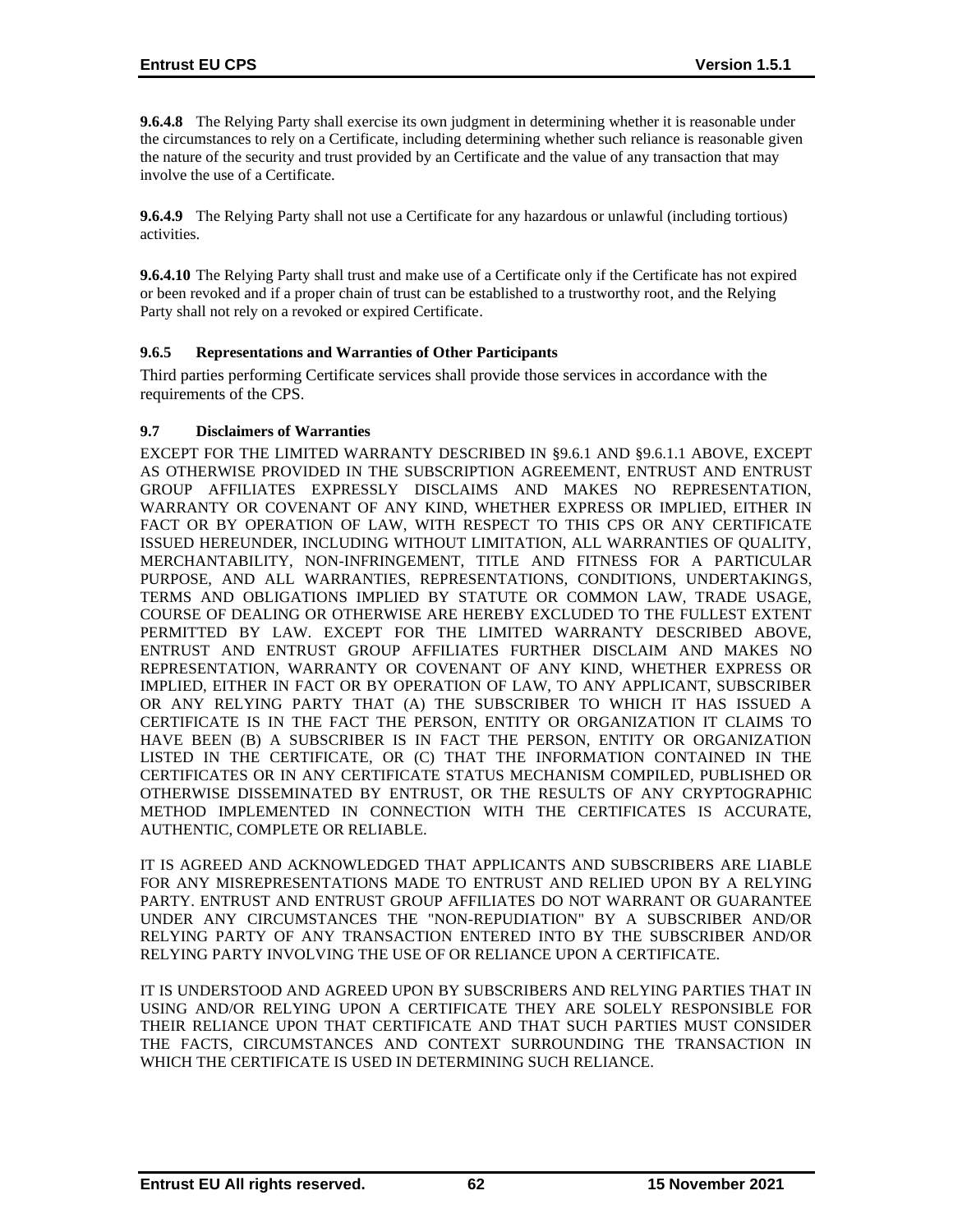THE SUBSCRIBERS AND RELYING PARTIES AGREE AND ACKNOWLEDGE THAT CERTIFICATES HAVE A LIMITED OPERATIONAL PERIOD AND MAY BE REVOKED AT ANY TIME. SUBSCRIBERS AND RELYING PARTIES ARE UNDER AN OBLIGATION TO VERIFY WHETHER A CERTIFICATE IS EXPIRED OR HAS BEEN REVOKED. ENTRUST AND ENTRUST GROUP AFFILIATES HEREBY DISCLAIM ANY AND ALL LIABILITY TO SUBSCRIBERS AND RELYING PARTIES WHO DO NOT FOLLOW SUCH PROCEDURES. MORE INFORMATION ABOUT THE SITUATIONS IN WHICH A CERTIFICATE MAY BE REVOKED CAN BE FOUND IN §4.9.3 OF THIS CPS.

### **9.8 Limitations of Liability**

9.8.1 IN RESPECT TO APPLICANT'S, SUBSCRIBERS AND RELYING PARTIES, THE ENTRUST GROUP'S ENTIRE LIABILITY UNDER THE CPS IS SET FORTH IN THE APPLICABLE SUBSCRIPTION AGREEMENT(S) AND/OR RELYING PARTY AGREEMENT(S). THE ENTRUST GROUP'S ENTIRE LIABILITY TO ANY OTHER PARTY IS SET OUT IN THE AGREEMENT(S) BETWEEN ENTRUST AND SUCH OTHER PARTY. TO THE EXTENT ENTRUST HAS ISSUED THE CERTIFICATE IN COMPLIANCE WITH THE CPS, THE ENTRUST GROUP SHALL HAVE NO LIABILITY TO THE SUBSCRIBER, RELYING PARTY OR ANY OTHER PARTY FOR ANY CLAIMS, DAMAGES OR LOSSES SUFFERED AS THE RESULT OF THE USE OF OR RELIANCE ON SUCH CERTIFICATE.

FOR GREATER CERTAINTY, ENTRUST GROUP'S ENTIRE LIABILITY UNDER THIS CPS TO: (I) AN APPLICANT OR SUBSCRIBER IS SET OUT IN THE SUBSCRIPTION AGREEMENT BETWEEN ENTRUST (OR AN AFFILIATE OF ENTRUST) AND SUCH SUBSCRIBER; AND (II) A RELYING PARTY IS SET OUT IN THE RELYING PARTY AGREEMENT POSTED IN THE REPOSITORY ON THE DATE THE RELYING PARTY RELIES ON SUCH CERTIFICATE.

9.8.2 TO THE EXTENT ENTRUST HAS ISSUED THE CERTIFICATE(S) IN COMPLIANCE WITH THE CPS, THE ENTRUST GROUP SHALL HAVE NO LIABILITY TO THE SUBSCRIBER, RELYING PARTY OR ANY OTHER PARTY FOR ANY CLAIMS, DAMAGES OR LOSSES SUFFERED AS THE RESULT OF THE USE OF OR RELIANCE ON SUCH CERTIFICATE.

SUBJECT TO THE FOREGOING AND IF §9.8.1 ABOVE DOES NOT APPLY:

9.8.2.1 IN NO EVENT WILL ENTRUST GROUP BE LIABLE FOR, AND CUSTOMER WAIVES ANY RIGHT IT MAY HAVE TO, ANY CONSEQUENTIAL, INDIRECT, SPECIAL, INCIDENTAL, PUNITIVE OR EXEMPLARY DAMAGES OR FOR ANY LOSS OF BUSINESS, OPPORTUNITIES, CONTRACTS, REVENUES, PROFITS, SAVINGS, GOODWILL, REPUTATION, USE, OR DATA, OR COSTS OF REPROCUREMENT OR BUSINESS INTERRUPTION, OR ANY LOSS OR DAMAGE THAT IS NOT DIRECTLY ATTRIBUTABLE TO THE USE OR RELIANCE ON A CERTIFICATE OR THE CERTIFICATE SERVICES PROVIDED UNDER THIS AGREEMENT AND THE CPS INCLUDING ANY LOSS OR DAMAGE RESULTING FROM THE COMBINATION OR INTEGRATION OF THE CERTIFICATE OR CERTIFICATE SERVICES WITH ANY SOFTWARE OR HARDWARE NOT PROVIDED BY ENTRUST IF THE LOSS OR DAMAGE WOULD NOT HAVE OCCURRED AS A RESULT OF USE OF THE CERTIFICATE OR CERTIFICATE SERVICES ALONE.

9.8.2.2 IN NO EVENT WILL ENTRUST GROUP'S TOTAL AGGREGATE LIABILITY ARISING OUT OF OR RELATED TO THIS AGREEMENT, THE CPS AND THE USE AND PERFORMANCE OF ANY PRODUCTS AND SERVICES PROVIDED HEREUNDER EXCEED THE GREATER OF ONE THOUSAND UNITED STATES DOLLARS (\$1,000.00 U.S.), OR (2) THE FEES PAID BY THE CLAIMING PARTY TO ENTRUST UNDER THIS CPS DURING THE TWELVE MONTHS PRIOR TO THE INITIATION OF THE CLAIM TO A MAXIMUM OF ONE HUNDRED THOUSAND DOLLARS (\$100,000.00) ) (EXCEPT THAT FOR ANY EIDAS QUALIFIED WEB AUTHENTICATION CERTIFICATES OR PSD2 QUALIFIED WEB AUTHENTICATION CERTIFICATES ISSUED UNDER THIS CPS, ENTRUST AND ITS ENTITIES' AGGREGATE LIABILITY TO ANY SUBSCRIBER OR RELYING PARTY IS LIMITED TO TWO THOUSAND U.S. DOLLARS (US\$2,000.00) PER EV SSL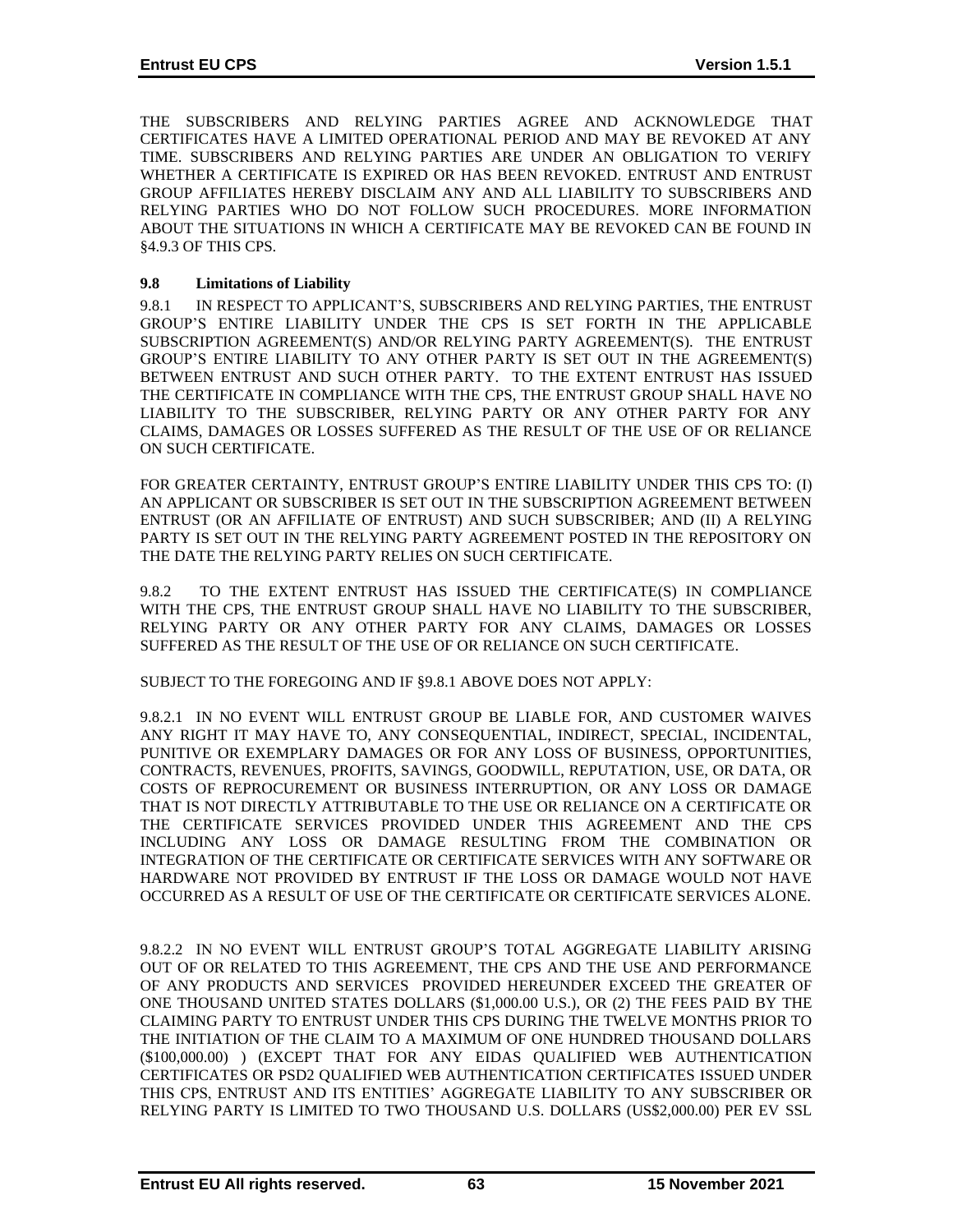CERTIFICATE, UP TO A MAXIMUM OF ONE HUNDRED THOUSAND U.S. DOLLARS (US\$100,000.00).

9.8.2.3 THE EXCLUSIONS AND LIMITS IN THIS SECTION (LIMITATIONS OF LIABILITY) APPLY: (A) REGARDLESS OF THE FORM OF ACTION, WHETHER IN CONTRACT (INCLUDING FUNDAMENTAL BREACH), TORT (INCLUDING NEGLIGENCE), WARRANTY, BREACH OF STATUTORY DUTY, MISREPRESENTATION, STRICT LIABILITY, STRICT PRODUCT LIABILITY, OR OTHERWISE; (B) ON AN AGGREGATE BASIS, REGARDLESS OF THE NUMBER OF CLAIMS, TRANSACTIONS, DIGITAL SIGNATURES OR CERTIFICATES; (C) EVEN IF THE POSSIBILITY OF THE DAMAGES IN QUESTION WAS KNOWN OR COMMUNICATED IN ADVANCE AND EVEN IF SUCH DAMAGES WERE FORESEEABLE; AND (D) EVEN IF THE REMEDIES FAIL OF THEIR ESSENTIAL PURPOSE. ENTRUST HAS SET ITS PRICES AND PROVIDES CERTIFICATES IN RELIANCE ON THE EXCLUSIONS AND LIMITS IN THIS SECTION (LIMITATIONS OF LIABILITY), WHICH FORM AN ESSENTIAL BASIS OF THE AGREEMENT..

9.8.2.4 In no event will Entrust or its Affiliates be liable to Subscribers, Relying Parties or any other person, entity or organization for any losses, costs, expenses, liabilities, damages, claims, or settlement amounts arising out of or related to the use or misuse of, or reliance on any Certificate issued under this CPS that: (i) has expired or been revoked; (ii) has been used for any purpose other than as set forth in this CPS or an applicable Subscription Agreement; (iii) has been tampered with; (iv) with respect to which the key pair underlying such Certificate or the cryptography algorithm used to generate such Certificate's key pair, has been compromised by the action of any party other than Entrust or its Affiliates (including without limitation the Subscriber or Relying Party); or (v) is the subject of misrepresentations or other misleading acts or omissions of any other party, including but not limited to Subscribers and Relying Parties. Except to the extent expressly provided in this CPS or an applicable Subscription Agreement or Relying Party Agreement, in no event shall Entrust or its Affiliates be liable to the Subscriber, Relying Party or other party for damages arising out of any claim that the content of a Certificate infringes any patent, trademark, copyright, trade secret or other intellectual property right of any party.

9.8.2.5 Notwithstanding anything to the contrary in this Section (Limitation of Liability) or elsewhere in the Agreement, to the extent required by applicable law Entrust neither excludes nor limits its liability for: (i) death or bodily injury caused by its own negligence; (ii) its own fraud or fraudulent misrepresentation; or (iii) other matters for which liability cannot be excluded or limited under applicable law.

## **9.9 Indemnities**

## **9.9.1 Indemnification by CAs**

Entrust will defend, indemnify, and hold harmless each Application Software Vendor for any and all third party claims, damages, and losses suffered by such Application Software Vendor related to a Certificate issued by the CA that is not in compliance with the Baseline Requirements in effect at the time the Certificate was issued, regardless of the cause of action or legal theory involved. This does not apply, however, to any claim, damages, or loss suffered by such Application Software Vendor related to a Certificate issued by the CA where such claim, damage, or loss was directly or indirectly caused by such Application Software Vendor's software displaying as not trustworthy a Certificate that is still valid, or displaying as trustworthy: (1) a Certificate that has expired, or (2) a Certificate that has been revoked (but only in cases where the revocation status is currently available from the CA online, and the application software either failed to check such status or ignored an indication of revoked status).

## **9.9.2 Indemnification for Relying Parties**

RELYING PARTIES SHALL INDEMNIFY AND HOLD ENTRUST AND ALL INDEPENDENT THIRD-PARTY REGISTRATION AUTHORITIES OPERATING UNDER AN CERTIFICATION AUTHORITY, AND ALL RESELLERS, CO-MARKETERS, AND ALL SUBCONTRACTORS, DISTRIBUTORS, AGENTS, APPLICATION SOFTWARE VENDORS, SUPPLIERS, EMPLOYEES,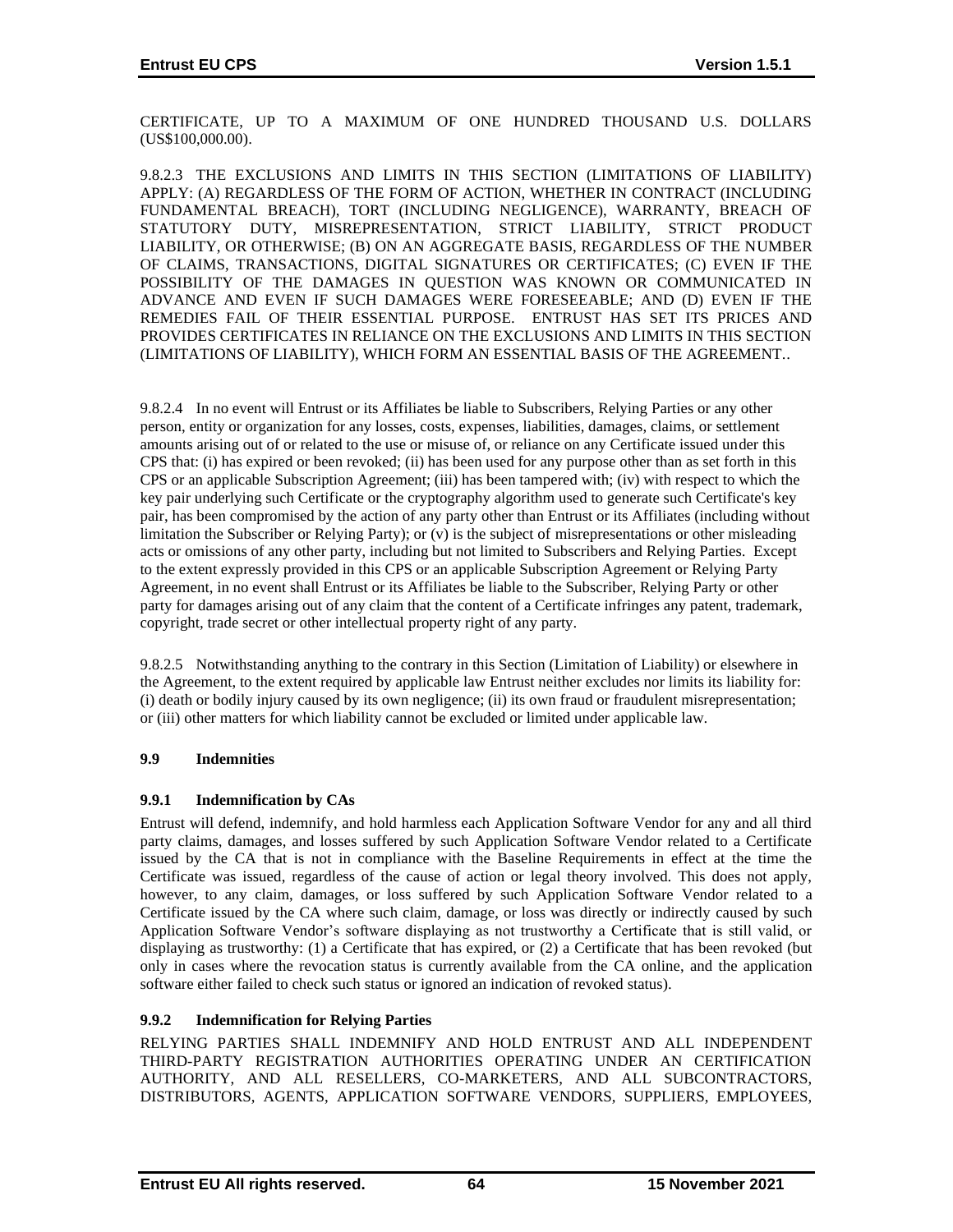AND DIRECTORS OF ANY OF THE FOREGOING (COLLECTIVELY, THE "INDEMNIFIED PARTIES") HARMLESS FROM AND AGAINST ANY AND ALL LIABILITIES, LOSSES, COSTS, EXPENSES, DAMAGES, CLAIMS, AND SETTLEMENT AMOUNTS (INCLUDING REASONABLE ATTORNEY'S FEES, COURT COSTS, AND EXPERT'S FEES) ARISING OUT OF OR RELATING TO ANY USE OR RELIANCE BY A RELYING PARTY ON ANY CERTIFICATE OR ANY SERVICE PROVIDED IN RESPECT TO CERTIFICATES, INCLUDING (I) LACK OF PROPER VALIDATION OF AN CERTIFICATE BY A RELYING PARTY, (II) RELIANCE BY THE RELYING PARTY ON AN EXPIRED OR REVOKED CERTIFICATE, (III) USE OF AN CERTIFICATE OTHER THAN AS PERMITTED BY THE CPS, THE SUBSCRIPTION AGREEMENT, ANY RELYING PARTY AGREEMENT, AND APPLICABLE LAW, (IV) FAILURE BY A RELYING PARTY TO EXERCISE REASONABLE JUDGMENT IN THE CIRCUMSTANCES IN RELYING ON AN CERTIFICATE, OR (V) ANY CLAIM OR ALLEGATION THAT THE RELIANCE BY A RELYING PARTY ON AN CERTIFICATE OR THE INFORMATION CONTAINED IN AN CERTIFICATE INFRINGES, MISAPPROPRIATES, DILUTES, UNFAIRLY COMPETES WITH, OR OTHERWISE VIOLATES THE RIGHTS INCLUDING INTELLECTUAL PROPERTY RIGHTS OR ANY OTHER RIGHTS OF ANYONE IN ANY JURISDICTION. NOTWITHSTANDING THE FOREGOING, RELYING PARTIES SHALL NOT BE OBLIGATED TO PROVIDE ANY INDEMNIFICATION TO AN INDEMNIFIED PARTY IN RESPECT TO ANY LIABILITIES, LOSSES, COSTS, EXPENSES, DAMAGES, CLAIMS, AND SETTLEMENT AMOUNTS (INCLUDING REASONABLE ATTORNEY'S FEES, COURT COSTS AND EXPERT'S FEES) TO THE EXTENT THAT SUCH LIABILITIES, LOSSES, COSTS, EXPENSES, DAMAGES, CLAIMS, AND SETTLEMENT AMOUNTS (INCLUDING REASONABLE ATTORNEY'S FEES, COURT COSTS, AND EXPERT'S FEES) ARISE OUT OF OR RELATE TO ANY WILLFUL MISCONDUCT BY SUCH INDEMNIFIED PARTY.

## **9.9.3 Indemnification by Subscribers**

UNLESS OTHERWISE SET OUT IN IN A SUBSCRIPTION AGREEMENT SUBSCRIBERS SHALL INDEMNIFY AND HOLD ENTRUST AND ALL INDEPENDENT THIRD-PARTY REGISTRATION AUTHORITIES OPERATING UNDER A CERTIFICATION AUTHORITY, AND ALL RESELLERS, CO-MARKETERS, AND ALL SUBCONTRACTORS, DISTRIBUTORS, AGENTS, APPLICATION SOFTWARE VENDORS, SUPPLIERS, EMPLOYEES, OR DIRECTORS OF ANY OF THE FOREGOING (COLLECTIVELY, THE "INDEMNIFIED PARTIES") HARMLESS FROM AND AGAINST ANY AND ALL LIABILITIES, LOSSES, COSTS, EXPENSES, DAMAGES, CLAIMS, AND SETTLEMENT AMOUNTS (INCLUDING REASONABLE ATTORNEY'S FEES, COURT COSTS, AND EXPERT'S FEES) ARISING OUT OF OR RELATING TO ANY RELIANCE BY A RELYING PARTY ON ANY CERTIFICATE OR ANY SERVICE PROVIDED IN RESPECT TO CERTIFICATES, INCLUDING ANY (I) ERROR, MISREPRESENTATION OR OMISSION MADE BY A SUBSCRIBER IN USING OR APPLYING FOR AN CERTIFICATE, (II) MODIFICATION MADE BY A SUBSCRIBER TO THE INFORMATION CONTAINED IN AN CERTIFICATE, (III) USE OF AN CERTIFICATE OTHER THAN AS PERMITTED BY THE CPS, THE SUBSCRIPTION AGREEMENT, ANY RELYING PARTY AGREEMENT, AND APPLICABLE LAW, (IV) FAILURE BY A SUBSCRIBER TO TAKE THE NECESSARY PRECAUTIONS TO PREVENT LOSS, DISCLOSURE, COMPROMISE OR UNAUTHORIZED USE OF THE PRIVATE KEY CORRESPONDING TO THE PUBLIC KEY IN SUCH SUBSCRIBER'S CERTIFICATE, OR (V) ALLEGATION THAT THE USE OF A SUBSCRIBER'S CERTIFICATE OR THE INFORMATION CONTAINED IN A SUBSCRIBER'S CERTIFICATE INFRINGES, MISAPPROPRIATES, DILUTES, UNFAIRLY COMPETES WITH, OR OTHERWISE VIOLATES THE RIGHTS INCLUDING INTELLECTUAL PROPERTY RIGHTS OR ANY OTHER RIGHTS OF ANYONE IN ANY JURISDICTION. NOTWITHSTANDING THE FOREGOING, A SUBSCRIBER SHALL NOT BE OBLIGATED TO PROVIDE ANY INDEMNIFICATION TO AN INDEMNIFIED PARTY IN RESPECT TO ANY LIABILITIES, LOSSES, COSTS, EXPENSES, DAMAGES, CLAIMS, AND SETTLEMENT AMOUNTS (INCLUDING REASONABLE ATTORNEY'S FEES, COURT COSTS AND EXPERTS FEES) TO THE EXTENT THAT SUCH LIABILITIES, LOSSES, COSTS, EXPENSES, DAMAGES, CLAIMS, AND SETTLEMENT AMOUNTS (INCLUDING REASONABLE ATTORNEY'S FEES, COURT COSTS, AND EXPERT'S FEES) ARISE OUT OF OR RELATE TO ANY WILLFUL MISCONDUCT BY SUCH INDEMNIFIED PARTY.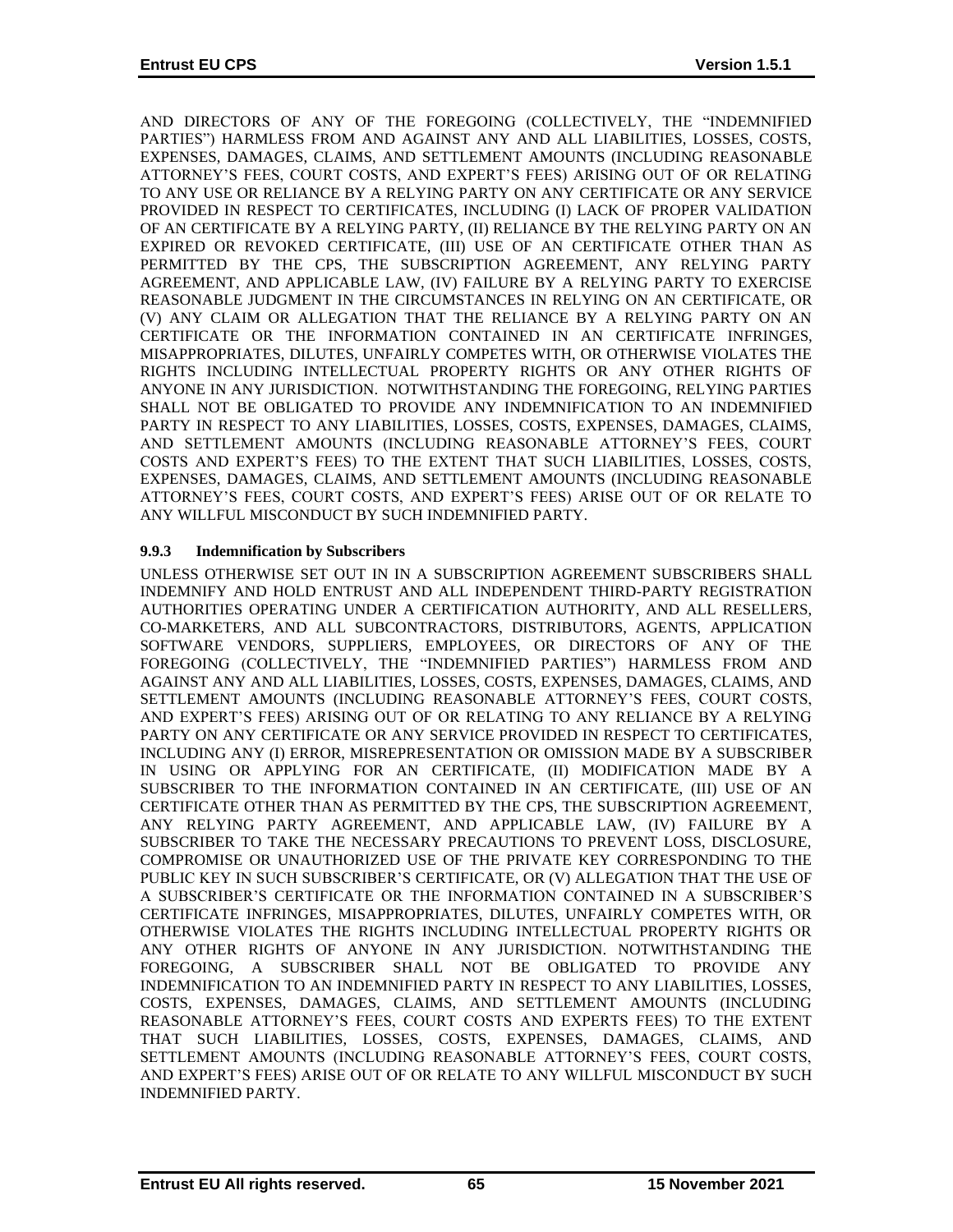## **9.10 Term and Termination**

## **9.10.1 Term**

This CPS will be effective on the date this CPS is published in the Repository and will continue until a newer version of the CPS is published.

## **9.10.2 Termination**

This CPS will remain in effect until replaced by a newer version.

## **9.10.3 Effect of Termination and Survival**

The provisions of sections 1.6, 3.1.6, 5.5, 9.1, 9.3, 9.4, 9.5, 9.7, 9.8, 9.9.2, 9.9.3, 9.10.3, 9.13, 9.14 and 9.16 shall survive termination or expiration of the CPS, any Subscription Agreements, and any Relying Party Agreements. All references to sections that survive termination of the CPS, any Subscription Agreements, and any Relying Party Agreements, shall include all sub-sections of such sections. All payment obligations shall survive any termination or expiration of the CPS, any Subscription Agreements, and any Relying Party Agreements.

## **9.11 Individual Notices and Communications with Participants**

Unless otherwise set out in in a Subscription Agreement or Relying Party Agreement, any notice to be given to Entrust under this CPS, a Subscription Agreement, or a Relying Party Agreement shall be given in writing to the address specified in §1.5.2 by prepaid receipted mail, overnight courier or email, and shall be effective as follows (i) in the case of courier or email, on the next Business Day, and (ii) in the case of receipted mail, five (5) Business Days following the date of deposit in the mail. Any notice to be given by Entrust under the CPS, any Subscription Agreement, or any Relying Party Agreement shall be given by email or courier to the last address or email address for the Subscriber on file with Entrust. The notice shall become effective on the next Business Day.

## **9.12 Amendments**

## **9.12.1 Procedure for Amendment**

Entrust may, in its discretion, modify the CPS and the terms and conditions contained herein from time to time. Entrust shall modify the CPS to stay concurrent with the latest version of the Baseline Requirements, EV SSL Guidelines, and ETSI Guidelines.

## **9.12.2 Notification Mechanism and Period**

Modifications to the CPS shall be published in the Repository. Such modifications shall become effective immediately upon publication in the Repository and remain valid until the duration of such publication. In the event that Entrust makes a significant modification to CPS, the version number of the CPS shall be updated. Unless a Subscriber ceases to use, removes, and requests revocation of such Subscriber's Certificate(s) prior to the date on which an updated version of the CPS becomes effective, such Subscriber shall be deemed to have consented to the terms and conditions of such updated version of the CPS and shall be bound by the terms and conditions of such updated version of the CPS.

## **9.12.3 Circumstances Under which OID must be Changed**

No stipulation.

## **9.13 Dispute Resolution Provisions**

Unless otherwise set out in in a Subscription Agreement or Relying Party Agreement, and except for the right of either Party to apply to a court of competent jurisdiction for injunctive, or other equitable relief, any disputes or claims between a Subscriber or an Applicant and Entrust or any third-party RAs operating under the CAs, or a Relying Party and Entrust or any third-party RAs operating under the CAs, shall be submitted to the International Court of Arbitration of the International Chamber of Commerce and shall be finally settled under the Rules of Arbitration of the International Chamber of Commerce by one or more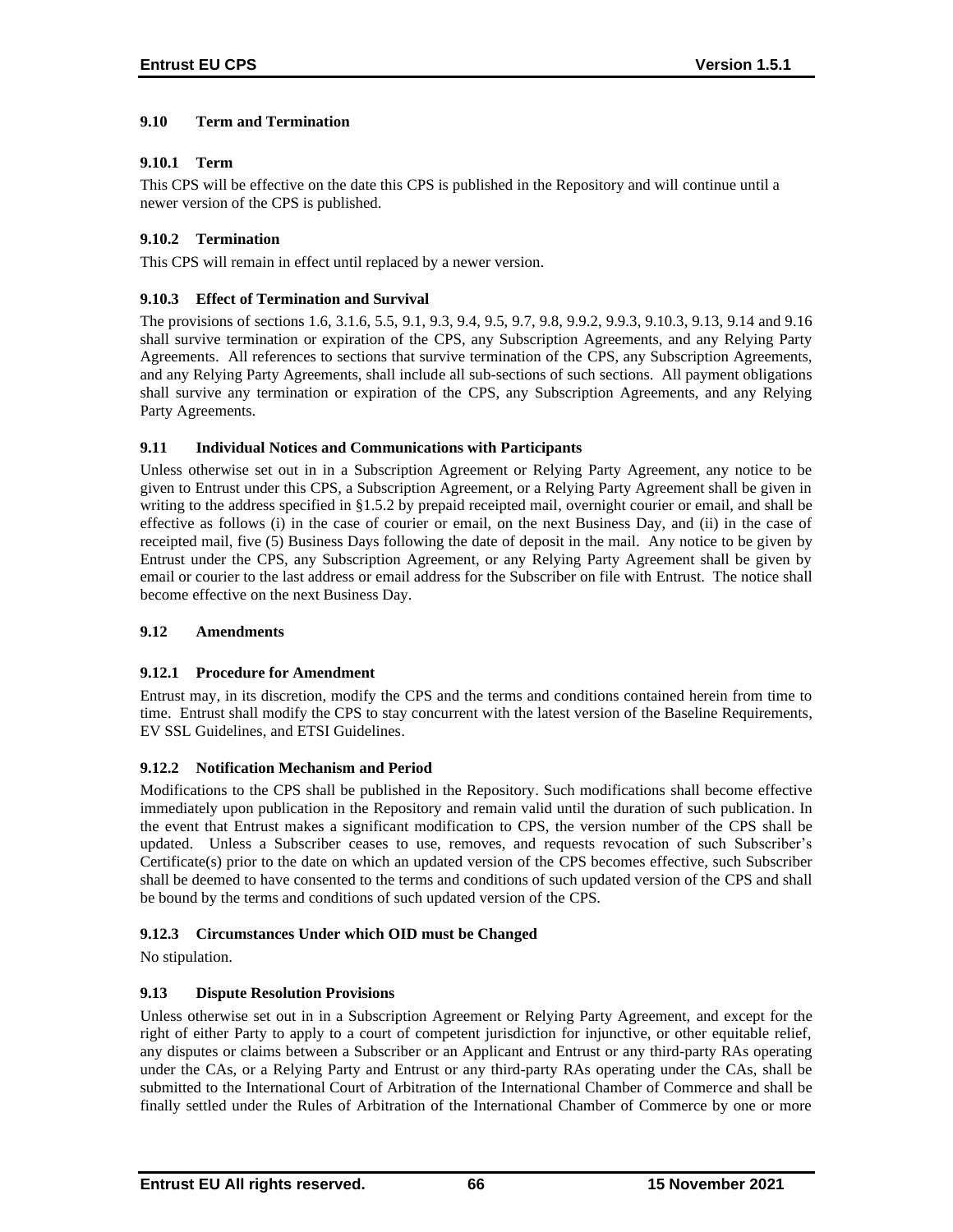arbitrators appointed in accordance with the said Rules. The language to be used in the arbitration shall be Spanish. The seat of arbitration shall be Spain. The arbitrator shall have the right to decide all questions of arbitrability. The dispute shall be finally settled by arbitration in accordance with the Rules of Arbitration of the International Chamber of Commerce, as modified by this provision. The arbitrator shall render a written decision within thirty (30) days from the date of close of the arbitration hearing, but no more than one (1) year from the date that the matter was submitted for arbitration. The decision of the arbitrator shall be binding and conclusive and may be entered in any court of competent jurisdiction. In each arbitration, the prevailing party shall be entitled to an award of all or a portion of its costs in such arbitration, including reasonable attorney's fees actually incurred. Nothing in the CPS, or in any Subscription Agreement, or any Relying Party Agreement shall preclude Entrust or any third-party RAs operating under the CAs from applying to any court of competent jurisdiction for temporary or permanent injunctive relief, without breach of this §9.13 and without any abridgment of the powers of the arbitrator, with respect to any (i) alleged Compromise that affects the integrity of an Certificate, or (ii) alleged breach of the terms and conditions of the CPS, any Subscription Agreement, or any Relying Party Agreement. The institution of any arbitration or any action shall not relieve an Applicant, Subscriber or Relying Party of its obligations under the CPS, any Subscription Agreement, or any Relying Party Agreement.

Any and all arbitrations or legal actions in respect to a dispute that is related to an Certificate or any services provided in respect to an Certificate shall be commenced prior to the end of one (1) year after (i) the expiration or revocation of the Certificate in dispute, or (ii) the date of provision of the disputed service or services in respect to the Certificate in dispute, whichever is sooner. If any arbitration or action in respect to a dispute that is related to an Certificate or any service or services provided in respect to an Certificate is not commenced prior to such time, any party seeking to institute such an arbitration or action shall be barred from commencing or proceeding with such arbitration or action.

## **9.14 Governing Law**

Any disputes related to the Certificates issued under this CPS and services provided in respect of such Certificates, as well as the construction, validity, interpretation, enforceability and performance of the CPS, all Subscription Agreements and all Relying Party Agreements shall, if not resolved by alternative dispute resolution, be governed by the laws and brought in the courts stated in the Choice of Law section of the applicable Subscription Agreement or Relying Party Agreement, and each person, entity, or organization hereby agrees that such courts shall have personal and exclusive jurisdiction over such disputes. In the event that any matter is brought in any court, Applicants, Subscribers, and Relying Parties waive any right that such Applicants, Subscribers, and Relying Parties may have to a jury trial. The application of the United Nations Convention on Contracts for the International Sale of Goods to the CPS, any Subscription Agreements, and any Relying Party Agreements is expressly excluded. Notwithstanding all of the foregoing, any disputes related to the Certificates under this CPS and services provided in respect of such Certificates, shall, if not resolved by alternative dispute resolution, be governed by the laws of Spain.

## **9.15 Compliance with Applicable Law**

Certificates and related information may be subject to export, import, and/or use restrictions. Subscribers and Relying Parties acknowledge and agree to use Certificates in compliance with all applicable laws and regulations, including without limitation all applicable export laws and regulations, and all laws and regulations in respect to nuclear, chemical or biological weapons proliferation. Entrust may refuse to issue or may revoke Certificates if in the reasonable opinion of Entrust such issuance or the continued use of such Certificates would violate applicable laws and regulations. Subscribers and Relying Parties shall be responsible for procuring all required licenses and permissions for any export, import, and/or use of Certificates and/or related information. Certain cryptographic techniques, software, hardware, and firmware ("Technology") that may be used in processing or in conjunction with Certificates may be subject to export, import, and/or use restrictions. Subscribers and Relying Parties shall comply with all laws and regulations applicable to a Subscriber's or Relying Party's right to export, import, and/or use such Technology or related information. Subscribers and Relying Parties shall be responsible for procuring all required licenses and permissions for any export, import, and/or use of such Technology or related information.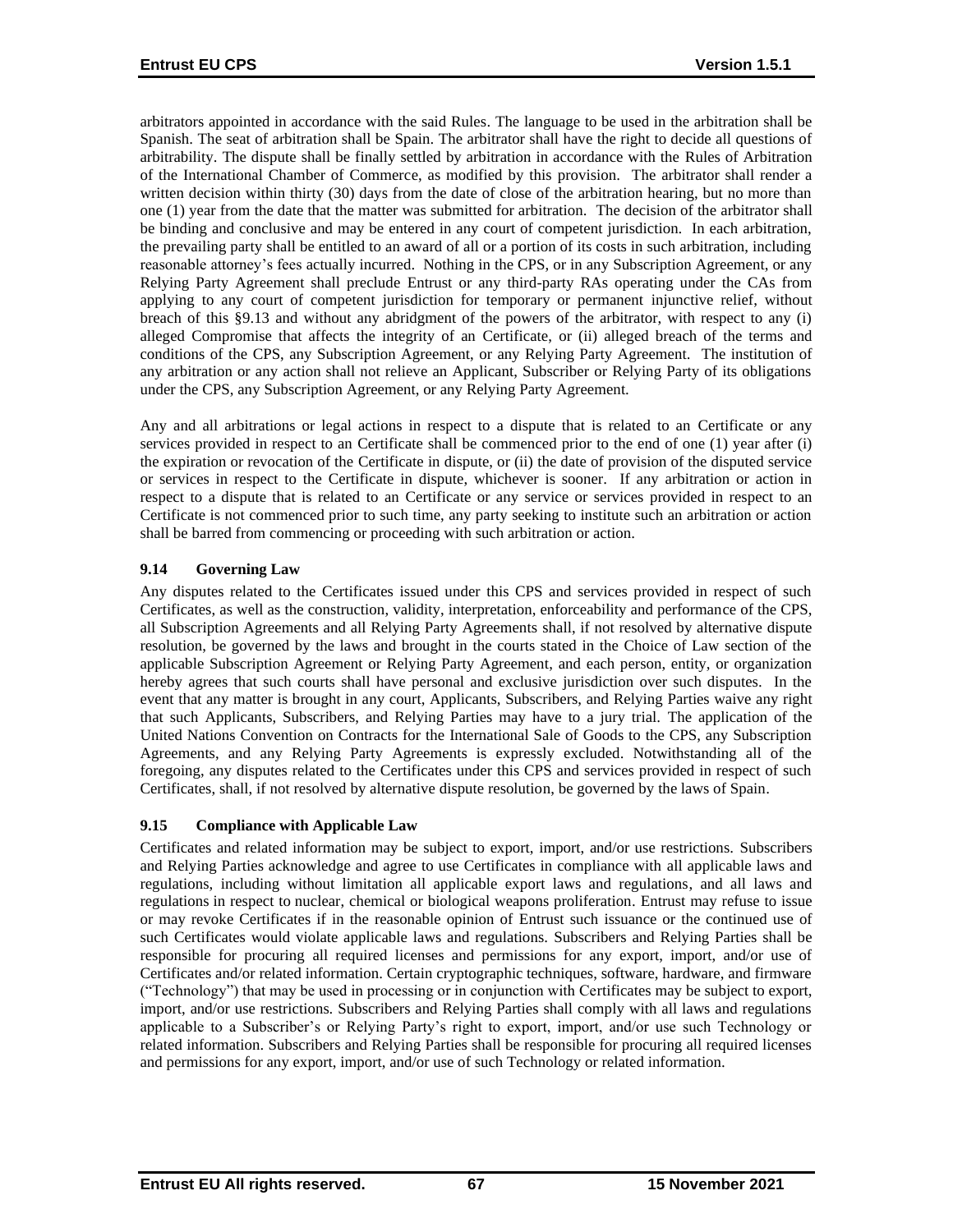Entrust shall ensure that it operates in a legal and trustworthy manner. In particular, Entrust shall comply with all the applicable legal requirements (such as the General Data Protection Regulation (GDPR)) by maintaining a competent and licensed legal department staff that is knowledgeable about all applicable laws and regulations, performs ongoing continuing legal education as to new laws and regulations, updates Entrust internal policies and practices (including this CPS) to comply with applicable laws and regulations, and trains other Entrust staff (as applicable) in all new laws and regulations pertaining to their functions and duties.

## **9.16 Miscellaneous Provisions**

### **9.16.1 Entire Agreement**

No stipulation.

### **9.16.2 Assignment**

Certificates and the rights granted under the CPS, any Subscription Agreement, or any Relying Party Agreement are personal to the Applicant, Subscriber, or Relying Party that entered into the Subscription Agreement or Relying Party Agreement and cannot be assigned, sold, transferred, or otherwise disposed of, whether voluntarily, involuntarily, by operation of law, or otherwise, without the prior written consent of Entrust or the relevant RA under a CA. Any attempted assignment or transfer without such consent shall be void and shall automatically terminate such Applicant's, Subscriber's or Relying Party's rights under the CPS, any Subscription Agreement, or any Relying Party Agreement. Entrust may assign, sell, transfer, or otherwise dispose of the CPS, any Subscription Agreements, or any Relying Party Agreements together with all of its rights and obligations under the CPS, any Subscription Agreements, and any Relying Party Agreements (i) to an Affiliate, or (ii) as part of a sale, merger, or other transfer of all or substantially all the assets or stock of the business of Entrust to which the CPS, the Subscription Agreements, and Relying Party Agreements relate. Subject to the foregoing limits, this CPS and terms and conditions of any Subscription Agreement, or any Relying Party Agreement shall be binding upon and shall inure to the benefit of permitted successors and assigns of Entrust, any third-party RAs operating under the CAs, Applicants, Subscribers, and Relying Parties, as the case may be.

The CPS, the Subscription Agreements, and the Relying Party Agreements state all of the rights and obligations of the Entrust Group, any Applicant, Subscriber, or Relying Party and any other persons, entities, or organizations in respect to the subject matter hereof and thereof and such rights and obligations shall not be augmented or derogated by any prior agreements, communications, or understandings of any nature whatsoever whether oral or written. The rights and obligations of the Entrust Group may not be modified or waived orally and may be modified only in a writing signed or authenticated by a duly authorized representative of Entrust.

#### **9.16.3 Severability**

Whenever possible, each provision of the CPS, any Subscription Agreements, and any Relying Party Agreements shall be interpreted in such a manner as to be effective and valid under applicable law. If the application of any provision of the CPS, any Subscription Agreements, or any Relying Party Agreements or any portion thereof to any particular facts or circumstances shall be held to be invalid or unenforceable by an arbitrator or court of competent jurisdiction, then (i) the validity and enforceability of such provision as applied to any other particular facts or circumstances and the validity of other provisions of the CPS, any Subscription Agreements, or any Relying Party Agreements shall not in any way be affected or impaired thereby, and (ii) such provision shall be enforced to the maximum extent possible so as to effect its intent and it shall be reformed without further action to the extent necessary to make such provision valid and enforceable.

#### **9.16.4 Enforcement**

No stipulation.

#### **9.16.5 Force Majeure**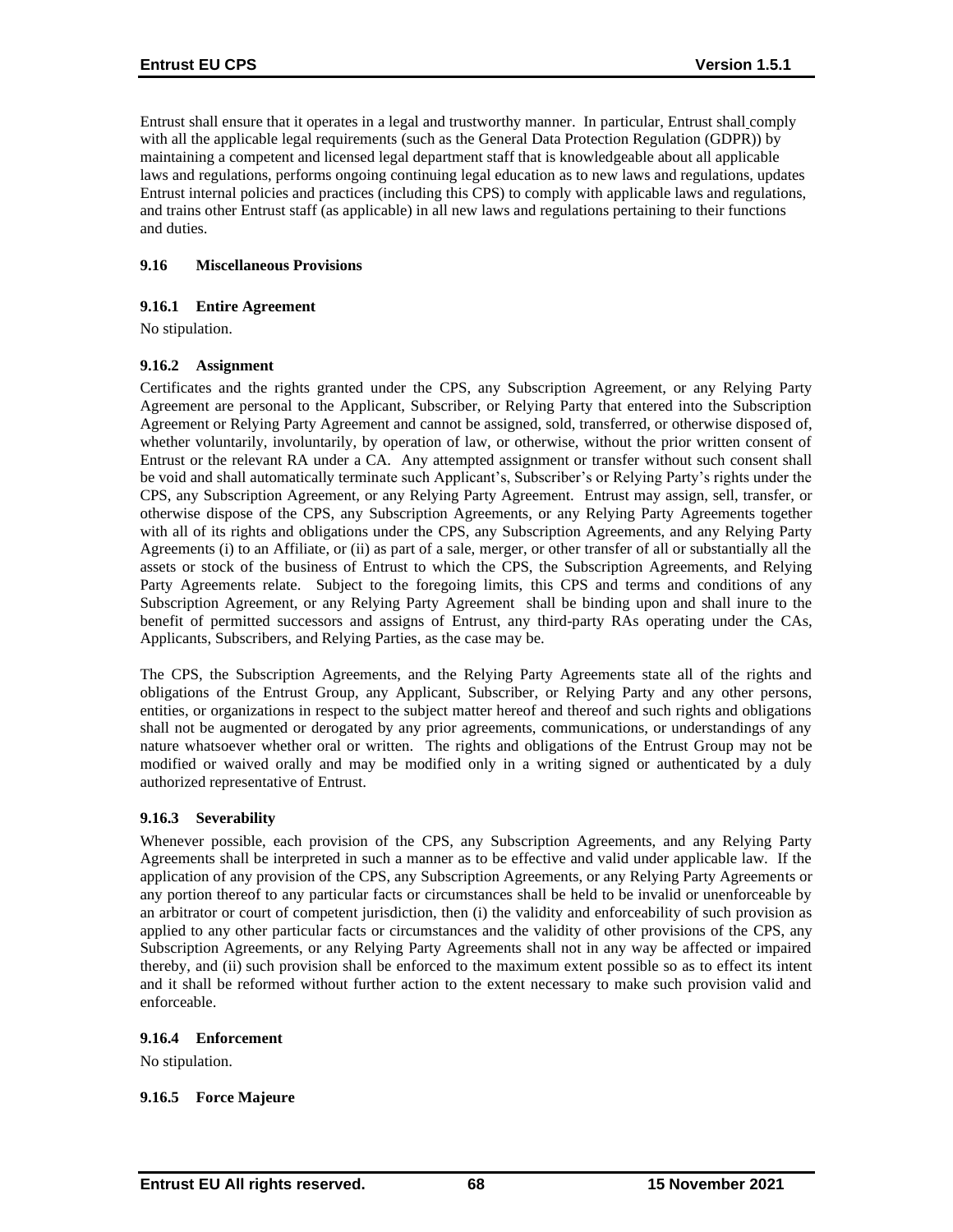In no event shall the Entrust Group be deemed in default or liable for any loss or damage resulting from the failure or delay in the performance of its obligations under the CPS, any Subscription Agreement, or any Relying Party Agreement, arising out of or caused by, directly or indirectly, a Force Majeure Event. "Force Majeure Event" means any event or circumstance beyond Entrust Group's reasonable control, including but not limited to, floods, fires, hurricanes, earthquakes, tornados, epidemics, pandemics, other acts of God or nature, strikes and other labor disputes, failure of utility, transportation or communications infrastructures, riots or other acts of civil disorder, acts of war, terrorism (including cyber terrorism), malicious damage, judicial action, lack of or inability to obtain export permits or approvals, acts of government such as expropriation, condemnation, embargo, changes in applicable laws or regulations, and shelter-in-place or similar orders, and acts or defaults of third party suppliers or service providers.

## **9.17 Other Provisions**

### **9.17.1 Conflict of Provisions**

In the event of any inconsistency between the provisions of this CPS and the provisions of any Subscription Agreement or any Relying Party Agreement, the terms and conditions of this CPS shall govern.

### **9.17.2 Fiduciary Relationships**

Nothing contained in this CPS, or in any Subscription Agreement, or any Relying Party Agreement shall be deemed to constitute the Entrust Group as the fiduciary, partner, agent, trustee, or legal representative of any Applicant, Subscriber, Relying Party or any other person, entity, or organization or to create any fiduciary relationship between the Entrust Group and any Subscriber, Applicant, Relying Party or any other person, entity, or organization, for any purpose whatsoever. Nothing in the CPS, or in any Subscription Agreement or any Relying Party Agreement shall confer on any Subscriber, Applicant, Relying Party, or any other third party, any authority to act for, bind, or create or assume any obligation or responsibility, or make any representation on behalf of the Entrust Group.

### **9.17.3 Waiver**

The failure of Entrust to enforce, at any time, any of the provisions of this CPS, a Subscription Agreement with Entrust, or a Relying Party Agreement with Entrust or the failure of Entrust to require, at any time, performance by any Applicant, Subscriber, Relying Party or any other person, entity, or organization of any of the provisions of this CPS, a Subscription Agreement with Entrust, or a Relying Party Agreement with Entrust, shall in no way be construed to be a present or future waiver of such provisions, nor in any way affect the ability of Entrust to enforce each and every such provision thereafter. The express waiver by Entrust of any provision, condition, or requirement of this CPS, a Subscription Agreement with Entrust, or a Relying Party Agreement with Entrust shall not constitute a waiver of any future obligation to comply with such provision, condition, or requirement. The failure of an independent third-party RA or Reseller operating under a CA to enforce, at any time, any of the provisions of a this CPS, any Subscription Agreement with such RA, or any Relying Party Agreement with such RA or the failure to require by such RA, at any time, performance by any Applicant, Subscriber, Relying Party or any other person, entity, or organization of this CPS, any Subscription Agreement with such RA, or any Relying Party Agreement with such RA shall in no way be construed to be a present or future waiver of such provisions, nor in any way affect the ability of such RA to enforce each and every such provision thereafter. The express waiver by a RA of any provision, condition, or requirement of a Subscription Agreement with such RA or a Relying Party Agreement with such RA shall not constitute a waiver of any future obligation to comply with such provision, condition, or requirement.

## **9.17.4 Interpretation**

All references in this CPS to "section" or "§" refer to the sections of this CPS unless otherwise stated. As used in this CPS, neutral pronouns and any variations thereof shall be deemed to include the feminine and masculine and all terms used in the singular shall be deemed to include the plural, and vice versa, as the context may require. The words "hereof", "herein", and "hereunder" and other words of similar import refer to this CPS as a whole, as the same may from time to time be amended or supplemented, and not to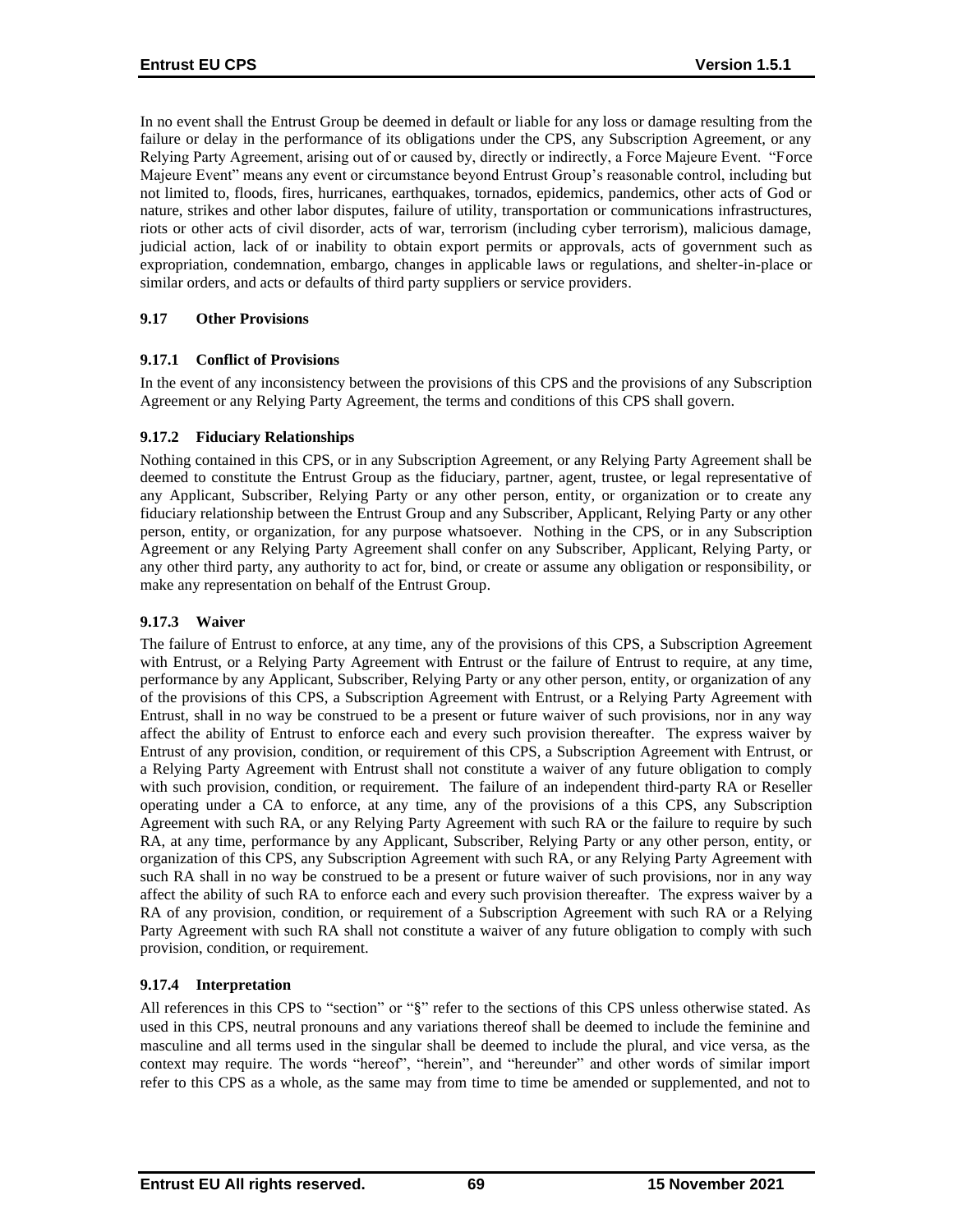any subdivision contained in this CPS. The word "including" when used herein is not intended to be exclusive and means "including, without limitation".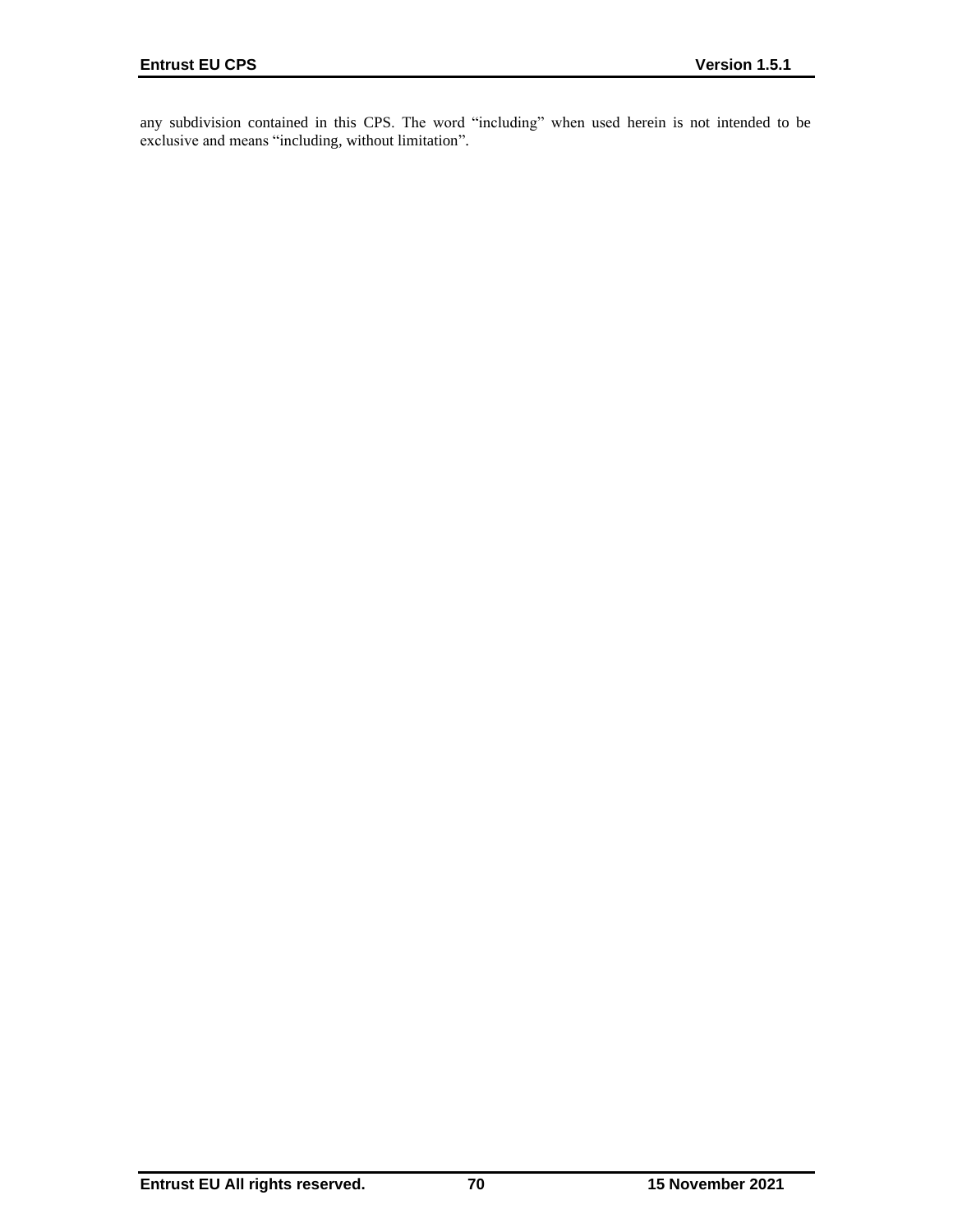# **Appendix A – Certificate Profiles**

## **Root Certificate**

| <b>Root Certificate Field</b>   | <b>Critical</b><br><b>Extension</b> | <b>Content</b>                                                 |
|---------------------------------|-------------------------------------|----------------------------------------------------------------|
| <i>Issuer</i>                   |                                     | Must match subject                                             |
| Subject                         |                                     | Must contain country Name, organization Name and<br>commonName |
| Extension: subjectKeyIdentifier | Not critical                        | 160-bit SHA-1 hash of subjectPublicKey per RFC<br>5280         |
| Extension: basicConstraints     | Critical                            | cA is TRUE; pathLenConstraint is not present                   |
| Extension: keyUsage             | Critical                            | keyCertsign and cRLSign bits are set                           |

# **Subordinate CA Certificate**

| Field                             | <b>Critical</b><br><b>Extension</b> | <b>Content</b>                                                                                                                                                                                                                            |
|-----------------------------------|-------------------------------------|-------------------------------------------------------------------------------------------------------------------------------------------------------------------------------------------------------------------------------------------|
| Validity: notAfter                |                                     | Not later than the notAfter of the signing certificate                                                                                                                                                                                    |
| Subject                           |                                     | Must contain countryName, organizationName and<br>commonName and may contain<br>organizationIdentifier                                                                                                                                    |
| Extension: subjectKeyIdentifier   | Not critical                        | 160-bit SHA-1 hash of subjectPublicKey per RFC<br>5280                                                                                                                                                                                    |
| Extension: authorityKeyIdentifier | Not critical                        | Matches subject KeyIdentifier of signing certificate                                                                                                                                                                                      |
| Extension: certificatePolicies    | Not critical                        | Must contain at least one set of policyInformation<br>containing at least a policyIdentifier                                                                                                                                              |
| Extension: basicConstraints       | Critical                            | cA is TRUE                                                                                                                                                                                                                                |
| Extension: keyUsage               | Critical                            | keyCertsign and cRLSign bits are set                                                                                                                                                                                                      |
| Extension: extKeyUsage            | Not critical                        | Must be present when associated with public trust<br>roots                                                                                                                                                                                |
| Extension: authorityInfoAccess    | Not critical                        | Must contain one AccessDescription with an<br>accessMethod of caIssuers and a Location of type<br>uniformResourceIdentifier and one<br>AccessDescription with an accessMethod of ocsp and<br>a Location of type uniformResourceIdentifier |
| Extension: cRLDistributionPoints  | Not critical                        | Must have at least one DistributionPoint containing a<br>fullName of type uniformResourceIdentifier                                                                                                                                       |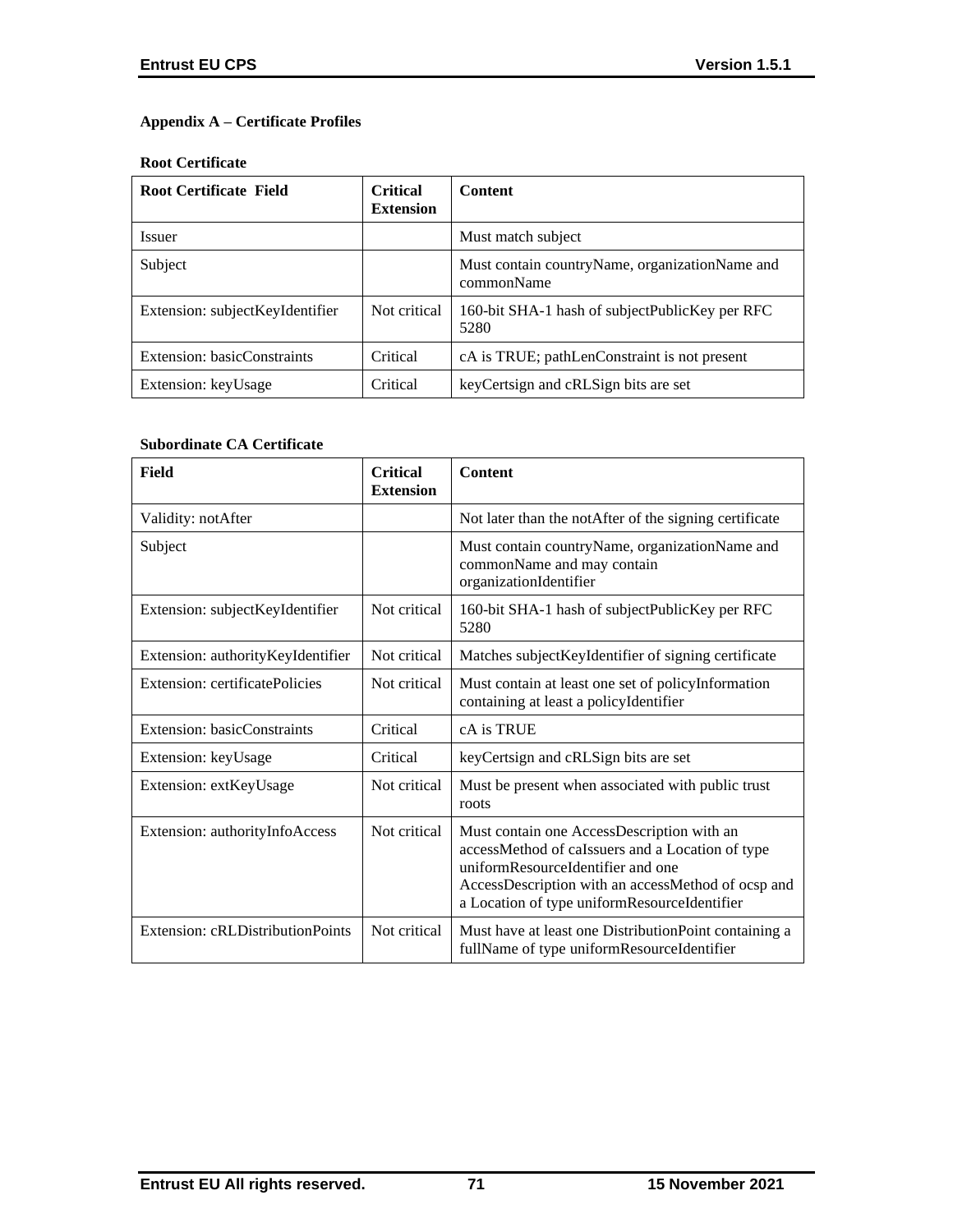# **eIDAS Qualified Signature Certificate**

| <b>Field</b>                    |                 | <b>Value</b>                                                                                                                                                                                                                                                                                                                                                                                                                                                                                                                                                                                                           |
|---------------------------------|-----------------|------------------------------------------------------------------------------------------------------------------------------------------------------------------------------------------------------------------------------------------------------------------------------------------------------------------------------------------------------------------------------------------------------------------------------------------------------------------------------------------------------------------------------------------------------------------------------------------------------------------------|
| Attributes                      |                 |                                                                                                                                                                                                                                                                                                                                                                                                                                                                                                                                                                                                                        |
| Version                         |                 | V <sub>3</sub>                                                                                                                                                                                                                                                                                                                                                                                                                                                                                                                                                                                                         |
| Serial Number                   |                 | Unique number with 64-bit entropy                                                                                                                                                                                                                                                                                                                                                                                                                                                                                                                                                                                      |
| <b>Issuer Signature</b>         |                 | $sha-256$                                                                                                                                                                                                                                                                                                                                                                                                                                                                                                                                                                                                              |
| Algorithm                       |                 |                                                                                                                                                                                                                                                                                                                                                                                                                                                                                                                                                                                                                        |
| <b>Issuer DN</b>                |                 | $CN =$ Entrust Certification Authority – ES QSig1<br>OrganizationIdentifier = VATES-B81188047<br>$O =$ Entrust Datacard Europe, S.L.<br>$C = ES$                                                                                                                                                                                                                                                                                                                                                                                                                                                                       |
| <b>Validity Period</b>          |                 | notBefore and notAfter are specified<br>$\leq$ 3 years                                                                                                                                                                                                                                                                                                                                                                                                                                                                                                                                                                 |
| Subject DN                      |                 | $CN =$ < common name which is commonly used by the<br>subject to represent itself><br>serialNumber $(2.5.4.5)$ = $\langle$ unique number $\rangle$<br>givenName $(2.5.4.42) = \langle$ validated first name><br>surname $(2.5.4.4) =$ <validated surname=""><br/><math>OU = corganization unit of subscripter &gt; (optional)</math><br/><math>O = \frac{1}{2}</math> legal name of subscriber<br/><math>L =</math><locality of="" subscriber=""> (optional)<br/><math>S = \text{state}</math> or province of subscriber &gt; (optional)<br/><math>C = \langle</math> country of subscriber&gt;</locality></validated> |
| Subject Public Key Info         |                 | 2048, 3072 or 4096-bit RSA key modulus<br>rsaEncryption {1.2.840.113549.1.1.1}                                                                                                                                                                                                                                                                                                                                                                                                                                                                                                                                         |
| <b>Extension</b>                | <b>Critical</b> | <b>Value</b>                                                                                                                                                                                                                                                                                                                                                                                                                                                                                                                                                                                                           |
| Authority Key Identifier        | N <sub>o</sub>  | Hash of the CA public key                                                                                                                                                                                                                                                                                                                                                                                                                                                                                                                                                                                              |
| Subject Key Identifier          | N <sub>o</sub>  | Hash of the subjectPublicKey in this certificate                                                                                                                                                                                                                                                                                                                                                                                                                                                                                                                                                                       |
| Key Usage                       | Yes             | nonRepudiation, digitalSignature                                                                                                                                                                                                                                                                                                                                                                                                                                                                                                                                                                                       |
| <b>Extended Key Usage</b>       | N <sub>o</sub>  | Document Signing (1.3.6.1.4.1.311.10.3.12)                                                                                                                                                                                                                                                                                                                                                                                                                                                                                                                                                                             |
| <b>Certificate Policies</b>     | N <sub>o</sub>  | Adobe Authentic Documents Trust (1.2.840.113583.1.1.5)<br>[1]Certificate Policy:<br>Policy Identifier= 2.16.840.1.114028.10.1.12.0<br>[1,1] Policy Qualifier Info:<br>Policy Qualifier Id=CPS<br>Qualifier: https://www.entrust.net/rpa<br>[2] Certificate Policy:<br>Policy Identifier=0.4.0.194112.1.0<br>[3]Certificate Policy:<br>Policy Identifier=2.16.840.1.114028.10.1.6                                                                                                                                                                                                                                       |
| <b>Basic Constraints</b>        | Yes             | Subject Type = End Entity<br>Path Length Constraint = None                                                                                                                                                                                                                                                                                                                                                                                                                                                                                                                                                             |
| Authority Information<br>Access |                 | [1] Authority Info Access<br>Access Method = On-line Certificate Status Protocol<br>(1.3.6.1.5.5.7.48.1)<br>Alternative Name: uri=http://ocsp.entrust.net<br>[2] Authority Info Access<br>Access Method=Certification Authority Issuer<br>(1.3.6.1.5.5.7.48.2)<br>Alternative Name: URL= http://aia.entrust.net/esqsig1-<br>g4.cer                                                                                                                                                                                                                                                                                     |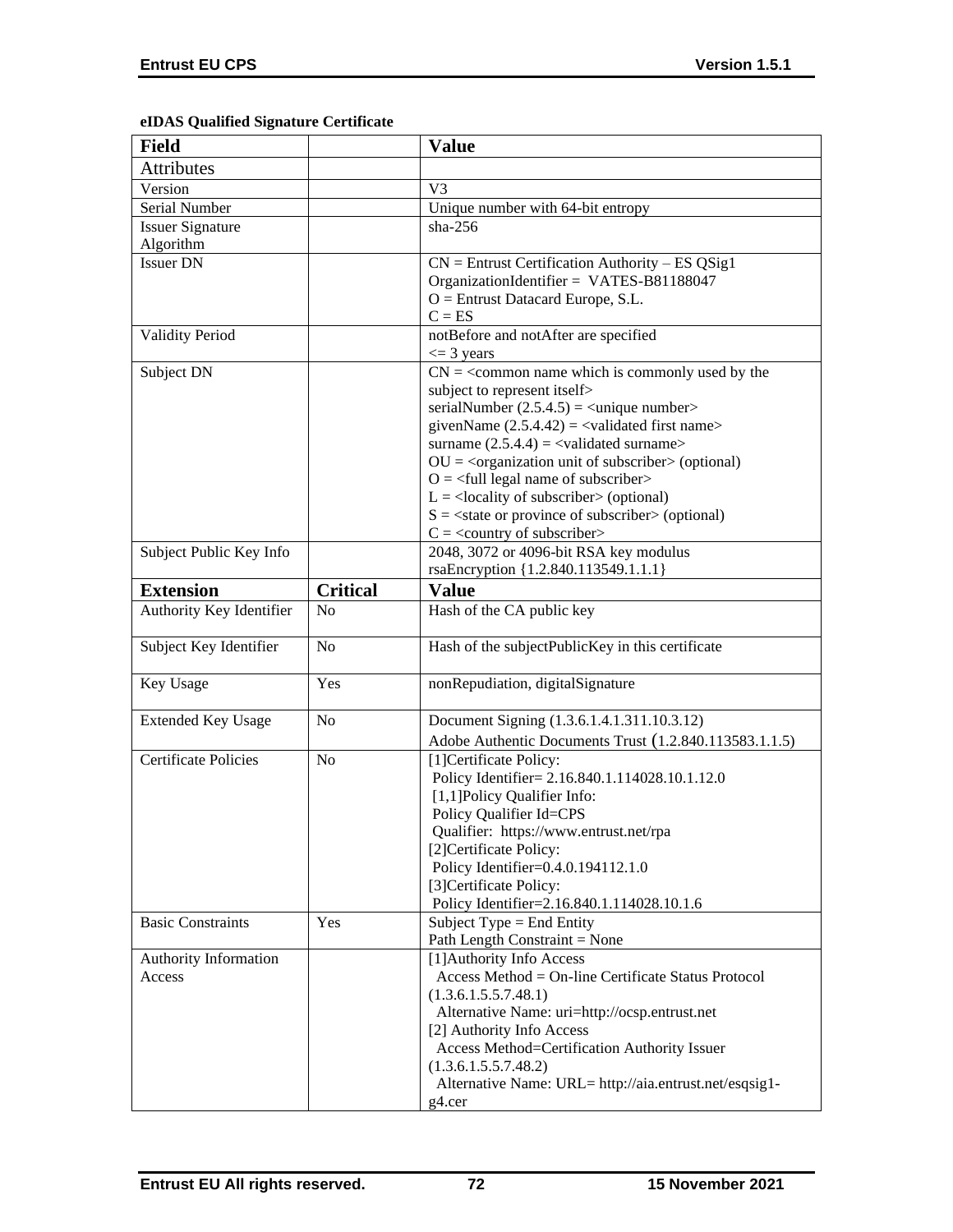| <b>CRL</b> Distribution Points                   | No              | uri: http://crl.entrust.net/esqsig1ca.crl                                                                                                                                               |
|--------------------------------------------------|-----------------|-----------------------------------------------------------------------------------------------------------------------------------------------------------------------------------------|
| Archive Rev Info<br>(1.2.840.113583.1.1.9.2)     | N <sub>0</sub>  | 30 03 02 01 01                                                                                                                                                                          |
| Time-stamp<br>(1.2.840.113583.1.1.9.1)           | N <sub>0</sub>  | $URI = \frac{http://timestamp.entrust.net/TSS/RFC3161sha2TS}{$<br>Authentication = Not Required                                                                                         |
| qcStatements                                     | <b>Critical</b> | <b>Value</b>                                                                                                                                                                            |
| id-etsi-qcs-<br>QcCompliance<br>(0.4.0.1862.1.1) | N <sub>0</sub>  | id-etsi-qcs-1 $(0.4.0.1862.1.1)$<br>esi4-qcStatement-1: Claim that the certificate is an EU<br>Qualified Certificate in accordance with Regulation EU No<br>910/2014                    |
| id-etsi-qcs-QcType<br>(0.4.0.1862.1.6)           | N <sub>0</sub>  | id-etsi-qcs-6 (0.4.0.1862.1.6)<br>esi4-qcStatement-6 : Type of certificate<br>id-etsi-qcs-QcType $1 =$ Certificate for electronic signatures<br>as defined in Regulation EU No 910/2014 |
| id-etsi-qcs-QcPDS<br>(0.4.0.1862.1.5)            | No              | id-etsi-qcs-5 (0.4.0.1862.1.5)<br>URL= http://www.entrust.net/rpa<br>Language $=$ en                                                                                                    |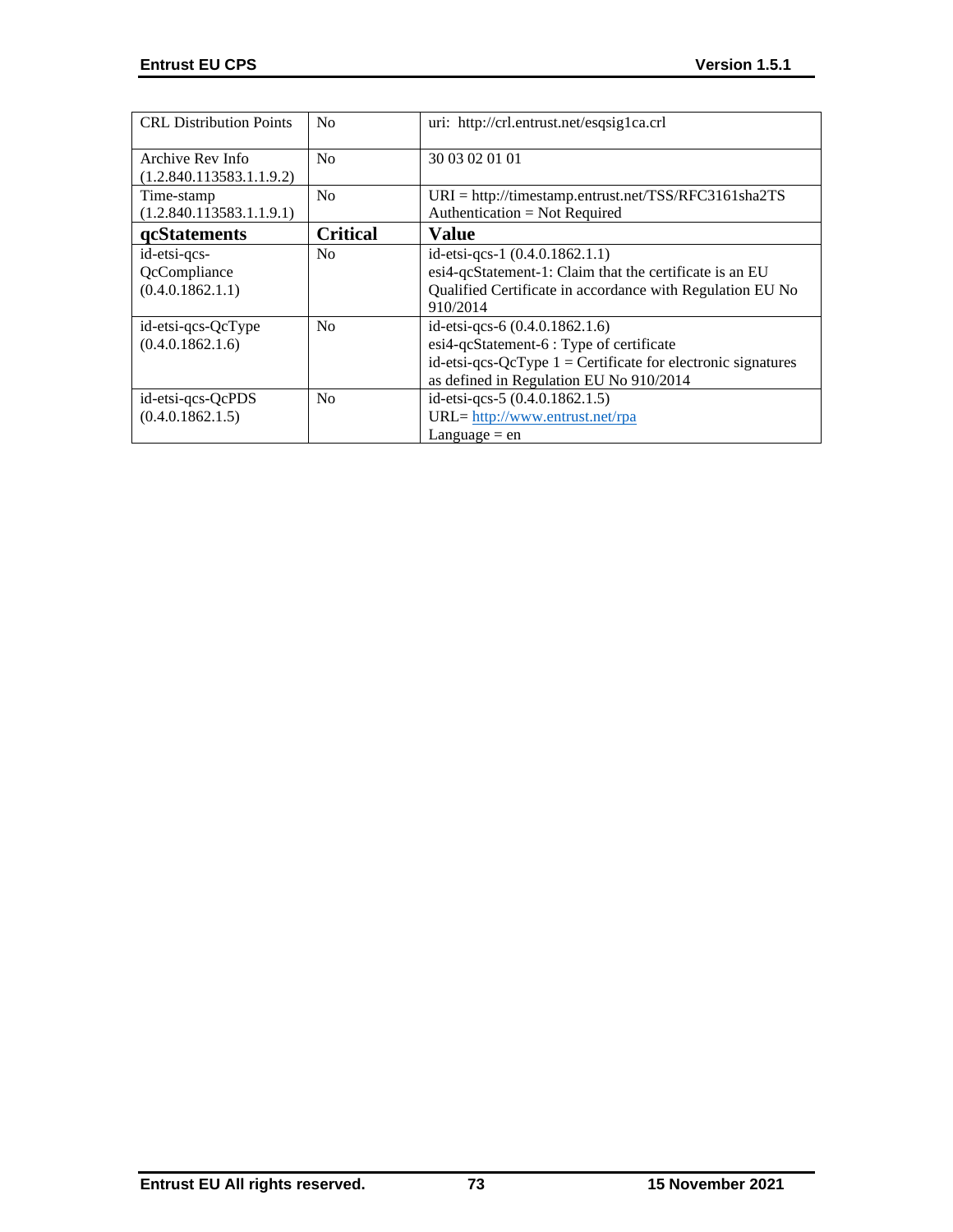# **eIDAS Qualified Seal Certificate**

| <b>Field</b>                   |                 | <b>Value</b>                                                                                                   |
|--------------------------------|-----------------|----------------------------------------------------------------------------------------------------------------|
| <b>Attributes</b>              |                 |                                                                                                                |
| Version                        |                 | V <sub>3</sub>                                                                                                 |
| Serial Number                  |                 | Unique number to PKI domain                                                                                    |
| <b>Issuer Signature</b>        |                 | $sha-256$                                                                                                      |
| Algorithm                      |                 |                                                                                                                |
| <b>Issuer DN</b>               |                 | $CN =$ Entrust Certification Authority – ES QSeal1                                                             |
|                                |                 | OrganizationIdentifier = VATES-B81188047                                                                       |
|                                |                 | $O =$ Entrust Datacard Europe, S.L.                                                                            |
|                                |                 | $C = ES$                                                                                                       |
| <b>Validity Period</b>         |                 | notBefore and notAfter are specified                                                                           |
|                                |                 | $\leq$ 3 years                                                                                                 |
| Subject DN                     |                 | $CN =$ < common name which is commonly used by the                                                             |
|                                |                 | subject to represent itself>                                                                                   |
|                                |                 | $OU = coganization unit of subscripts (optional)$                                                              |
|                                |                 | $OrgID = <$ organization identifier><br>$O = \left\langle \text{full legal name of subscripter} \right\rangle$ |
|                                |                 | $L =$ <locality of="" subscriber=""> (optional)</locality>                                                     |
|                                |                 | $S = \text{state}$ or province of subscriber > (optional)                                                      |
|                                |                 | $C = \langle country\ of\ subscript\ c$                                                                        |
| Subject Public Key Info        |                 | 2048, 3072 or 4096-bit RSA key modulus                                                                         |
|                                |                 | rsaEncryption {1.2.840.113549.1.1.1}                                                                           |
| <b>Extension</b>               | <b>Critical</b> | <b>Value</b>                                                                                                   |
| Authority Key Identifier       | N <sub>o</sub>  | Hash of the CA public key                                                                                      |
|                                |                 |                                                                                                                |
| Subject Key Identifier         | N <sub>o</sub>  | Hash of the subjectPublicKey in this certificate                                                               |
|                                |                 |                                                                                                                |
| Key Usage                      | Yes             | Non Repudiation                                                                                                |
| <b>Extended Key Usage</b>      | N <sub>o</sub>  | Document Signing (1.3.6.1.4.1.311.10.3.12)                                                                     |
|                                |                 | Adobe Authentic Documents Trust (1.2.840.113583.1.1.5)                                                         |
| <b>Certificate Policies</b>    | No              | [1] Certificate Policy:                                                                                        |
|                                |                 | Policy Identifier= 2.16.840.1.114028.10.1.12.1                                                                 |
|                                |                 | [1,1]Policy Qualifier Info:                                                                                    |
|                                |                 | Policy Qualifier Id=CPS                                                                                        |
|                                |                 | Qualifier: https://www.entrust.net/rpa                                                                         |
|                                |                 | [2]Certificate Policy:                                                                                         |
|                                |                 | Policy Identifier=0.4.0.194112.1.1                                                                             |
|                                |                 | [3] Certificate Policy:                                                                                        |
|                                |                 | Policy Identifier=2.16.840.1.114028.10.1.6 (Optional)                                                          |
| <b>Basic Constraints</b>       | N <sub>o</sub>  | Subject Type = End Entity                                                                                      |
|                                |                 | Path Length Constraint = None                                                                                  |
| Authority Information          |                 | [1] Authority Info Access                                                                                      |
| Access                         |                 | Access Method = On-line Certificate Status Protocol                                                            |
|                                |                 | (1.3.6.1.5.5.7.48.1)                                                                                           |
|                                |                 | Alternative Name: uri=http://ocsp.entrust.net                                                                  |
|                                |                 | [2] Authority Info Access                                                                                      |
|                                |                 | Access Method=Certification Authority Issuer                                                                   |
|                                |                 | (1.3.6.1.5.5.7.48.2)                                                                                           |
|                                |                 | Alternative Name: URL= http://aia.entrust.net/esqseal1-                                                        |
| <b>CRL Distribution Points</b> | No              | g4.cer<br>uri: http://crl.entrust.net/esqseal1ca.crl                                                           |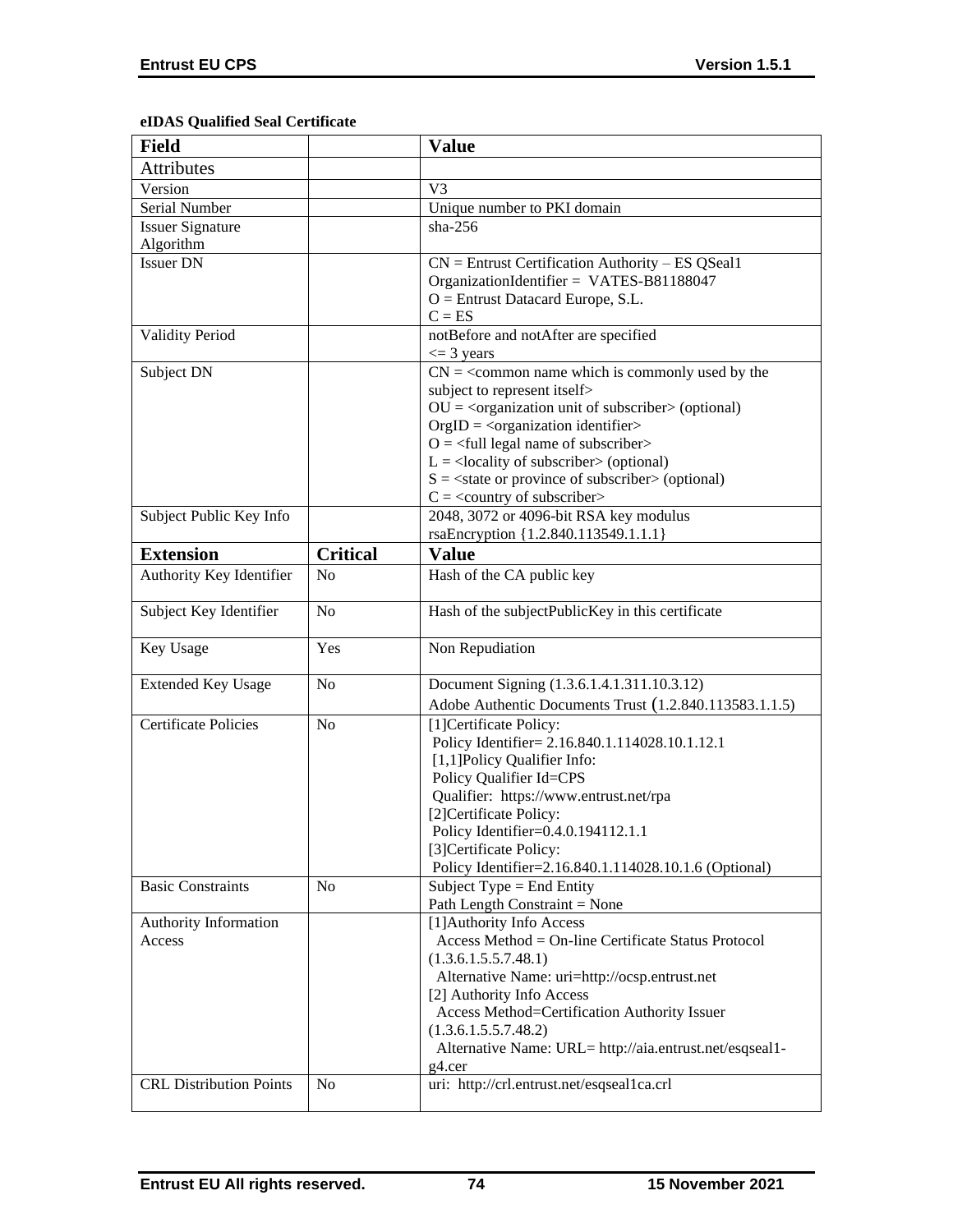| qcStatements       | <b>Critical</b> | <b>Value</b>                                                 |
|--------------------|-----------------|--------------------------------------------------------------|
| id-etsi-qcs-       | N <sub>0</sub>  | id-etsi-qcs-1 (0.4.0.1862.1.1)                               |
| QcCompliance       |                 | esi4-qcStatement-1: Claim that the certificate is an EU      |
| (0.4.0.1862.1.1)   |                 | Qualified Certificate in accordance with Regulation EU No    |
|                    |                 | 910/2014                                                     |
| id-etsi-qcs-QcType | No              | id-etsi-qcs-6 $(0.4.0.1862.1.6)$                             |
| (0.4.0.1862.1.6)   |                 | esi4-qcStatement-6 : Type of certificate                     |
|                    |                 | id-etsi-qcs-QcType $2$ = Certificate for electronic Seals as |
|                    |                 | defined in Regulation EU No 910/2014                         |
| id-etsi-qcs-QcPDS  | N <sub>o</sub>  | id-etsi-qcs-5 (0.4.0.1862.1.5)                               |
| (0.4.0.1862.1.5)   |                 | URL= http://www.entrust.net/rpa                              |
|                    |                 | $L$ anguage = en                                             |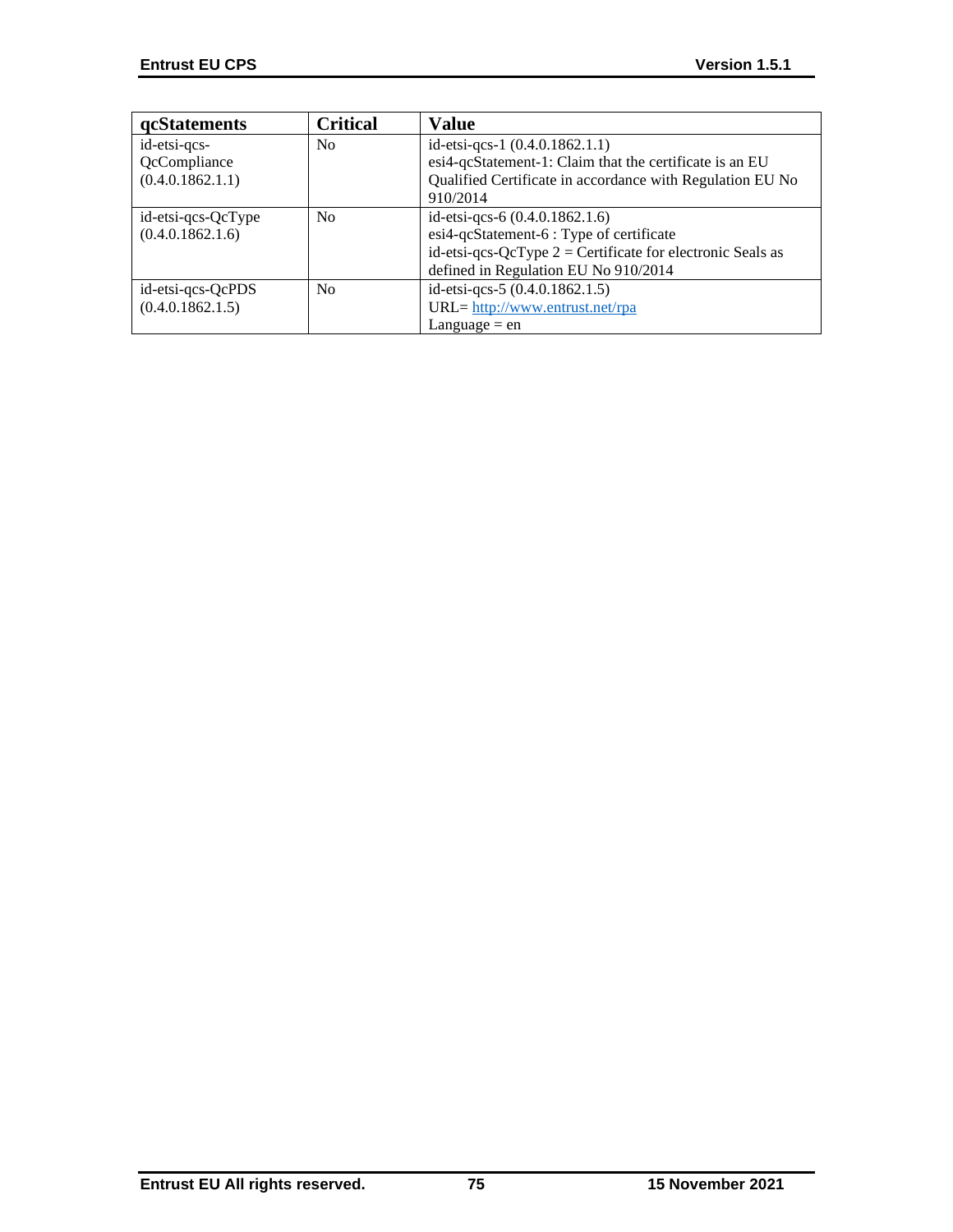# **PSD2 Qualified Seal Certificate**

| <b>Field</b>                   |                 | <b>Value</b>                                                                                                                         |
|--------------------------------|-----------------|--------------------------------------------------------------------------------------------------------------------------------------|
| <b>Attributes</b>              |                 |                                                                                                                                      |
| Version                        |                 | V <sub>3</sub>                                                                                                                       |
| Serial Number                  |                 | Unique number to PKI domain                                                                                                          |
| <b>Issuer Signature</b>        |                 | $sha-256$                                                                                                                            |
| Algorithm                      |                 |                                                                                                                                      |
| <b>Issuer DN</b>               |                 | $CN =$ Entrust Certification Authority – ES QSeal1                                                                                   |
|                                |                 | OrganizationIdentifier = VATES-B81188047                                                                                             |
|                                |                 | $O =$ Entrust Datacard Europe, S.L.                                                                                                  |
|                                |                 | $C = ES$                                                                                                                             |
| <b>Validity Period</b>         |                 | notBefore and notAfter are specified                                                                                                 |
|                                |                 | $\leq$ 3 years                                                                                                                       |
| Subject DN                     |                 | $CN =$ < common name which is commonly used by the                                                                                   |
|                                |                 | subject to represent itself>                                                                                                         |
|                                |                 | $OU = coganization unit of subscripter > (optional)$                                                                                 |
|                                |                 | $OrgID = <$ organization identifier>                                                                                                 |
|                                |                 | $O = \left\langle \text{full legal name of subscripter} \right\rangle$<br>$L =$ <locality of="" subscriber=""> (optional)</locality> |
|                                |                 | $S = \text{state}$ or province of subscriber > (optional)                                                                            |
|                                |                 | $C = \langle$ country of subscriber $>$                                                                                              |
| Subject Public Key Info        |                 | 2048, 3072 or 4096-bit RSA key modulus                                                                                               |
|                                |                 | rsaEncryption {1.2.840.113549.1.1.1}                                                                                                 |
| <b>Extension</b>               | <b>Critical</b> | <b>Value</b>                                                                                                                         |
| Authority Key Identifier       | N <sub>o</sub>  | Hash of the CA public key                                                                                                            |
|                                |                 |                                                                                                                                      |
| Subject Key Identifier         | N <sub>o</sub>  | Hash of the subjectPublicKey in this certificate                                                                                     |
|                                |                 |                                                                                                                                      |
| Key Usage                      | Yes             | Non Repudiation                                                                                                                      |
|                                |                 |                                                                                                                                      |
| <b>Extended Key Usage</b>      | N <sub>o</sub>  | Document Signing (1.3.6.1.4.1.311.10.3.12)                                                                                           |
| <b>Certificate Policies</b>    | N <sub>o</sub>  | Adobe Authentic Documents Trust (1.2.840.113583.1.1.5)<br>[1] Certificate Policy:                                                    |
|                                |                 | Policy Identifier= 2.16.840.1.114028.10.1.12.5                                                                                       |
|                                |                 | [1,1] Policy Qualifier Info:                                                                                                         |
|                                |                 | Policy Qualifier Id=CPS                                                                                                              |
|                                |                 | Qualifier: https://www.entrust.net/rpa                                                                                               |
|                                |                 | [2]Certificate Policy:                                                                                                               |
|                                |                 | Policy Identifier=0.4.0.194112.1.1                                                                                                   |
| <b>Basic Constraints</b>       | N <sub>o</sub>  | Subject Type = End Entity                                                                                                            |
|                                |                 | Path Length Constraint = None                                                                                                        |
| Authority Information          |                 | [1] Authority Info Access                                                                                                            |
| Access                         |                 | Access Method = On-line Certificate Status Protocol                                                                                  |
|                                |                 | (1.3.6.1.5.5.7.48.1)                                                                                                                 |
|                                |                 | Alternative Name: uri=http://ocsp.entrust.net                                                                                        |
|                                |                 | [2] Authority Info Access                                                                                                            |
|                                |                 | Access Method=Certification Authority Issuer                                                                                         |
|                                |                 | (1.3.6.1.5.5.7.48.2)                                                                                                                 |
|                                |                 | Alternative Name: URL= http://aia.entrust.net/esqseal1-                                                                              |
|                                |                 | g4.cer                                                                                                                               |
| <b>CRL Distribution Points</b> | N <sub>o</sub>  | uri: http://crl.entrust.net/esqseal1ca.crl                                                                                           |
| qcStatements                   | <b>Critical</b> | <b>Value</b>                                                                                                                         |
| id-etsi-qcs-                   | N <sub>0</sub>  | id-etsi-qcs-1 (0.4.0.1862.1.1)                                                                                                       |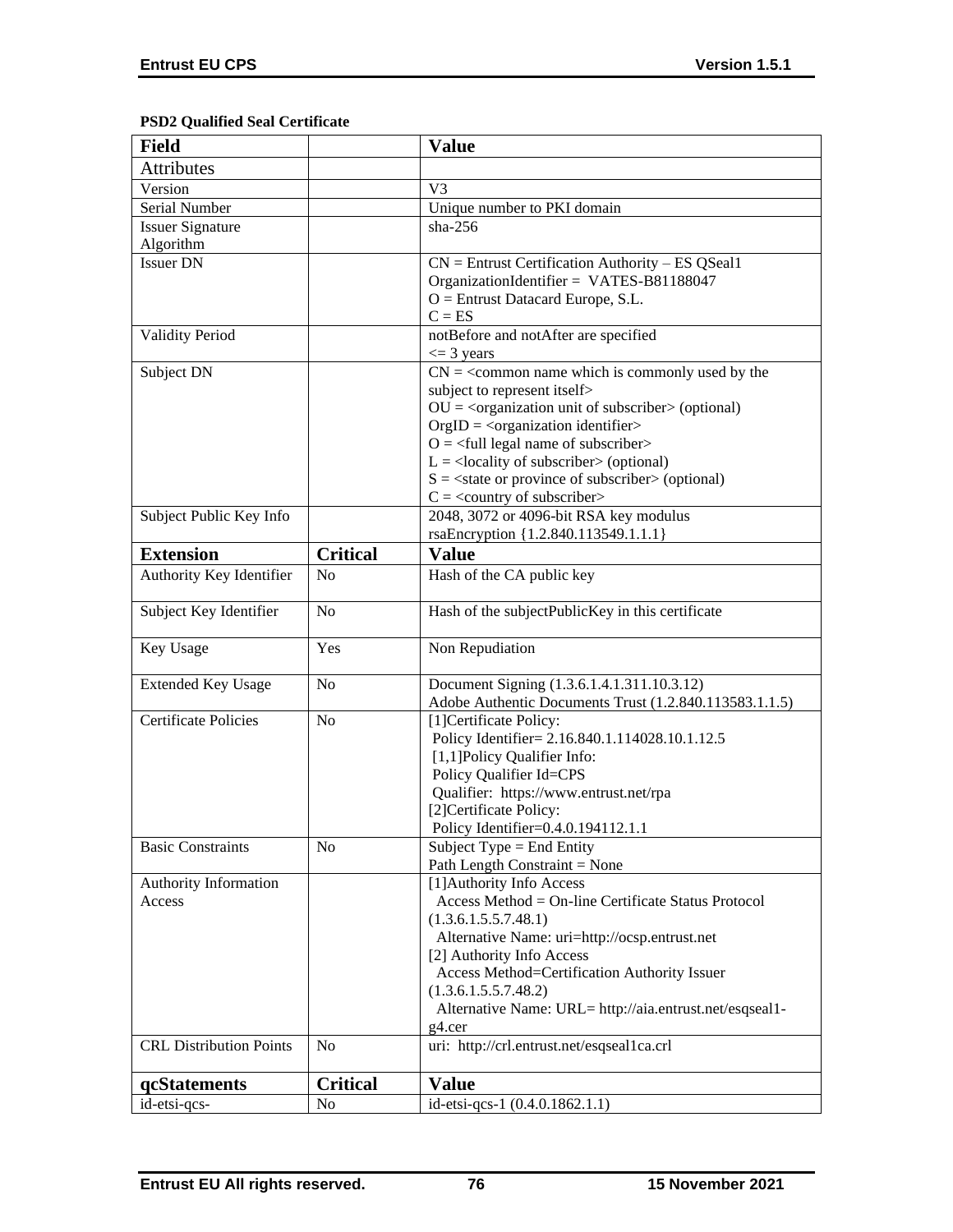| QcCompliance<br>(0.4.0.1862.1.1)            |                | esi4-qcStatement-1: Claim that the certificate is an EU<br>Qualified Certificate in accordance with Regulation EU No<br>910/2014                                                   |
|---------------------------------------------|----------------|------------------------------------------------------------------------------------------------------------------------------------------------------------------------------------|
| id-etsi-qcs-QcType<br>(0.4.0.1862.1.6)      | No             | id-etsi-qcs-6 (0.4.0.1862.1.6)<br>esi4-qcStatement-6 : Type of certificate<br>id-etsi-qcs-QcType $2$ = Certificate for electronic Seals as<br>defined in Regulation EU No 910/2014 |
| id-etsi-qcs-QcPDS<br>(0.4.0.1862.1.5)       | No             | id-etsi-qcs-5 (0.4.0.1862.1.5)<br>$URL = \frac{http://www.entrust.net/rpa}{$<br>$L$ anguage = $EN$                                                                                 |
| id-etsi-psd2-qcStatement<br>(0.4.0.19495.2) | N <sub>0</sub> | (ONLY for PSD2 per ETSI TS 119 495, 5.1)<br>$PSD2QcType ::= SEQUENCE$<br>rolesOfPSP<br>RolesOfPSO,<br>nCAName<br>NCAName,<br>nCAId<br>NCAId                                        |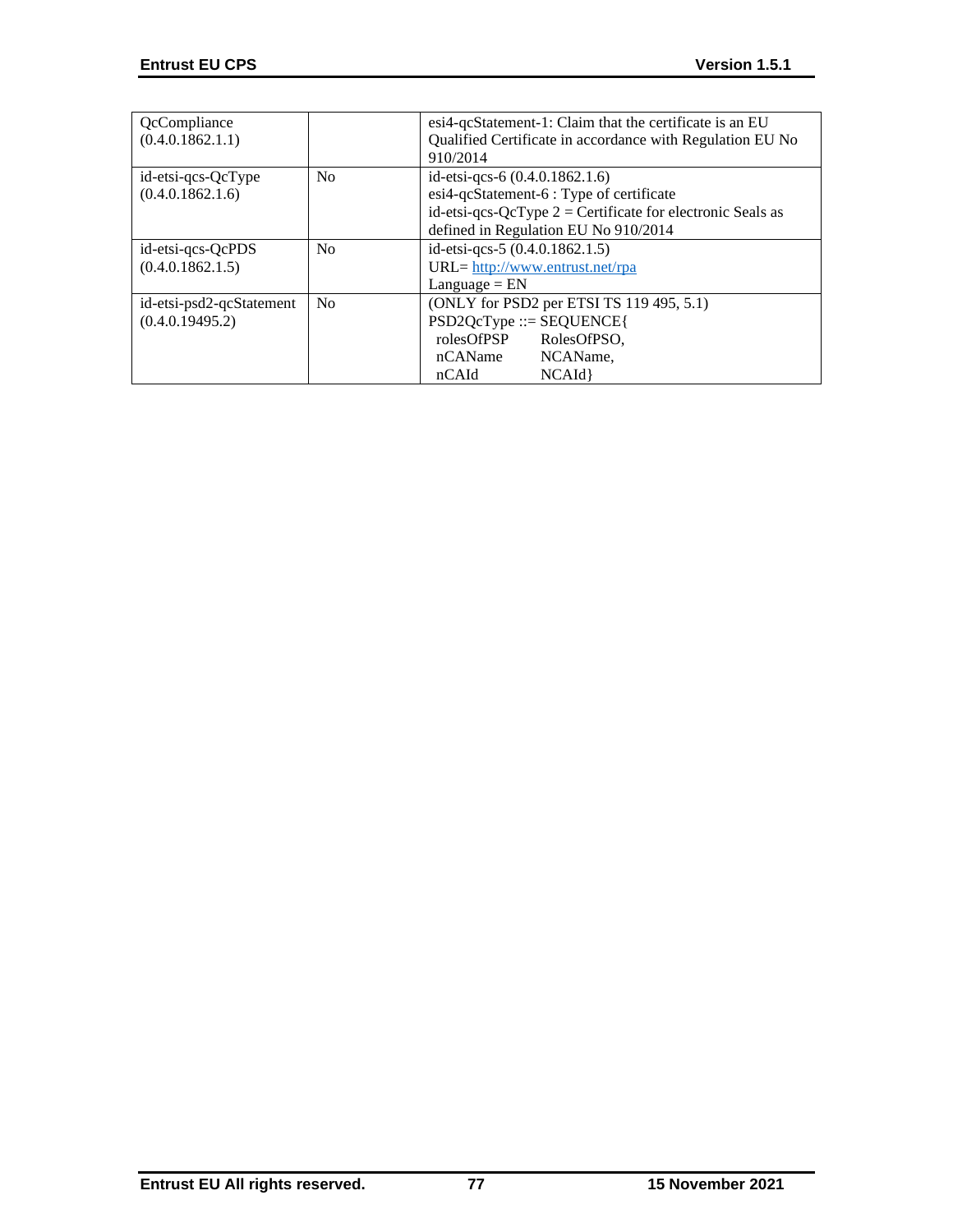# **eIDAS Qualified Web Authentication Certificate**

| <b>Field</b>              |                 | <b>Value</b>                                                                                        |
|---------------------------|-----------------|-----------------------------------------------------------------------------------------------------|
| Attributes                |                 |                                                                                                     |
| Version                   |                 | V <sub>3</sub>                                                                                      |
| Serial Number             |                 | Unique number to PKI domain                                                                         |
| <b>Issuer Signature</b>   |                 | $sha-256$                                                                                           |
| Algorithm                 |                 |                                                                                                     |
| <b>Issuer DN</b>          |                 | $CN =$ Entrust Certification Authority – QTSP1                                                      |
|                           |                 | OrganizationIdentifier = VATES-B81188047                                                            |
|                           |                 | $O =$ Entrust Datacard Europe, S.L.                                                                 |
|                           |                 | $C = ES$                                                                                            |
| Validity Period           |                 | notBefore and notAfter are specified                                                                |
| Subject DN                |                 | $CN = <$ DNS name of secure server>                                                                 |
|                           |                 | serialNumber= <registration number="" of="" subscriber=""></registration>                           |
|                           |                 | businessCategory= <ev business="" category=""></ev>                                                 |
|                           |                 | $OU = corganization unit of subscripter > (optional)$                                               |
|                           |                 | $O = \left\langle \text{full legal name of subscriber} \right\rangle$                               |
|                           |                 | jurisdictionOfIncorporationLocalityName (if applicable) =                                           |
|                           |                 | <jurisdiction incorporation="" locality="" of="" of<="" or="" registration="" td=""></jurisdiction> |
|                           |                 | subscriber>                                                                                         |
|                           |                 | jurisdicationOfIncorporationStateOrProvinceName (if                                                 |
|                           |                 | $applicable) =$ invisible $i$ = $i$ invisible $i$ of registration or incorporation                  |
|                           |                 | state or province of subscriber>                                                                    |
|                           |                 | jurisdicationOfIncorporationCountry = $\langle$ jurisdiction of                                     |
|                           |                 | registration or incorporation country of subscriber>                                                |
|                           |                 | $L =$ <locality of="" subscriber=""> (optional)</locality>                                          |
|                           |                 | $S = \text{state}$ or province of subscriber (if applicable)                                        |
|                           |                 | $C = \langle$ country of subscriber>                                                                |
| Subject Public Key Info   |                 | 2048, 3072 or 4096-bit RSA key modulus                                                              |
|                           |                 | rsaEncryption {1.2.840.113549.1.1.1}                                                                |
| <b>Extension</b>          |                 |                                                                                                     |
|                           |                 |                                                                                                     |
|                           | <b>Critical</b> | <b>Value</b>                                                                                        |
| Authority Key Identifier  | No              | Hash of the CA public key                                                                           |
|                           |                 |                                                                                                     |
| Subject Key Identifier    | No              | Hash of the subjectPublicKey in this certificate                                                    |
|                           |                 |                                                                                                     |
| Subject Alternative       | N <sub>0</sub>  | DNS name(s) of secure server                                                                        |
| Name                      |                 |                                                                                                     |
| Certificate Transparency  | $\rm No$        | (1.3.6.1.4.1.11129.2.4.2) MAY include two or more                                                   |
|                           |                 | Certificate Transparency proofs from approved CT Logs                                               |
| Key Usage                 | Yes             | Digital Signature                                                                                   |
|                           |                 | Key Encipherment                                                                                    |
| <b>Extended Key Usage</b> | No              | Server Authentication (1.3.6.1.5.5.7.3.1)                                                           |
|                           |                 | Client Authentication (1.3.6.1.5.5.7.3.2)                                                           |
| Certificate Policies      | N <sub>o</sub>  | [1] Certificate Policy:                                                                             |
|                           |                 | Policy Identifier= 2.16.840.1.114028.10.1.12.4                                                      |
|                           |                 | [1,1] Policy Qualifier Info:                                                                        |
|                           |                 | Policy Qualifier Id=CPS                                                                             |
|                           |                 | Qualifier: http://www.entrust.net/rpa                                                               |
|                           |                 | [2] Certificate Policy:                                                                             |
|                           |                 | Policy Identifier=0.4.0.194112.1.4                                                                  |
|                           |                 | [3] Certificate Policy:                                                                             |
|                           |                 | Policy Identifier=2.16.840.1.114028.10.1.2                                                          |
|                           |                 | [4] Certificate Policy:                                                                             |
| <b>Basic Constraints</b>  | No              | Policy Identifier=2.23.140.1.1<br>Subject Type = End Entity                                         |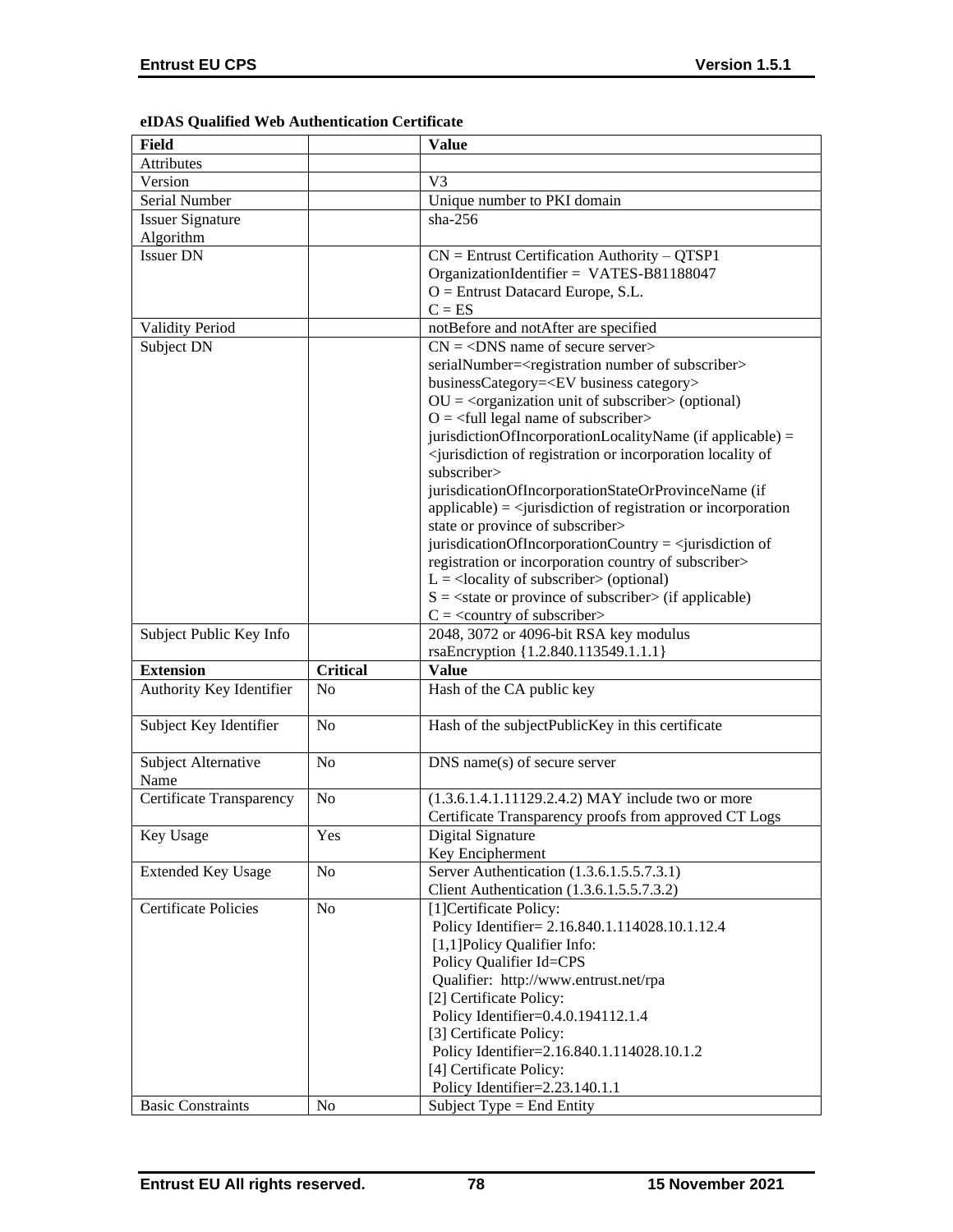|                                |                 | Path Length Constraint = None                                   |
|--------------------------------|-----------------|-----------------------------------------------------------------|
| Authority Information          |                 | Access Method = $On$ -line Certificate Status Protocol          |
| Access                         |                 | (1.3.6.1.5.5.7.48.1)                                            |
|                                |                 | Alternative Name: URL=http://ocsp.entrust.net                   |
|                                |                 | Access Method=Certification Authority Issuer<br>$\bullet$       |
|                                |                 | (1.3.6.1.5.5.7.48.2)                                            |
|                                |                 | Alternative Name: URL= http://aia.entrust.net/qtsp1-            |
|                                |                 | chain256.cer                                                    |
| <b>CRL Distribution Points</b> | N <sub>o</sub>  | uri: http://crl.entrust.net/qtsp1.crl                           |
|                                |                 |                                                                 |
| qcStatements                   | <b>Critical</b> | <b>Value</b>                                                    |
| id-etsi-qcs-                   | N <sub>o</sub>  | id-etsi-qcs-1 $(0.4.0.1862.1.1)$                                |
| QcCompliance                   |                 | esi4-qcStatement-1: Claim that the certificate is an EU         |
|                                |                 | Qualified Certificate in accordance with Regulation EU No       |
|                                |                 | 910/2014                                                        |
| id-etsi-qcs-QcType             | N <sub>0</sub>  | id-etsi-qcs-6 (0.4.0.1862.1.6)                                  |
|                                |                 | esi4-qcStatement-6 : Type of certificate                        |
|                                |                 |                                                                 |
|                                |                 | Id-etsi-qct-web $(0.4.0.1862.1.6.3)$                            |
|                                |                 | id-etsi-qcs-QcType $3$ = Certificate for website authentication |
|                                |                 | as defined in Regulation EU No 910/2014                         |
| id-etsi-qcs-QcPDS              | N <sub>o</sub>  | id-etsi-qcs-5 (0.4.0.1862.1.5)                                  |
|                                |                 | $URL = http://www.entrust.net/rpa$                              |
|                                |                 | Language $=$ en                                                 |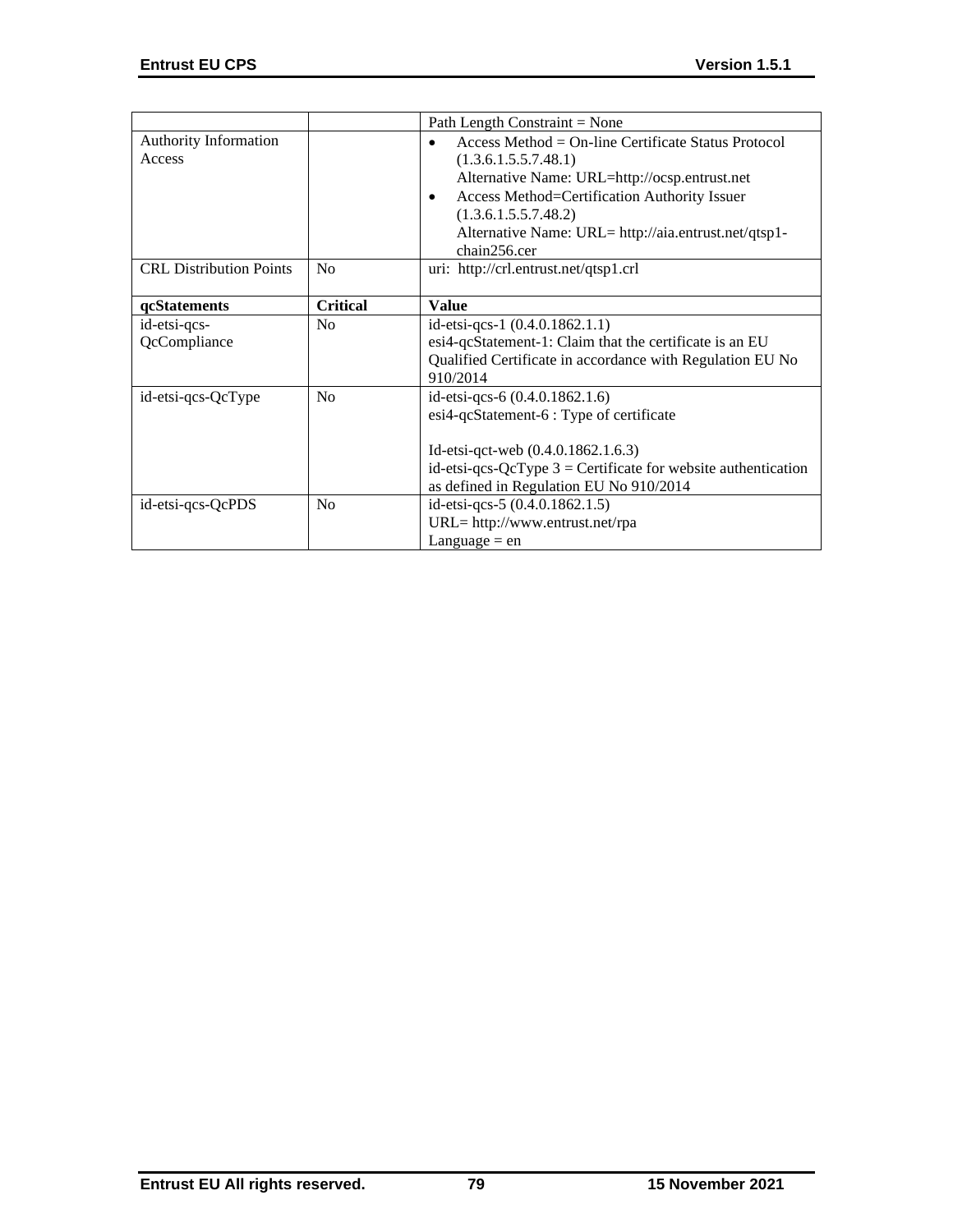|  |  |  | PSD2 Qualified Web Authentication Certificate |  |
|--|--|--|-----------------------------------------------|--|
|--|--|--|-----------------------------------------------|--|

| Field                           |                 | <b>Value</b>                                                                                                  |
|---------------------------------|-----------------|---------------------------------------------------------------------------------------------------------------|
| Attributes                      |                 |                                                                                                               |
| Version                         |                 | V3                                                                                                            |
| Serial Number                   |                 | Unique number to PKI domain                                                                                   |
| <b>Issuer Signature</b>         |                 | $sha-256$                                                                                                     |
| Algorithm                       |                 |                                                                                                               |
| <b>Issuer DN</b>                |                 | $CN =$ Entrust Certification Authority – QTSP1                                                                |
|                                 |                 | OrganizationIdentifier = VATES-B81188047                                                                      |
|                                 |                 | $O =$ Entrust Datacard Europe, S.L.                                                                           |
|                                 |                 | $C = ES$                                                                                                      |
| Validity Period                 |                 | notBefore and notAfter are specified                                                                          |
| Subject DN                      |                 | $CN = <$ DNS name of secure server>                                                                           |
|                                 |                 | serialNumber= <registration number="" of="" subscriber=""></registration>                                     |
|                                 |                 | businessCategory= <ev business="" category=""></ev>                                                           |
|                                 |                 | $OU = corganization unit of subscripter > (optional)$                                                         |
|                                 |                 | OrgID $(2.23.140.3.1)$ = < Organization ID>                                                                   |
|                                 |                 | $O = \frac{1}{2}$ legal name of subscriber                                                                    |
|                                 |                 | organizationIdentifier = <organization assigned<="" identifier="" td=""></organization>                       |
|                                 |                 |                                                                                                               |
|                                 |                 | by applicable NCA>                                                                                            |
|                                 |                 | <jurisdiction incorporation="" locality="" of="" of<br="" or="" registration="">subscriber&gt;</jurisdiction> |
|                                 |                 | jurisdictionOfIncorporationLocalityName (if applicable) =                                                     |
|                                 |                 | jurisdicationOfIncorporationStateOrProvinceName (if                                                           |
|                                 |                 | $applicable) = \langle$ invisible $\langle$ intervalse of registration or incorporation                       |
|                                 |                 | state or province of subscriber>                                                                              |
|                                 |                 | jurisdicationOfIncorporationCountry = $\le$ jurisdiction of                                                   |
|                                 |                 | registration or incorporation country of subscriber>                                                          |
|                                 |                 | $L =$ <locality of="" subscriber=""> (optional)</locality>                                                    |
|                                 |                 | $S = \text{state}$ or province of subscriber $\text{in}$ (if applicable)                                      |
|                                 |                 | $C = \langle$ country of subscriber>                                                                          |
| Subject Public Key Info         |                 | 2048, 3072 or 4096-bit RSA key modulus                                                                        |
|                                 |                 | rsaEncryption {1.2.840.113549.1.1.1}                                                                          |
| <b>Extension</b>                | <b>Critical</b> | <b>Value</b>                                                                                                  |
| Authority Key Identifier        | N <sub>o</sub>  | Hash of the CA public key                                                                                     |
|                                 |                 |                                                                                                               |
| Subject Key Identifier          | N <sub>o</sub>  | Hash of the subjectPublicKey in this certificate                                                              |
|                                 |                 |                                                                                                               |
| <b>Subject Alternative Name</b> | No              | $DNS$ name $(s)$ of secure server                                                                             |
| Certificate Transparency        | N <sub>0</sub>  | $(1.3.6.1.4.1.11129.2.4.2)$ MAY include two or more                                                           |
|                                 |                 | Certificate Transparency proofs from approved CT Logs                                                         |
| Key Usage                       | Yes             | Digital Signature                                                                                             |
|                                 |                 | Key Encipherment                                                                                              |
| <b>Extended Key Usage</b>       | No              | Server Authentication (1.3.6.1.5.5.7.3.1)                                                                     |
|                                 |                 | Client Authentication (1.3.6.1.5.5.7.3.2)                                                                     |
| <b>Certificate Policies</b>     | N <sub>o</sub>  | [1] Certificate Policy:                                                                                       |
|                                 |                 | Policy Identifier= 2.16.840.1.114028.10.1.12.6                                                                |
|                                 |                 | [1,1] Policy Qualifier Info:                                                                                  |
|                                 |                 | Policy Qualifier Id=CPS                                                                                       |
|                                 |                 | Qualifier: http://www.entrust.net/rpa                                                                         |
|                                 |                 | [2] Certificate Policy:                                                                                       |
|                                 |                 | Policy Identifier=0.4.0.194112.1.4                                                                            |
|                                 |                 | [3] Certificate Policy                                                                                        |
|                                 |                 | Policy identifier=2.16.840.1.114028.10.1.2                                                                    |
|                                 |                 | [4] Certificate Policy:                                                                                       |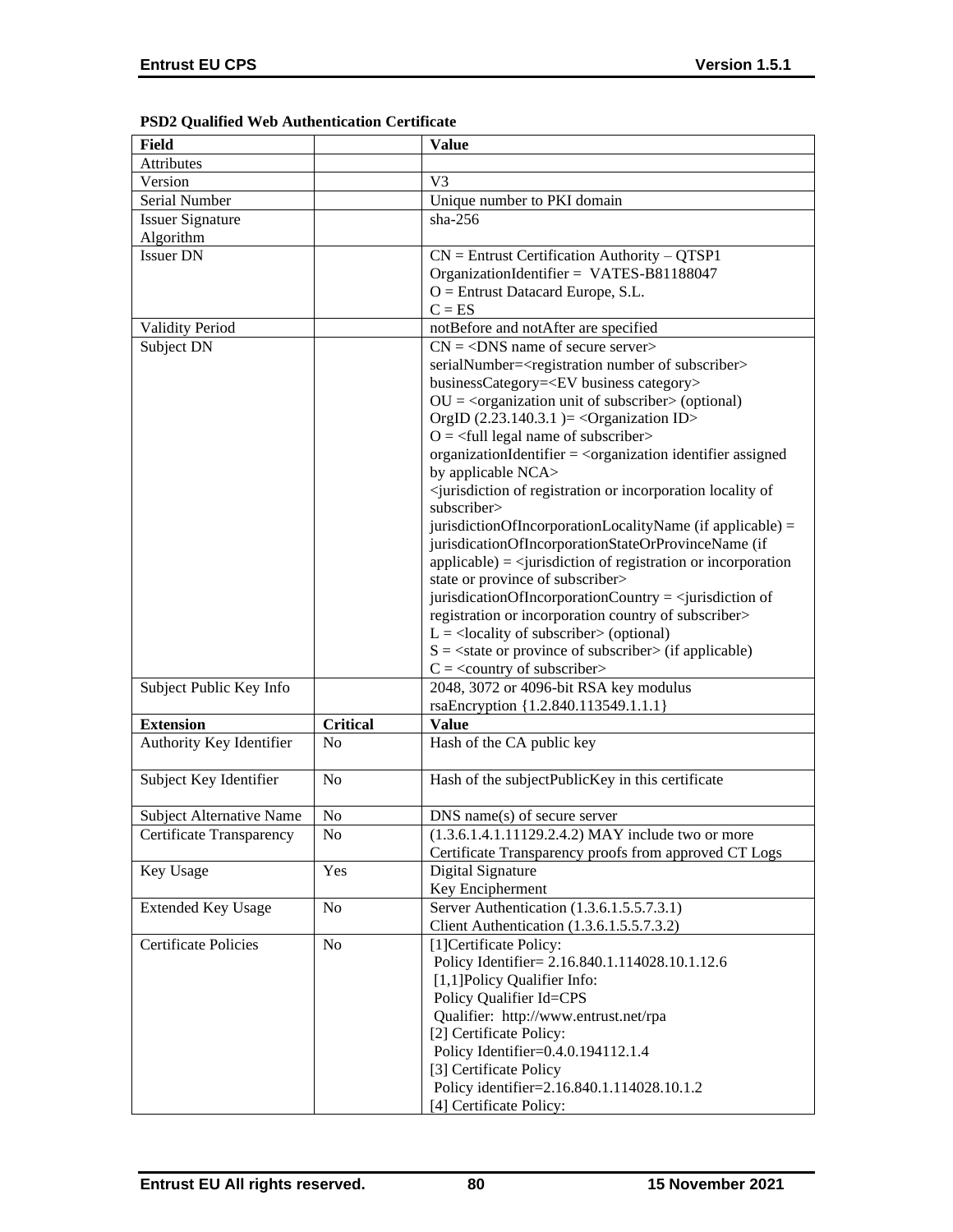|                                        |                 | Policy Identifier=2.23.140.1.1                                                                                                                                                                                                                                                                         |
|----------------------------------------|-----------------|--------------------------------------------------------------------------------------------------------------------------------------------------------------------------------------------------------------------------------------------------------------------------------------------------------|
|                                        |                 | [5] Certificate Policy<br>Policy Identifier=0.4.0.19495.3.1                                                                                                                                                                                                                                            |
| <b>Basic Constraints</b>               | N <sub>o</sub>  | Subject Type = End Entity<br>Path Length Constraint = None                                                                                                                                                                                                                                             |
| <b>Authority Information</b><br>Access |                 | Access Method = On-line Certificate Status Protocol<br>$\bullet$<br>(1.3.6.1.5.5.7.48.1)<br>Alternative Name: URL=http://ocsp.entrust.net<br>Access Method=Certification Authority Issuer<br>$\bullet$<br>(1.3.6.1.5.5.7.48.2)<br>Alternative Name: URL= http://aia.entrust.net/qtsp1-<br>chain256.cer |
| <b>CRL</b> Distribution Points         | N <sub>o</sub>  | uri: http://crl.entrust.net/qtsp1.crl                                                                                                                                                                                                                                                                  |
| cabfOrganizationIdentifier             | N <sub>o</sub>  | $2.23.140.3.1 =$ Organization ID encoded in compliance with<br>the CAB Forum EV SSL Guidelines                                                                                                                                                                                                         |
| qcStatements                           | <b>Critical</b> | <b>Value</b>                                                                                                                                                                                                                                                                                           |
| id-etsi-qcs-QcCompliance               | N <sub>o</sub>  | id-etsi-qcs-1 (0.4.0.1862.1.1)<br>esi4-qcStatement-1: Claim that the certificate is an EU<br>Qualified Certificate in accordance with Regulation EU No<br>910/2014                                                                                                                                     |
| id-etsi-qcs-QcType                     | N <sub>o</sub>  | id-etsi-qcs-6 (0.4.0.1862.1.6)<br>esi4-qcStatement-6 : Type of certificate<br>Id-etsi-qct-web (0.4.0.1862.1.6.3)<br>id-etsi-qcs-QcType $3$ = Certificate for website<br>authentication as defined in Regulation EU No 910/2014                                                                         |
| id-etsi-qcs-QcPDS                      | N <sub>0</sub>  | id-etsi-qcs-5 (0.4.0.1862.1.5)<br>URL= http://www.entrust.net/rpa<br>Language $=$ en                                                                                                                                                                                                                   |
| id-etsi-psd2-qcStatement               | N <sub>o</sub>  | Id-etsi-psd2-qcStatement (0.4.0.19495.2)<br>$PSD2QcType ::= SEQUENCE$<br>rolesOfPSP RolesOfPSP,<br>nCAName NCAName,<br>nCAId NCAId }                                                                                                                                                                   |